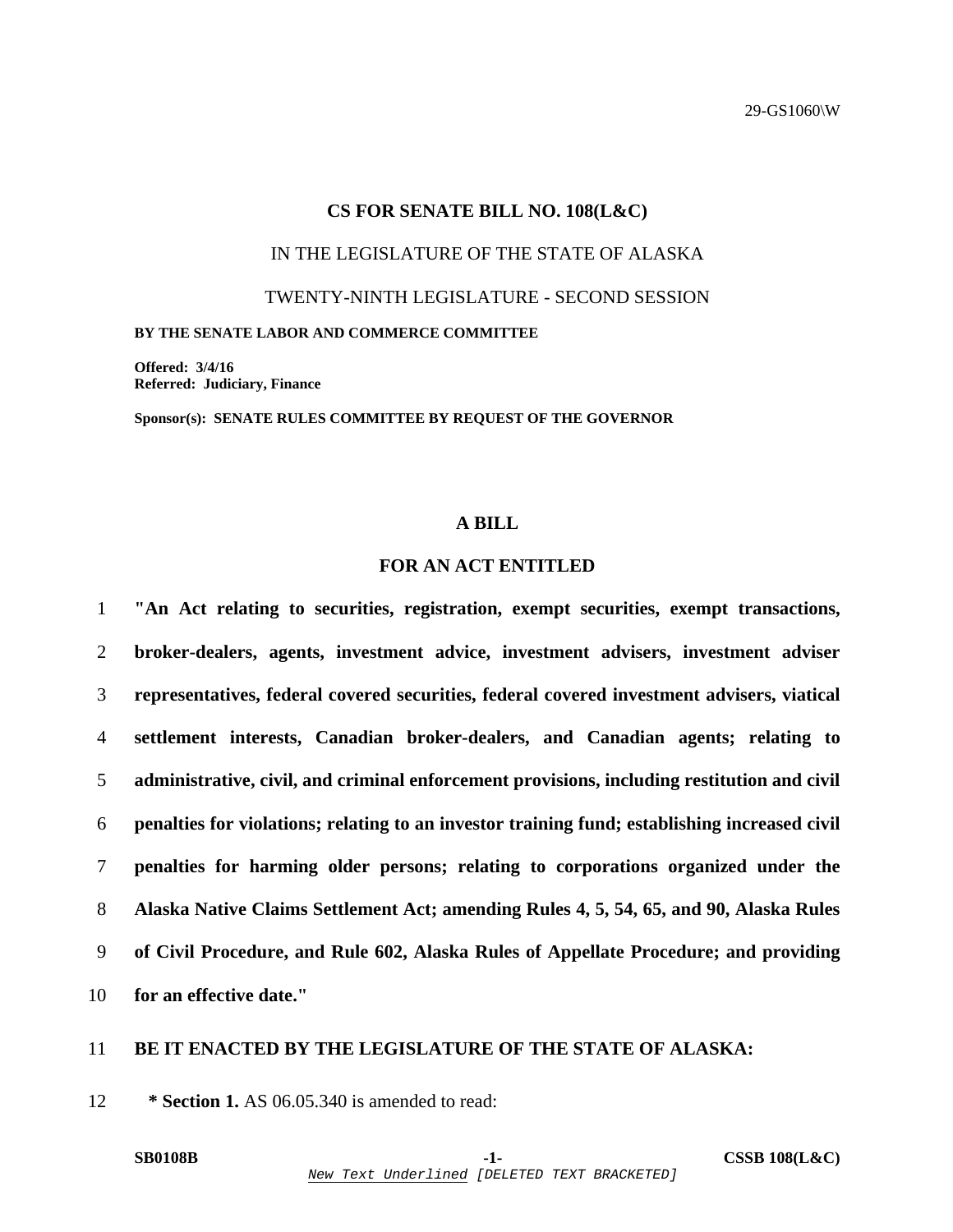1 **Sec. 06.05.340. Certain remuneration prohibited.** A bank may not pay 2 directly or indirectly a fee, commission, or bonus of any kind for its promotion and 3 organization or for securing a subscription to the original capital or to any increase in 4 capital. However, this section does not prohibit the payment of reasonable 5 compensation for legal, accounting, and econometric services, or payments to a 6 securities broker-dealer registered under **AS 45.56** [AS 45.55] for services that have 7 been performed in connection with the sale of bank securities.

8 **\* Sec. 2.** AS 06.26.020(a) is amended to read:

9 (a) Notwithstanding any other provision of this chapter, a person does not act 10 as a fiduciary under this chapter if the person

11 (1) is licensed to practice law in this state, the person is acting within 12 the scope of the license, and the person and any law firm of the person are not trustees 13 of more trusts than the number established for the person and law firm by the 14 department by regulation or order; in this paragraph, "law firm" means a partnership, a 15 professional corporation organized under AS 10.45, or another association organized 16 for the practice of law and in which the person practices law;

17 (2) acts as trustee under a deed of trust delivered only as security for 18 the payment of money or for the performance of another act;

19 (3) receives and distributes on behalf of a principal rents and proceeds 20 of sales as a real estate broker or other licensee under AS 08.88;

21 (4) engages in securities business activity [OR INVESTMENT 22 ADVISORY BUSINESS ACTIVITY] as a registered broker-dealer, a broker-dealer 23 agent, **an** [A STATE] investment adviser, or an investment adviser representative, or 24 as a federal covered **investment** adviser who has made a notice filing under 25 **AS 45.56.445(c)** [AS 45.55.040(h)], the person is acting within the scope of the 26 person's registration or notice filing, and the activity is regulated by the department 27 under **AS 45.56** [AS 45.55] or by the United States Securities and Exchange 28 Commission; in this paragraph, "agent," "broker-dealer," "federal covered **investment** 29 adviser," **"investment adviser,"** "investment adviser representative," **and** 30 ["INVESTMENT ADVISORY BUSINESS,"] "securities business [,]" [AND "STATE 31 INVESTMENT ADVISER"] have the meanings given in **AS 45.56.900**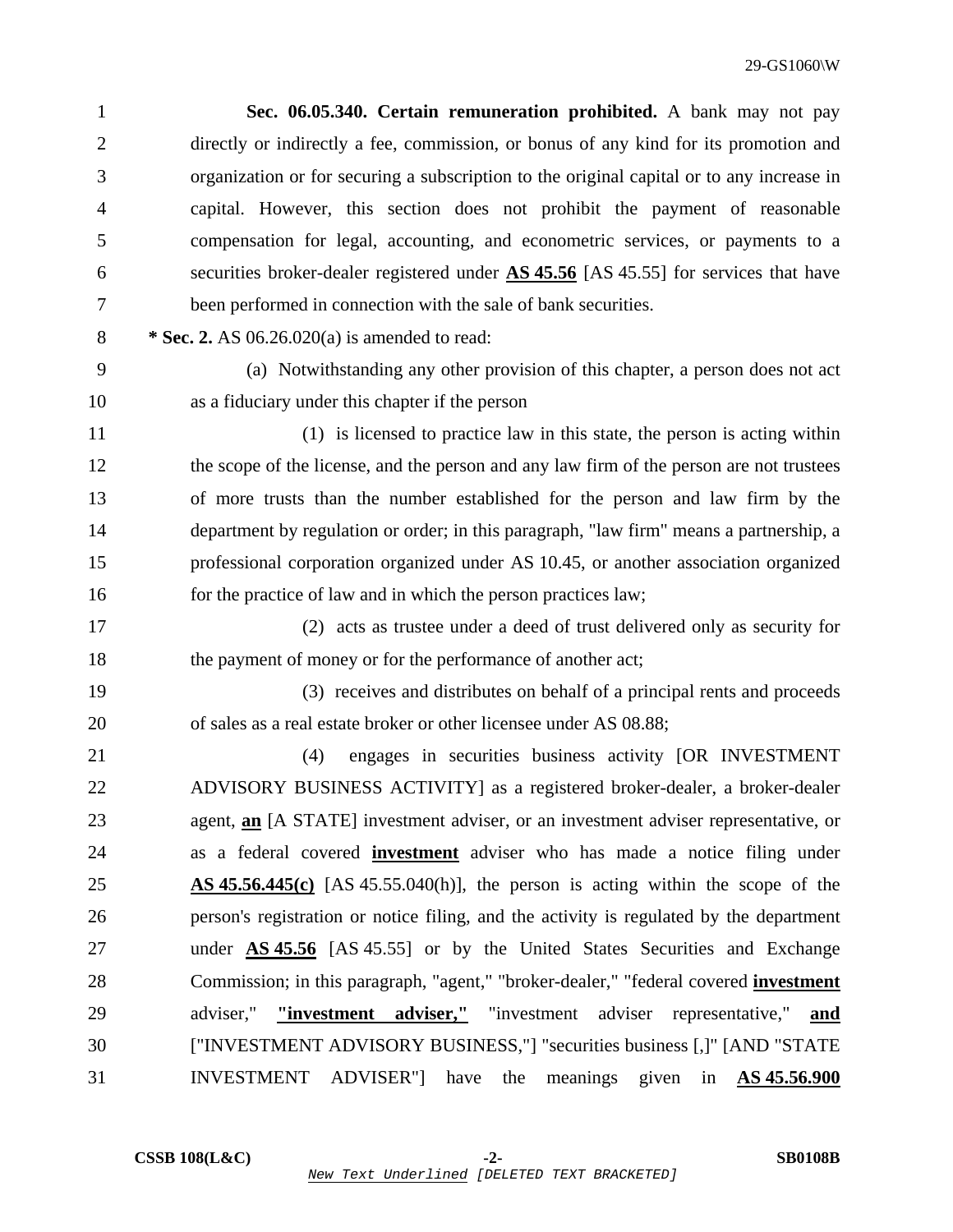| $\mathbf{1}$   | [AS $45.55.990$ ];                                                                       |
|----------------|------------------------------------------------------------------------------------------|
| $\overline{2}$ | engages in the sale and administration of an insurance product as<br>(5)                 |
| 3              | an insurance company licensed under AS 21 or an insurance producer licensed under        |
| 4              | AS 21 and is acting within the scope of that license;                                    |
| 5              | (6) handles escrow transactions and is a title insurance company that                    |
| 6              | has a certificate of authority issued under AS 21.09, a title insurance limited producer |
| 7              | that is licensed as required by AS 21.66.270, or an employee of the title insurance      |
| 8              | company or title insurance producer when acting in the scope of the employee's           |
| 9              | employment; in this paragraph,                                                           |
| 10             | "escrow transaction" has the meaning given in<br>(A)                                     |
| 11             | AS 34.80.090;                                                                            |
| 12             | "title insurance company" has the meaning given in<br>(B)                                |
| 13             | AS 21.66.480;                                                                            |
| 14             | (C) "title insurance limited producer" has the meaning given in                          |
| 15             | AS 21.66.480;                                                                            |
| 16             | (7) is a cemetery association organized and acting under AS 10.30;                       |
| 17             | (8) is a trustee for a voting trust under AS 10.06 and is acting in that                 |
| 18             | capacity;                                                                                |
| 19             | (9) has a certified public accountant license issued under AS 08.04.105                  |
| 20             | or 08.04.195, the person is acting within the scope of the license, and the person and   |
| 21             | any accounting firm of the person are not trustees of more trusts than the number        |
| 22             | established for the person and accounting firm by the department by regulation or        |
| 23             | order; in this paragraph, "accounting firm" means a partnership, a professional          |
| 24             | corporation organized under AS 10.45, or another association organized for the           |
| 25             | practice of public accounting and in which the person practices public accounting;       |
| 26             | (10) holds real property in trust for the primary purpose of subdivision,                |
| 27             | development, or sale or to facilitate a business transaction with respect to the real    |
| 28             | property;                                                                                |
| 29             | serves as a trustee of a trust created by the person's family<br>(11)                    |
| 30             | members;                                                                                 |
| 31             | holds money or other assets as a homeowners' association or<br>(12)                      |

**SB0108B** -3- **CSSB 108(L&C)** New Text Underlined [DELETED TEXT BRACKETED]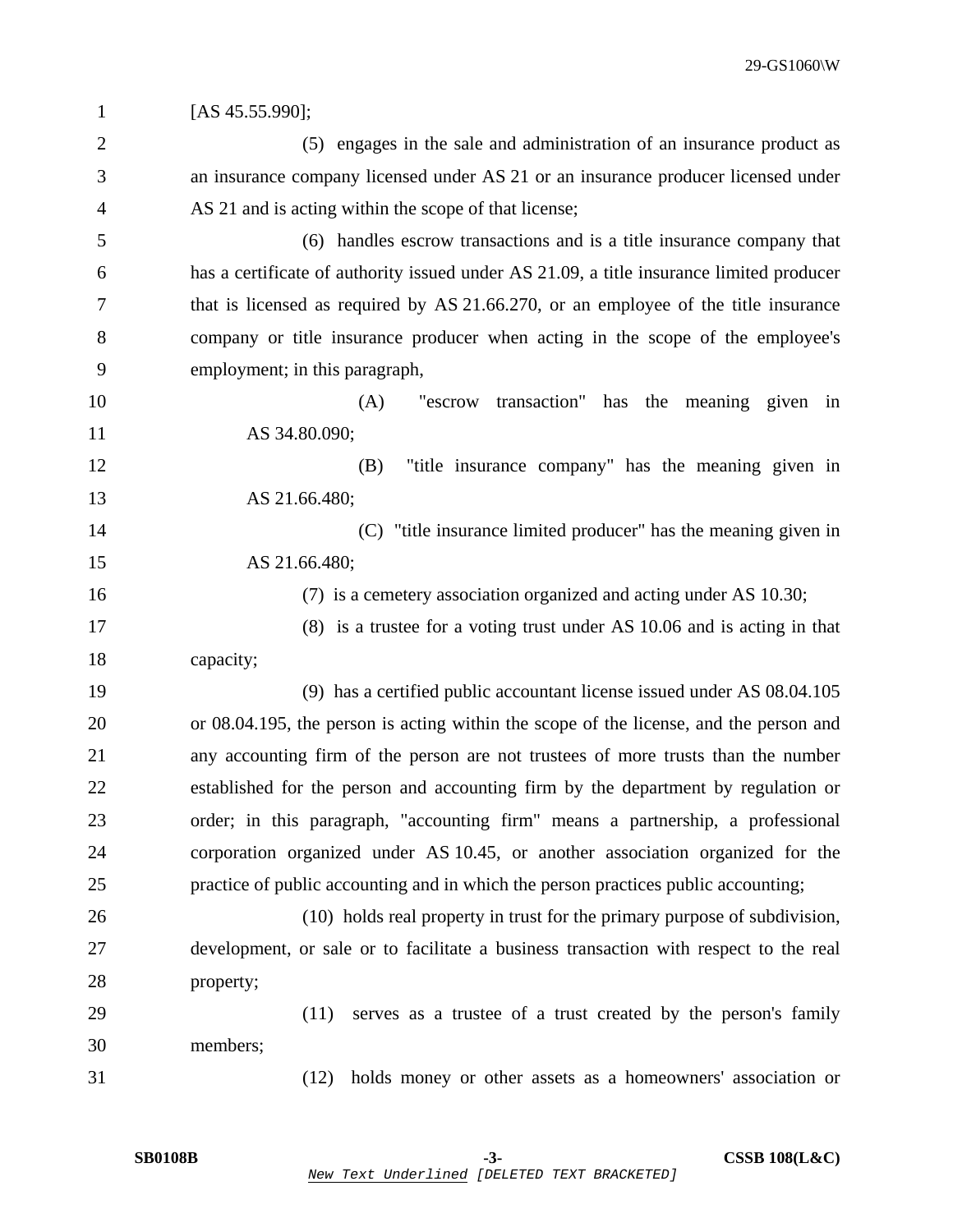1 similar organization to pay maintenance and other related costs for commonly owned 2 property; in this paragraph, "homeowners' association" includes an association of 3 apartment owners under AS 34.07.450 and a unit owners' association or master 4 association under AS 34.08.990;

5 (13) holds money or other assets in connection with the collection of 6 debts or payments on loans by a person acting solely as the agent or representative at 7 the sole direction of the person to whom the debt or payment is owed, including 8 engaging in the business of an escrow agent;

9 (14) acts as a conservator if the person is appointed by a court of this 10 or another state or is qualified to act as a conservator under AS 13.26.320;

11 (15) acts as a personal representative if the person is appointed a 12 personal representative by a court of this or another state or is qualified to act as a 13 personal representative under AS 13.21.035;

14 (16) acts as a guardian or receiver if the person is appointed as a 15 guardian or receiver by a court of this or another state;

16 (17) is a business partner acting with regard to the business, or a co-17 owner of property acting with regard to the co-owned property;

18 (18) serves as a trustee of one or more trusts in which the settlor is not 19 a family member of the person, except that the person may not at any one time serve 20 as a trustee for trusts that cumulatively have more than 10 different settlors; however, 21 the department may change by regulation or order the maximum number of settlors 22 allowed for this exemption; in this paragraph, a husband and wife who create a joint 23 trust are considered to be one settlor.

24 **\* Sec. 3.** AS 06.26.990(a)(21) is amended to read:

25 (21) "issuer" has the meaning given in **AS 45.56.900** [AS 45.55.990]; 26 **\* Sec. 4.** AS 12.62.400(a)(17) is amended to read:

27 (17) registration as a broker-dealer, agent, investment adviser 28 representative, or [STATE] investment adviser under **AS 45.46.405 - 45.56.440** 29 [AS 45.55.030 - 45.55.060].

30 **\* Sec. 5.** AS 14.43.148(h)(1) is amended to read:

31 (1) "license"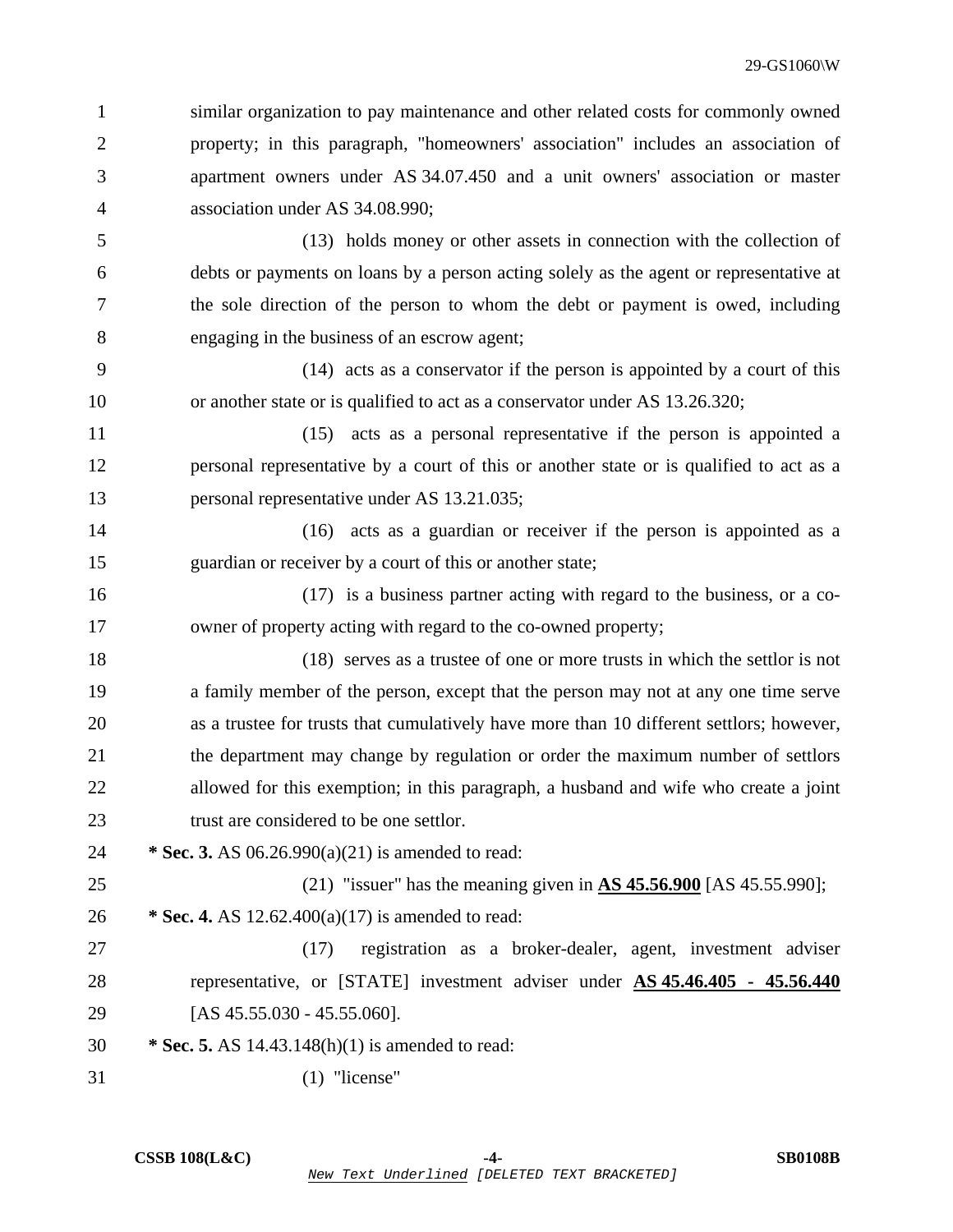| 1              | (A)<br>means, except as provided in (B) of this paragraph, a                         |
|----------------|--------------------------------------------------------------------------------------|
| $\overline{2}$ | license, certificate, permit, registration, or other authorization that, at the time |
| 3              | of issuance, will be valid for more than 150 days and that may be acquired           |
| 4              | from a state agency to perform an occupation, including the following:               |
| 5              | license relating to boxing or wrestling under<br>(i)                                 |
| 6              | AS 05.10;                                                                            |
| 7              | authorization to perform an occupation regulated<br>(ii)                             |
| 8              | under AS 08;                                                                         |
| 9              | (iii) teacher certificate under AS 14.20;                                            |
| 10             | authorization under AS 18.08<br>(iv)<br>perform<br>to                                |
| 11             | emergency medical services;                                                          |
| 12             | (v) asbestos worker certification under AS 18.31;                                    |
| 13             | (vi) boiler operator's license under AS 18.60.395;                                   |
| 14             | (vii) certificate of fitness under AS 18.62;                                         |
| 15             | (viii) hazardous painting certification under AS 18.63;                              |
| 16             | certification<br>(ix)<br>a municipal correctional,<br>as                             |
| 17             | correctional, probation, or parole officer under AS 18.65.245;                       |
| 18             | security guard license under AS 18.65.400 -<br>(x)                                   |
| 19             | 18.65.490;                                                                           |
| 20             | (xi) license relating to insurance under AS 21.27;                                   |
| 21             | (xii) employment agency permit under AS 23.15.330 -                                  |
| 22             | 23.15.520;                                                                           |
| 23             | (xiii) registration as a broker-dealer, an agent, <b>an</b> [A                       |
| 24             | STATE] investment adviser, or an investment adviser representative                   |
| 25             | under <b>AS 45.56.405 - 45.56.440</b> [AS 45.55.030];                                |
| 26             | certification as a pesticide applicator under<br>(xiv)                               |
| 27             | AS 46.03.320;                                                                        |
| 28             | (xv) certification as a storage tank worker or contractor                            |
| 29             | under AS 46.03.375;                                                                  |
| 30             | certification as a water and wastewater works<br>(xvi)                               |
| 31             | operator under AS 46.30; and                                                         |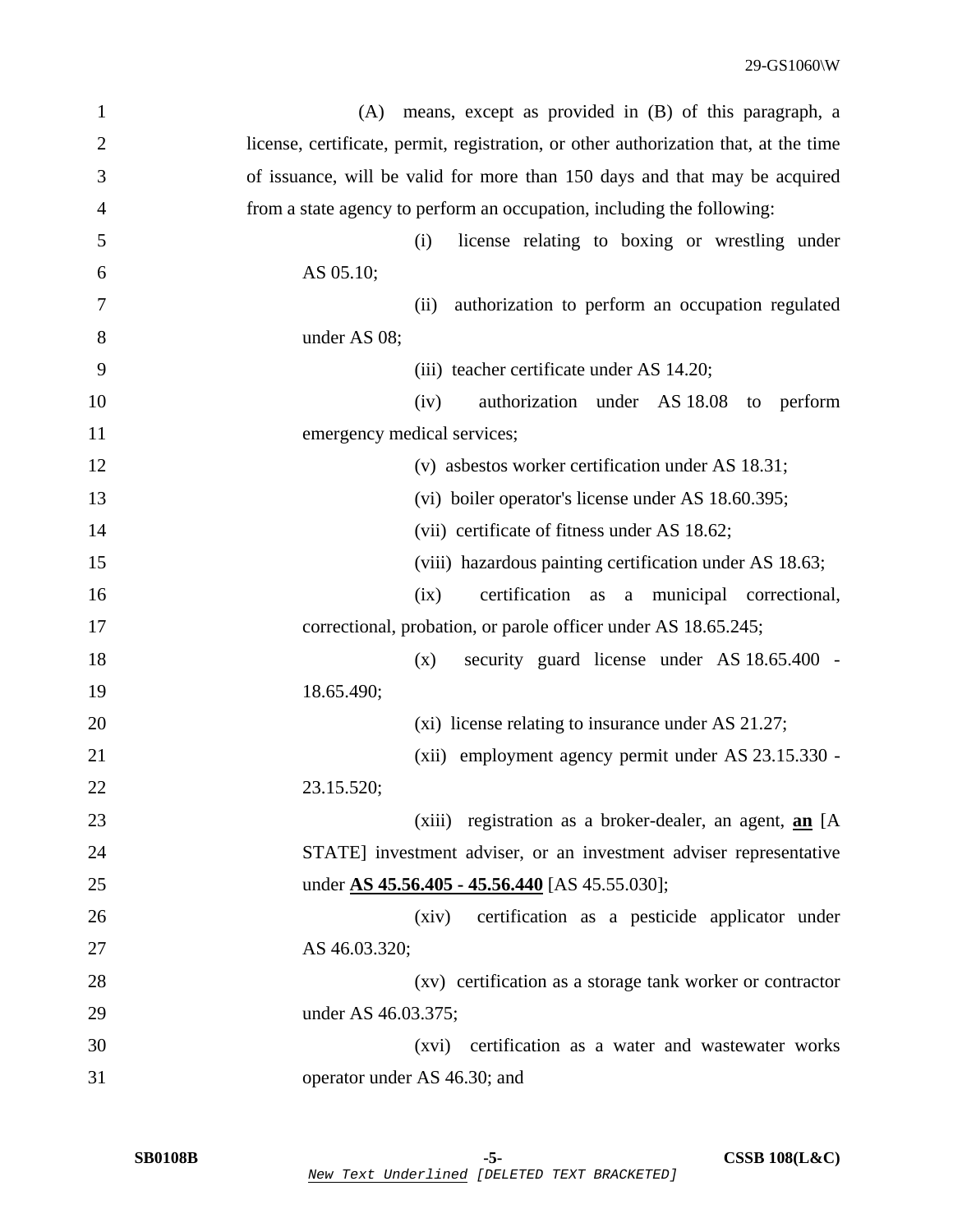| $\mathbf{1}$   | (B) does not include                                                                       |
|----------------|--------------------------------------------------------------------------------------------|
| $\overline{2}$ | a commercial fishing license under AS 16.05.480,<br>(i)                                    |
| 3              | including a crewmember fishing license;                                                    |
| $\overline{4}$ | a vessel license issued under AS 16.05.490 or<br>(ii)                                      |
| 5              | 16.05.530;                                                                                 |
| 6              | (iii) [REPEALED                                                                            |
| 7              | (iv)] a business license issued under AS 43.70;                                            |
| 8              | $(iv)$ [(v)] an entry permit or interim-use permit issued                                  |
| 9              | under AS $16.43$ ; or                                                                      |
| 10             | $(v)$ [(vi)] a driver's license issued under AS 28.15;                                     |
| 11             | * Sec. 6. AS 21.96.110(a) is amended to read:                                              |
| 12             | (a) The director shall regulate the transaction of viatical settlement contracts           |
| 13             | for the protection of viators, insureds, and insurers. The authority of the director under |
| 14             | this subsection extends to the regulation of transactions between a viator and a viatical  |
| 15             | settlement provider and between a viator and a person acting as an agent in viaticating    |
| 16             | a life insurance policy, while the authority of the commissioner extends to the            |
| 17             | regulation of viatical settlement investments<br>as provided under $\overline{AS 45.56}$   |
| 18             | [AS $45.55.905(c)$ ].                                                                      |
|                | * Sec. 7. AS $25.27.244(s)(2)$ is amended to read:                                         |
| 19             |                                                                                            |
| 20             | $(2)$ "license"                                                                            |
| 21             | means, except as provided in (B) of this paragraph, a<br>(A)                               |
| 22             | license, certificate, permit, registration, or other authorization that, at the time       |
| 23             | of issuance, will be valid for more than 150 days and that may be acquired                 |
| 24             | from a state agency to perform an occupation, including the following:                     |
| 25             | license relating to boxing or wrestling under<br>(i)                                       |
| 26             | AS 05.10;                                                                                  |
| 27             | authorization to perform an occupation regulated<br>(ii)                                   |
| 28             | under AS 08;                                                                               |
| 29             | (iii) teacher certificate under AS 14.20;                                                  |
| 30             | authorization under AS 18.08 to perform<br>(iv)                                            |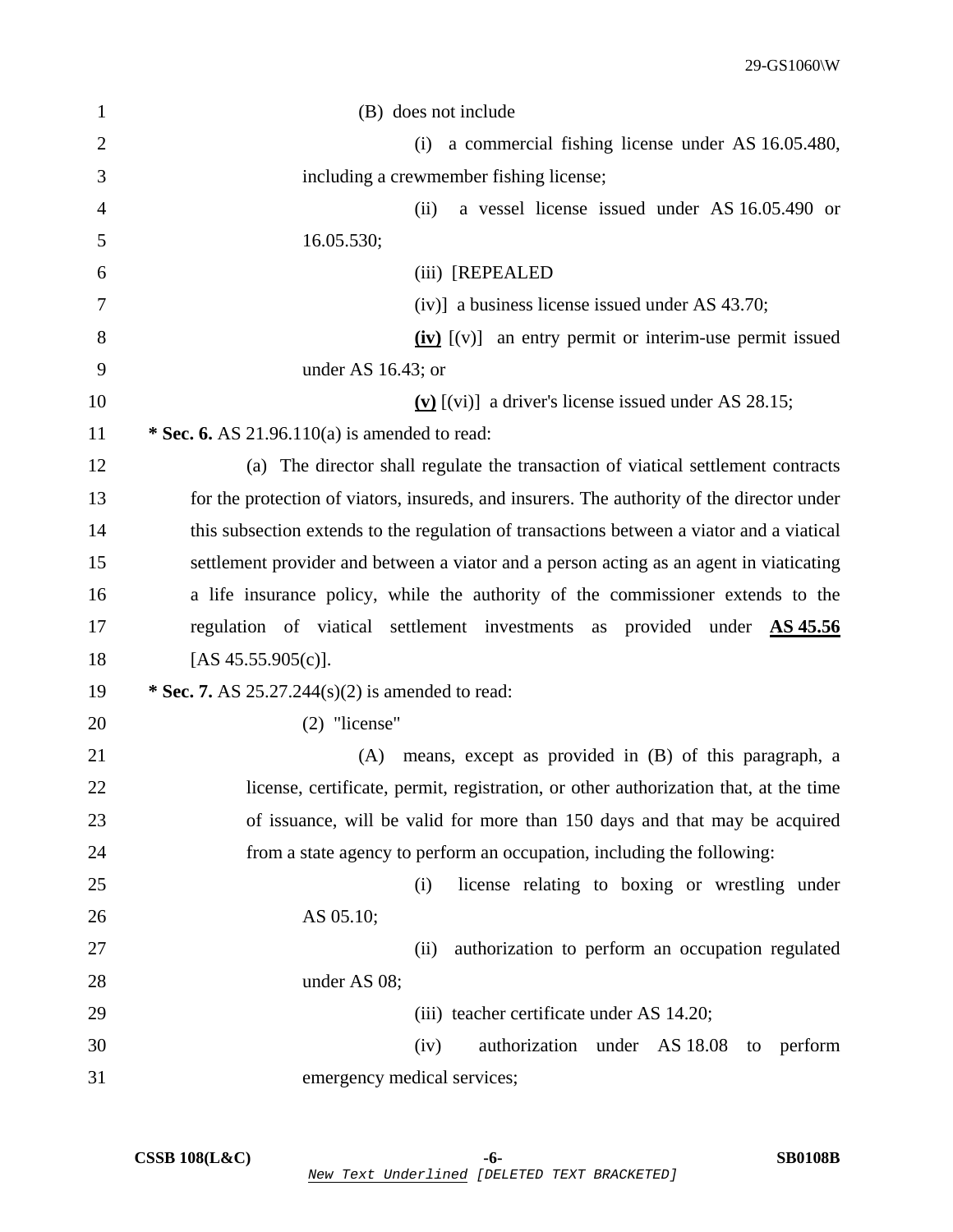| $\mathbf{1}$   | (v) asbestos worker certification under AS 18.31;                   |
|----------------|---------------------------------------------------------------------|
| $\overline{2}$ | (vi) boiler operator's license under AS 18.60.395;                  |
| 3              | (vii) certificate of fitness under AS 18.62;                        |
| $\overline{4}$ | (viii) hazardous painting certification under AS 18.63;             |
| 5              | security guard license under AS 18.65.400 -<br>(ix)                 |
| 6              | 18.65.490;                                                          |
| 7              | $(x)$ license relating to insurance under AS 21.27;                 |
| 8              | (xi) employment agency permit under AS 23.15.330 -                  |
| 9              | 23.15.520;                                                          |
| 10             | registration as a broker-dealer, an agent, an [A]<br>(xii)          |
| 11             | STATE] investment adviser, or an investment adviser representative  |
| 12             | under <b>AS 45.56.405 - 45.56.440</b> [AS 45.55.030];               |
| 13             | certification as a pesticide applicator under<br>(xiii)             |
| 14             | AS 46.03.320;                                                       |
| 15             | (xiv) certification as a storage tank worker or contractor          |
| 16             | under AS 46.03.375;                                                 |
| 17             | (xv) certification as a water and wastewater works                  |
| 18             | operator under AS 46.30;                                            |
| 19             | (xvi) commercial crewmember fishing license under                   |
| 20             | AS 16.05.480 other than an entry permit or interim-use permit under |
| 21             | AS 16.43;                                                           |
| 22             | (xvii) fish transporter permit under AS 16.05.671;                  |
| 23             | [(xviii) REPEALED                                                   |
| 24             | (xix) REPEALED]                                                     |
| 25             | (B) does not include                                                |
| 26             | a vessel license issued under AS 16.05.490 or<br>(i)                |
| 27             | 16.05.530;                                                          |
| 28             | (ii) [REPEALED                                                      |
| 29             | (iii)] a business license issued under AS 43.70;                    |
| 30             | (iii) [(iv)] an entry permit or interim-use permit issued           |
| 31             | under AS $16.43$ ; or                                               |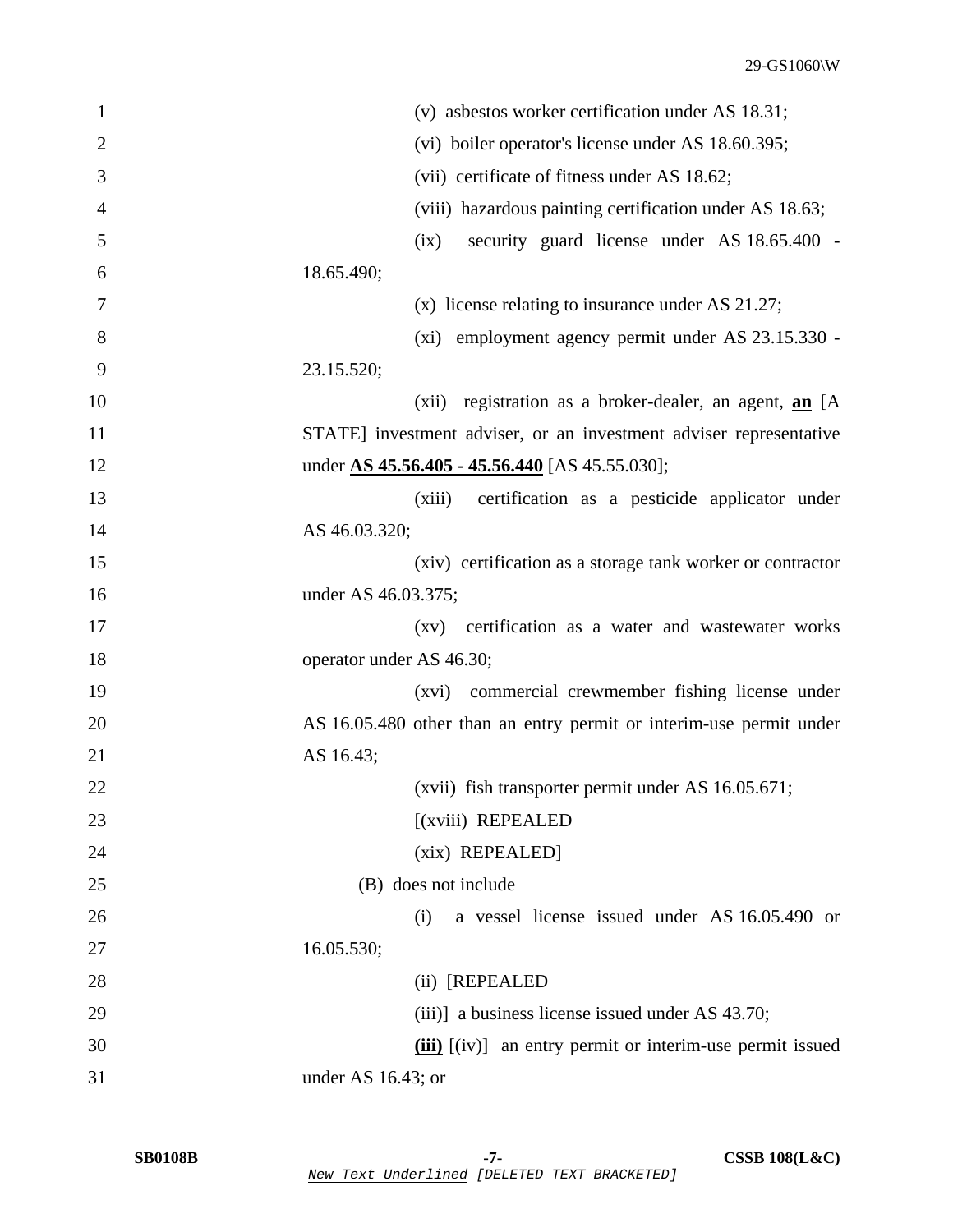| $\mathbf{1}$   | $(iv)$ [(v)] a driver's license issued under AS 28.15;                                      |
|----------------|---------------------------------------------------------------------------------------------|
| $\overline{2}$ | * Sec. 8. AS 34.08.570 is amended to read:                                                  |
| 3              | Sec. 34.08.570. Common interest community securities. If an interest in a                   |
| $\overline{4}$ | common interest community is currently registered with the Securities and Exchange          |
| 5              | Commission of the United States, a declarant satisfies each requirement relating to the     |
| 6              | preparation of a public offering statement of this chapter if the declarant delivers to the |
| 7              | purchaser a copy of the public offering statement filed with the Securities and             |
| 8              | Exchange Commission. An interest in a common interest community is not subject to           |
| 9              | the registration requirements of $\overline{AS}$ 45.56 [AS 45.55].                          |
| 10             | * Sec. 9. AS 37.23.010(c) is amended to read:                                               |
| 11             | (c) The registration requirements of $\overline{AS 45.56}$ [AS 45.55] do not apply to an    |
| 12             | investment pool formed under this chapter or to participating public entities with          |
| 13             | respect to activities of the pool.                                                          |
| 14             | * Sec. 10. AS 37.23.050 is amended to read:                                                 |
| 15             | Sec. 37.23.050. Investment management. The public entities participating in                 |
| 16             | an investment pool under this chapter shall provide for management of investments in        |
| 17             | the pool by contracting for investment management and related services with                 |
| 18             | a securities broker-dealer registered under <b>AS 45.56.405</b><br>(1)                      |
| 19             | [AS 45.55.030] and under 15 U.S.C. 780 (Securities Exchange Act of 1934);                   |
| 20             | (2) $\alpha$ [A STATE] investment adviser registered under $\Delta S$ 45.56.435             |
| 21             | [AS 45.55.030] or a federal covered <b>investment</b> adviser that has made a notice filing |
| 22             | under $\overline{AS}$ 45.56.445(c) [AS 45.55.040(h)];                                       |
| 23             | (3) the Department of Revenue; or                                                           |
| 24             | (4) a financial institution that is a state or federally chartered                          |
| 25             | commercial or mutual bank, savings and loan association, or credit union if the             |
| 26             | institution's accounts are insured through the appropriate federal insuring agency of       |
| 27             | the United States and if the institution has trust powers under state or federal law.       |
| 28             | * Sec. 11. AS $40.25.120(a)$ is amended to read:                                            |
| 29             | (a) Every person has a right to inspect a public record in the state, including             |
| 30             | public records in recorders' offices, except                                                |
| 31             | (1) records of vital statistics and adoption proceedings, which shall be                    |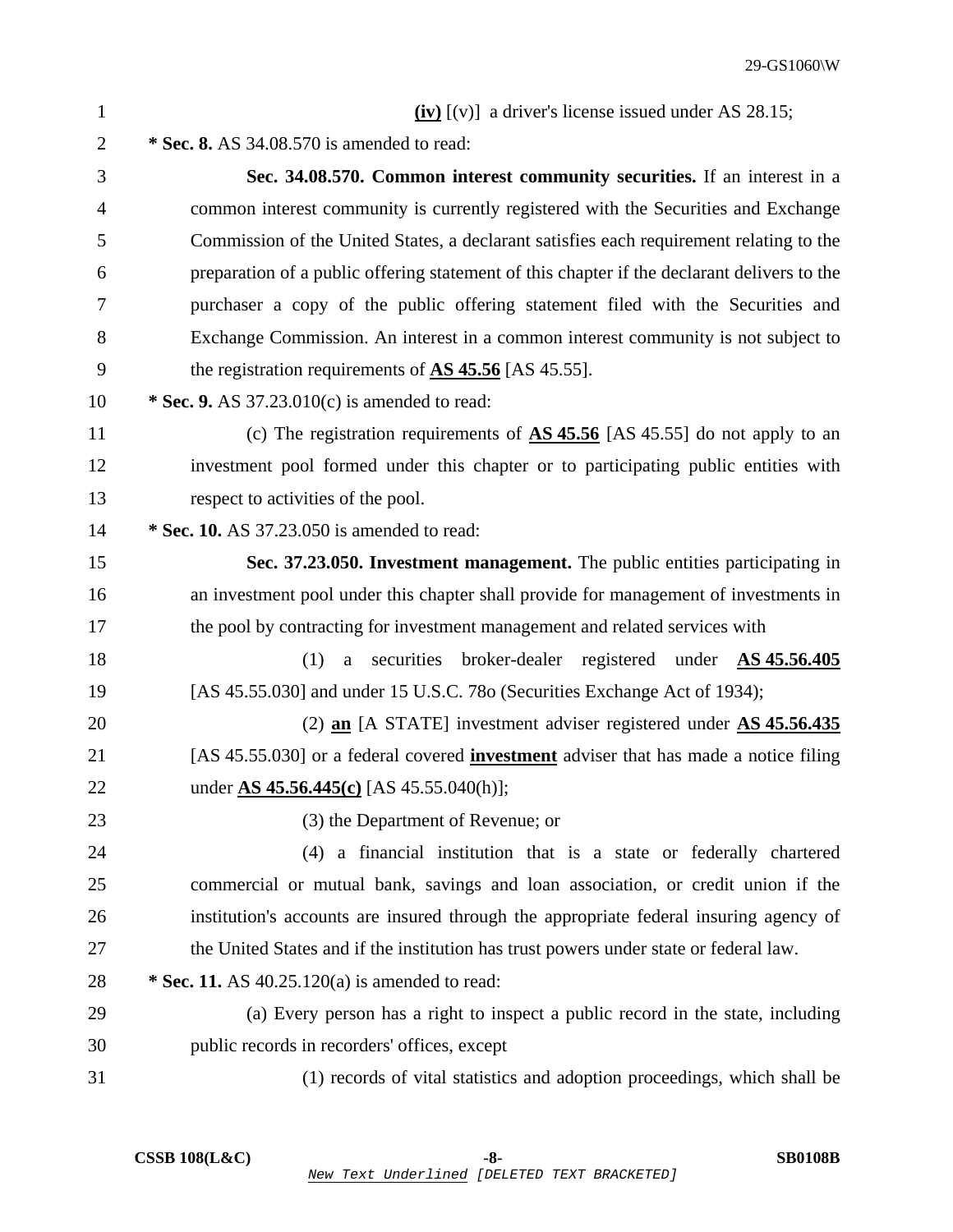| $\mathbf{1}$   | treated in the manner required by AS 18.50;                                          |
|----------------|--------------------------------------------------------------------------------------|
| $\overline{2}$ | (2) records pertaining to juveniles unless disclosure is authorized by               |
| 3              | law;                                                                                 |
| 4              | (3) medical and related public health records;                                       |
| 5              | (4) records required to be kept confidential by a federal law or                     |
| 6              | regulation or by state law;                                                          |
| 7              | (5) to the extent the records are required to be kept confidential under             |
| 8              | 20 U.S.C. 1232g and the regulations adopted under 20 U.S.C. 1232g in order to secure |
| 9              | or retain federal assistance;                                                        |
| 10             | (6) records or information compiled for law enforcement purposes, but                |
| 11             | only to the extent that the production of the law enforcement records or information |
| 12             | (A) could reasonably be expected to interfere with enforcement                       |
| 13             | proceedings;                                                                         |
| 14             | (B) would deprive a person of a right to a fair trial or an                          |
| 15             | impartial adjudication;                                                              |
| 16             | (C) could reasonably be expected to constitute an unwarranted                        |
| 17             | invasion of the personal privacy of a suspect, defendant, victim, or witness;        |
| 18             | (D) could reasonably be expected to disclose the identity of a                       |
| 19             | confidential source;                                                                 |
| 20             | (E) would disclose confidential techniques and procedures for                        |
| 21             | law enforcement investigations or prosecutions;                                      |
| 22             | (F) would disclose guidelines for law enforcement                                    |
| 23             | investigations or prosecutions if the disclosure could reasonably be expected to     |
| 24             | risk circumvention of the law; or                                                    |
| 25             | (G) could reasonably be expected to endanger the life or                             |
| 26             | physical safety of an individual;                                                    |
| 27             | (7) names, addresses, and other information identifying a person as a                |
| 28             | participant in the Alaska Higher Education Savings Trust under AS 14.40.802 or the   |
| 29             | advance college tuition savings program under AS 14.40.803 - 14.40.817;              |
| 30             | (8) public records containing information that would disclose or might               |
| 31             | lead to the disclosure of a component in the process used to execute or adopt an     |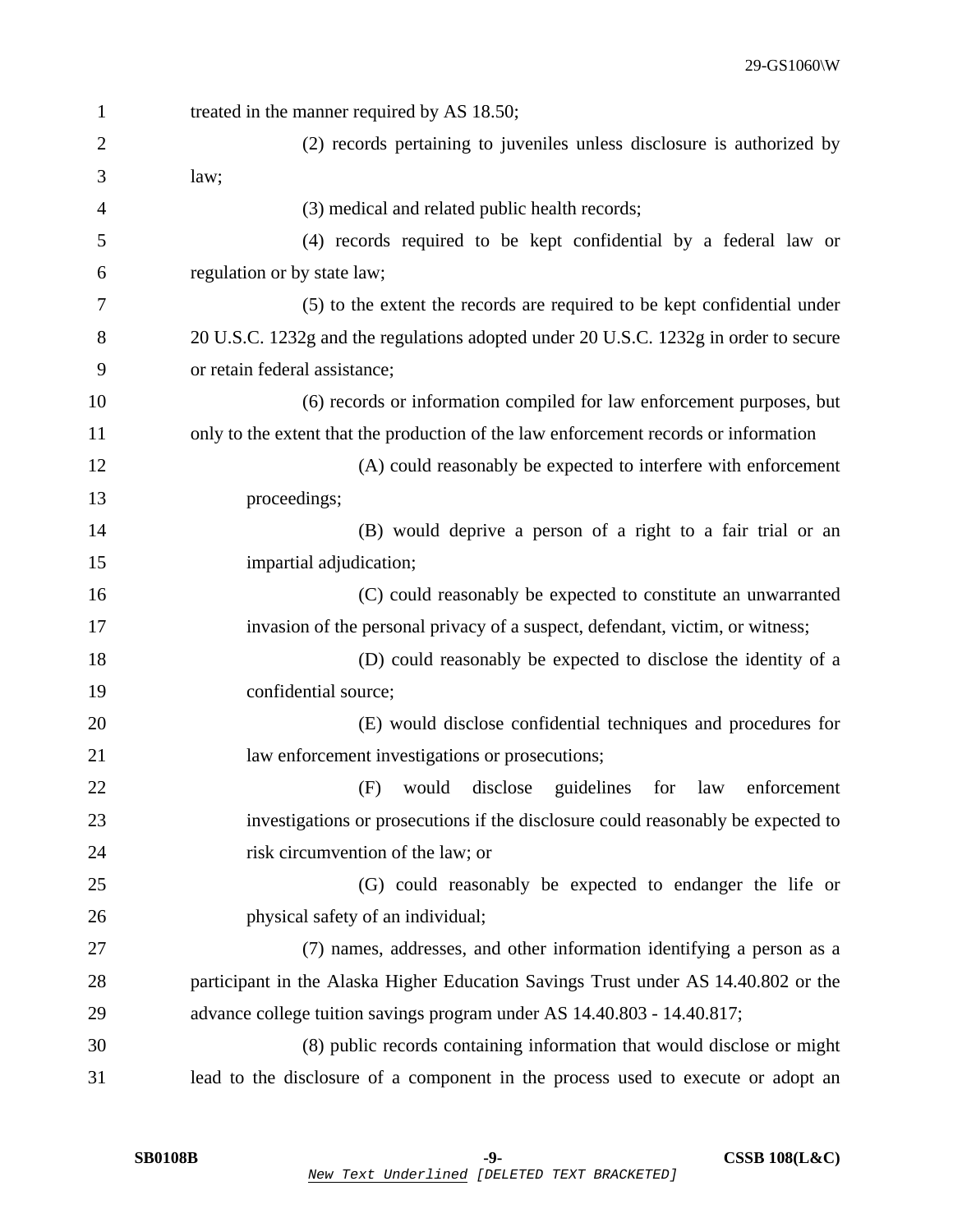| $\mathbf{1}$   | electronic signature if the disclosure would or might cause the electronic signature to       |
|----------------|-----------------------------------------------------------------------------------------------|
| $\overline{2}$ | cease being under the sole control of the person using it;                                    |
| 3              | (9) reports submitted under AS 05.25.030 concerning certain collisions,                       |
| 4              | accidents, or other casualties involving boats;                                               |
| 5              | (10) records or information pertaining to a plan, program, or procedures                      |
| 6              | for establishing, maintaining, or restoring security in the state, or to a detailed           |
| 7              | description or evaluation of systems, facilities, or infrastructure in the state, but only to |
| 8              | the extent that the production of the records or information                                  |
| 9              | (A) could reasonably be expected to interfere with the                                        |
| 10             | implementation or enforcement of the security plan, program, or procedures;                   |
| 11             | (B) would disclose confidential guidelines for investigations or                              |
| 12             | enforcement and the disclosure could reasonably be expected to risk                           |
| 13             | circumvention of the law; or                                                                  |
| 14             | (C) could reasonably be expected to endanger the life or                                      |
| 15             | physical safety of an individual or to present a real and substantial risk to the             |
| 16             | public health and welfare;                                                                    |
| 17             | (11) the written notification regarding a proposed regulation provided                        |
| 18             | under AS 24.20.105 to the Department of Law and the affected state agency and                 |
| 19             | communications between the Legislative Affairs Agency, the Department of Law, and             |
| 20             | the affected state agency under AS 24.20.105;                                                 |
| 21             | (12) records that are                                                                         |
| 22             | (A) proprietary, privileged, or a trade secret in accordance with                             |
| 23             | AS 43.90.150 or 43.90.220(e);                                                                 |
| 24             | (B) applications that are received under AS 43.90 until notice is                             |
| 25             | published under AS 43.90.160;                                                                 |
| 26             | (13) information of the Alaska Gasline Development Corporation                                |
| 27             | created under AS 31.25.010 or a subsidiary of the Alaska Gasline Development                  |
| 28             | Corporation that is confidential by law or under a valid confidentiality agreement;           |
| 29             | $(14)$ information under AS 38.05.020(b)(11) that is subject to a                             |
| 30             | confidentiality agreement under AS $38.05.020(b)(12)$ ;                                       |
| 31             | (15) records that are                                                                         |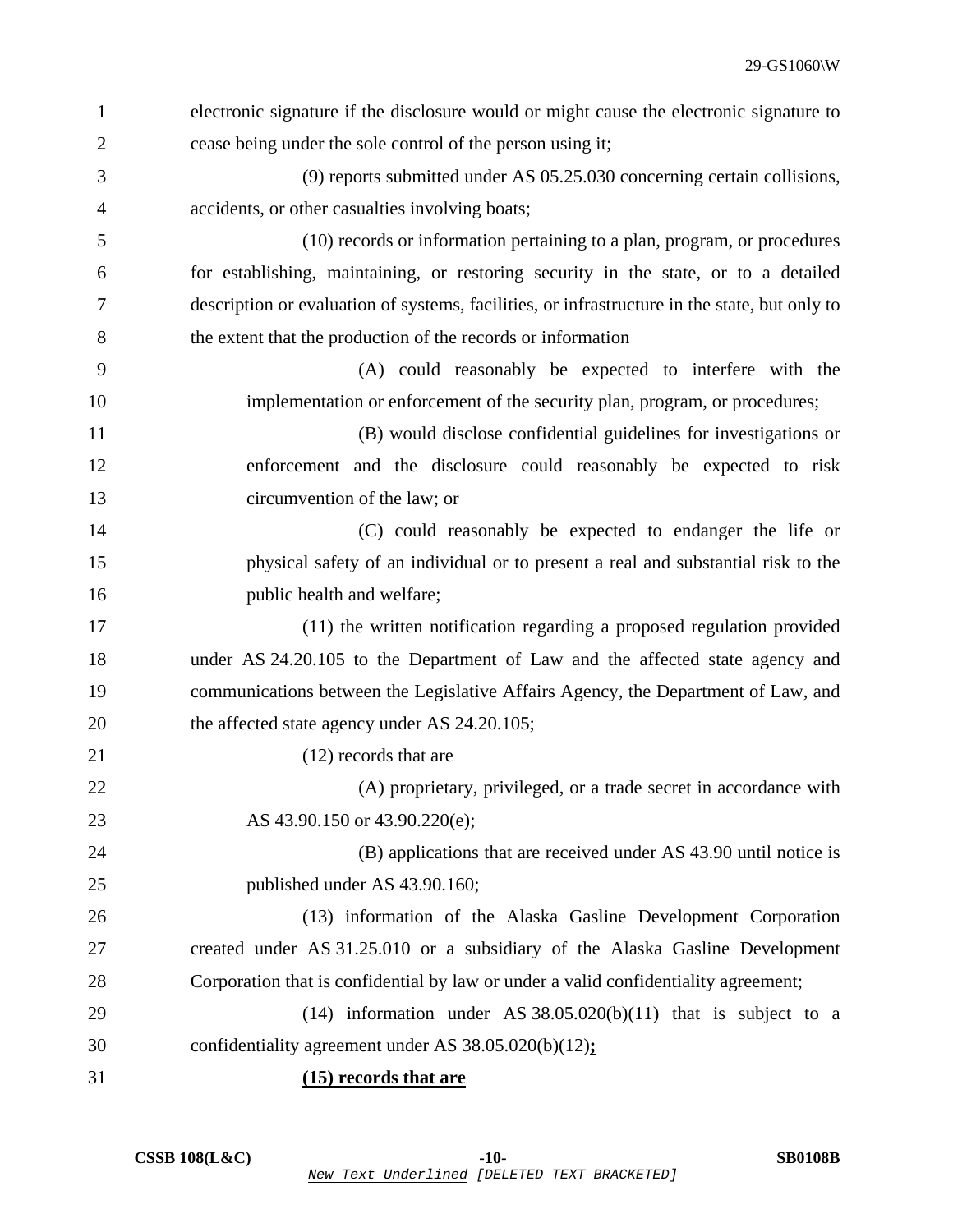| $\mathbf{1}$   | (A) investigative files under AS 45.55.910; or                                                     |
|----------------|----------------------------------------------------------------------------------------------------|
| $\overline{2}$ | (B) confidential under AS 45.56.615.                                                               |
| 3              | * Sec. 12. AS $43.70.105(a)$ is amended to read:                                                   |
| 4              | (a) This chapter does not apply to                                                                 |
| 5              | $(1)$ a fisheries business;                                                                        |
| 6              | $(2)$ the sale of liquor under a license issued under AS 04.11;                                    |
| 7              | (3) an insurance business;                                                                         |
| 8              | $(4)$ a mining business;                                                                           |
| 9              | (5) supplying services as an employee;                                                             |
| 10             | (6) furnishing goods or services by a person who does not represent to                             |
| 11             | be regularly engaged in furnishing goods or services;                                              |
| 12             | (7) the activities of an investment club; in this paragraph,                                       |
| 13             | "investment club" means a group of individuals,<br>(A)                                             |
| 14             | incorporated or otherwise organized, that engages primarily in investing in                        |
| 15             | securities, that does not sell investment services to another person, that does                    |
| 16             | not advertise, and the primary purpose of which is educational;                                    |
| 17             | "security" has the meaning given in $\overline{AS}\,45.56.900$<br>(B)                              |
| 18             | [AS $45.55.990$ ].                                                                                 |
| 19             | * Sec. 13. AS 44.64.030(a)(39) is repealed and reenacted to read:                                  |
| 20             | (39) AS 45.56 (Alaska Securities Act);                                                             |
| 21             | * Sec. 14. AS 44.64.030(a) is amended by adding a new paragraph to read:                           |
| 22             | (51) AS 45.55 (Alaska Native Claims Settlement Act Corporations                                    |
| 23             | Proxy Solicitations and Initial Issuance of Stock).                                                |
| 24             | * Sec. 15. AS 45.55.138 is amended to read:                                                        |
| 25             | Sec. 45.55.138. Application to Alaska Native Claims Settlement Act                                 |
| 26             | corporations. The initial issue of stock of a corporation organized under Alaska law               |
| 27             | under [PURSUANT TO] 43 U.S.C. 1601 et seq. (Alaska Native Claims Settlement                        |
| 28             | Act) is not a sale of a security under <b>AS 45.56.105</b> [AS 45.55.070] and <b>45.56.900(29)</b> |
| 29             | [45.55.990(28)].                                                                                   |
| 30             | * Sec. 16. AS 45.55.139 is amended to read:                                                        |
| 31             | Sec. 45.55.139. Reports of corporations. A copy of all annual reports,                             |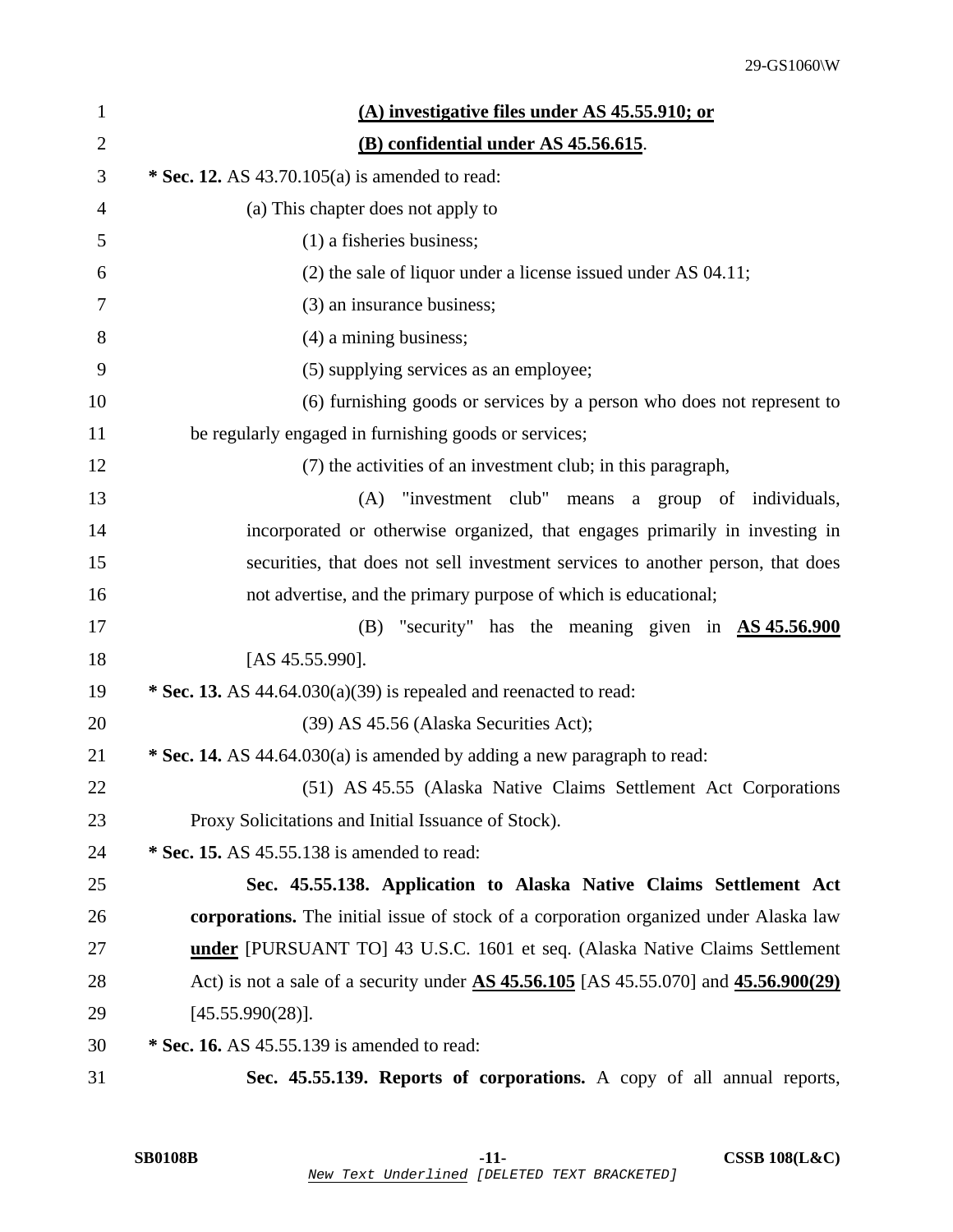1 proxies, consents or authorizations, proxy statements, and other materials relating to 2 proxy solicitations distributed, published, or made available by any person to at least 3 30 Alaska resident shareholders of a corporation **organized under Alaska law under** 4 **43 U.S.C. 1601 et. seq. (Alaska Native Claims Settlement Act)** that has total assets 5 exceeding \$1,000,000 and a class of equity security held of record by 500 or more 6 persons [AND WHICH IS EXEMPTED FROM THE REGISTRATION 7 REQUIREMENTS OF AS 45.55.070 BY AS 45.55.138,] shall be filed with the 8 administrator concurrently with its distribution to shareholders. 9 **\* Sec. 17.** AS 45.55.920(a) is amended to read: 10 (a) If it appears to the administrator that a person has engaged or is about to 11 engage in an act or practice in violation of a provision of this chapter or regulation or 12 order under this chapter, the administrator may 13 (1) in the public interest [OR FOR THE PROTECTION OF 14 INVESTORS,] issue an order 15 (A) directing the person to cease and desist from continuing the 16 act or practice; 17 (B) directing the person, for a period not to exceed three years, 18 to file the annual reports, proxies, consents or authorizations, proxy statements, 19 or other materials relating to proxy solicitations required under AS 45.55.139 20 with the administrator for examination and review 10 working days before a 21 distribution to shareholders; and 22 (C) voiding the proxies obtained by a person required to file 23 under AS 45.55.139, including their future exercise or actions resulting from 24 their past exercise, if the proxies were solicited by means of an untrue or 25 misleading statement prohibited under AS 45.55.160; or 26 (2) bring an action in the superior court to enjoin the acts or practices 27 and to enforce compliance with this chapter or regulation or order under this chapter, 28 and upon a proper showing, the appropriate remedy must be granted and a receiver or 29 conservator may be appointed for the defendant or the defendant's assets; the court 30 may not require the administrator to post a bond. 31 **\* Sec. 18.** AS 45.55.920(b) is amended to read: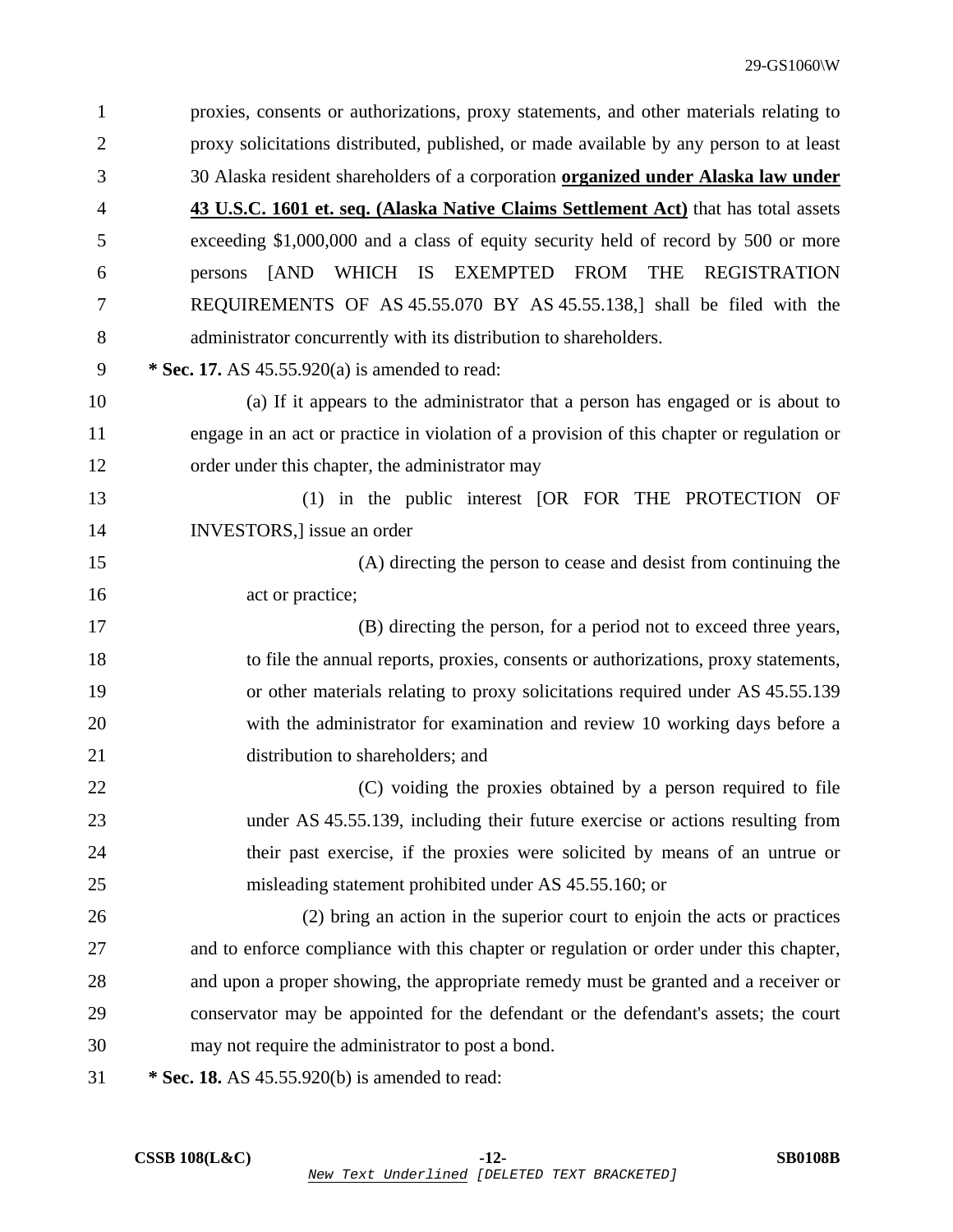1 (b) The administrator may issue an order against **a person** [AN APPLICANT, 2 REGISTERED PERSON, OR OTHER PERSON] who knowingly or intentionally 3 violates this chapter or a regulation or order of the administrator under this chapter, 4 imposing a civil penalty of not more than \$2,500 for a single violation, or not more 5 than \$25,000 for multiple violations, in a single proceeding or a series of related 6 proceedings.

7 **\* Sec. 19.** AS 45.55.920(c) is amended to read:

8 (c) For violations not covered by (b) of this section, the administrator may 9 issue an order against **a person** [AN APPLICANT, REGISTERED PERSON, OR 10 OTHER PERSON] who violates this chapter or a regulation or order of the 11 administrator under this chapter, imposing a civil penalty of not more than \$500 for a 12 single violation, or not more than \$5,000 for multiple violations, in a single 13 proceeding or a series of related proceedings.

14 **\* Sec. 20.** AS 45.55.925(a) is amended to read:

15 (a) In addition to the civil penalties assessed under AS 45.55.920, a person 16 who wilfully violates a provision of this chapter except **AS 45.55.160** 17 [AS 45.55.030(e), 45.55.040(h), 45.55.075, OR 45.55.160], or who wilfully violates a 18 regulation or order under this chapter, or who wilfully violates AS 45.55.160 knowing 19 the statement made to be false or misleading in a material respect or the omission to be 20 misleading by any material respect, upon conviction, is punishable by a fine of not 21 more than \$5,000, or by imprisonment for not less than one year nor more than five 22 years, or both. Upon conviction of an individual for a felony under this chapter, 23 imprisonment for not less than one year is mandatory. However, an individual may not 24 be imprisoned for the violation of a regulation or order if the individual proves that the 25 individual had no knowledge of the regulation or order. An indictment or information 26 may not be returned under this chapter more than five years after the alleged violation. 27 **\* Sec. 21.** AS 45.55.935(a) is repealed and reenacted to read:

28 (a) The administrator shall adopt regulations, consistent with the provisions of 29 this chapter and with regulations adopted under AS 44.64.060, governing 30 administrative hearings conducted by the office of administrative hearings 31 (AS 44.64.010) for orders issued under AS 45.55.920.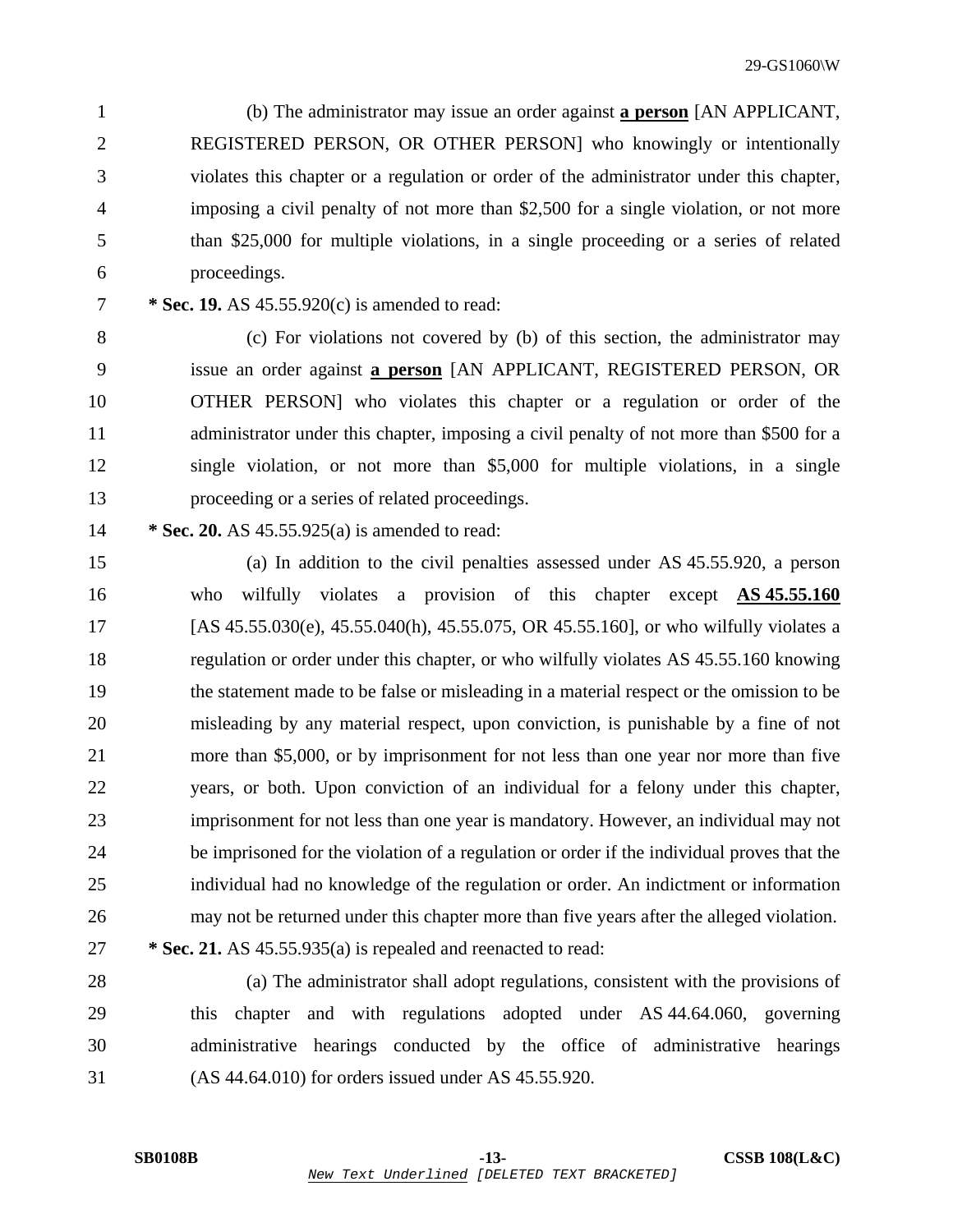1 **\* Sec. 22.** AS 45.55.950(a) is amended to read:

2 (a) The administrator may make, adopt, amend, and rescind the regulations, 3 forms, and orders that are necessary to carry out this chapter [, INCLUDING 4 REGULATIONS AND FORMS GOVERNING REGISTRATION STATEMENTS, 5 APPLICATIONS, AND REPORTS, AND DEFINING TERMS, WHETHER OR 6 NOT USED IN THIS CHAPTER INSOFAR AS THE DEFINITIONS ARE NOT 7 INCONSISTENT WITH THIS CHAPTER. FOR THE PURPOSE OF 8 REGULATIONS AND FORMS, THE ADMINISTRATOR MAY CLASSIFY 9 SECURITIES, PERSONS, AND MATTERS WITHIN THE JURISDICTION OF 10 THE ADMINISTRATOR, AND PRESCRIBE DIFFERENT REQUIREMENTS FOR 11 DIFFERENT CLASSES].

12 **\* Sec. 23.** AS 45.55.950(b) is amended to read:

13 (b) A regulation, form, or order may not be made, adopted, amended, or 14 rescinded unless the administrator finds that the action is necessary or appropriate in 15 the public interest [OR FOR THE PROTECTION OF INVESTORS AND 16 CONSISTENT WITH THE PURPOSES FAIRLY INTENDED BY THE POLICY 17 AND PROVISIONS OF THIS CHAPTER. IN ADOPTING REGULATIONS AND 18 FORMS THE ADMINISTRATOR MAY COOPERATE WITH THE SECURITIES 19 ADMINISTRATORS OF THE OTHER STATES AND THE SECURITIES AND 20 EXCHANGE COMMISSION WITH A VIEW TO EFFECTUATING THE POLICY 21 OF THIS SECTION TO ACHIEVE MAXIMUM UNIFORMITY IN THE FORM 22 AND CONTENT OF REGISTRATION STATEMENTS, APPLICATIONS, AND 23 REPORTS WHEREVER PRACTICABLE].

- 24 **\* Sec. 24.** AS 45.55 is amended by adding a new section to read:
- 25 **Sec. 45.55.985. Definition.** In this chapter, unless the context otherwise 26 requires, "administrator" means the commissioner of commerce, community, and 27 economic development or a designee of the commissioner.
- 28 **\* Sec. 25.** AS 45 is amended by adding a new chapter to read:
- 29 **Chapter 56. Alaska Securities Act.**  30 **Article 1. General Provisions.** 31 **Sec. 45.56.105. Securities registration requirement.** A person may not offer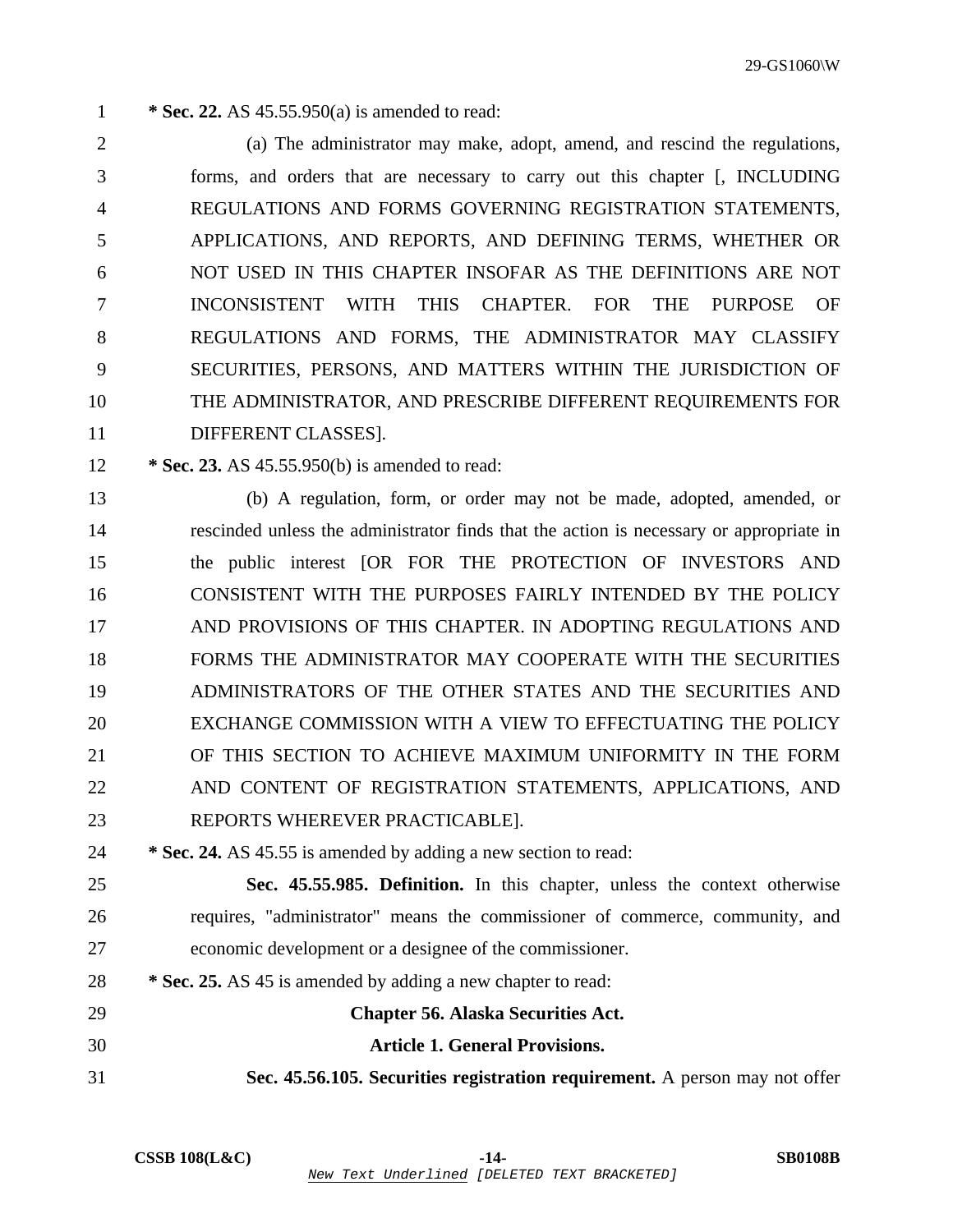| 1              | or sell a security in this state unless the security                                         |
|----------------|----------------------------------------------------------------------------------------------|
| $\overline{2}$ | $(1)$ is a federal covered security;                                                         |
| 3              | (2) is registered under this chapter; or                                                     |
| 4              | (3) or transaction is exempt from registration under AS 45.56.205 -                          |
| 5              | 45.56.240.                                                                                   |
| 6              | Article 2. Exemptions from Registration of Securities.                                       |
| 7              | Sec. 45.56.205. Exempt securities. The following securities are exempt from                  |
| 8              | the requirements of AS 45.56.105, 45.56.305 - 45.56.360, and 45.56.550:                      |
| 9              | (1) a security, including a revenue obligation or a separate security as                     |
| 10             | defined in 17 C.F.R. 230.131 adopted under 15 U.S.C. 77a - 77aa (Securities Act of           |
| 11             | 1933), issued, insured, or guaranteed by the United States; by a state; by a political       |
| 12             | subdivision of a state; by a public authority, agency, or instrumentality of one or more     |
| 13             | states; by a political subdivision of one or more states; or by a person controlled or       |
| 14             | supervised by and acting as an instrumentality of the United States under authority          |
| 15             | granted by the United States Congress; or a certificate of deposit for any of the            |
| 16             | foregoing;                                                                                   |
| 17             | (2) a security issued, insured, or guaranteed by a foreign government                        |
| 18             | with which the United States maintains diplomatic relations, or by any of its political      |
| 19             | subdivisions, if the security is recognized as a valid obligation by the issuer, insurer, or |
| 20             | guarantor;                                                                                   |
| 21             | (3) a security issued by and representing, or that will represent an                         |
| 22             | interest in or a direct obligation of or be guaranteed by,                                   |
| 23             | (A) an international banking institution;                                                    |
| 24             | (B) a banking institution organized under the laws of the United                             |
| 25             | States; a member bank of the Federal Reserve System; or a depository                         |
| 26             | institution a substantial portion of the business of which consists or will consist          |
| 27             | of receiving deposits or share accounts that are insured to the maximum                      |
| 28             | amount authorized by statute by the Federal Deposit Insurance Corporation,                   |
| 29             | the National Credit Union Share Insurance Fund, or a successor authorized by                 |
| 30             | federal law or exercising fiduciary powers that are similar to those permitted               |
| 31             | for national banks under the authority of the United States Comptroller of the               |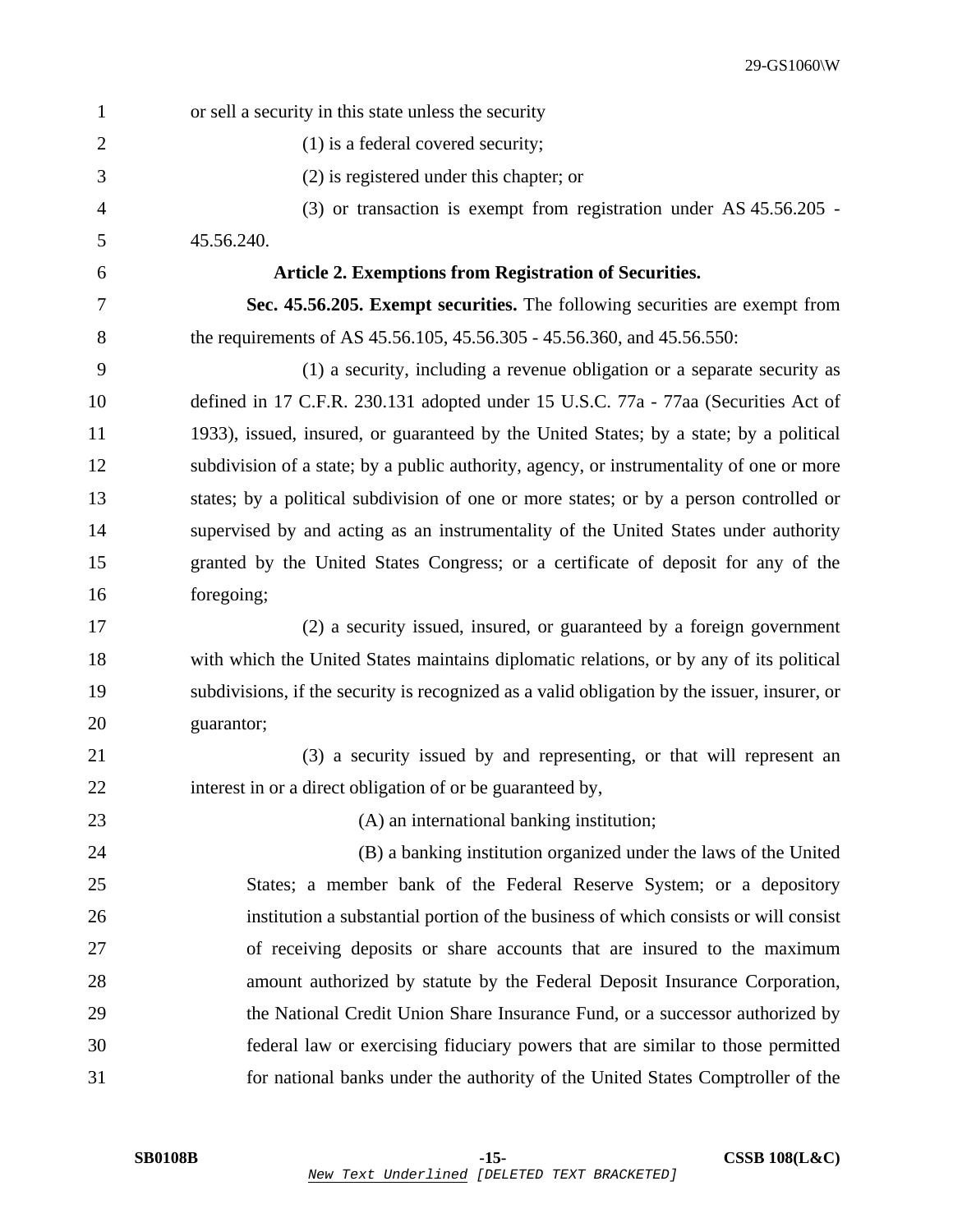| $\mathbf{1}$   | Currency under 12 U.S.C. 92a; or                                                             |
|----------------|----------------------------------------------------------------------------------------------|
| $\overline{2}$ | (C) any other depository institution, unless, by a regulation or                             |
| 3              | order, the administrator proceeds under AS 45.56.240;                                        |
| $\overline{4}$ | (4) a security issued by and representing an interest in, or a debt of, or                   |
| 5              | insured or guaranteed by, an insurance company authorized to do business in this             |
| 6              | state;                                                                                       |
| 7              | (5) a security issued or guaranteed by a railroad, other common carrier,                     |
| 8              | public utility, or public utility holding company that is                                    |
| 9              | (A) regulated with respect to its rates and charges by the United                            |
| 10             | States or a state;                                                                           |
| 11             | (B) regulated with respect to the issuance or guarantee of the                               |
| 12             | security by the United States, a state, Canada, or a Canadian province or                    |
| 13             | territory; or                                                                                |
| 14             | (C) a public utility holding company registered under 42 U.S.C.                              |
| 15             | 16451 - 16481 (Energy Policy Act of 2005) or a subsidiary of the registered                  |
| 16             | holding company within the meaning of that Act;                                              |
| 17             | (6) a federal covered security specified in 15 U.S.C. $77r(b)(1)$                            |
| 18             | (Securities Act of 1933) or adopted by rule under that provision or a security listed or     |
| 19             | approved for listing on another securities market specified by regulation under this         |
| 20             | chapter; a put or call option contract; a warrant; a subscription right on or with respect   |
| 21             | to the security; an option or similar derivative security on a security or an index of       |
| 22             | securities or foreign currencies issued by a clearing agency registered under 15 U.S.C.      |
| 23             | 78a - 78pp (Securities Exchange Act of 1934) and listed or designated for trading on a       |
| 24             | national securities exchange, a facility of a national securities exchange, or a facility of |
| 25             | a national securities association registered under 15 U.S.C. 78a - 78pp (Securities          |
| 26             | Exchange Act of 1934) or an offer or sale of the underlying security in connection           |
| 27             | with the offer, sale, or exercise of an option or other security that was exempt when        |
| 28             | the option or other security was written or issued; or an option or a derivative security    |
| 29             | designated by the Securities and Exchange Commission under 15 U.S.C. 78i(b)                  |
| 30             | (Securities Exchange Act of 1934);                                                           |
| 31             | (7) a security issued by a person organized and operated exclusively for                     |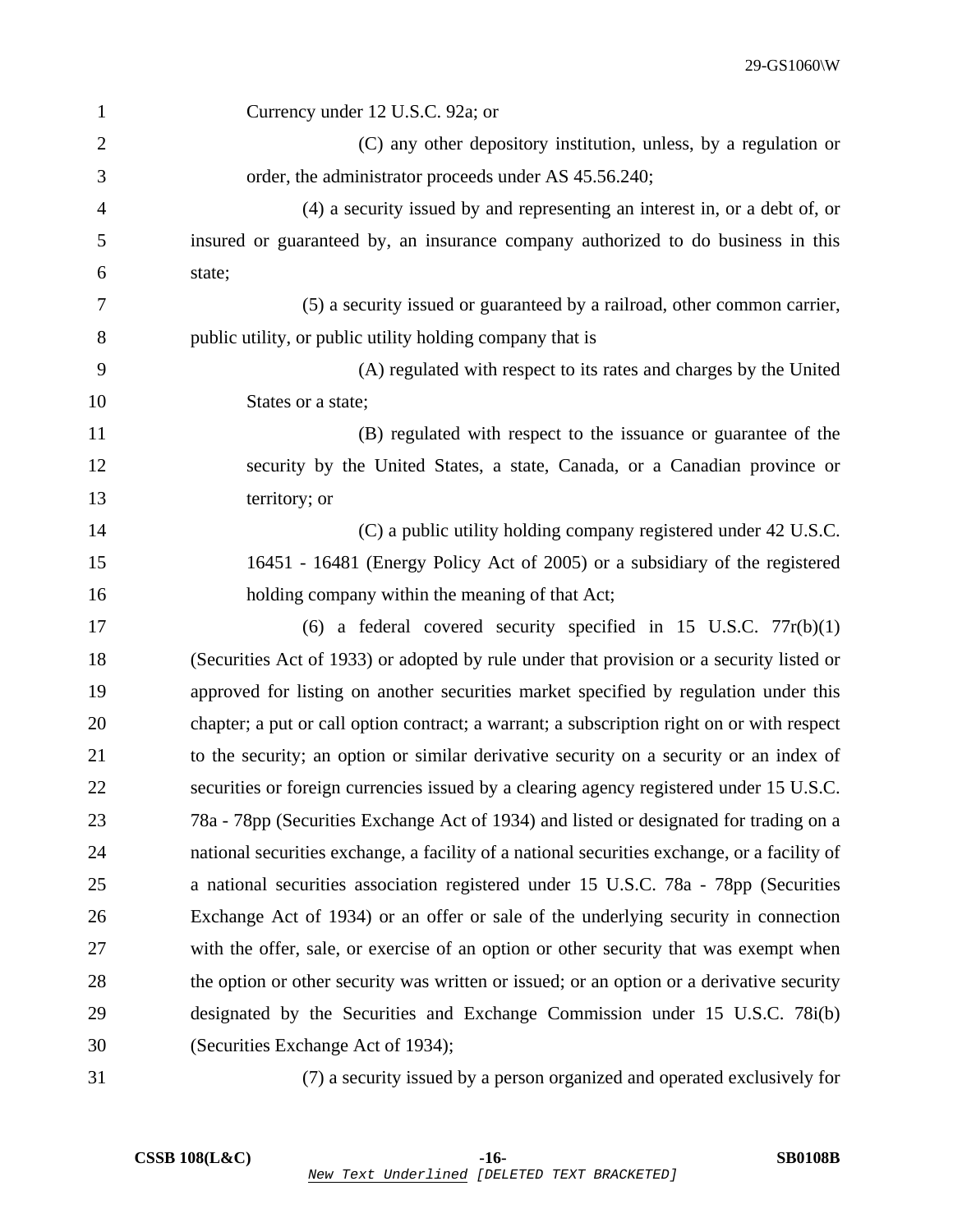| $\mathbf{1}$   | religious, educational, benevolent, fraternal, charitable, social, athletic, or reformatory |
|----------------|---------------------------------------------------------------------------------------------|
| $\overline{2}$ | purposes, or as a chamber of commerce, and not for pecuniary profit, no part of the net     |
| 3              | earnings of which inures to the benefit of a private stockholder or other person, or a      |
| $\overline{4}$ | security of a company that is excluded from the definition of an investment company         |
| 5              | under 15 U.S.C. 80a-3(c)(10)(B) (Investment Company Act of 1940), except that, with         |
| 6              | respect to the offer or sale of a note, bond, debenture, or other evidence of               |
| 7              | indebtedness issued by the person, a regulation may be adopted under this chapter           |
| 8              | limiting the availability of this exemption by classifying securities, persons, and         |
| 9              | transactions, imposing different requirements for different classes, specifying, with       |
| 10             | respect to (B) of this paragraph, the scope of the exemption and the grounds for denial     |
| 11             | or suspension, and requiring an issuer to                                                   |
| 12             | (A) file a notice specifying the material terms of the proposed                             |
| 13             | offer or sale and copies of any proposed sales and advertising literature to be             |
| 14             | used and provide that the exemption becomes effective if the administrator                  |
| 15             | does not disallow the exemption within the period established by the                        |
| 16             | regulation;                                                                                 |
| 17             | (B) file a request for exemption authorization for which a                                  |
| 18             | regulation adopted under this chapter may specify the                                       |
| 19             | (i) scope of the exemption;                                                                 |
| 20             | (ii) requirement of an offering statement;                                                  |
| 21             | (iii) filing of sales and advertising literature;                                           |
| 22             | (iv) filing of consent to service of process complying                                      |
| 23             | with AS 45.56.630; and                                                                      |
| 24             | (v) grounds for denial or suspension of the exemption;                                      |
| 25             | <b>or</b>                                                                                   |
| 26             | $(C)$ register under AS 45.56.310;                                                          |
| 27             | (8) a member's or owner's interest in, or a retention certificate or like                   |
| 28             | security given in lieu of a cash patronage dividend issued by, a cooperative organized      |
| 29             | and operated as a nonprofit membership cooperative under the cooperative laws of a          |
| 30             | state, but not a member's or owner's interest, retention certificate, or like security sold |
| 31             | to persons other than bona fide members of the cooperative;                                 |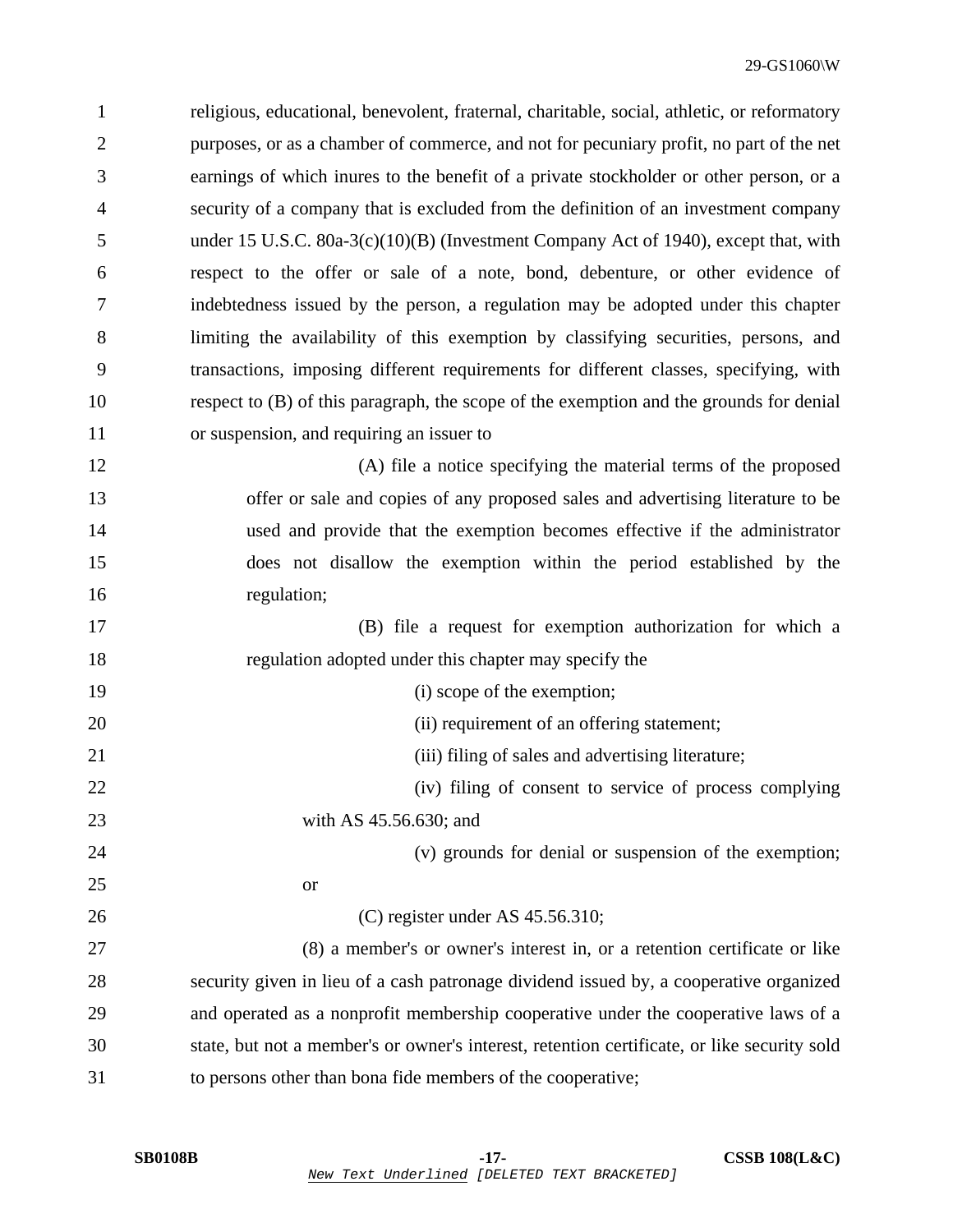| 1              | (9) an equipment trust certificate with respect to equipment leased or                  |
|----------------|-----------------------------------------------------------------------------------------|
| $\overline{2}$ | conditionally sold to a person if any security issued by the person would be exempt     |
| 3              | under this section or would be a federal covered security under 15 U.S.C. $77r(b)(1)$   |
| 4              | (Securities Act of 1933); and                                                           |
| 5              | (10) shares of membership stock in the Alaska Commercial Fishing and                    |
| 6              | Agriculture Bank issued under AS 44.81.010 and other securities issued by that bank     |
| 7              | to members or in connection with loans to members.                                      |
| 8              | Sec. 45.56.210. Exempt transactions. The following transactions are exempt              |
| 9              | from the requirements of AS 45.56.105, 45.56.305 - 45.56.360, and 45.56.550:            |
| 10             | (1) an isolated nonissuer transaction, whether effected by or through a                 |
| 11             | broker-dealer, if the seller is not a promoter or controlling person; the administrator |
| 12             | may define by regulation or order who is a promoter or a controlling person;            |
| 13             | (2) a nonissuer transaction by or through a broker-dealer registered, or                |
| 14             | exempt from registration under this chapter, and a resale transaction by a sponsor of a |
| 15             | unit investment trust registered under 15 U.S.C. 80a-1 - 80a-64 (Investment Company     |
| 16             | Act of 1940), in a security of a class that has been outstanding in the hands of the    |
| 17             | public for at least 90 days, if, at the date of the transaction,                        |
| 18             | (A) the issuer of the security is engaged in business, the issuer                       |
| 19             | is not in the organizational stage or in bankruptcy or receivership, and the            |
| 20             | issuer is not a blank check, blind pool, or shell company that does not have a          |
| 21             | specific business plan or purpose or has indicated that its primary business plan       |
| 22             | is to engage in a merger or combination of the business with or an acquisition          |
| 23             | of an unidentified person;                                                              |
| 24             | (B) the security is sold at a price reasonably related to its                           |
| 25             | current market price;                                                                   |
| 26             | (C) the security does not constitute the whole or part of an                            |
| 27             | unsold allotment to or a subscription or participation by the broker-dealer as an       |
| 28             | underwriter of the security or a redistribution;                                        |
| 29             | (D) a nationally recognized securities manual or its electronic                         |
| 30             | equivalent designated by a regulation adopted or order issued under this                |
| 31             | chapter or a record filed with the Securities and Exchange Commission that is           |
|                |                                                                                         |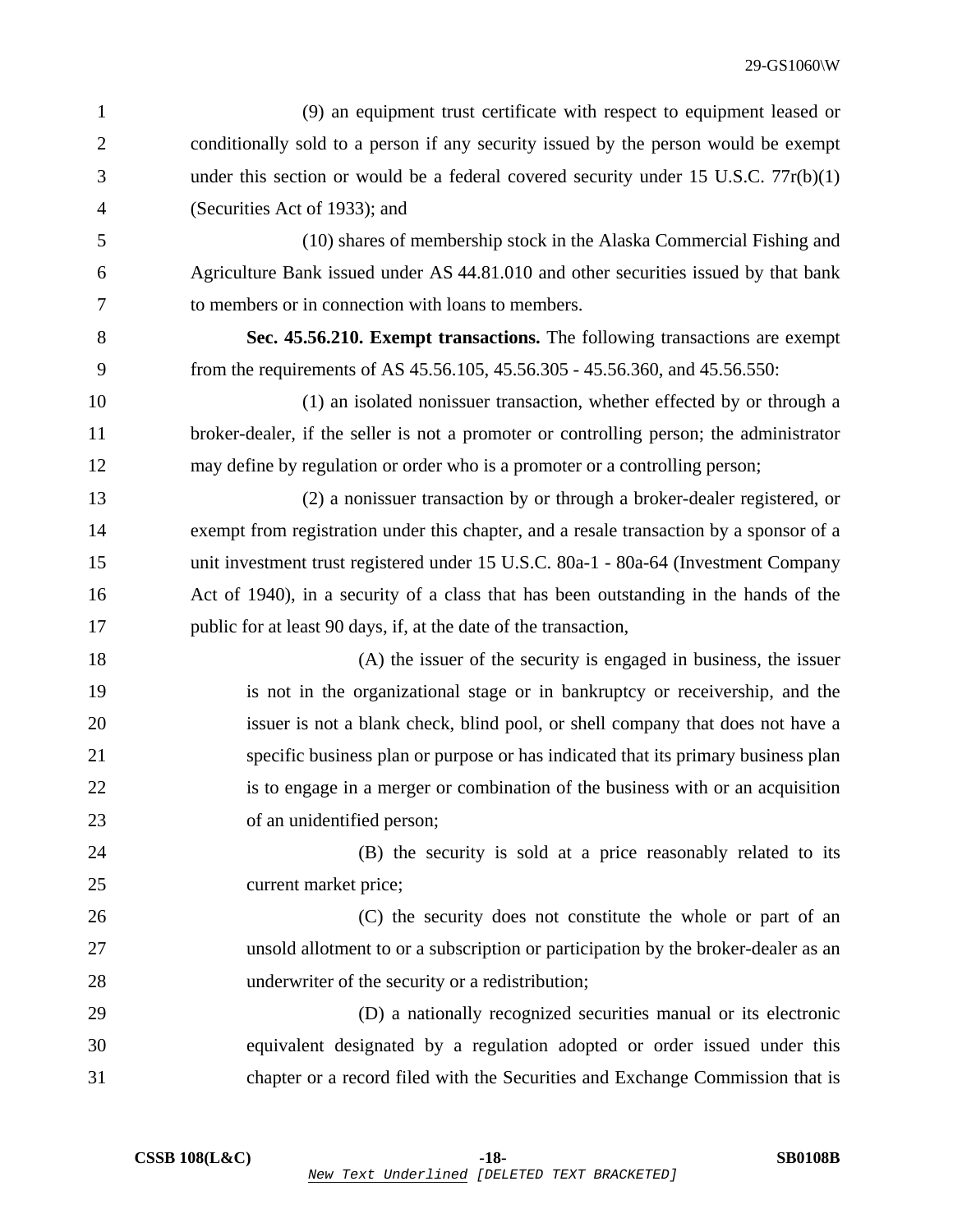| 1              | publicly available contains                                              |
|----------------|--------------------------------------------------------------------------|
| $\overline{2}$ | (i) a description of the business and operations of the                  |
| 3              | issuer;                                                                  |
| 4              | (ii) the names of the issuer's executive officers and the                |
| 5              | names of the issuer's directors, if any;                                 |
| 6              | (iii) an audited balance sheet of the issuer as of a date                |
| 7              | within 18 months before the date of the transaction or, in the case of a |
| 8              | reorganization or merger when the parties to the reorganization or       |
| 9              | merger each had an audited balance sheet, a pro forma balance sheet for  |
| 10             | the combined organization; and                                           |
| 11             | (iv) an audited income statement for each of the issuer's                |
| 12             | two immediately previous fiscal years or for the period of existence of  |
| 13             | the issuer, whichever is shorter, or, in the case of a reorganization or |
| 14             | merger when each party to the reorganization or merger had audited       |
| 15             | income statements, a pro forma income statement; and                     |
| 16             | (E) any one of the following requirements is met:                        |
| 17             | (i) the issuer of the security has a class of equity                     |
| 18             | securities listed on a national securities exchange registered under 15  |
| 19             | U.S.C. 78f (Securities Exchange Act of 1934) or designated for trading   |
| 20             | on the National Association of Securities Dealers Automated Quotation    |
| 21             | System;                                                                  |
| 22             | (ii) the issuer of the security is a unit investment trust               |
| 23             | registered under 15 U.S.C. 80a-1 - 80a-64 (Investment Company Act of     |
| 24             | $1940$ ;                                                                 |
| 25             | (iii) the issuer of the security, including its predecessors,            |
| 26             | has been engaged in continuous business for at least three years; or     |
| 27             | (iv) the issuer of the security has total assets of at least             |
| 28             | \$2,000,000 based on an audited balance sheet as of a date within 18     |
| 29             | months before the date of the transaction or, in the case of a           |
| 30             | reorganization or merger when the parties to the reorganization or       |
| 31             | merger each had an audited balance sheet, a pro forma balance sheet for  |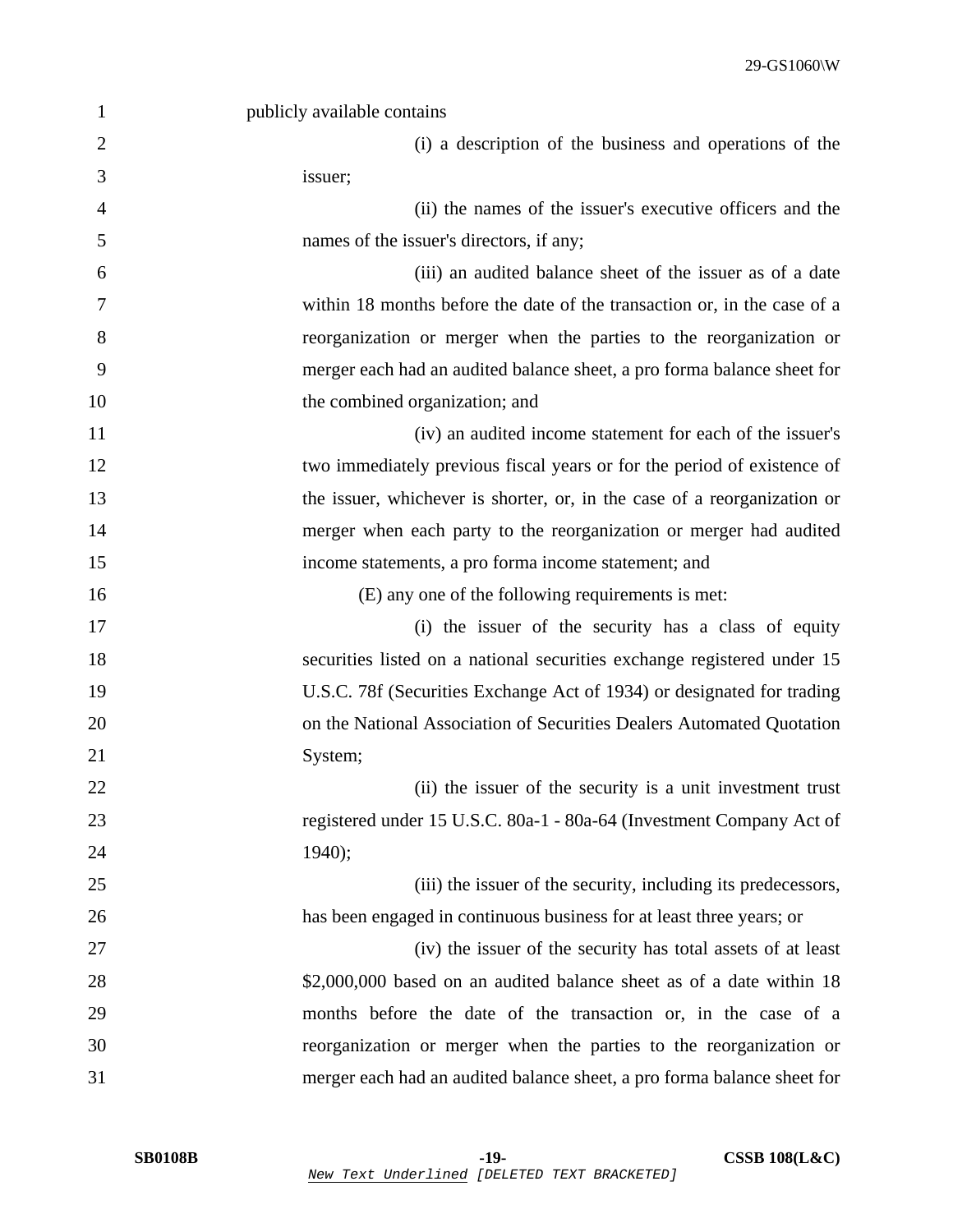| $\mathbf{1}$   | the combined organization;                                                              |
|----------------|-----------------------------------------------------------------------------------------|
| $\overline{2}$ | (3) a nonissuer transaction by or through a broker-dealer registered or                 |
| 3              | exempt from registration under this chapter in a security of a foreign issuer that is a |
| $\overline{4}$ | margin security defined in regulations or rules adopted by the Board of Governors of    |
| 5              | the Federal Reserve System;                                                             |
| 6              | (4) a nonissuer transaction by or through a broker-dealer registered or                 |
| 7              | exempt from registration under this chapter in an outstanding security if the guarantor |
| 8              | of the security files reports with the Securities and Exchange Commission under the     |
| 9              | reporting requirements of 15 U.S.C. 78m or 15 U.S.C. 78o (Securities Exchange Act       |
| 10             | of 1934);                                                                               |
| 11             | (5) a nonissuer transaction by or through a broker-dealer registered or                 |
| 12             | exempt from registration under this chapter in a security that                          |
| 13             | (A) is rated at the time of the transaction by a nationally                             |
| 14             | recognized statistical rating organization as identified by regulations of the          |
| 15             | administrator in one of its four highest rating categories; or                          |
| 16             | (B) has a fixed maturity or a fixed interest or dividend, if                            |
| 17             | (i) a default has not occurred during the current fiscal                                |
| 18             | year or within the three previous fiscal years or, if the issuer has been in            |
| 19             | business less than three fiscal years, during the existence of the issuer               |
| 20             | and any predecessor in the payment of principal, interest, or dividends                 |
| 21             | on the security; and                                                                    |
| 22             | (ii) the issuer is engaged in business, is not in the                                   |
| 23             | organizational stage or in bankruptcy or receivership, and is not and has               |
| 24             | not, within the previous 12 months, been a blank check, blind pool, or                  |
| 25             | shell company that does not have a specific business plan or purpose or                 |
| 26             | has indicated that its primary business plan is to engage in a merger or                |
| 27             | combination of the business with, or an acquisition of, an unidentified                 |
| 28             | person;                                                                                 |
| 29             | (6) a nonissuer transaction by or through a broker-dealer registered or                 |
| 30             | exempt from registration under this chapter effecting an unsolicited order or offer to  |
| 31             | purchase;                                                                               |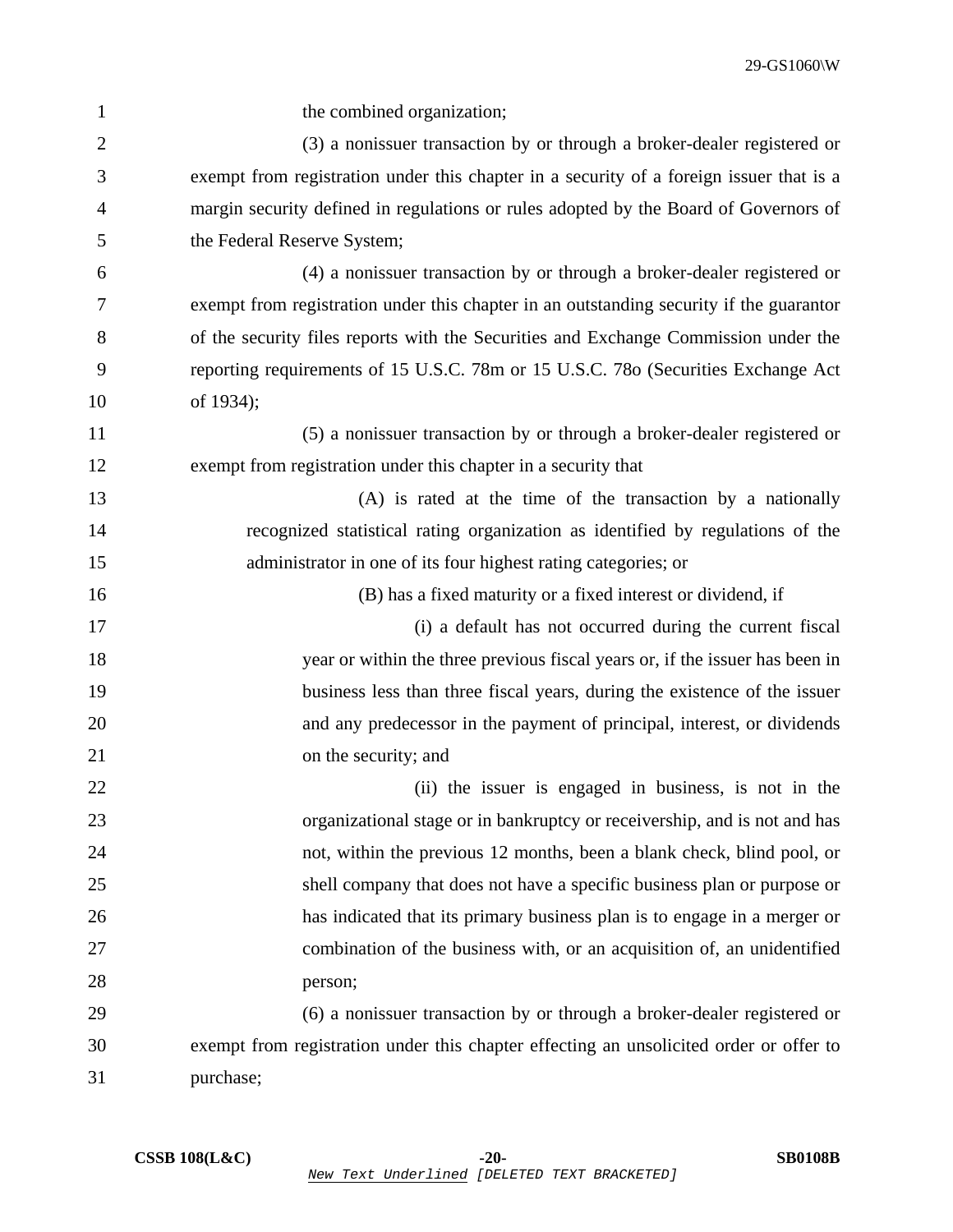| 1              | (7) a nonissuer transaction executed by a bona fide pledgee without the                    |
|----------------|--------------------------------------------------------------------------------------------|
| $\overline{2}$ | purpose of evading this chapter;                                                           |
| 3              | (8) a nonissuer transaction by a federal covered investment adviser with                   |
| 4              | investments under management in excess of \$100,000,000 acting in the exercise of          |
| 5              | discretionary authority in a signed record for the account of others;                      |
| 6              | (9) a transaction in a security, whether or not the security or transaction                |
| 7              | is otherwise exempt, in exchange for one or more bona fide outstanding securities,         |
| 8              | claims, or property interests, or partly in exchange for one or more bona fide             |
| 9              | outstanding securities, claims, or property interests and partly for cash if the terms and |
| 10             | conditions of the issuance and exchange or the delivery and exchange and the fairness      |
| 11             | of the terms and conditions have been approved by the administrator after a hearing;       |
| 12             | (10) a transaction between the issuer or other person on whose behalf                      |
| 13             | the offering is made and an underwriter, or among underwriters;                            |
| 14             | (11) a transaction in a bond or other evidence of indebtedness secured                     |
| 15             | by a real or chattel mortgage or deed of trust or by an agreement for the sale of real     |
| 16             | estate or chattels, if                                                                     |
| 17             | (A) the entire mortgage, deed of trust, or agreement, together                             |
| 18             | with all the bonds or other evidence of indebtedness, secured under those                  |
| 19             | documents, is offered and sold as a unit;                                                  |
| 20             | (B) a general solicitation or general advertisement of the                                 |
| 21             | transaction is not made; and                                                               |
| 22             | (C) a commission or other remuneration is not paid or given,                               |
| 23             | directly or indirectly, to a person not registered under this chapter as a broker-         |
| 24             | dealer or as an agent;                                                                     |
| 25             | (12) a transaction by an executor, administrator of an estate, sheriff,                    |
| 26             | marshal, receiver, trustee in bankruptcy, guardian, or conservator;                        |
| 27             | $(13)$ a sale or offer to sell to                                                          |
| 28             | (A) an institutional investor;                                                             |
| 29             | (B) a federal covered investment adviser; or                                               |
| 30             | (C) any other person exempted by a regulation adopted or order                             |
| 31             | issued under this chapter;                                                                 |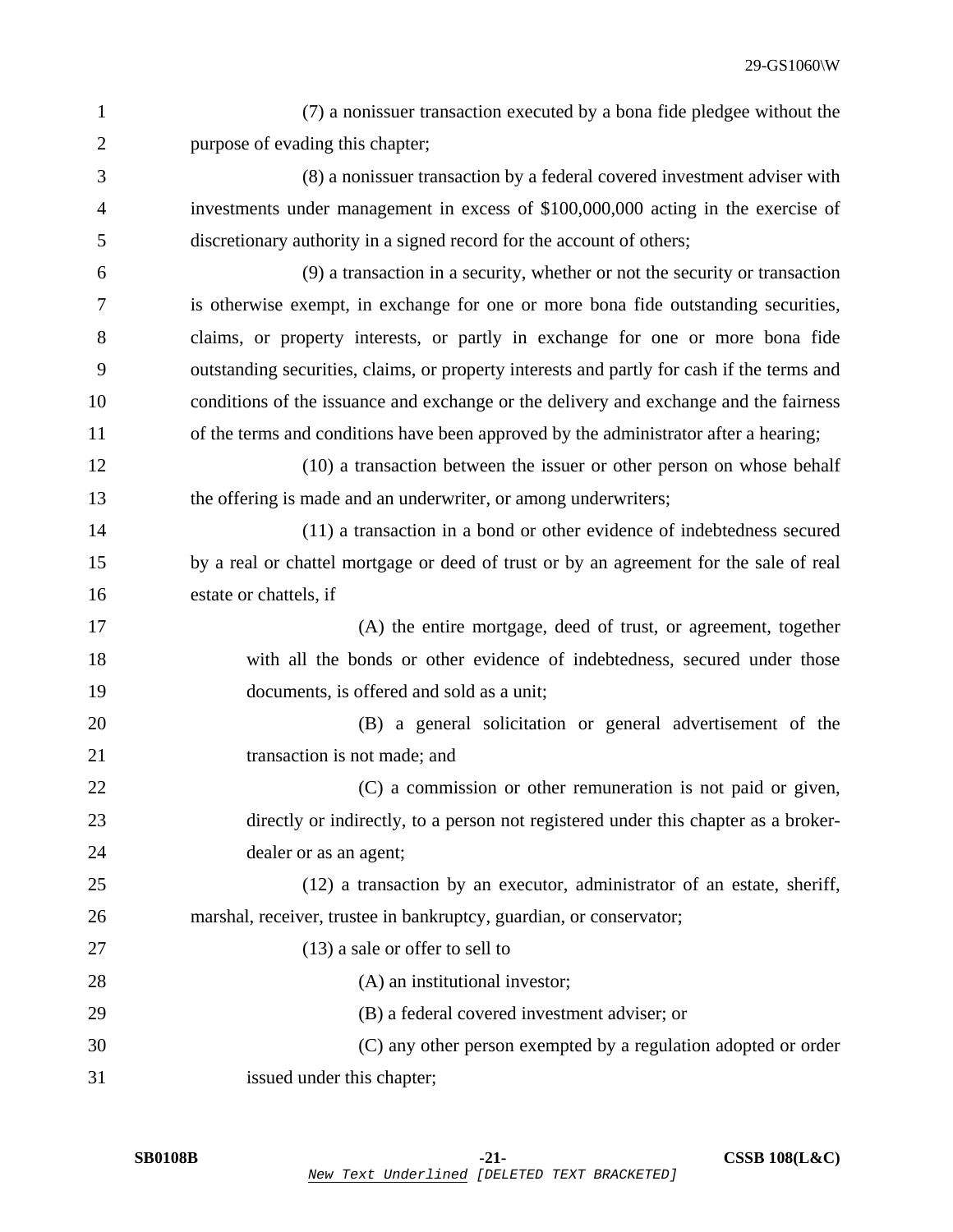| $\mathbf{1}$   | (14) a sale or offer to sell securities by or on behalf of an issuer if the                |
|----------------|--------------------------------------------------------------------------------------------|
| $\overline{2}$ | transaction is part of a single issue in which                                             |
| 3              | (A) not more than 25 purchasers in this state during any 12                                |
| 4              | consecutive months, other than a person designated in (13) of this section,                |
| 5              | regardless of whether the seller or any of the buyers is then present in this              |
| 6              | state;                                                                                     |
| 7              | (B) a general solicitation or general advertising is not made in                           |
| 8              | connection with the sale of or offer to sell the securities;                               |
| 9              | (C) a commission or other remuneration is not paid or given,                               |
| 10             | directly or indirectly, to a person other than a broker-dealer registered under            |
| 11             | this chapter or an agent registered under this chapter for soliciting a                    |
| 12             | prospective purchaser in this state;                                                       |
| 13             | (D) the issuer reasonably believes that all the purchasers in this                         |
| 14             | state, other than those designated in (13) of this section, are purchasing for             |
| 15             | investment and not with a view to distribution;                                            |
| 16             | (E) a legend is placed on the certificate or other document                                |
| 17             | evidencing ownership of the security, and the legend states that the security is           |
| 18             | not registered under this chapter and cannot be resold without registration                |
| 19             | under this chapter or exemption from this chapter; and                                     |
| 20             | (F) before a sale, each prospective buyer is furnished with                                |
| 21             | information that is sufficient to make an informed investment decision; the                |
| 22             | information shall be furnished to the administrator upon request; in this                  |
| 23             | subparagraph, "information that is sufficient to make an informed investment               |
| 24             | decision" includes a business plan, an income and expense statement, a balance             |
| 25             | sheet, a statement of risks, and a disclosure of any significant negative factors          |
| 26             | that may affect the outcome of the investment;                                             |
| 27             | (15) a transaction under an offer to existing security holders of the                      |
| 28             | issuer, including persons that, at the date of the transaction, are holders of convertible |
| 29             | securities, options, or warrants, if a commission or other remuneration, other than a      |
| 30             | standby commission, is not paid or given, directly or indirectly, for soliciting a         |
| 31             | security holder in this state;                                                             |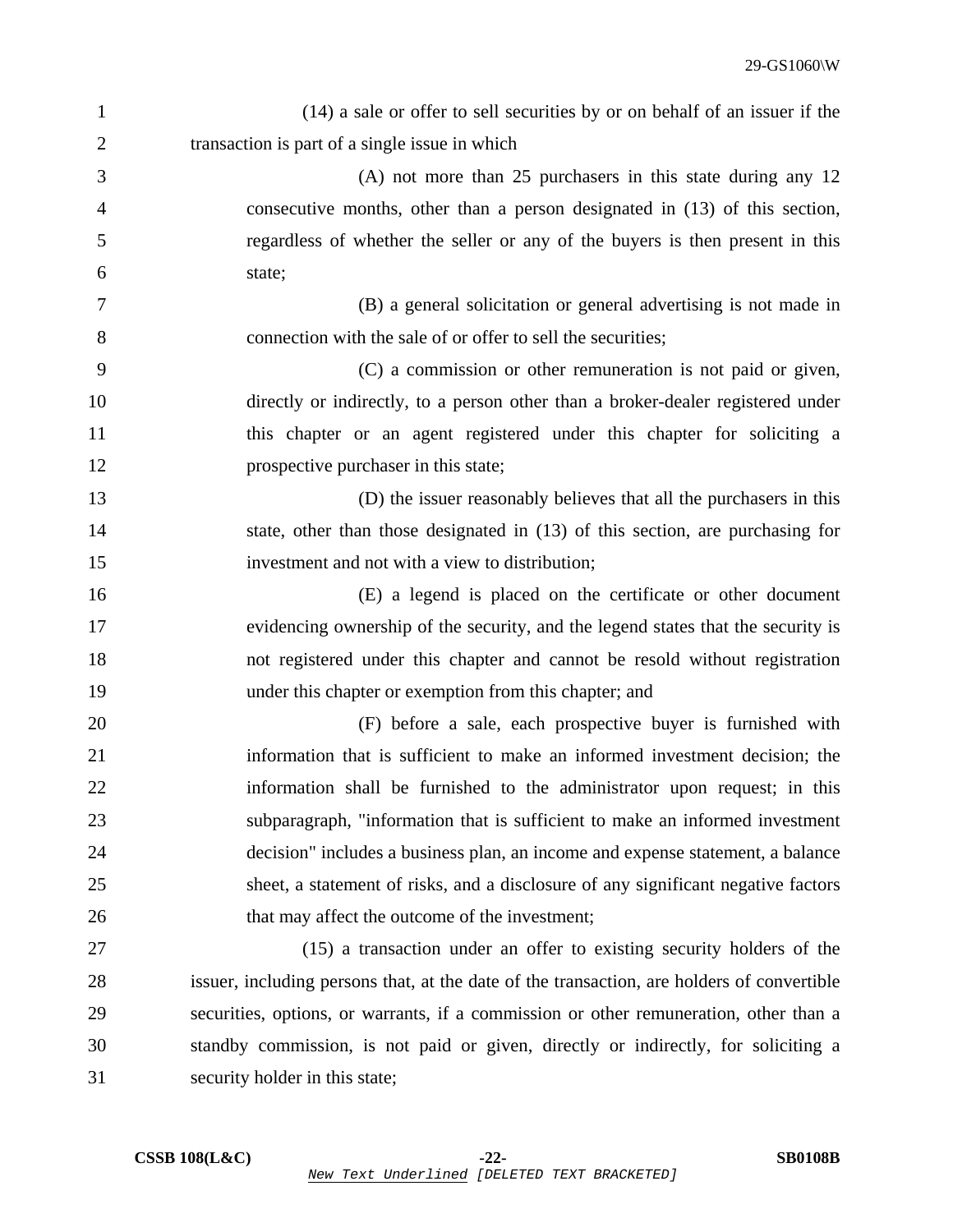| $\mathbf{1}$   | (16) an offer to sell, but not a sale of, a security not exempt from                          |
|----------------|-----------------------------------------------------------------------------------------------|
| $\overline{2}$ | registration under 15 U.S.C. 77a - 77aa (Securities Act of 1933) if                           |
| 3              | (A) a registration, offering statement, or similar record as                                  |
| $\overline{4}$ | required under 15 U.S.C. 77a - 77aa (Securities Act of 1933) has been filed but               |
| 5              | is not effective, or the offer is made in compliance with 17 C.F.R. 230.165,                  |
| 6              | adopted under 15 U.S.C. 77a - 77aa (Securities Act of 1933); and                              |
| 7              | (B) a stop order of which the offeror is aware has not been                                   |
| 8              | issued against the offeror by the administrator or the Securities and Exchange                |
| 9              | Commission, and an audit, inspection, or proceeding that is public and that                   |
| 10             | may culminate in a stop order is not known by the offeror to be pending;                      |
| 11             | (17) an offer to sell, but not a sale of, a security exempt from                              |
| 12             | registration under 15 U.S.C. 77a - 77aa (Securities Act of 1933) if                           |
| 13             | (A) a registration statement has been filed under this chapter but                            |
| 14             | is not effective;                                                                             |
| 15             | (B) a solicitation of interest is provided in a record to offerees in                         |
| 16             | compliance with a regulation adopted by the administrator under this chapter;                 |
| 17             | and                                                                                           |
| 18             | (C) a stop order of which the offeror is aware has not been                                   |
| 19             | issued by the administrator under this chapter, and an audit, inspection, or                  |
| 20             | proceeding that may culminate in a stop order is not known by the offeror to be               |
| 21             | pending;                                                                                      |
| 22             | (18) a transaction involving the distribution of the securities of an                         |
| 23             | issuer to the security holders of another person in connection with a merger,                 |
| 24             | consolidation, exchange of securities, sale of assets, or other reorganization to which       |
| 25             | the issuer, or its parent or subsidiary, and the other person, or its parent or subsidiary,   |
| 26             | are parties;                                                                                  |
| 27             | (19) a rescission offer, sale, or purchase under AS 45.56.665;                                |
| 28             | (20) an offer to sell or sale of a security to a person not a resident of                     |
| 29             | this state and not present in this state if the offer or sale does not constitute a violation |
| 30             | of the laws of this state or foreign jurisdiction in which the offeree or purchaser is        |
| 31             | present and is not part of an unlawful plan or scheme to evade this chapter;                  |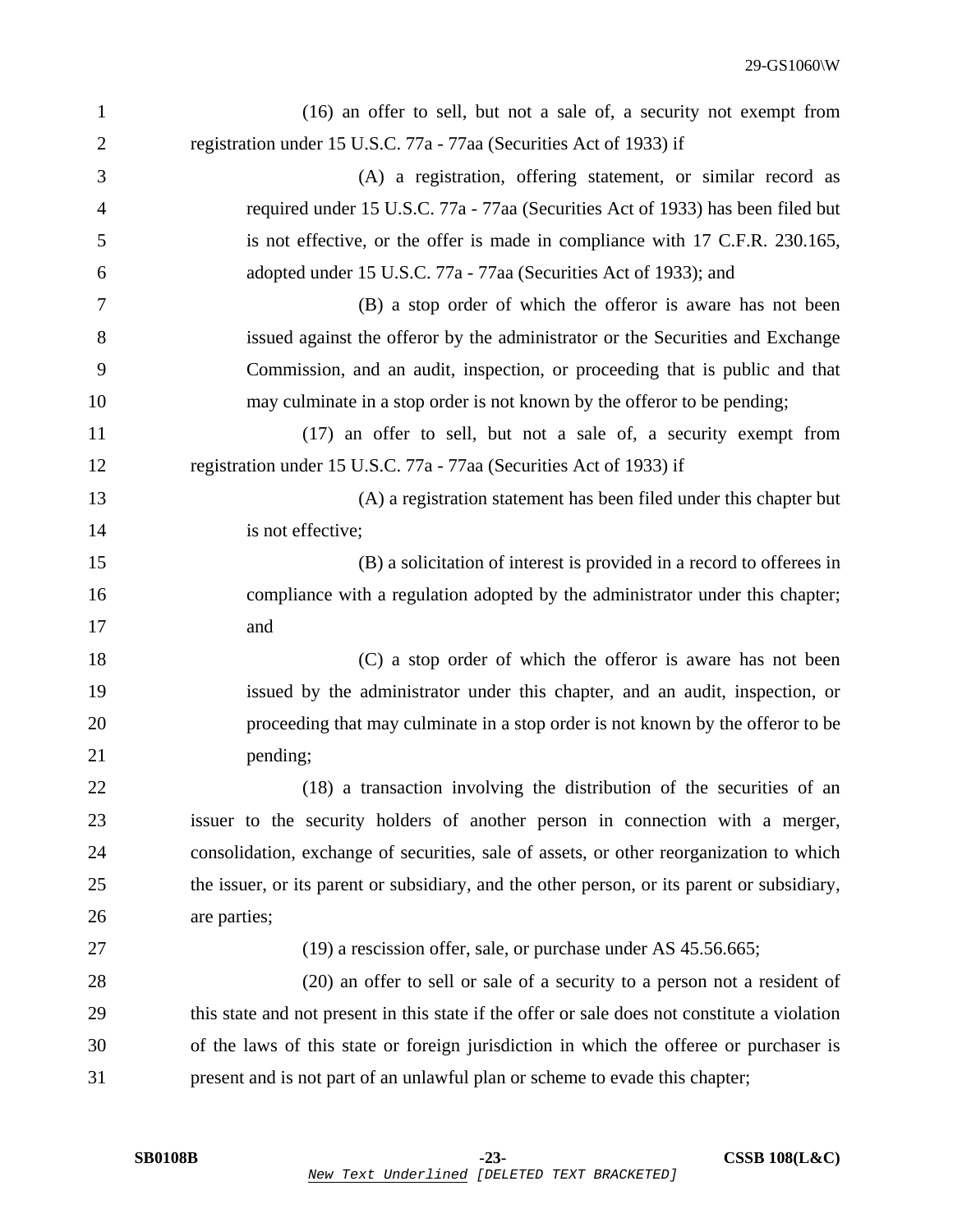1 (21) employees' stock purchase, savings, option, profit-sharing, 2 pension, or similar benefit plan, including any securities, plan interests, and guarantees 3 issued under a compensatory benefit plan or compensation contract, contained in a 4 record, established by the issuer, the issuer's parent, the issuer's majority-owned 5 subsidiary, or the majority-owned subsidiary of the issuer's parent for the participation 6 of their employees, including offers to sell or sales of the securities to 7 (A) directors; general partners; managers and members if the 8 issuer is a limited liability company; trustees, if the issuer is a business trust; 9 officers; consultants; and advisors; 10 (B) family members who acquire the securities from those 11 persons through gifts or domestic relations orders; 12 (C) former employees, directors, general partners, trustees, 13 officers, consultants, limited liability managers or members, and advisors if 14 those individuals were employed by or providing services to the issuer when 15 the securities were offered; and 16 (D) insurance agents who are exclusive insurance agents of the 17 issuer or the issuer's subsidiary or parent or who derive more than 50 percent 18 of their annual income from those organizations; 19 (22) a transaction involving 20 (A) a stock dividend or equivalent equity distribution, 21 regardless of whether the corporation or other business organization 22 distributing the dividend or equivalent equity distribution is the issuer, if 23 nothing of value is given by stockholders or other equity holders for the 24 dividend or equivalent equity distribution other than the surrender of a right to 25 a cash or property dividend if each stockholder or other equity holder may 26 elect to take the dividend or equivalent equity distribution in cash, property, or 27 stock; 28 (B) a transaction incident to a right of conversion or judicially 29 approved reorganization in which a security is issued in exchange for one or 30 more outstanding securities, claims, or property interests, or partly in exchange 31 for one or more outstanding securities, claims, or property interests and partly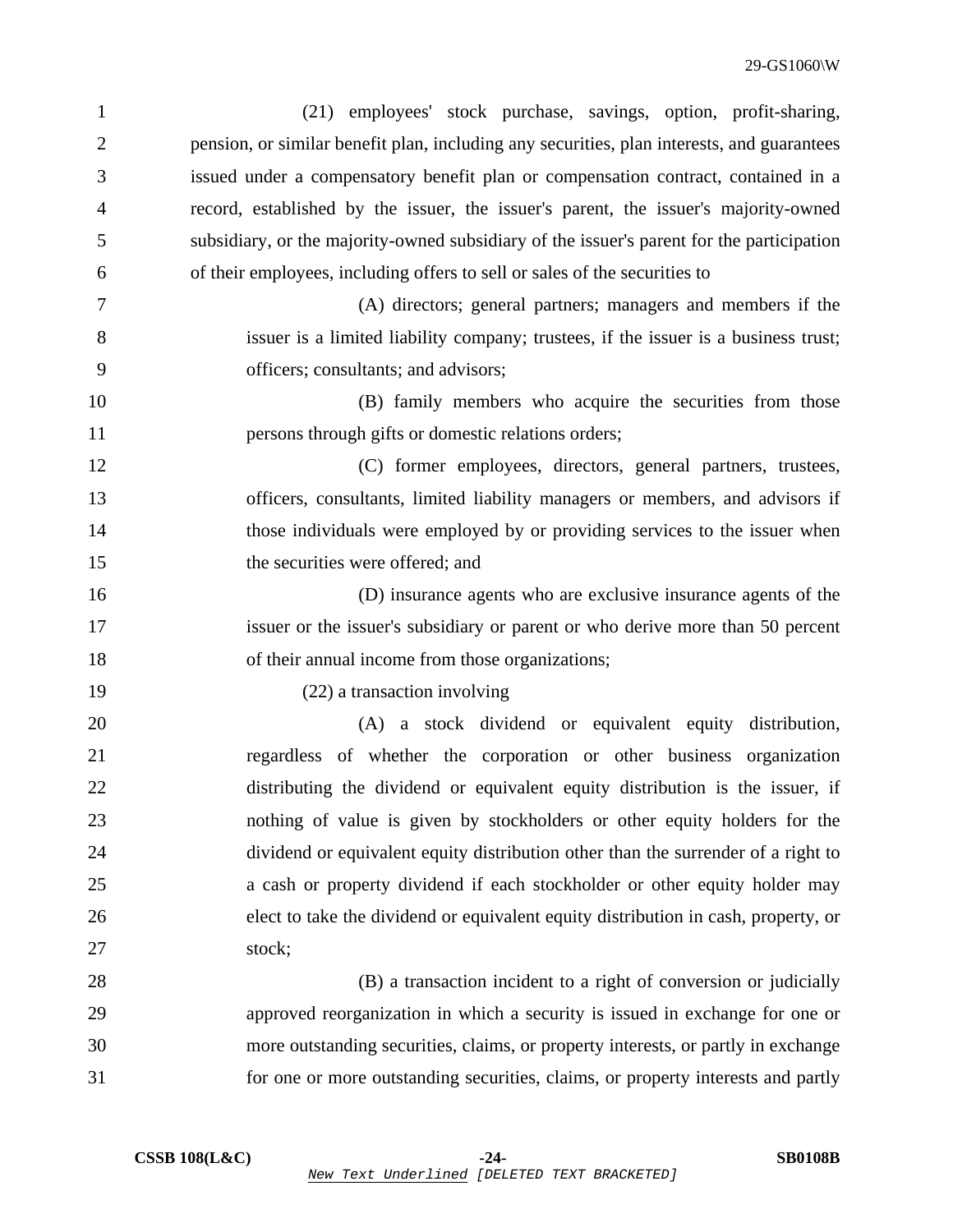1 for cash; or

2 (C) the solicitation of tenders of securities by an offeror in a 3 tender offer in compliance with 17 C.F.R. 230.162, adopted under 15 U.S.C. 4 77a - 77aa (Securities Act of 1933);

5 (23) a nonissuer transaction in an outstanding security by or through a 6 broker-dealer registered or exempt from registration under this chapter, if the issuer is 7 a reporting issuer in a foreign jurisdiction designated by this paragraph or by a 8 regulation adopted or order issued under this chapter; the issuer has been subject to 9 continuous reporting requirements in the foreign jurisdiction for not less than 180 days 10 before the transaction; and the security is listed on the foreign jurisdiction's securities 11 exchange that has been designated by this paragraph or by a regulation adopted or 12 order issued under this chapter, or is a security of the same issuer that is of senior or 13 substantially equal rank to the listed security or is a warrant or right to purchase or 14 subscribe to any of the foregoing; for purposes of this paragraph, Canada, together 15 with its provinces and territories, is a designated foreign jurisdiction, and TSX, Inc., 16 formerly known as the Toronto Stock Exchange, Inc., is a designated securities 17 exchange; after an administrative hearing in compliance with AS 45.56.650(c), the 18 administrator, by a regulation adopted or order issued under this chapter, may revoke 19 the designation of a securities exchange under this paragraph if the administrator finds 20 that revocation is necessary or appropriate in the public interest and for the protection 21 of investors;

22 (24) a sale by an issuer to the buyer of an enterprise or a business and 23 the assets and liabilities of the enterprise or business if

24 (A) the transfer of stock to the buyer is solely incidental to the 25 sale of the enterprise or business and its assets and liabilities;

26 (B) the seller provides the buyer with full access to the books 27 and records of the enterprise or business; and

28 (C) a legend is placed on the certificate or other document 29 evidencing ownership of the security, stating that the security is not registered 30 under this chapter and cannot be resold without registration under this chapter 31 or exemption from it;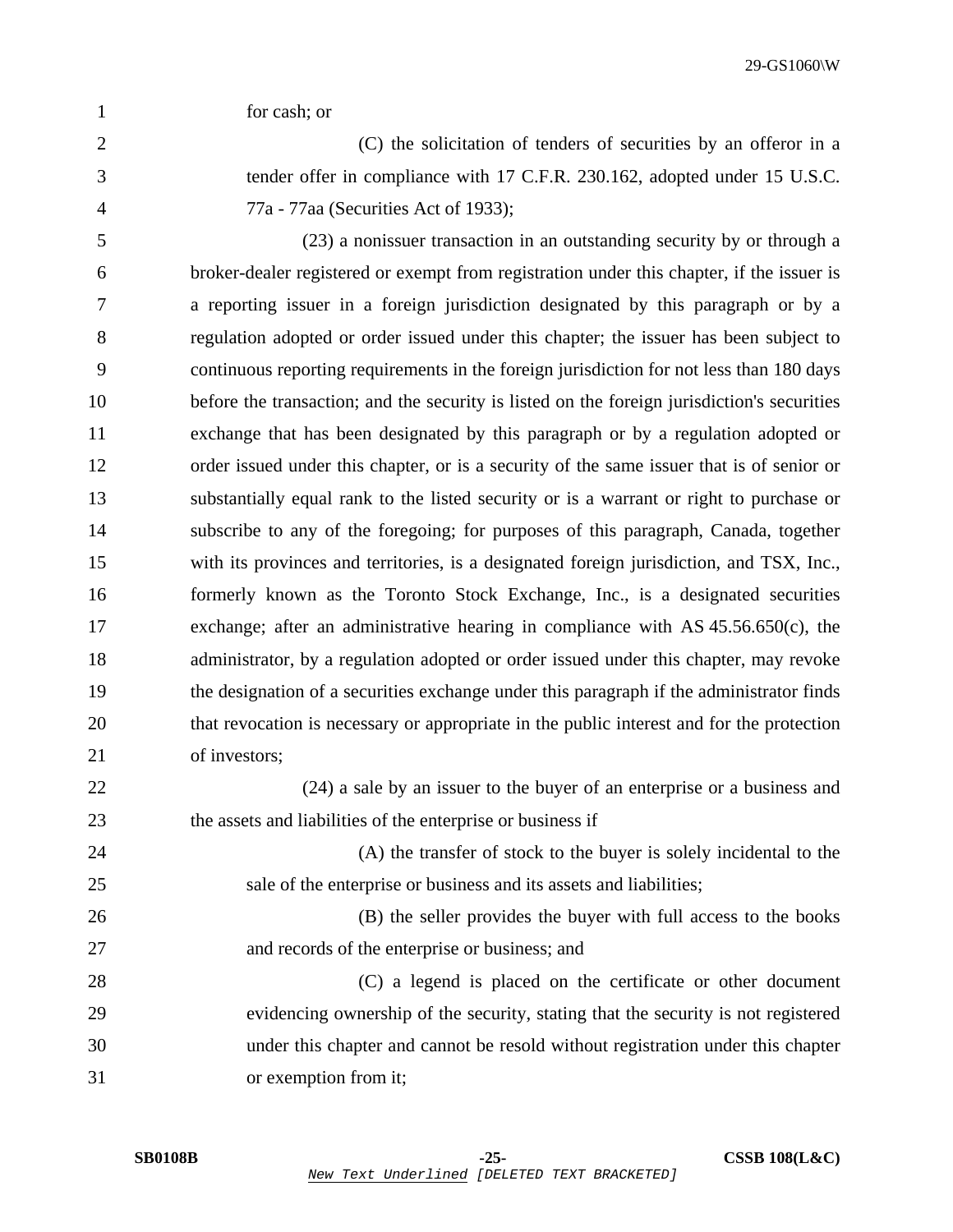1 (25) an offer or sale of a certificate of interest or participation in oil, 2 gas, or mining rights, titles, or leases, or in payments out of production under the 3 rights, titles, or leases, if the purchaser

4 (A) is or has been, during the preceding two years, engaged 5 primarily in the business of exploring for, mining, producing, or refining oil, 6 gas, or minerals; or

7 (B) has been found by the administrator upon written 8 application to be substantially engaged in the business of exploring for, 9 mining, producing, or refining oil, gas, or minerals so as not to require the 10 protection provided by this chapter;

11 (26) a transaction involving only family members, or involving only 12 family members and the corporations, partnerships, limited liability companies, 13 limited partnerships, limited liability partnerships, associations, joint-stock companies, 14 or trusts that are organized, formed, or created by family members or at the direction 15 of family members; in this paragraph, "family members" means persons who are 16 related, including related by adoption, within the fourth degree of affinity or 17 consanguinity; or

18 (27) a transaction relating to a security that is not part of an initial issue 19 of stock covered by AS 45.55.138, but that is issued by a corporation organized under 20 Alaska law under 43 U.S.C. 1601 et seq. (Alaska Native Claims Settlement Act), if the 21 corporation qualifies for exempt status under 43 U.SC. 1625(a).

22 **Sec. 45.56.220. Disqualifier.** Exemption from registration under AS 45.56.205 23 - 45.56.240 is not available for a security or transaction if the issuer, or any of its 24 officers, controlling persons, or promoters, is subject to a disqualifier described in the 25 regulations adopted under 15 U.S.C. 78c(a)(39) (Dodd-Frank Wall Street Reform and 26 Consumer Protection Act) as of the date of the transaction or offer.

27 **Sec. 45.56.230. Waiver and modification.** For any security or transaction or 28 any type of security or transaction, the administrator may by order, waive, withdraw, 29 or modify any of the requirements or conditions of AS 45.56.205 - 45.56.240.

30 **Sec. 45.56.240. Denial, suspension, revocation, condition, or limitation of**  31 **exemptions.** (a) Except with respect to a federal covered security or a transaction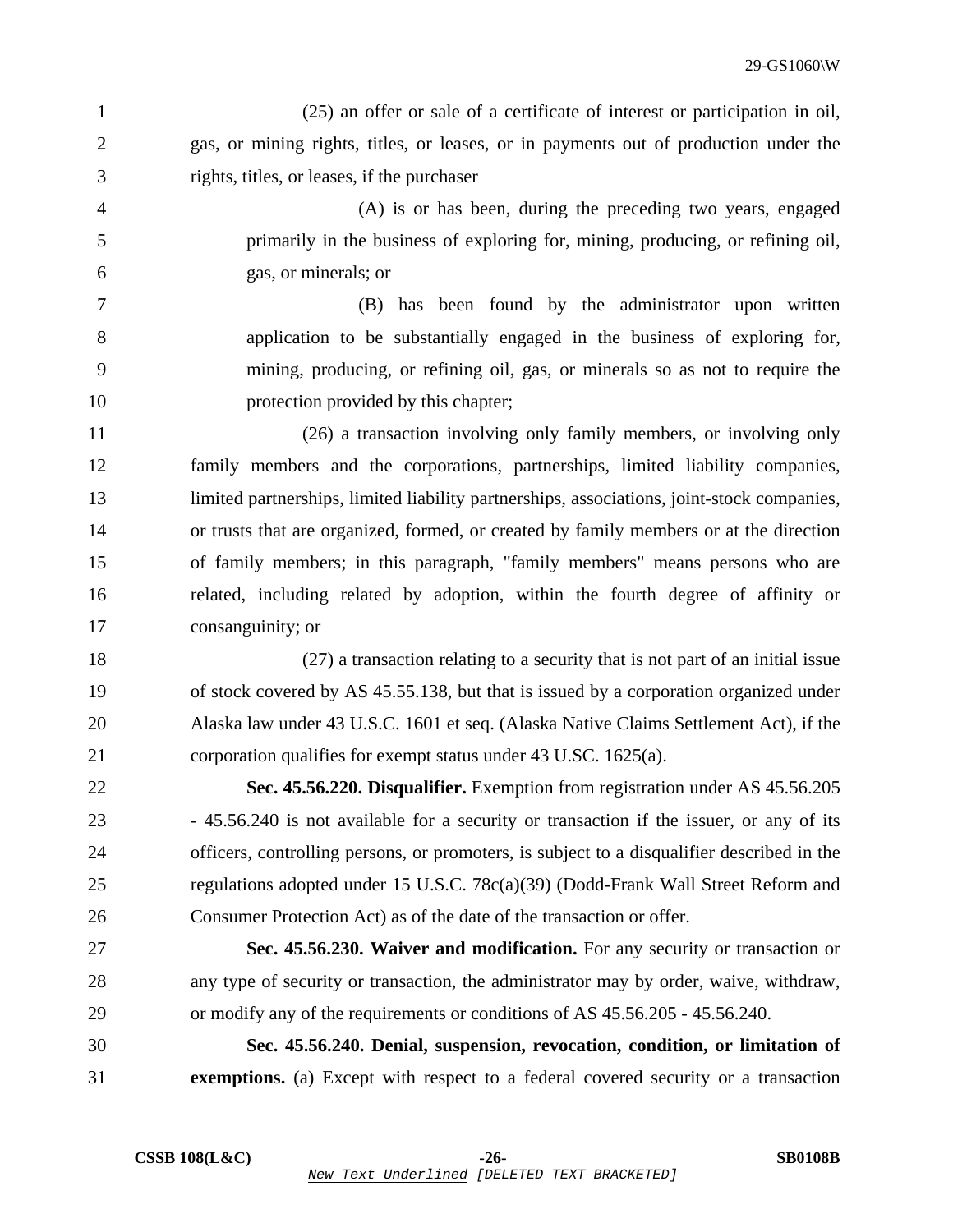1 involving a federal covered security, an order under this chapter may deny, suspend 2 application of, condition, limit, or revoke an exemption created under 3 AS 45.56.205(3)(C), (7), or (8), or 45.56.210, or an exemption or waiver created under 4 AS 45.56.230 with respect to a specific security, transaction, or offer. An order under 5 this subsection may be issued only under the procedures in AS 45.56.360(d) or 6 45.56.650 and only prospectively.

7 (b) A person does not violate AS 45.56.105, 45.56.305 - 45.56.320, 45.56.340, 8 45.56.360, 45.56.550, or 45.56.665 by an offer to sell, offer to purchase, sale, or 9 purchase effected after the entry of an order issued under this section if the person did 10 not know and, in the exercise of reasonable care, could not have known, of the order.

11 **Article 3. Registration of Securities and Notice Filing of Federal Covered Securities.** 

12 **Sec. 45.56.305. Securities registration by coordination.** (a) A security for 13 which a registration statement has been filed under 15 U.S.C. 77a - 77aa (Securities 14 Act of 1933) in connection with the same offering may be registered by coordination 15 under this section.

16 (b) A registration statement and accompanying records under this section must 17 contain or be accompanied by the following records, in addition to the information 18 specified in AS 45.56.320, and a consent to service of process complying with 19 AS 45.56.630:

20 (1) a copy of the latest form of prospectus filed under 15 U.S.C. 77a -21 77aa (Securities Act of 1933);

22 (2) if the administrator requires, a copy of the articles of incorporation 23 and bylaws or their substantial equivalents currently in effect; a copy of any other 24 information or any other records filed by the issuer under 15 U.S.C. 77a - 77aa 25 (Securities Act of 1933) requested by the administrator; a copy of any agreement with 26 or among underwriters; a copy of any indenture or other instrument governing the 27 issuance of the security to be registered; and a specimen, copy, or description of the 28 security that is required by a regulation adopted or order issued under this chapter; and

29 (3) an undertaking to forward each amendment to the federal 30 prospectus, other than an amendment that delays the effective date of the registration 31 statement, promptly after it is filed with the Securities and Exchange Commission.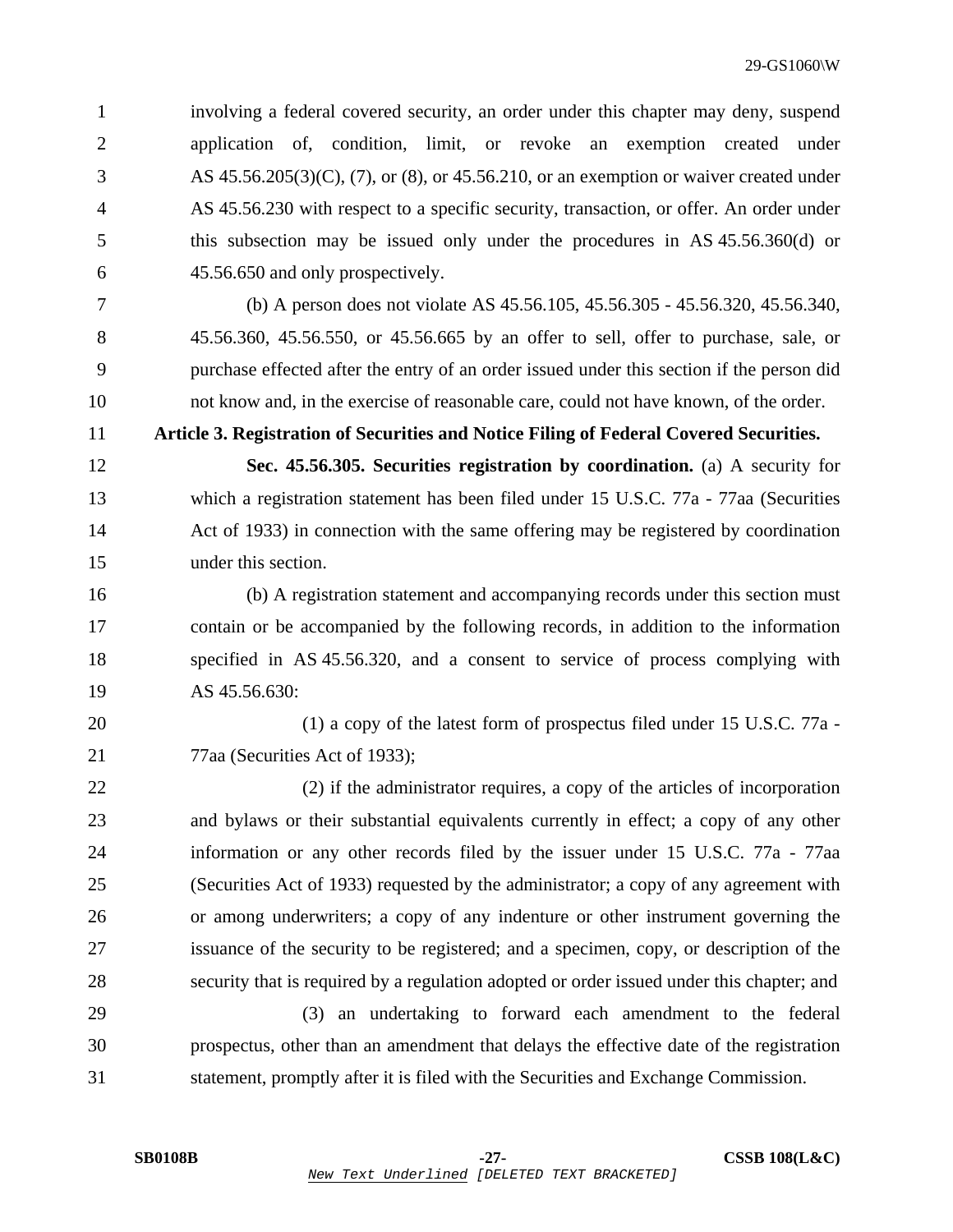1 (c) A registration statement under this section becomes effective 2 simultaneously with or subsequent to the federal registration statement when all the 3 following conditions are satisfied:

4 (1) a stop order under (d) of this section or AS 45.56.360 or issued by 5 the Securities and Exchange Commission is not in effect, and a proceeding is not 6 pending against the issuer under AS 45.56.480; and

7 (2) the registration statement has been on file for at least 20 days or a 8 shorter period provided by a regulation adopted or order issued under this chapter.

9 (d) The registrant shall promptly notify the administrator in a record of the date 10 when the federal registration statement becomes effective and the content of any price 11 amendment and shall promptly file a record containing the price amendment. If the 12 notice is not timely received, the administrator may issue a stop order, without prior 13 notice or hearing, retroactively denying effectiveness to the registration statement or 14 suspending its effectiveness until compliance with this section. The administrator shall 15 promptly notify the registrant of an order by telephone or electronic means and 16 promptly confirm this notice by a record. If the registrant later complies with the 17 notice requirements of this subsection, the stop order is void as of the date of its 18 issuance.

19 (e) If the federal registration statement becomes effective before each of the 20 conditions in this section is satisfied or is waived by the administrator, the registration 21 statement is automatically effective under this chapter when all the conditions are 22 satisfied or waived. If the registrant notifies the administrator of the date when the 23 federal registration statement is expected to become effective, the administrator shall 24 promptly notify the registrant by telephone or electronic means and promptly confirm 25 this notice by a record, indicating whether all the conditions are satisfied or waived 26 and whether the administrator intends the institution of a proceeding under 27 AS 45.56.360. The notice by the administrator does not preclude the institution of a 28 proceeding under AS 45.56.360.

29 **Sec. 45.56.310. Securities registration by qualification.** (a) A security may 30 be registered by qualification under this section.

31 (b) A registration statement under this section must contain the information or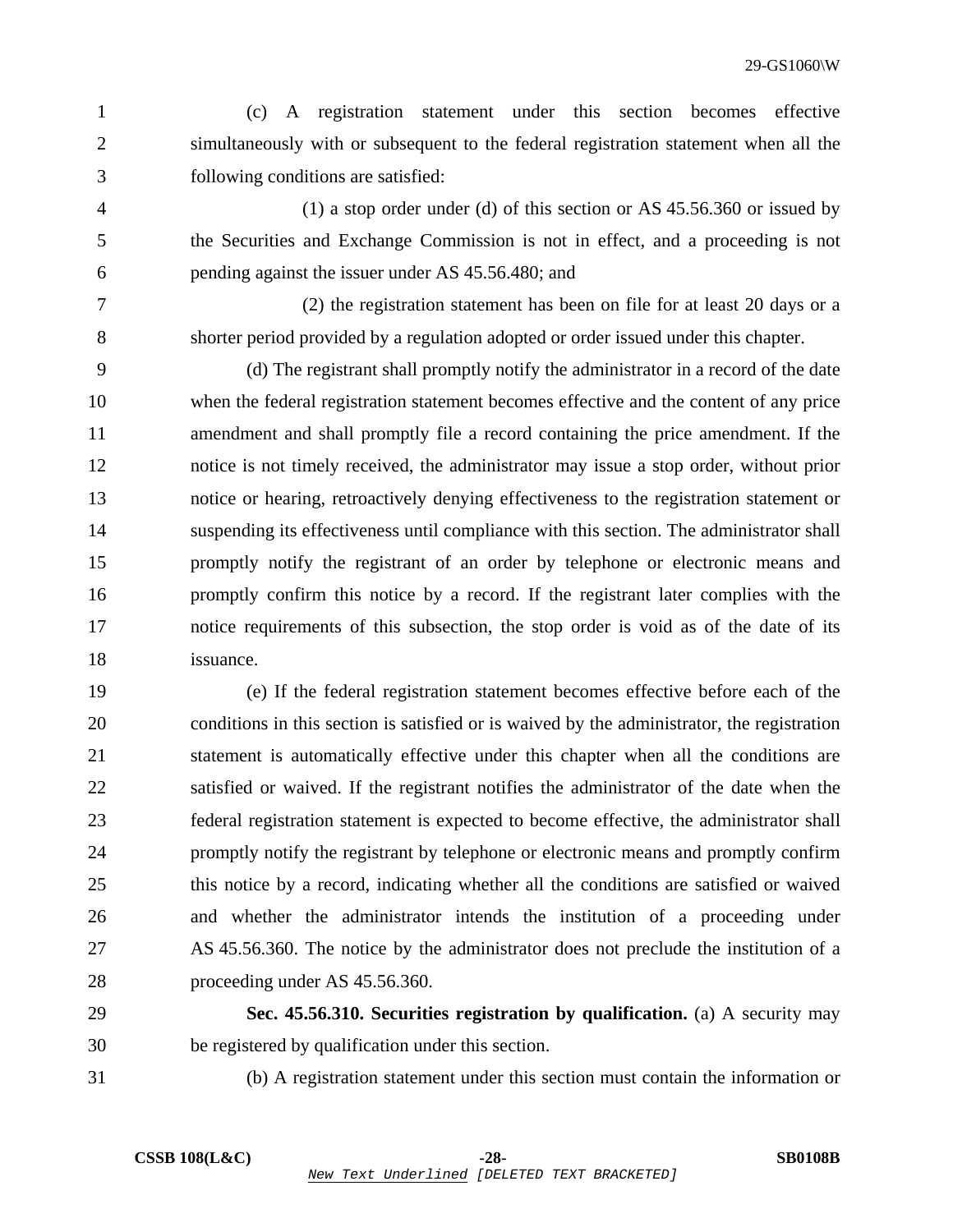1 records specified in AS 45.56.320, a consent to service of process complying with 2 AS 45.56.630, and the following information or records:

3 (1) with respect to the issuer and any significant subsidiary, the name, 4 address, and form of organization of the issuer and subsidiary; the state or foreign 5 jurisdiction and date of organization of the issuer and subsidiary; the general character 6 and location of the business of the issuer and subsidiary; a description of the physical 7 properties and equipment of the issuer and subsidiary; and a statement of the general 8 competitive conditions in the industry or business in which the issuer and subsidiary 9 are or will be engaged;

10 (2) with respect to each director and officer of the issuer and other 11 person having a similar status or performing similar functions, the person's name, 12 address, and principal occupation for the previous five years; the amount of securities 13 of the issuer held by the person as of the 30th day before the filing of the registration 14 statement; the amount of the securities covered by the registration statement to which 15 the person has indicated an intention to subscribe; and a description of any material 16 interest of the person in any material transaction with the issuer or a significant 17 subsidiary effected within the previous three years or proposed to be effected;

18 (3) with respect to persons covered by (2) of this subsection, the 19 aggregate sum of the remuneration paid to those persons during the previous 12 20 months and estimated to be paid during the next 12 months, directly or indirectly, by 21 the issuer and all predecessors, parents, subsidiaries, and affiliates of the issuer;

22 (4) with respect to a person owning of record or owning beneficially, if 23 known, 10 percent or more of the outstanding shares of any class of equity security of 24 the issuer, the information specified in (2) of this subsection, other than the person's 25 occupation;

26 (5) with respect to a promoter, if the issuer was organized within the 27 previous three years, the information or records specified in (2) of this subsection, any 28 amount paid to the promoter within that period or intended to be paid to the promoter, 29 and the consideration for the payment;

30 (6) with respect to a person on whose behalf any part of the offering is 31 to be made in a nonissuer distribution, the person's name and address; the amount of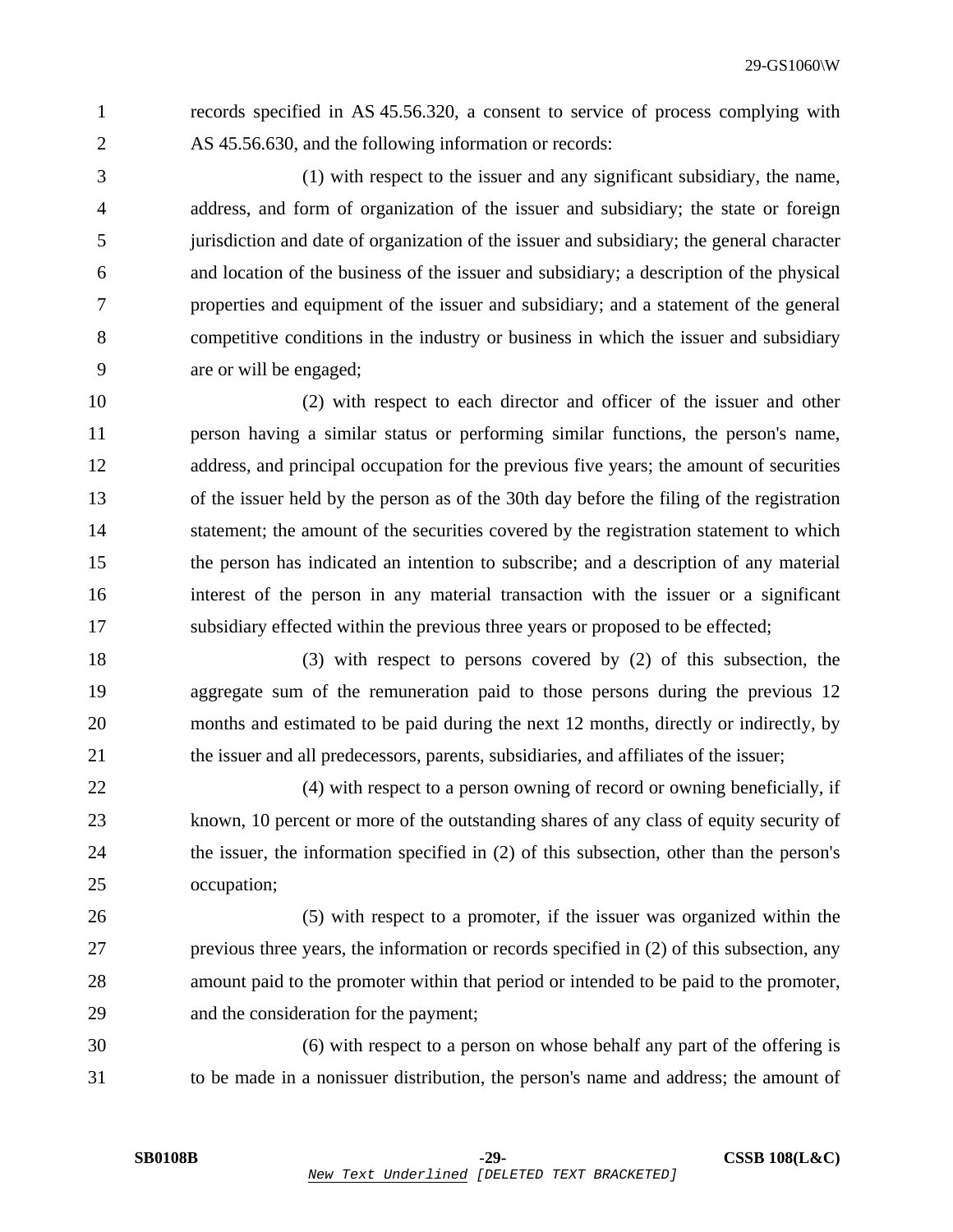1 securities of the issuer held by the person as of the date of the filing of the registration 2 statement; a description of any material interest of the person in any material 3 transaction with the issuer or any significant subsidiary effected within the previous 4 three years or proposed to be effected; and a statement of the reasons for making the 5 offering;

6 (7) the capitalization and long-term debt, on both a current and pro 7 forma basis, of the issuer and any significant subsidiary, including a description of 8 each security outstanding or being registered or otherwise offered, and a statement of 9 the amount and kind of consideration, whether in the form of cash, physical assets, 10 services, patents, goodwill, or anything else of value, for which the issuer or any 11 subsidiary has issued its securities within the previous two years or is obligated to 12 issue its securities;

13 (8) the kind and amount of securities to be offered; the proposed 14 offering price or the method by which the offering price is to be computed; any 15 variation at which a proportion of the offering is to be made to a person or class of 16 persons other than the underwriters, with a specification of the person or class; the 17 basis on which the offering is to be made if otherwise than for cash; the estimated 18 aggregate underwriting and selling discounts or commissions and finders' fees, 19 including separately cash, securities, contracts, or anything else of value to accrue to 20 the underwriters or finders in connection with the offering or, if the selling discounts 21 or commissions are variable, the basis of determining them and their maximum and 22 minimum amounts; the estimated amounts of other selling expenses, including legal, 23 engineering, and accounting charges; the name and address of each underwriter and 24 each recipient of a finder's fee; a copy of any underwriting or selling group agreement 25 under which the distribution is to be made, or the proposed form of an underwriting or 26 selling group agreement whose terms have not yet been determined; and a description 27 of the plan of distribution of any securities that are to be offered other than through an 28 underwriter;

29 (9) the estimated monetary proceeds to be received by the issuer from 30 the offering; the purposes for which the proceeds are to be used by the issuer; the 31 estimated amount to be used for each purpose; the order or priority in which the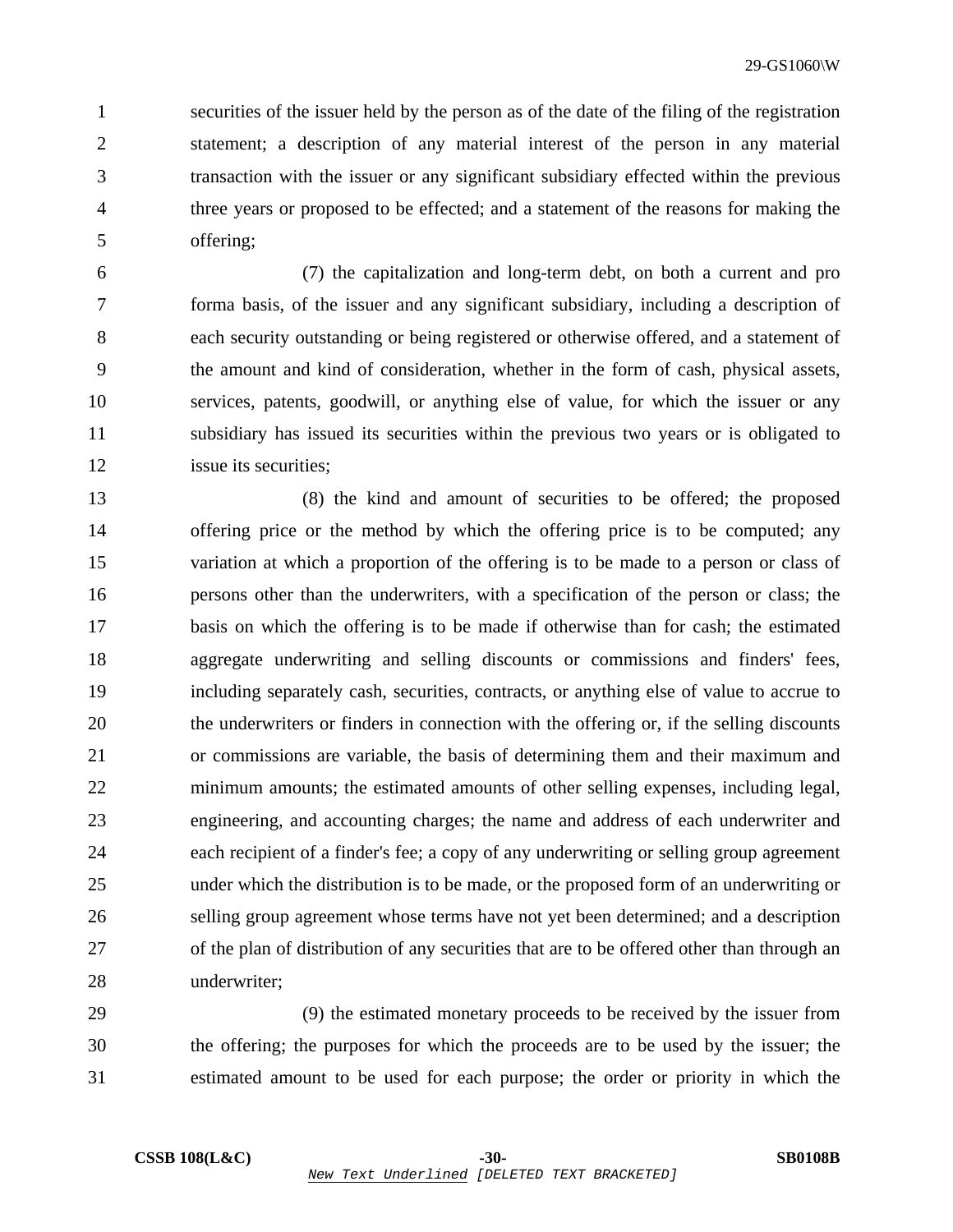1 proceeds will be used for the purposes stated; the amounts of any funds to be raised 2 from other sources to achieve the purposes stated; the sources of the funds; and, if a 3 part of the proceeds is to be used to acquire property, including goodwill, other than in 4 the ordinary course of business, the names and addresses of the vendors, the purchase 5 price, the names of any persons that have received commissions in connection with the 6 acquisition, and the amounts of the commissions and other expenses in connection 7 with the acquisition, including the cost of borrowing money to finance the acquisition;

8 (10) a description of any stock options or other security options 9 outstanding or to be created in connection with the offering, and the amount of those 10 options held or to be held by each person required to be named in (2), (4), (5), (6), or 11 (8) of this subsection and by any person that holds or will hold 10 percent or more in 12 the aggregate of those options;

13 (11) the dates of, parties to, and general effect, concisely stated, of each 14 managerial or other material contract made or to be made other than in the ordinary 15 course of business to be performed in whole or in part at or after the filing of the 16 registration statement or that was made within the previous two years, and a copy of 17 each contract;

18 (12) a description of any pending litigation, action, or proceeding to 19 which the issuer is a party and that materially affects the issuer's business or assets and 20 any litigation, action, or proceeding known to be contemplated by governmental 21 authorities;

22 (13) a copy of any prospectus, pamphlet, circular, form letter, 23 advertisement, or other sales literature intended as of the effective date of the 24 registration statement to be used in connection with the offering and any solicitation of 25 interest used in compliance with AS 45.56.210(17)(B);

26 (14) a specimen or copy of the security being registered, unless the 27 security is uncertificated; a copy of the issuer's articles of incorporation and bylaws or 28 their substantial equivalents, in effect; and a copy of any indenture or other instrument 29 covering the security to be registered;

30 (15) a signed or conformed copy of an opinion of counsel concerning 31 the legality of the security being registered, with an English translation if the opinion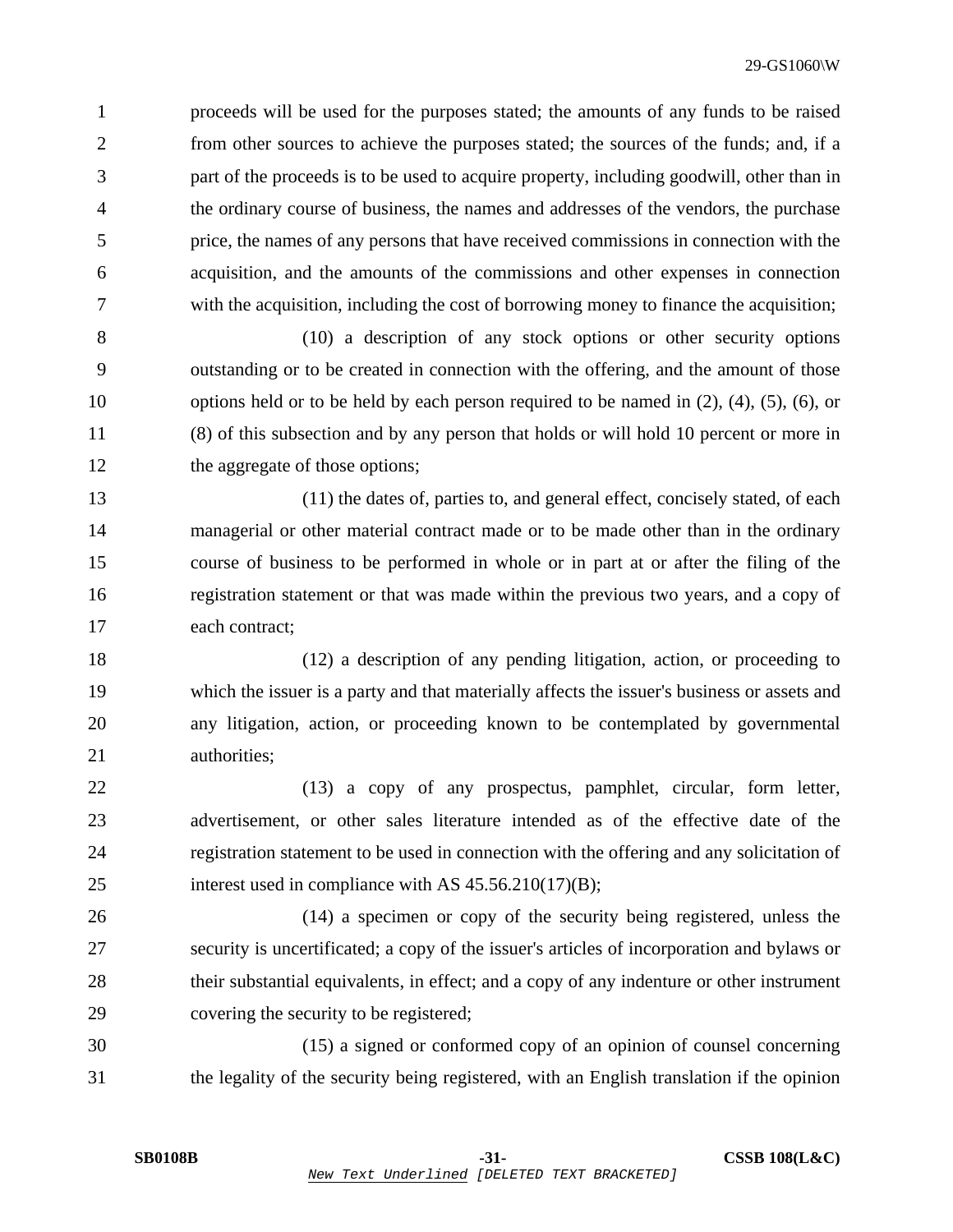1 is in a language other than English, that states whether the security when sold will be 2 validly issued, fully paid, nonassessable, and, if a debt security, a binding obligation of 3 the issuer;

4 (16) a signed or conformed copy of a consent of any accountant, 5 engineer, appraiser, or other person whose profession gives authority for a statement 6 made by the person if the person is named as having prepared or certified a report or 7 valuation, other than an official record, that is public, and that is used in connection 8 with the registration statement;

9 (17) a balance sheet of the issuer as of a date within four months before 10 the filing of the registration statement; a statement of income and a statement of cash 11 flows for each of the three fiscal years preceding the date of the balance sheet and for 12 any period between the close of the immediately previous fiscal year and the date of 13 the balance sheet, or for the period of the issuer's and any predecessor's existence if 14 less than three years; and, if any part of the proceeds of the offering is to be applied to 15 the purchase of a business, the financial statements that would be required if that 16 business were the registrant; and

17 (18) any additional information or records required by a regulation 18 adopted or order issued under this chapter.

19 (c) A registration statement under this section becomes effective when the 20 administrator orders that the registration is effective.

21 (d) A regulation adopted or order issued under this chapter may require as a 22 condition of registration under this section that a prospectus containing a specified part 23 of the information or record specified in (b) of this section be sent or given to each 24 person to which an offer is made before or concurrently with the earliest of

25 (1) the first offer made in a record to the person other than by means of 26 a public advertisement, by or for the account of the issuer or another person on whose 27 behalf the offering is being made or by an underwriter or broker-dealer that is offering 28 part of an unsold allotment or subscription taken by the person as a participant in the 29 distribution;

30 (2) the confirmation of a sale made by or for the account of the person;

31 (3) payment under the sale; or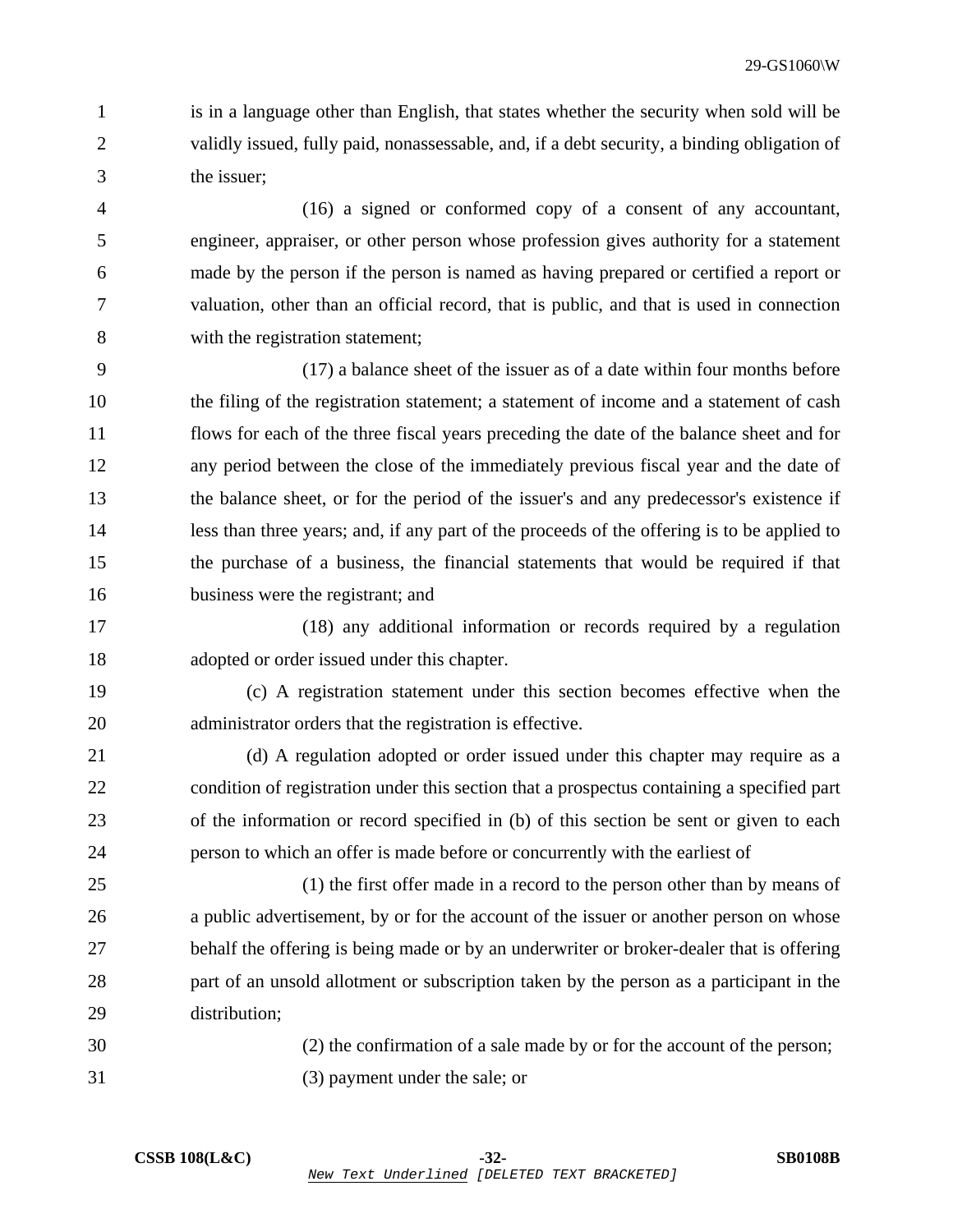| $\mathbf{1}$   | (4) delivery of the security under the sale.                                               |
|----------------|--------------------------------------------------------------------------------------------|
| $\overline{2}$ | Sec. 45.56.320. Securities registration filings. (a) A registration statement              |
| 3              | may be filed by the issuer, a person on whose behalf the offering is to be made, or a      |
| 4              | broker-dealer registered under this chapter.                                               |
| 5              | (b) A person filing a registration statement shall pay a filing fee established by         |
| 6              | a regulation adopted under this chapter and consent to service of process as described     |
| 7              | under AS 45.56.630.                                                                        |
| 8              | (c) A registration statement filed under AS $45.56.305$ or $45.56.310$ must                |
| 9              | specify                                                                                    |
| 10             | (1) the amount of securities to be offered in this state;                                  |
| 11             | (2) the states in which a registration statement or similar record in                      |
| 12             | connection with the offering has been or is to be filed; and                               |
| 13             | (3) any adverse order, judgment, or decree issued in connection with                       |
| 14             | the offering by a state securities regulator, the Securities and Exchange Commission,      |
| 15             | or a court.                                                                                |
| 16             | (d) A record filed under this chapter or former AS 45.55 within five years                 |
| 17             | preceding the filing of a registration statement may be incorporated by reference in the   |
| 18             | registration statement to the extent that the record is currently accurate.                |
| 19             | (e) In the case of a nonissuer distribution, information or a record may not be            |
| 20             | required under (i) of this section or AS 45.56.310 unless it is known to the person        |
| 21             | filing the registration statement or to the person on whose behalf the distribution is to  |
| 22             | be made or unless it can be furnished by those persons without unreasonable effort or      |
| 23             | expense.                                                                                   |
| 24             | (f) A regulation adopted or order issued under this chapter may require as a               |
| 25             | condition of registration that a security issued within the previous five years or to be   |
| 26             | issued to a promoter for a consideration substantially less than the public offering       |
| 27             | price or to a person for a consideration other than cash be deposited in escrow and that   |
| 28             | the proceeds from the sale of the registered security in this state be impounded until     |
| 29             | the issuer receives a specified amount from the sale of the security, either in this state |
| 30             | or elsewhere. The conditions of any escrow or impoundment required under this              |
| 31             | subsection may be established by a regulation adopted or order issued under this           |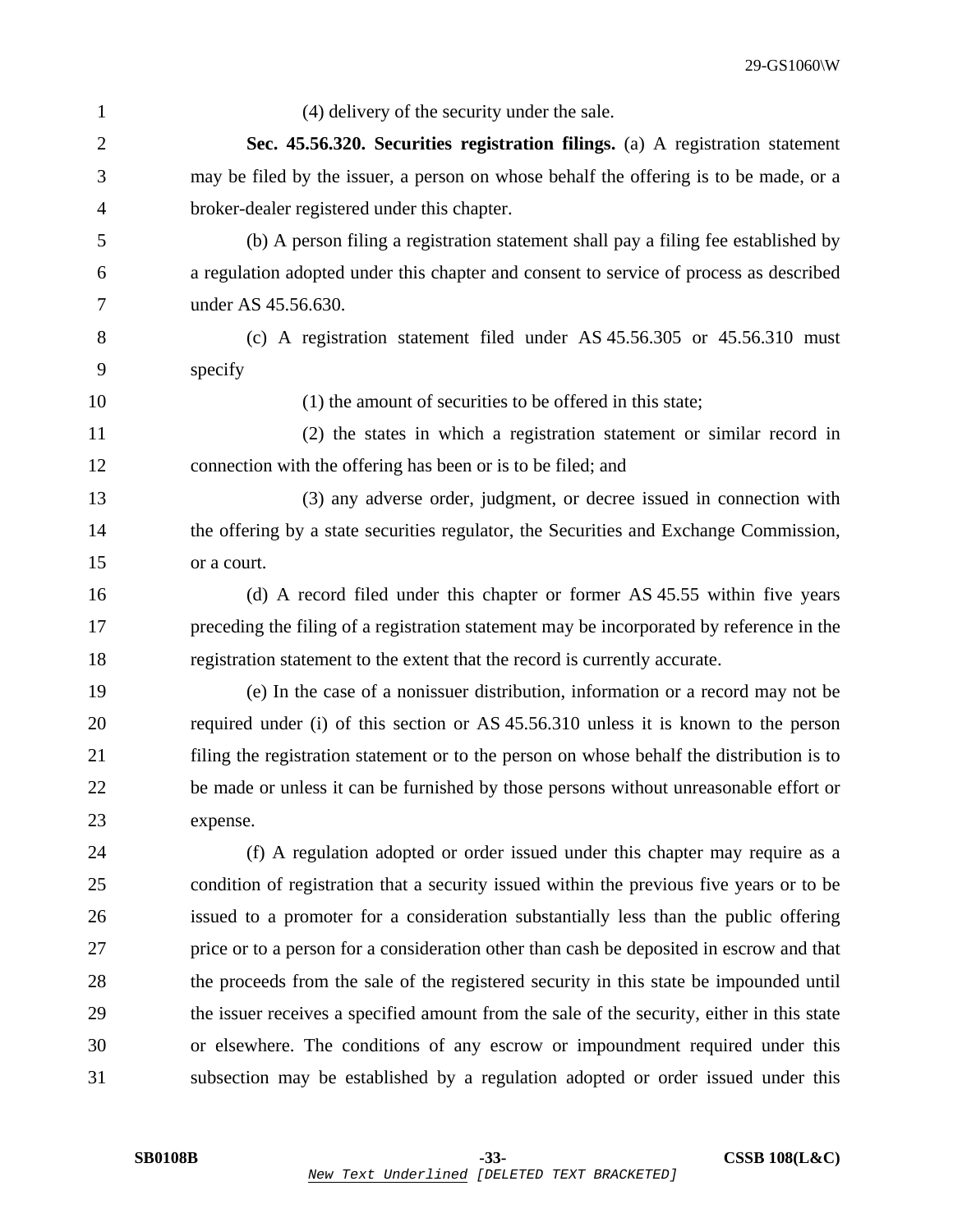1 chapter, but the administrator may not reject a depository institution solely because of 2 its location in another state.

3 (g) A regulation adopted or order issued under this chapter may require as a 4 condition of registration that a security registered under this chapter be sold only on a 5 specified form of subscription or sale contract and that a signed or conformed copy of 6 each contract be filed under this chapter or preserved for a period specified by the 7 regulation or order, not to exceed five years.

8 (h) Except while a stop order is in effect under AS 45.56.360, a registration 9 statement is effective for one year after the effective date of the registration statement 10 or for any longer period designated in an order under this chapter during which the 11 security is being offered or distributed in a nonexempted transaction by or for the 12 account of the issuer or other person on whose behalf the offering is being made or by 13 an underwriter or broker-dealer that is still offering part of an unsold allotment or 14 subscription taken as a participant in the distribution. For the purposes of a nonissuer 15 transaction, all outstanding securities of the same class identified in the registration 16 statement as a security registered under this chapter are considered to be registered 17 while the registration statement is effective. If any securities of the same class are 18 outstanding, a registration statement may not be withdrawn until one year after the 19 effective date of the registration statement. A registration statement may be withdrawn 20 only with the approval of the administrator.

21 (i) While a registration statement is effective, a regulation adopted or order 22 issued under this chapter may require the person that filed the registration statement to 23 file reports, not more often than quarterly, to keep the information or other record in 24 the registration statement reasonably current and to disclose the progress of the 25 offering.

26 (j) A registration statement may be amended after the effective date of the 27 registration statement. The post-effective amendment becomes effective when the 28 administrator so orders. If a post-effective amendment is made to increase the number 29 of securities specified to be offered or sold, the person filing the amendment shall pay 30 a registration fee established by a regulation adopted under this chapter. A post-31 effective amendment relates back to the date of the offering of the additional securities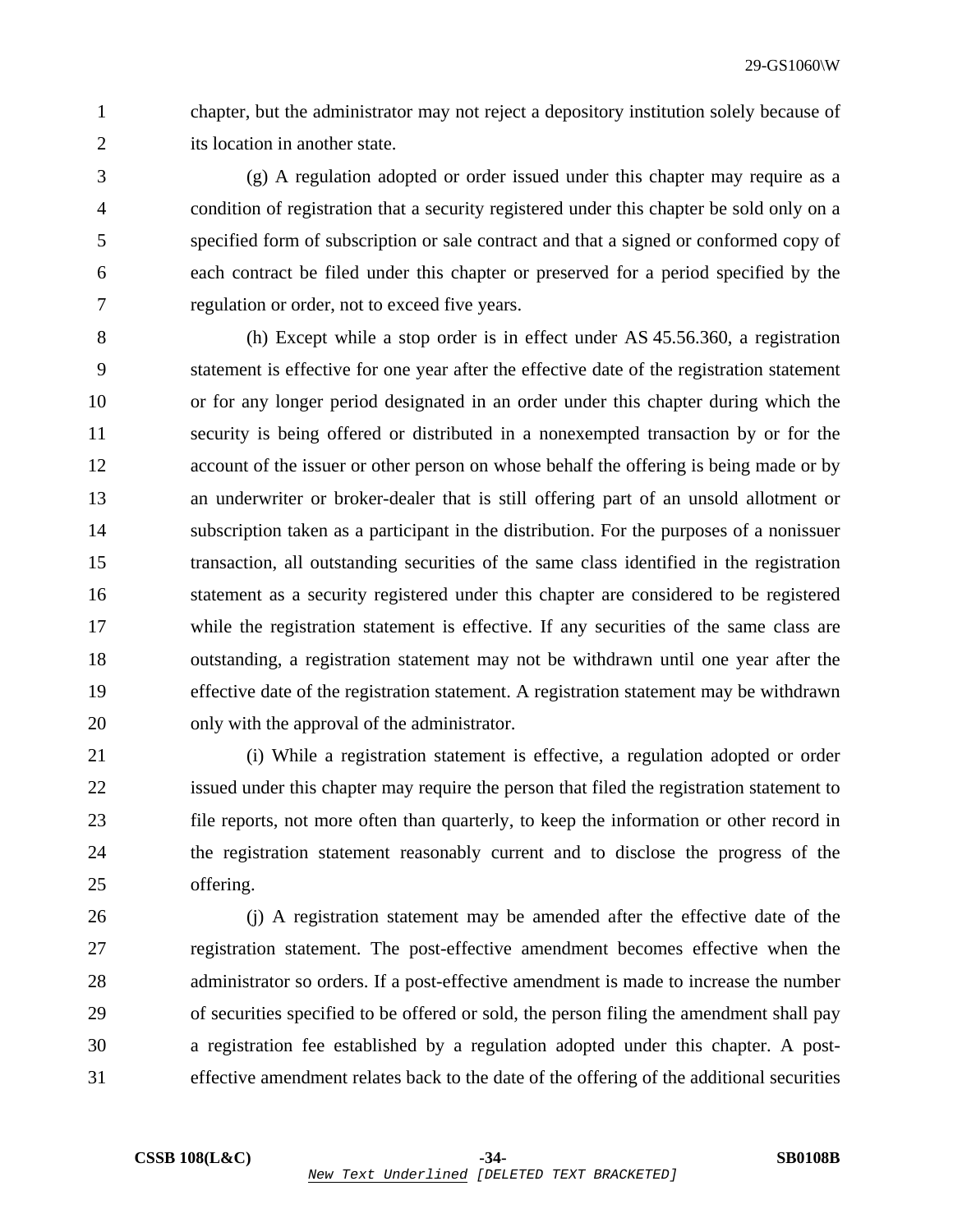1 being registered if, within one year after the date of the sale, the amendment is filed 2 and the additional registration fee is paid.

3 **Sec. 45.56.330. Notice filing of federal covered securities.** (a) With respect to 4 a federal covered security, as defined in 15 U.S.C. 77r(b) (Securities Act of 1933), that 5 is not otherwise exempt under AS 45.56.205 - 45.56.230, a regulation adopted or order 6 issued under this chapter may require the filing of any or all of the following records:

7 (1) before the initial offer of a federal covered security in this state, all 8 records that are part of a federal registration statement filed with the Securities and 9 Exchange Commission under 15 U.S.C. 77a - 77aa (Securities Act of 1933), a consent 10 to service of process complying with AS 45.56.630 signed by the issuer, and the 11 payment of a fee established in a regulation adopted under this chapter;

12 (2) after the initial offer of the federal covered security in this state, all 13 records that are part of an amendment to a federal registration statement filed with the 14 Securities and Exchange Commission under 15 U.S.C. 77a - 77aa (Securities Act of 15 1933); and

16 (3) to the extent necessary or appropriate to compute fees, a report of 17 the value of the federal covered securities sold or offered to persons present in this 18 state if the sales data are not included in records filed with the Securities and 19 Exchange Commission and payment of a fee established in a regulation adopted under 20 this chapter.

21 (b) A notice filing under (a) of this section is effective for one year 22 commencing on the later of the notice filing or the effectiveness of the offering filed 23 with the Securities and Exchange Commission. On or before expiration, the issuer 24 may renew a notice filing by filing with the Securities and Exchange Commission a 25 copy of those records filed by the issuer that are required by a regulation adopted or 26 order issued under this chapter to be filed and by paying a renewal fee established in a 27 regulation adopted under this chapter. A previously filed consent to service of process 28 complying with AS 45.56.630 may be incorporated by reference in a renewal. A 29 renewed notice filing becomes effective upon the expiration of the filing being 30 renewed.

31 (c) With respect to a security that is a federal covered security under 15 U.S.C.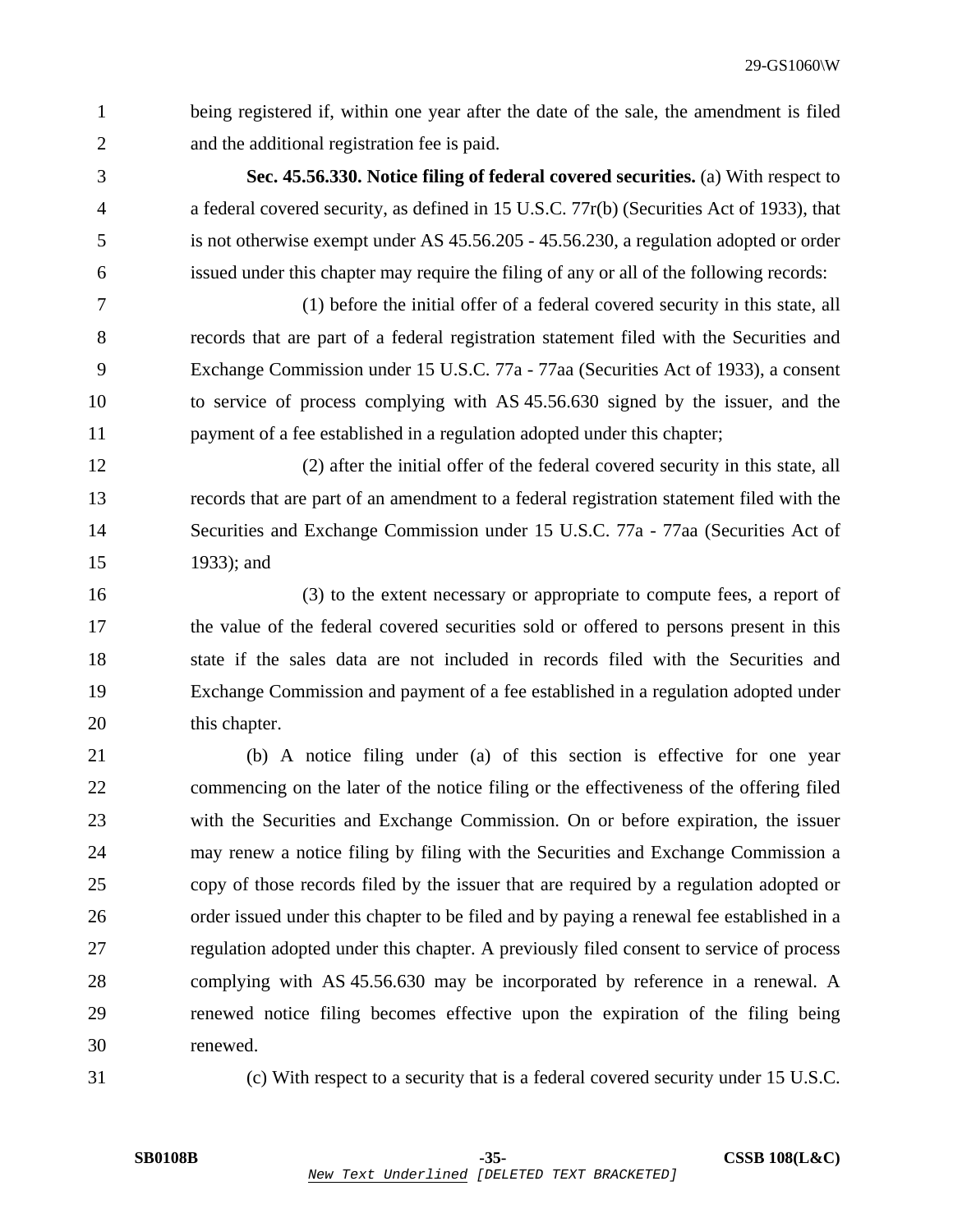1 77r(b)(4)(D) (Securities Act of 1933), a regulation adopted under this chapter may 2 require a notice filing by or on behalf of an issuer to include a copy of Form D, 3 including the Appendix, as adopted by the Securities and Exchange Commission, and 4 a consent to service of process complying with AS 45.56.630 signed by the issuer not 5 later than 15 days after the first sale of the federal covered security in this state and the 6 payment of a fee established in a regulation adopted under this chapter; and the 7 payment of a fee established in a regulation adopted under this chapter for any late 8 filing.

9 (d) Except with respect to a federal covered security under 15 U.S.C. 77r(b)(1) 10 (Securities Act of 1933), if the administrator finds that there is a failure to comply 11 with a notice or fee requirement of this section, the administrator may issue a stop 12 order suspending the offer and sale of a federal covered security in this state. If the 13 deficiency is corrected, the stop order is void as of the time of its issuance and a 14 penalty may not be imposed by the administrator.

15 **Sec. 45.56.340. Viatical settlement interests.** (a) Before the sale of a viatical 16 settlement interest, an issuer shall provide a prospective buyer with information that is 17 sufficient to make an informed investment decision. The issuer shall also provide the 18 information to the administrator upon request if the issuer is not otherwise required to 19 file the information with the administrator. In this subsection, "information that is 20 sufficient to make an informed investment decision" includes state-mandated 21 disclosure forms and a disclosure of any significant factors that may affect the 22 outcome of the investment.

23 (b) Except as may be required in the course of conduct of the responsibilities 24 of the administrator, an issuer of a viatical settlement interest may not disclose to 25 another person the identity of the viator or insured of the insurance policy that is the 26 subject of the viatical settlement interest. The viator may waive this prohibition 27 against disclosure if the waiver is in writing and signed by the viator.

28 (c) The administrator shall regulate transactions between a viatical settlement 29 provider or person acting as an agent of a viatical settlement provider and a 30 subsequent investor, while the authority of the director of the division of insurance 31 extends to the regulation of viatical settlement contracts under AS 21.96.110.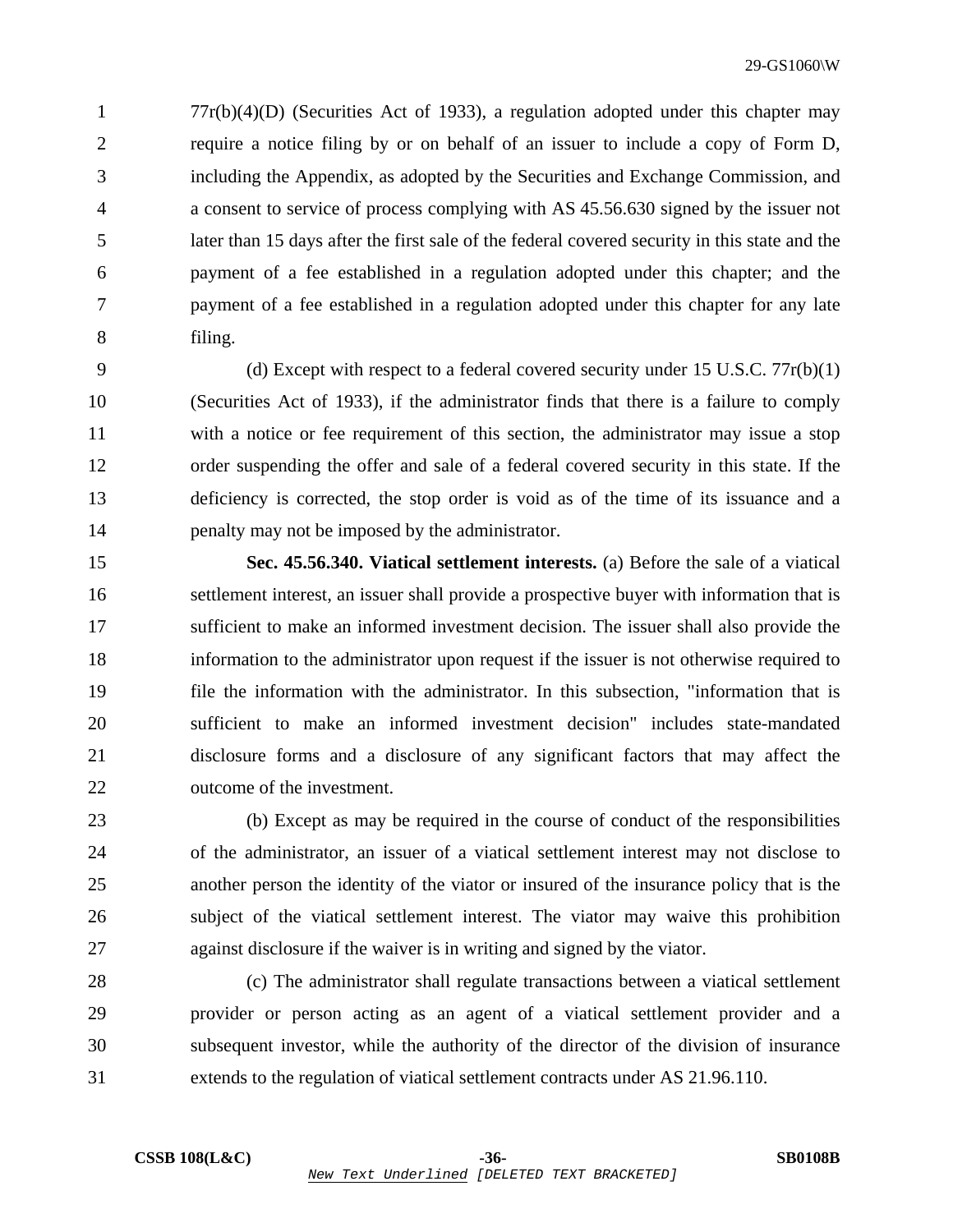| 1              | (d) In this section,                                                                     |
|----------------|------------------------------------------------------------------------------------------|
| $\overline{2}$ | (1)<br>"viatical settlement contract" has the meaning given in                           |
| 3              | AS 21.96.110(h);                                                                         |
| $\overline{4}$ | (2) "viatical settlement interest"                                                       |
| 5              | (A) means the entire interest or any fractional interest in a life                       |
| 6              | insurance policy or in the death benefit under a life insurance policy that is the       |
| 7              | subject of a viatical settlement contract;                                               |
| 8              | (B) does not include the initial purchase from the viator by a                           |
| 9              | viatical settlement provider;                                                            |
| 10             | "viatical settlement provider" has the meaning given in<br>(3)                           |
| 11             | AS 21.96.110(h);                                                                         |
| 12             | $(4)$ "viator" has the meaning given in AS 21.96.110(h).                                 |
| 13             | Sec. 45.56.350. Waiver and modification. The administrator may waive or                  |
| 14             | modify, in whole or in part, any or all of the requirements of AS 45.56.305 and          |
| 15             | 45.56.320 or the requirement of any information or record in a registration statement    |
|                |                                                                                          |
| 16             | or in a periodic report filed under AS 45.56.320(i).                                     |
| 17             | 45.56.360. Denial, suspension, and revocation of securities<br>Sec.                      |
| 18             | registration. (a) The administrator may issue a stop order denying effectiveness to, or  |
| 19             | suspending or revoking the effectiveness of, a registration statement if the             |
| 20             | administrator finds that the order is in the public interest and that                    |
| 21             | (1) the registration statement as of the effective date of the registration              |
| 22             | statement or before the effective date in the case of an order denying effectiveness, an |
| 23             | amendment under AS $45.56.320(i)$ as of the effective date of the amendment, or a        |
| 24             | report under AS 45.56.320(i) is incomplete in a material respect or contains a           |
| 25             | statement that, in the light of the circumstances under which it was made, was false or  |
| 26             | misleading with respect to a material fact;                                              |
| 27             | (2) this chapter or a regulation adopted, order issued, or condition                     |
| 28             | imposed under this chapter has been wilfully violated in connection with the offering    |
| 29             | by                                                                                       |
| 30             | (A) the person filing the registration statement;                                        |
| 31             | (B) the issuer, a partner, officer, or director of the issuer or a                       |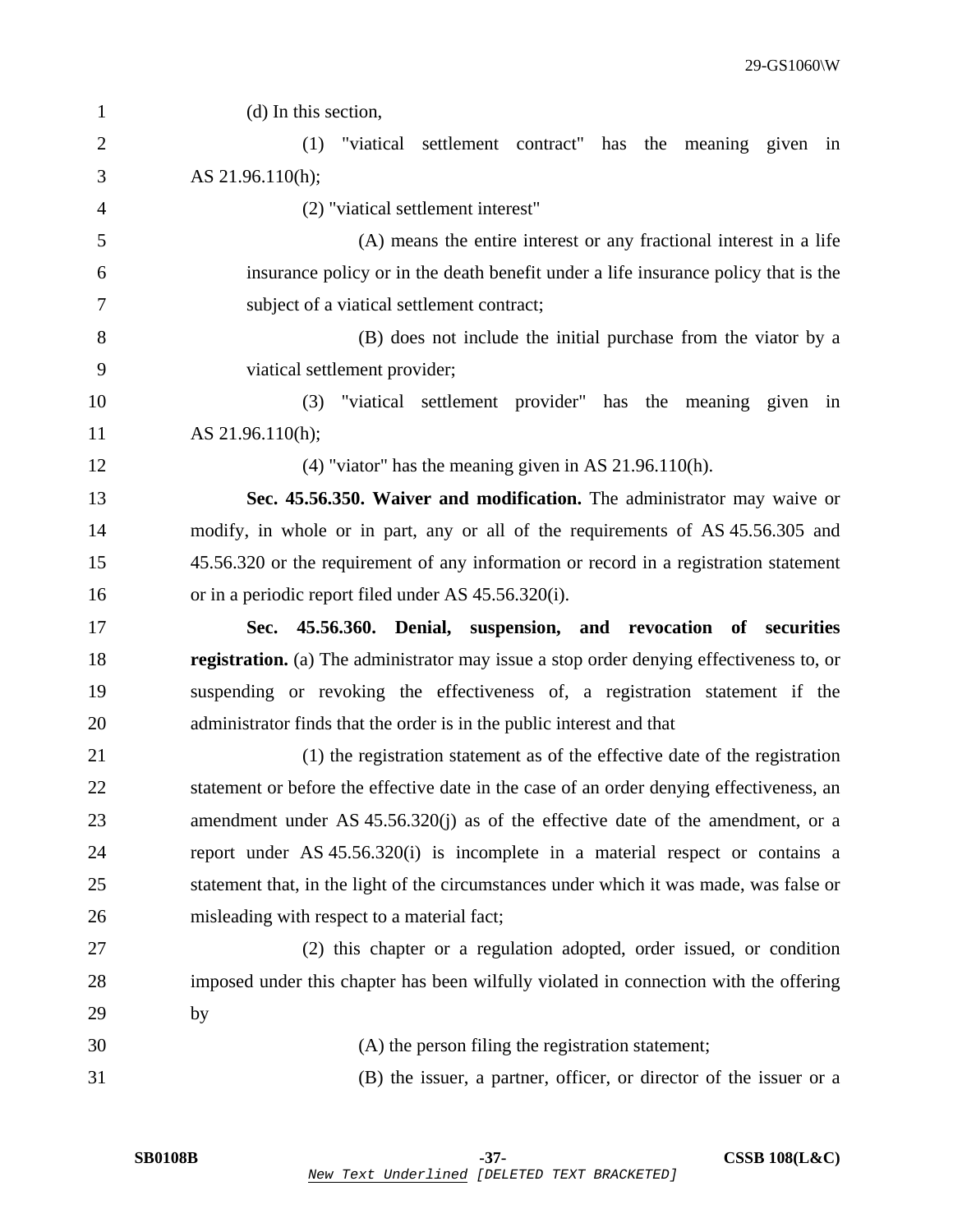| $\mathbf{1}$   | person having a similar status or performing a similar function;                           |
|----------------|--------------------------------------------------------------------------------------------|
| $\overline{2}$ | (C) a promoter of the issuer;                                                              |
| 3              | (D) a person directly or indirectly controlling or controlled by                           |
| $\overline{4}$ | the issuer, but only if the person filing the registration statement is directly or        |
| 5              | indirectly controlled by or acting for the issuer; or                                      |
| 6              | (E) an underwriter;                                                                        |
| 7              | (3) the security registered or sought to be registered is the subject of a                 |
| 8              | permanent or temporary injunction of a court of competent jurisdiction or an               |
| 9              | administrative stop order or similar order issued under any federal, foreign, or state     |
| 10             | law other than this chapter applicable to the offering; the administrator may not          |
| 11             | institute a proceeding against an effective registration statement under this paragraph    |
| 12             | more than one year after the date of the order or injunction on which it is based, and     |
| 13             | the administrator may not issue an order under this paragraph based on an order or         |
| 14             | injunction issued under the securities act of another state unless the order or injunction |
| 15             | was based on conduct that would constitute, as of the date of the order, a ground for a    |
| 16             | stop order under this section;                                                             |
| 17             | (4) the issuer's enterprise or method of business includes or would                        |
| 18             | include activities that are unlawful where performed;                                      |
| 19             | (5) with respect to a security sought to be registered under                               |
| 20             | AS 45.56.305, there has been a failure to comply with the undertaking required by          |
| 21             | AS $45.56.305(b)(3)$ ;                                                                     |
| 22             | (6) the applicant or registrant has not paid the filing fee; the                           |
| 23             | administrator shall void the order if the deficiency is corrected and the order was        |
| 24             | based solely on the nonpayment of the filing fee; or                                       |
| 25             | (7) the offering                                                                           |
| 26             | (A) will work or tend to work a fraud on purchasers or would                               |
| $27\,$         | operate to work or tend to work a fraud on purchasers;                                     |
| 28             | (B) has been or would be made with unreasonable amounts of                                 |
| 29             | underwriters' and sellers' discounts, commissions, or other compensation, or               |
| 30             | promoters' profits or participations, or unreasonable amounts or kinds of                  |
| 31             | options; or                                                                                |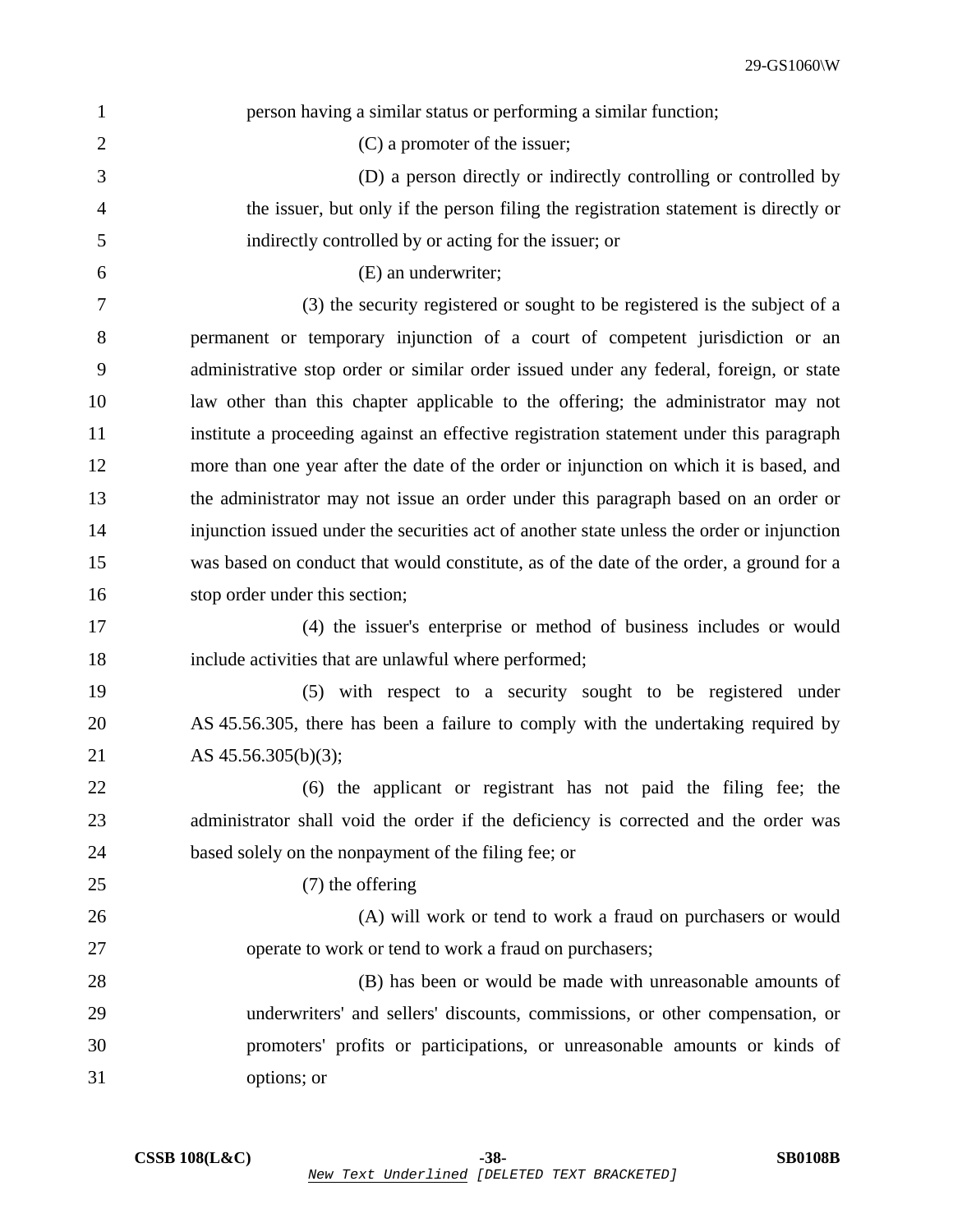1 (C) is being made on terms that are unfair, unjust, or 2 inequitable.

3 (b) To the extent practicable, the administrator shall, by a regulation adopted or 4 order issued under this chapter, publish standards that provide notice of conduct that 5 violates (a)(7) of this section.

6 (c) The administrator may not institute a stop order proceeding against an 7 effective registration statement based on conduct or a transaction known to the 8 administrator when the registration statement became effective unless the proceeding 9 is instituted within 30 days after the registration statement became effective.

10 (d) The administrator may summarily revoke, deny, postpone, or suspend the 11 effectiveness of a registration statement pending final determination of an 12 administrative proceeding. Upon the issuance of the order, the administrator shall 13 promptly notify each person specified in (e) of this section that the order has been 14 issued, the reasons for the revocation, denial, postponement, or suspension, and that, 15 within 15 days after the receipt of a request in a record from the person, the matter will 16 be scheduled for a hearing. If, within 30 days after the date of service of the order, a 17 hearing is not requested and none is ordered by the administrator, the order becomes 18 final. If a hearing is requested or ordered, the administrator, after notice of and 19 opportunity for hearing for each person subject to the order, may modify or vacate the 20 order or extend the order until final determination.

21 (e) A stop order may not be issued under this section without

22 (1) appropriate notice to the applicant or registrant, the issuer, and the 23 person on whose behalf the securities are to be or have been offered;

24 (2) an opportunity for hearing conducted in the manner provided in 25 AS 45.56.650(c); and

26 (3) findings of fact and conclusions of law in a record.

27 (f) The administrator may modify or vacate a stop order issued under this 28 section if the administrator finds that the conditions that caused its issuance have 29 changed or that it is necessary or appropriate in the public interest or for the protection 30 of investors.

## 31 **Article 4. Broker-Dealers, Agents, Investment Advisers, Investment Adviser**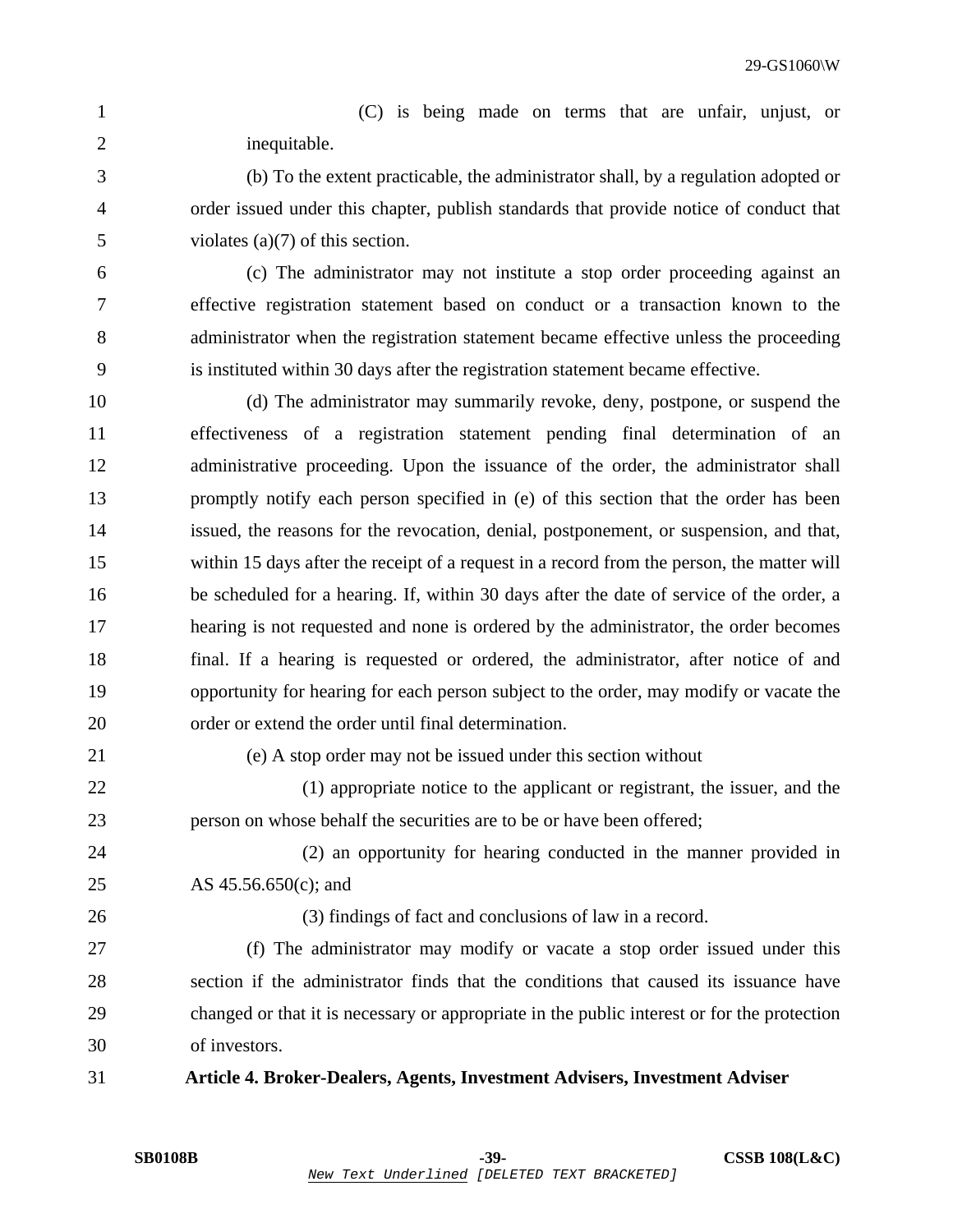| 1              | Representatives, and Federal Covered Investment Advisers.                                 |
|----------------|-------------------------------------------------------------------------------------------|
| $\overline{2}$ | Sec. 45.56.405. Broker-dealer registration requirement and exemptions.                    |
| 3              | (a) A person may not transact business in this state as a broker-dealer unless the        |
| $\overline{4}$ | person is registered under this chapter as a broker-dealer or is exempt from registration |
| 5              | as a broker-dealer under (b) of this section.                                             |
| 6              | (b) The following persons are exempt from the registration requirement of (a)             |
| 7              | of this section:                                                                          |
| 8              | (1) a broker-dealer without a place of business in this state if the                      |
| 9              | broker-dealer's only transactions effected in this state are with                         |
| 10             | (A) the issuer of the securities involved in the transactions;                            |
| 11             | (B) a broker-dealer registered as a broker-dealer under this                              |
| 12             | chapter or not required to be registered as a broker-dealer under this chapter;           |
| 13             | (C) an institutional investor;                                                            |
| 14             | (D) a nonaffiliated federal covered investment adviser with                               |
| 15             | investments under management in excess of \$100,000,000 acting for the                    |
| 16             | account of others under discretionary authority in a signed record;                       |
| 17             | (E) a bona fide preexisting customer whose principal place of                             |
| 18             | residence is not in this state if the person is registered as a broker-dealer under       |
| 19             | 15 U.S.C. 78a - 78pp (Securities Exchange Act of 1934) or not required to be              |
| 20             | registered under 15 U.S.C. 78a - 78pp (Securities Exchange Act of 1934) and               |
| 21             | is registered under the securities act of the state in which the customer                 |
| 22             | maintains a principal place of residence;                                                 |
| 23             | (F) a bona fide preexisting customer whose principal place of                             |
| 24             | residence is in this state but who was not present in this state when the                 |
| 25             | customer relationship was established if                                                  |
| 26             | (i) the broker-dealer is registered under 15 U.S.C. 78a -                                 |
| 27             | 78pp (Securities Exchange Act of 1934) or not required to be registered                   |
| 28             | under 15 U.S.C. 78a - 78pp (Securities Exchange Act of 1934) and is                       |
| 29             | registered under the securities act of the state in which the customer                    |
| 30             | relationship was established and where the customer had maintained a                      |
| 31             | principal place of residence; and                                                         |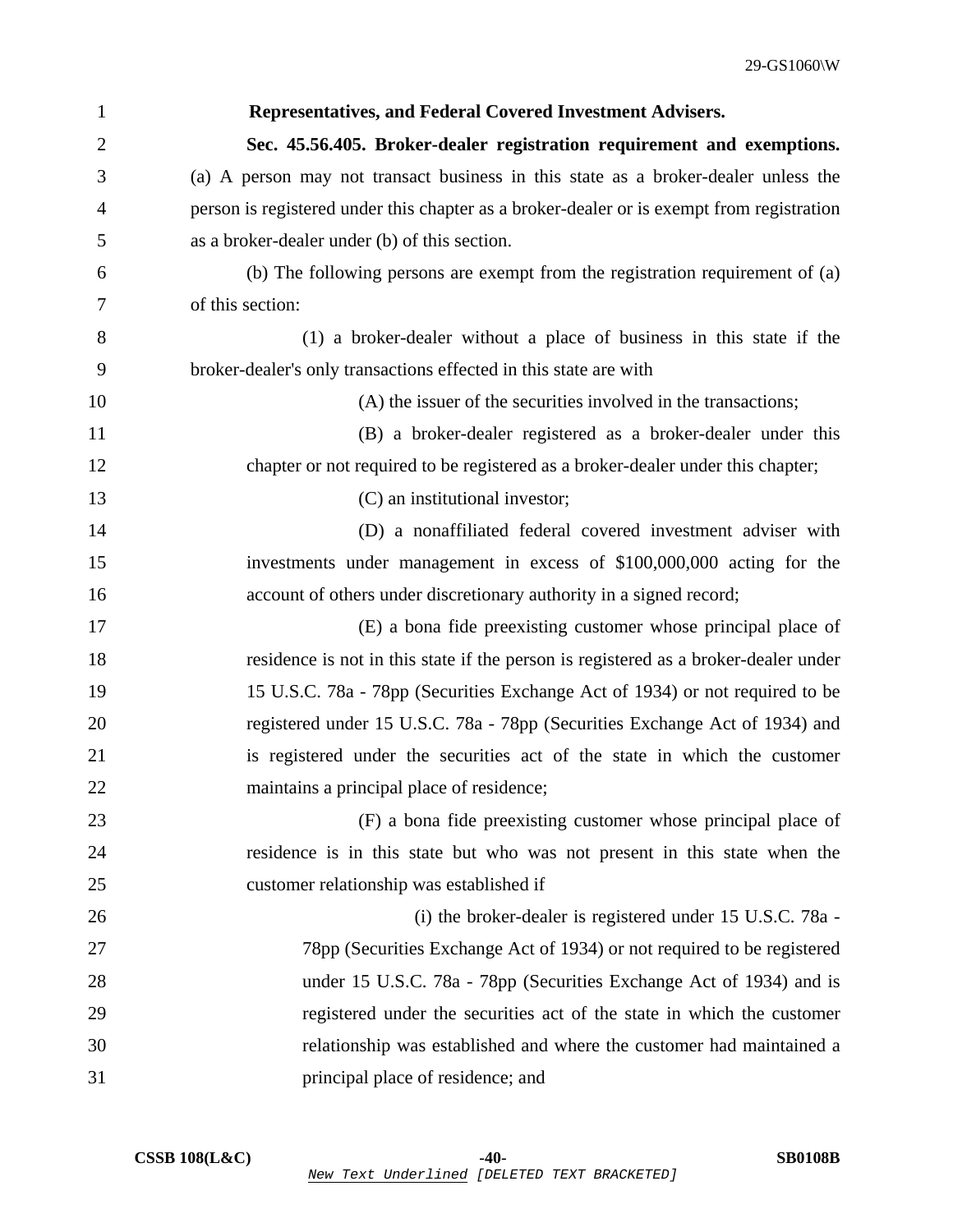1 (ii) within 45 days after the customer's first transaction 2 in this state, the person files an application for registration as a broker-3 dealer in this state and a further transaction is not effected more than 75 4 days after the date on which the application is filed, or, if earlier, the 5 date on which the administrator notifies the person that the 6 administrator has denied the application for registration or has stayed 7 the pendency of the application for good cause; 8 (G) not more than three customers in this state during the 9 previous 12 months, in addition to those customers specified in (A) - (F) of this 10 paragraph and under (H) of this paragraph if the broker-dealer is registered 11 under 15 U.S.C. 78a - 78pp (Securities Exchange Act of 1934) or not required 12 to be registered under 15 U.S.C. 78a - 78pp (Securities Exchange Act of 1934) 13 and is registered under the securities act of the state in which the broker-dealer 14 has its principal place of business; and 15 (H) any other person exempted by a regulation adopted or order 16 issued under this chapter; and 17 (2) a person that deals solely in United States government securities 18 and is supervised as a dealer in government securities by the Board of Governors of 19 the Federal Reserve System, the United States Comptroller of the Currency, or the 20 Federal Deposit Insurance Corporation. 21 (c) A broker-dealer or an issuer engaged in offering, offering to purchase, 22 purchasing, or selling securities in this state may not, directly or indirectly, employ or 23 associate with an individual to engage in an activity related to securities transactions in 24 this state if the registration of the individual is suspended or revoked or the individual 25 is barred from employment or association with a broker-dealer, an issuer, an 26 investment adviser, or a federal covered investment adviser by an order of the 27 administrator under this chapter, the Securities and Exchange Commission, or a self-28 regulatory organization. A broker-dealer or issuer does not violate this subsection if 29 the broker-dealer or issuer did not know and, in the exercise of reasonable care, could 30 not have known of the suspension, revocation, or bar. Upon request from a broker-31 dealer or issuer and for good cause, an order under this chapter may modify or waive,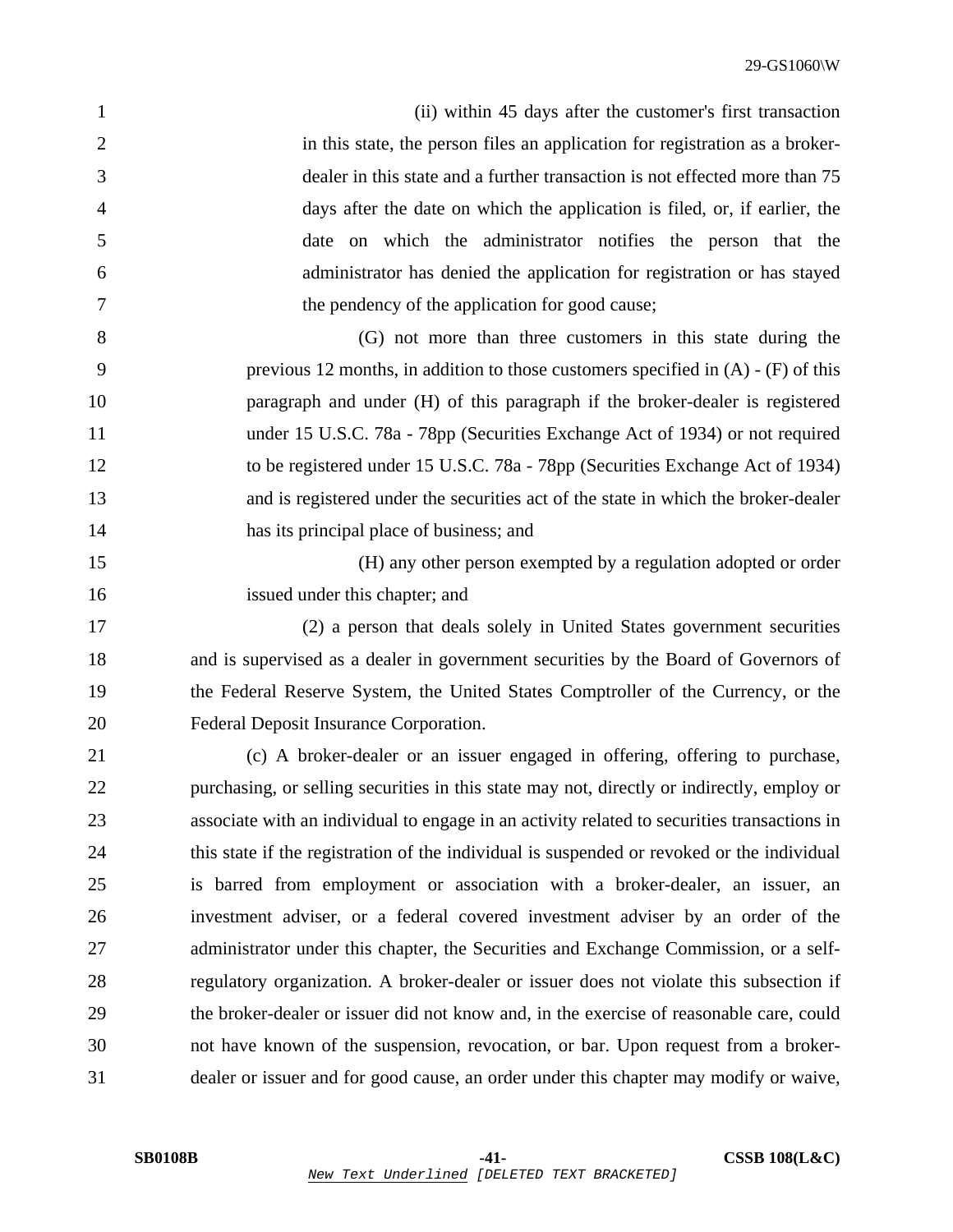1 in whole or in part, the application of the prohibitions of this subsection to the broker-2 dealer.

3 **Sec. 45.56.410. Limited registration of Canadian broker-dealers and**  4 **agents.** (a) If a broker-dealer is registered under this section and its principal office is 5 located in a province or territory of Canada that provides at least equivalent 6 registration for a broker-dealer that is resident in the United States, a broker-dealer 7 that is resident in Canada and does not have an office or other physical presence in this 8 state may effect transactions in securities with or for or induce or attempt to induce the 9 purchase or sale of a security by a person from Canada who is

10 (1) temporarily resident in this state and with whom the Canadian 11 broker-dealer had a bona fide broker-dealer-client relationship before the person 12 entered the United States; or

13 (2) resident in this state and whose transactions are in a self-directed 14 tax-advantaged retirement plan in Canada if the person is the holder of or contributor 15 to the plan.

16 (b) An agent who represents a Canadian broker-dealer registered under this 17 section may, if the agent is registered under this section, effect transactions in 18 securities in this state as permitted for the broker-dealer under (a) of this section.

19 (c) Subject to the requirements of (a) of this section, a Canadian broker-dealer 20 may register under this section if the broker-dealer

21 (1) files an application in the form required by the jurisdiction in which 22 the broker-dealer has its principal office;

23 (2) files a written consent to service of process under AS 45.56.630;

24 (3) is registered as a broker or dealer in good standing in the 25 jurisdiction from which the broker-dealer is effecting transactions into this state and 26 files evidence of the registration; and

27 (4) is a member of a self-regulating organization or stock exchange in 28 Canada.

29 (d) An agent may register under this section to effect transactions in securities 30 in this state if the agent represents a Canadian broker-dealer that is registered under 31 this section, and the agent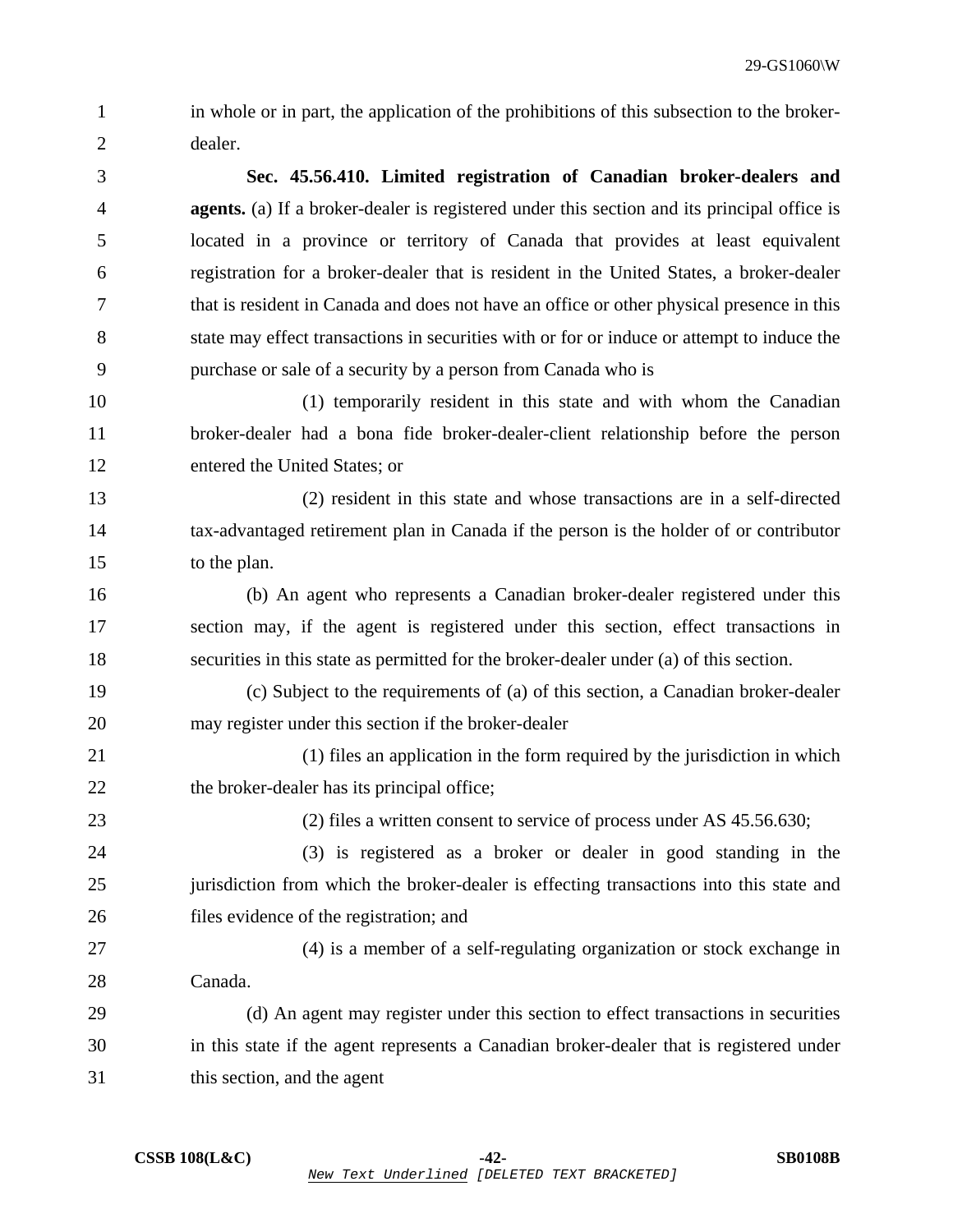| $\mathbf{1}$   | (1) files an application in the form required by the jurisdiction in which                 |
|----------------|--------------------------------------------------------------------------------------------|
| $\overline{2}$ | the broker-dealer has its principal office;                                                |
| 3              | (2) files a written consent to service of process under AS 45.56.630;                      |
| $\overline{4}$ | and                                                                                        |
| 5              | (3) is registered and files evidence of good standing in the jurisdiction                  |
| 6              | from which the agent is effecting transactions into this state.                            |
| 7              | (e) Registration under this section becomes effective on the 30th day after an             |
| 8              | application is filed unless it is made effective earlier by the administrator or a denial  |
| 9              | order is in effect and a proceeding is pending under AS 45.56.480.                         |
| 10             | (f) A Canadian broker-dealer registered under this section shall                           |
| 11             | (1) maintain provincial or territorial registration and membership in                      |
| 12             | good standing in a self-regulating organization or stock exchange;                         |
| 13             | (2) provide the administrator on request with books and records relating                   |
| 14             | to its business in this state as a broker-dealer;                                          |
| 15             | (3) inform the administrator promptly of any criminal action taken                         |
| 16             | against the broker-dealer or of any finding or sanction imposed on the broker-dealer as    |
| 17             | a result of regulatory action, including that of a self-regulating organization, involving |
| 18             | fraud, theft, deceit, misrepresentation, or similar conduct; and                           |
| 19             | (4) disclose to its clients in this state that the broker-dealer and its                   |
| 20             | agents are not subject to the full regulatory requirements of this chapter.                |
| 21             | (g) An agent of a Canadian broker-dealer registered under this section shall               |
| 22             | (1) maintain provincial or territorial registration in good standing; and                  |
| 23             | (2) inform the administrator promptly of any criminal action taken                         |
| 24             | against the agent or of any finding or sanction imposed on the broker-dealer or agent      |
| 25             | as a result of regulatory action, including that of a self-regulating organization,        |
| 26             | involving fraud, theft, deceit, misrepresentation, or similar conduct.                     |
| 27             | (h) A Canadian broker-dealer or agent registered under this section may renew              |
| 28             | its registration by filing by midnight on December 31 of each year the most recent         |
| 29             | renewal application, if any, filed in the jurisdiction in which the broker-dealer or agent |
| 30             | has its principal office or, if a renewal application is not required, the most recent     |
| 31             | application filed under $(c)(1)$ or $(d)(1)$ of this section.                              |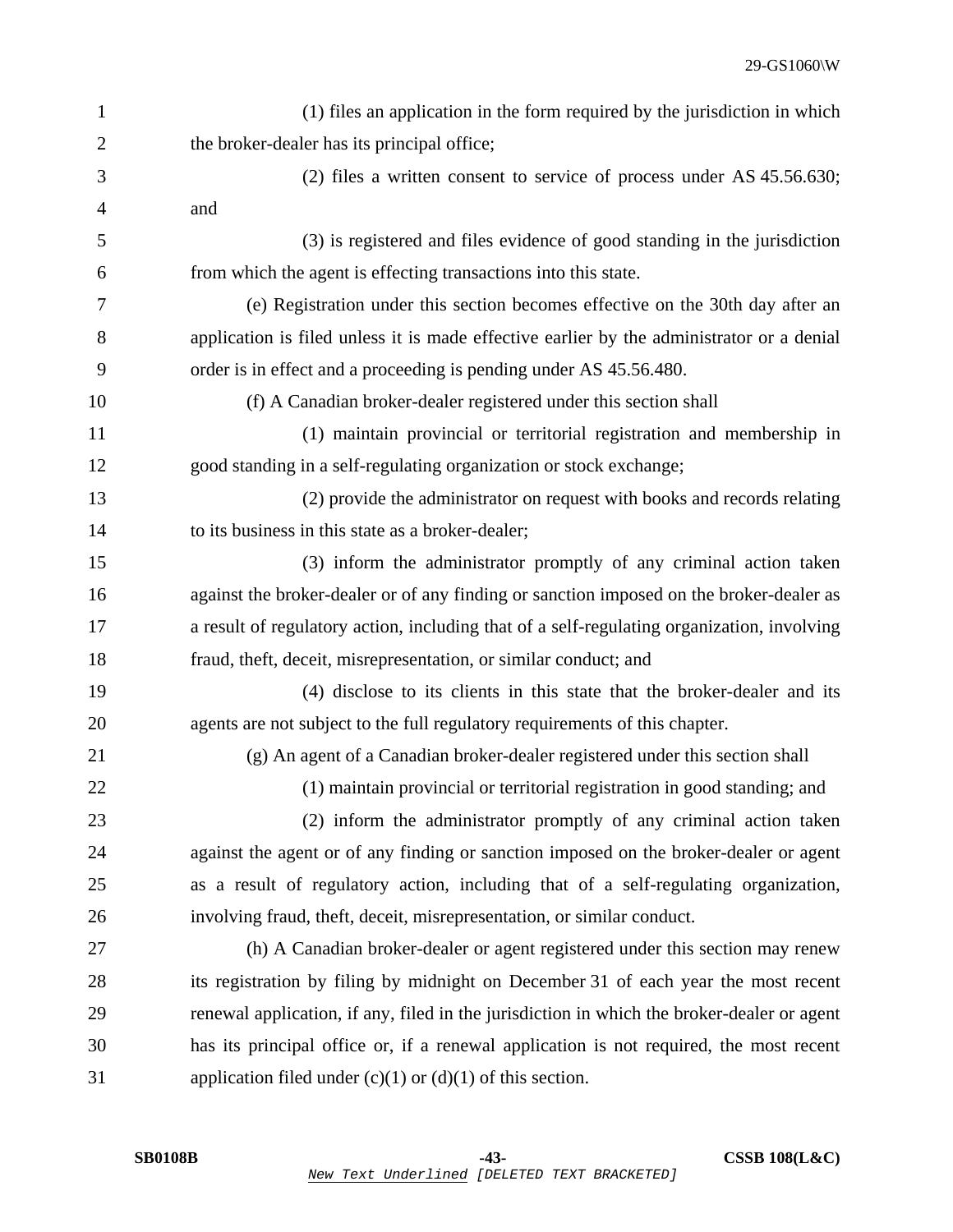| $\mathbf{1}$   | (i) An applicant for registration or renewal registration under this section shall        |
|----------------|-------------------------------------------------------------------------------------------|
| $\overline{2}$ | pay the fee for broker-dealers and agents required by this chapter.                       |
| 3              | (j) A Canadian broker-dealer or agent registered under this section may not               |
| $\overline{4}$ | effect transactions in this state except                                                  |
| 5              | $(1)$ as permitted under $(a)$ or $(b)$ of this section;                                  |
| 6              | (2) with or through                                                                       |
| 7              | (A) the issuers of the securities involved in the transactions;                           |
| 8              | (B) other broker-dealers; or                                                              |
| 9              | (C) banks, savings institutions, trust companies, insurance                               |
| 10             | companies, investment companies as defined in 15 U.S.C. 80a-3 (Investment                 |
| 11             | Company Act of 1940), pension or profit-sharing trusts, or other financial                |
| 12             | institutions or institutional buyers, whether acting for themselves or as trustees;       |
| 13             | <b>or</b>                                                                                 |
| 14             | (3) as otherwise permitted by this chapter.                                               |
| 15             | (k) A Canadian broker-dealer or agent registered under this section and acting            |
| 16             | in accordance with the limitations in (j) of this section is exempt from all of the       |
| 17             | requirements of this chapter except the anti-fraud provisions under AS 45.56.505 and      |
| 18             | the requirements of this section. The registration of a Canadian broker-dealer or agent   |
| 19             | under this section may not be denied, suspended, or revoked except in accordance with     |
| 20             | the provisions of AS 45.56.480 for a breach of the anti-fraud provisions under            |
| 21             | AS 45.56.505 or the requirements of this section.                                         |
| 22             | ( <i>l</i> ) In this section, "Canadian broker-dealer" means a broker-dealer that has its |
| 23             | principal office in a province or territory of Canada.                                    |
| 24             | Sec. 45.56.420. Registration exemption for merger and acquisition broker.                 |
| 25             | (a) Except as provided in (b) and (c) of this section, a merger and acquisition broker is |
| 26             | exempt from registration under AS 45.56.405.                                              |
| 27             | (b) A merger and acquisition broker is not exempt from registration under                 |
| 28             | AS 45.56.405 if the broker                                                                |
| 29             | (1) directly or indirectly, in connection with the transfer of ownership                  |
| 30             | of an eligible privately held company, receives, holds, transmits, or has custody of the  |
| 31             | funds or securities to be exchanged by the parties to the transaction;                    |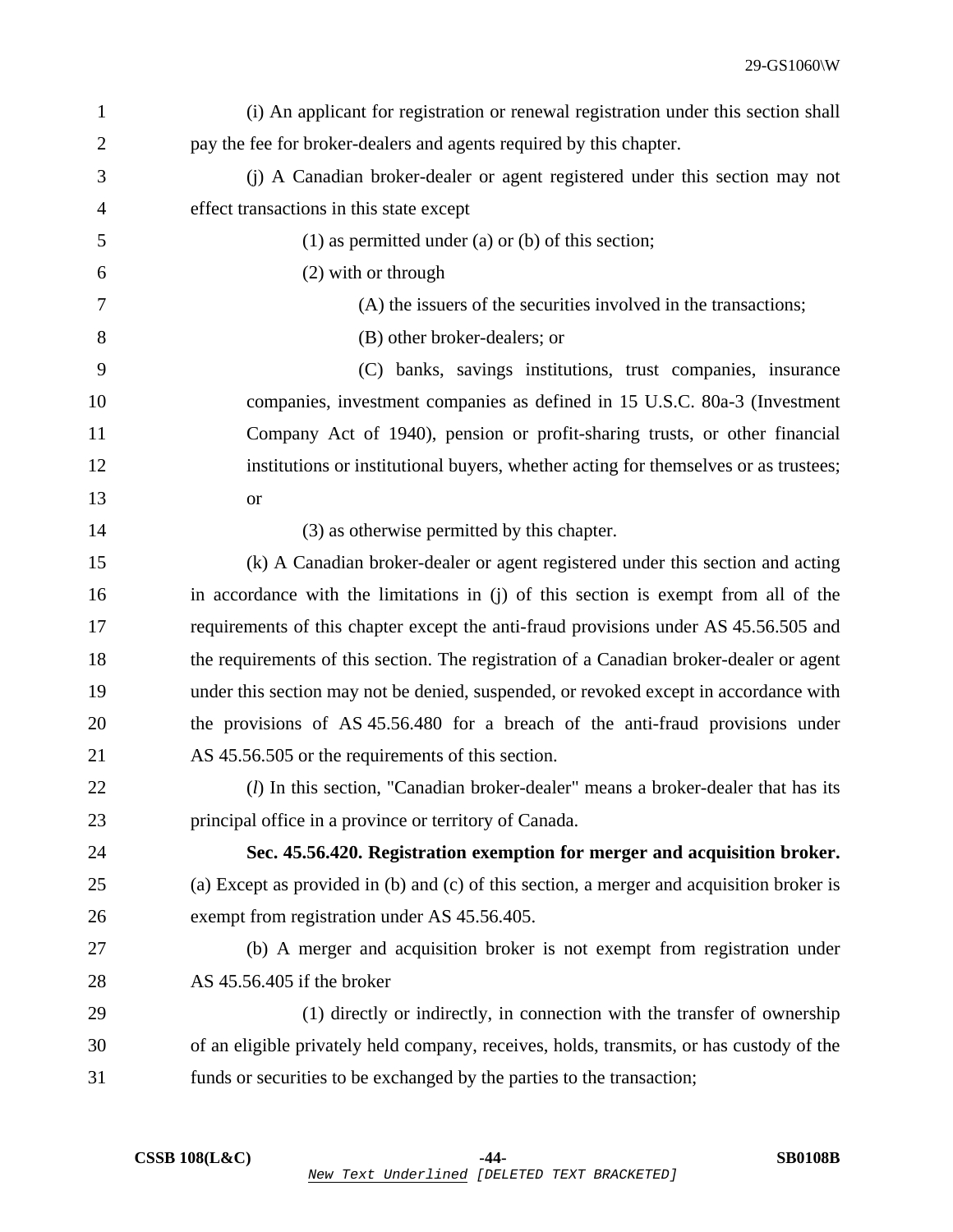| $\mathbf{1}$   | (2) engages on behalf of an issuer in a public offering of any class of                  |
|----------------|------------------------------------------------------------------------------------------|
| $\overline{2}$ | securities that is registered, or is required to be registered, with the United States   |
| 3              | Securities and Exchange Commission under 15 U.S.C. 78l(b) (Securities Exchange           |
| 4              | Act of 1934) or with respect to which the issuer files, or is required to file, periodic |
| 5              | information, documents, and reports under 15 U.S.C. 78o(d) (Securities Exchange Act      |
| 6              | of 1934); or                                                                             |
| 7              | (3) engages on behalf of any party in a transaction involving a public                   |
| 8              | shell company.                                                                           |
| 9              | (c) A merger and acquisition broker is not exempt from registration under                |
| 10             | AS 45.56.405 if the broker is subject to                                                 |
| 11             | (1) suspension or revocation of registration under 15 U.S.C. $78o(b)(4)$                 |
| 12             | (Securities Exchange Act of 1934);                                                       |
| 13             | (2) a statutory disqualification described in 15 U.S.C. $78c(a)(39)$                     |
| 14             | (Securities Exchange Act of 1934);                                                       |
| 15             | (3) a disqualification under the rules adopted by the United States                      |
| 16             | Securities and Exchange Commission under 15 U.S.C. 77d note (Dodd-Frank Wall             |
| 17             | Street Reform and Consumer Protection Act); or                                           |
| 18             | (4) a final order described in 15 U.S.C. $78o(b)(4)(H)$ (Securities                      |
| 19             | Exchange Act of 1934).                                                                   |
| 20             | (d) This section may not be construed to limit any other authority of the                |
| 21             | department to exempt any person, or any class of persons, from a provision of this       |
| 22             | chapter, or a provision of a rule or regulation adopted under this chapter.              |
| 23             | (e) In this section,                                                                     |
| 24             | (1) "control" means the power, directly or indirectly, to direct the                     |
| 25             | management or policies of a company, whether through ownership of securities, by         |
| 26             | contract, or otherwise; there is a presumption of control for any person who             |
| 27             | (A) is a director, general partner, limited liability company                            |
| 28             | member, limited liability company manager, an officer who exercises                      |
| 29             | executive responsibility, or an officer who has status or functions similar to an        |
| 30             | officer who exercises executive responsibility;                                          |
| 31             | (B) has the right to vote 20 percent or more of a class of voting                        |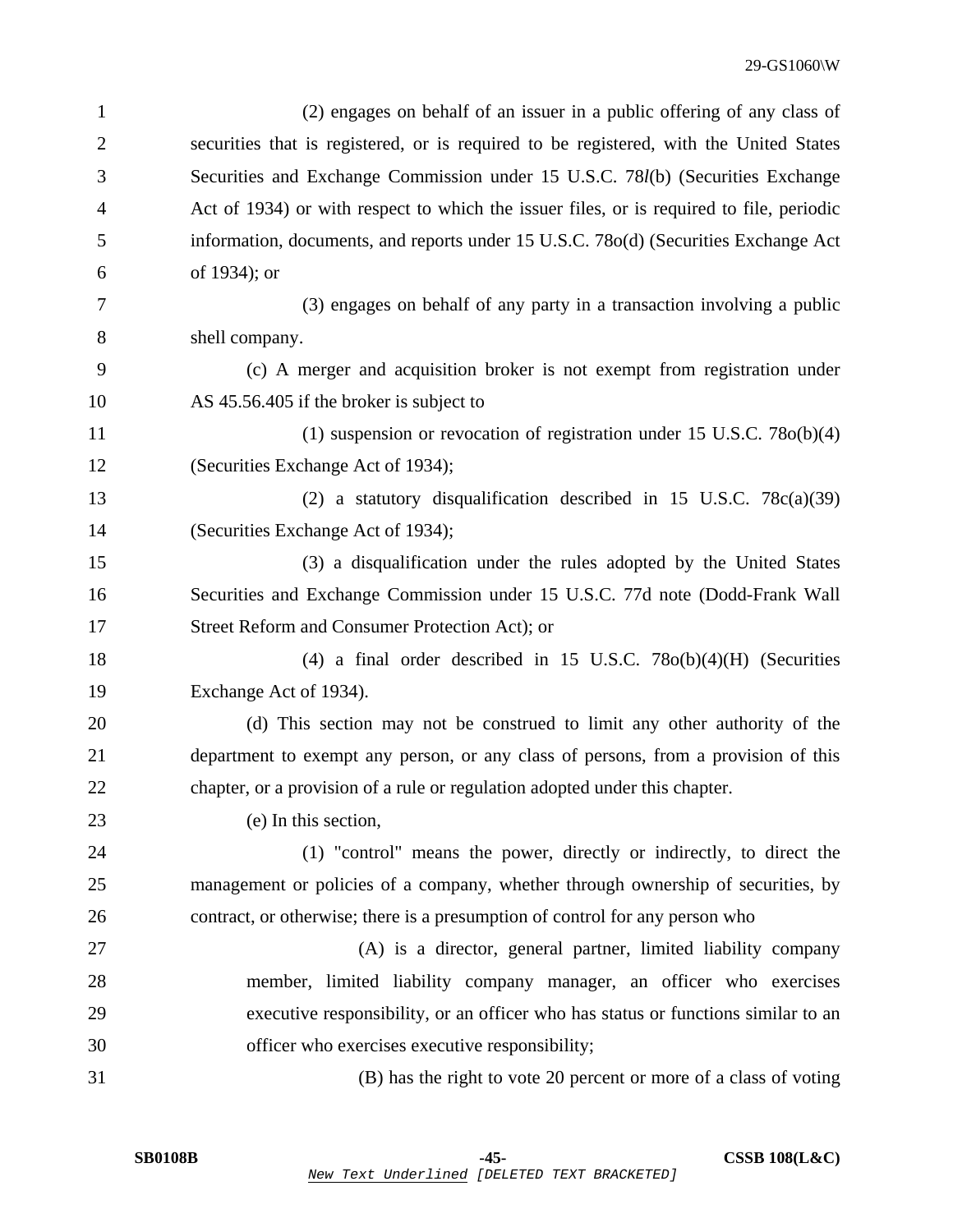| 1              | securities or the power to sell or direct the sale of 20 percent or more of a class      |
|----------------|------------------------------------------------------------------------------------------|
| $\overline{2}$ | of voting securities; or                                                                 |
| 3              | (C) in the case of a partnership or limited liability company, has                       |
| 4              | the right to receive upon dissolution, or has contributed, 20 percent or more of         |
| 5              | the capital;                                                                             |
| 6              | (2) "eligible privately held company" means a company that                               |
| 7              | (A) does not have any class of securities registered, or required                        |
| 8              | to be registered, with the United States Securities and Exchange Commission              |
| 9              | under 15 U.S.C. 78l(b) (Securities Exchange Act of 1934), or with respect to             |
| 10             | which the company files, or is required to file, periodic information,                   |
| 11             | documents, and reports under 15 U.S.C. 78o(d) (Securities Exchange Act of                |
| 12             | 1934); and                                                                               |
| 13             | (B) in the fiscal year ending immediately before the fiscal year                         |
| 14             | in which the services of the merger and acquisition broker are initially engaged         |
| 15             | with respect to the securities transaction, meets either or both of the following        |
| 16             | conditions, determined in accordance with the historical financial accounting            |
| 17             | records of the company:                                                                  |
| 18             | (i) the earnings of the company before interest, taxes,                                  |
| 19             | depreciation, and amortization are less than \$25,000,000;                               |
| 20             | (ii) the gross revenue of the company is less than                                       |
| 21             | \$250,000,000;                                                                           |
| 22             | (3) "merger and acquisition broker" means a broker, and a person                         |
| 23             | associated with the broker, engaged in the business of effecting securities transactions |
| 24             | solely in connection with the transfer of ownership of an eligible privately held        |
| 25             | company, regardless of whether that broker acts on behalf of a seller or buyer, through  |
| 26             | the purchase, sale, exchange, issuance, repurchase, or redemption of, or a business      |
| 27             | combination involving, securities or assets of the eligible privately held company, if   |
| 28             | the broker reasonably believes that                                                      |
| 29             | (A) upon consummation of the transaction, a person acquiring                             |
| 30             | securities or assets of the eligible privately held company, acting alone or in          |
| 31             | concert, will control and, directly or indirectly, be active in the management of        |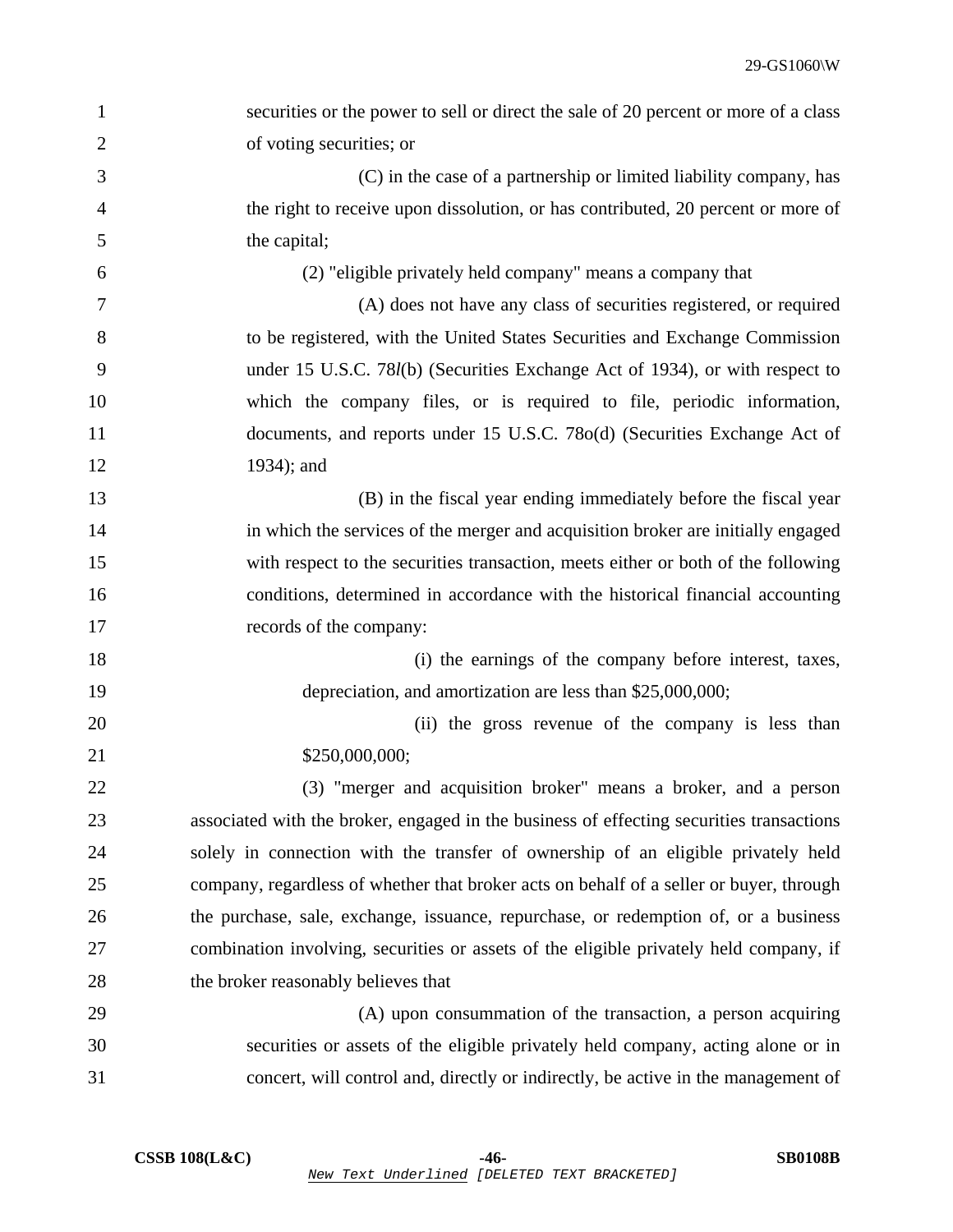| $\mathbf{1}$   | the eligible privately held company or the business conducted with the assets           |
|----------------|-----------------------------------------------------------------------------------------|
| $\overline{2}$ | of the eligible privately held company; and                                             |
| 3              | (B) if a person is offered securities in exchange for securities or                     |
| $\overline{4}$ | assets of the eligible privately held company, the person will, before becoming         |
| 5              | legally bound to consummate the transaction, receive or have reasonable                 |
| 6              | access to the most recent fiscal year-end financial statements of the issuer of         |
| 7              | the securities as customarily prepared by its management in the normal course           |
| 8              | of operations and, if the financial statements of the issuer are audited,               |
| 9              | reviewed, or compiled, any related statement by the independent accountant; a           |
| 10             | balance sheet dated not more than 120 days before the date of the exchange              |
| 11             | offer; and information pertaining to the management, business, results of               |
| 12             | operations for the period covered by the foregoing financial statements, and            |
| 13             | any material loss contingencies of the issuer;                                          |
| 14             | (4) "public shell company" means a company that, at the time of a                       |
| 15             | transaction with an eligible privately held company,                                    |
| 16             | (A) has any class of securities registered, or required to be                           |
| 17             | registered, with the United States Securities and Exchange Commission under             |
| 18             | 15 U.S.C. 78l(b), or with respect to which the company files, or is required to         |
| 19             | file, periodic information, documents, and reports under 15 U.S.C. 78o(d);              |
| 20             | (B) has no assets or has nominal operations; and                                        |
| 21             | $(C)$ has                                                                               |
| 22             | (i) no assets or has nominal assets;                                                    |
| 23             | (ii) assets consisting solely of cash and cash equivalents;                             |
| 24             | <b>or</b>                                                                               |
| 25             | (iii) assets consisting of any amount of cash and cash                                  |
| 26             | equivalents and nominal other assets.                                                   |
| 27             | Sec. 45.56.430. Agent registration requirement and exemptions. (a) An                   |
| 28             | individual may not transact business in this state as an agent unless the individual is |
| 29             | registered under this chapter as an agent or is exempt from registration as an agent    |
| 30             | under (b) of this section.                                                              |
| 31             | (b) The following individuals are exempt from the registration requirement of           |
|                |                                                                                         |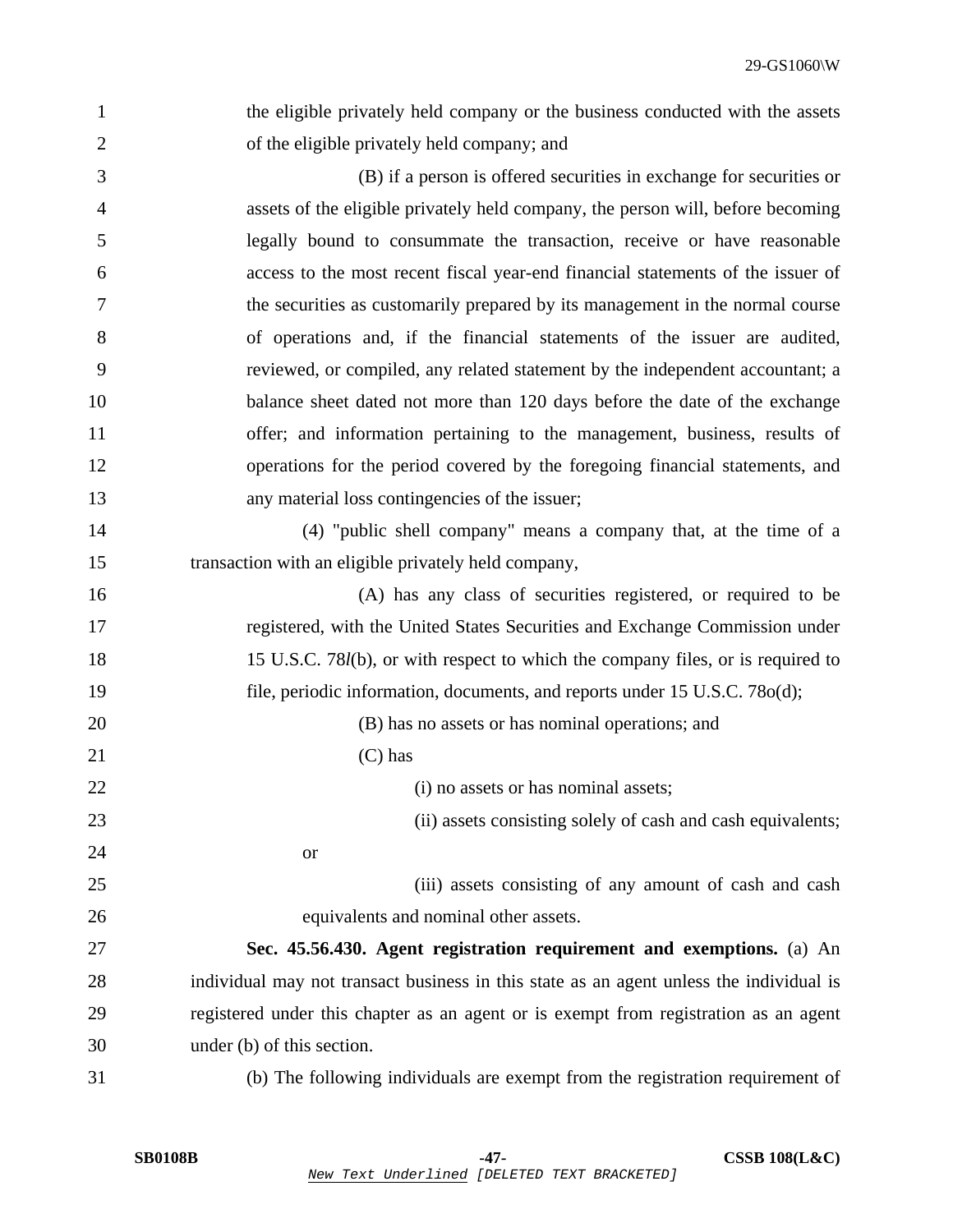29-GS1060\W

1 (a) of this section: 2 (1) an individual who represents a broker-dealer in effecting 3 transactions in this state limited to those described in 15 U.S.C. 78o(i); 4 (2) an individual who represents a broker-dealer that is exempt under 5 AS 45.56.405(b) or 45.56.410; 6 (3) an individual who represents an issuer with respect to an offer or 7 sale of the issuer's own securities or those of the issuer's parent or any of the issuer's 8 subsidiaries and who is not compensated in connection with the individual's 9 participation by the payment of commissions or other remuneration based, directly or 10 indirectly, on transactions in those securities; 11 (4) an individual who represents an issuer and who effects transactions 12 in the issuer's securities exempted by AS 45.56.210, other than AS 45.56.210(11) and 13 (14); 14 (5) an individual who represents an issuer that effects transactions 15 solely in federal covered securities of the issuer, but an individual who effects 16 transactions in a federal covered security under 15 U.S.C. 77r(b)(3) or (b)(4)(D) 17 (Securities Act of 1933) is not exempt if the individual is compensated in connection 18 with the agent's participation by the payment of commissions or other remuneration 19 based, directly or indirectly, on transactions in those securities; 20 (6) an individual who represents a broker-dealer registered in this state 21 under AS 45.56.405(a) or exempt from registration under AS 45.56.405(b) in the offer 22 and sale of securities for an account of a nonaffiliated federal covered investment 23 adviser with investments under management in excess of \$100,000,000 acting for the 24 account of others under discretionary authority in a signed record; 25 (7) an individual who represents an issuer in connection with the 26 purchase of the issuer's own securities; 27 (8) an individual who represents an issuer and who restricts 28 participation to performing clerical or ministerial acts; or 29 (9) any other individual exempted by a regulation adopted or order 30 issued under this chapter. 31 (c) The registration of an agent is effective only while the agent is employed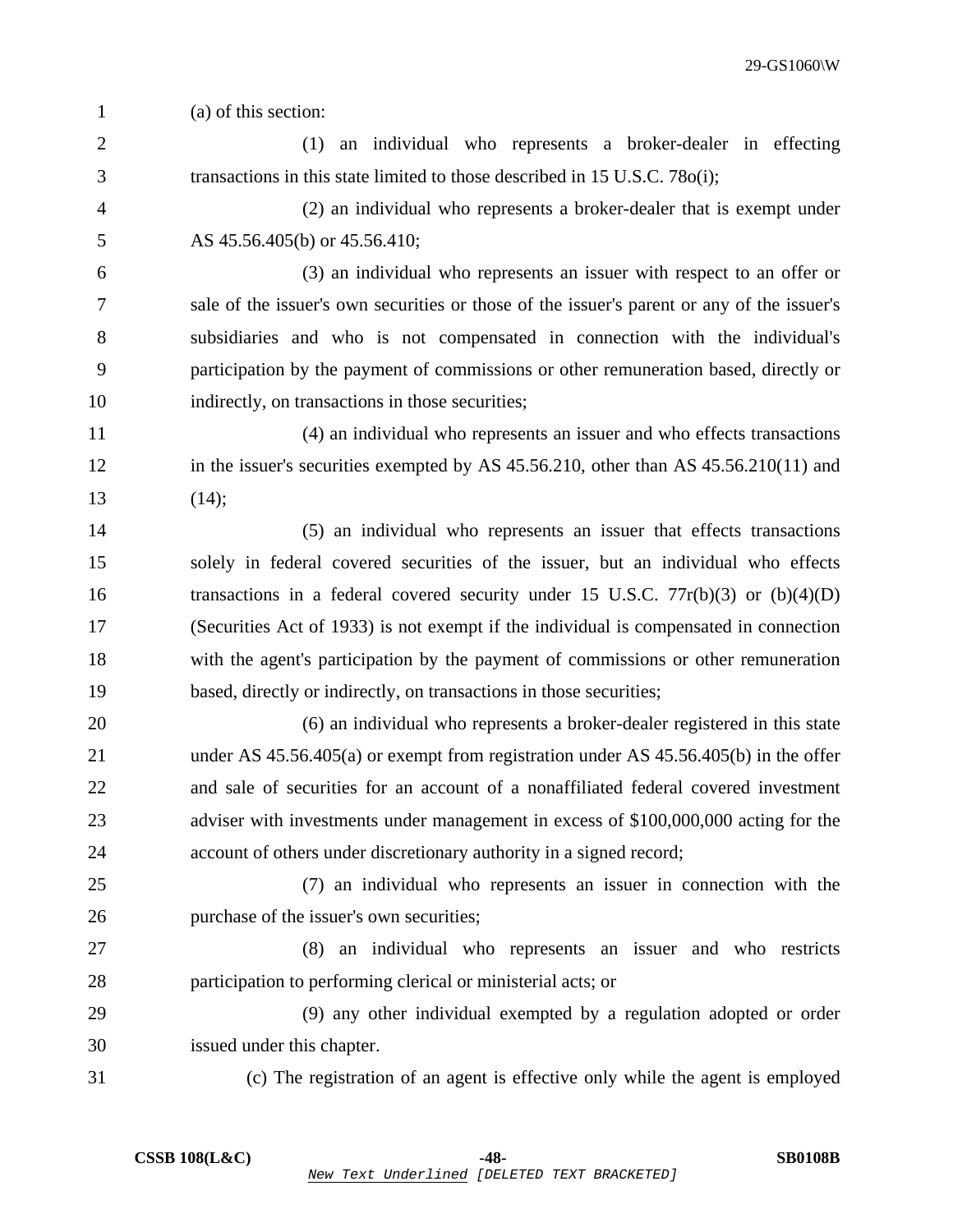1 by or associated with a broker-dealer registered under this chapter or an issuer that is 2 offering, selling, or purchasing the issuer's securities in this state.

3 (d) A broker-dealer or an issuer engaged in offering, selling, or purchasing 4 securities in this state may not employ or associate with an agent who transacts 5 business in this state on behalf of broker-dealers or issuers unless the agent is 6 registered under (a) of this section or exempt from registration under (b) of this 7 section.

8 (e) An individual may not act as an agent for more than one broker-dealer or 9 one issuer at a time, unless the broker-dealer or the issuer for which the agent acts is 10 affiliated by direct or indirect common control or is authorized by a regulation or order 11 issued under this chapter.

12 **Sec. 45.56.435. Investment adviser registration requirement and**  13 **exemptions.** (a) A person may not transact business in this state as an investment 14 adviser unless the person is registered under this chapter as an investment adviser or is 15 exempt from registration as an investment adviser under (b) of this section.

16 (b) The following persons are exempt from the registration requirement in (a) 17 of this section:

18 (1) a person without a place of business in this state that is registered 19 under the securities act of the state in which the person has the person's principal place 20 of business if the person's only clients in this state are

21 (A) federal covered investment advisers, investment advisers 22 registered under this chapter, or broker-dealers registered under this chapter;

23 (B) institutional investors;

24 (C) bona fide preexisting clients whose principal places of 25 residence are not in this state if the investment adviser is registered under the 26 securities act of the state in which the clients maintain principal places of 27 residence; or

28 (D) exempt by a regulation adopted or order issued under this 29 chapter;

30 (2) a person without a place of business in this state if the person has 31 had, during the preceding 12 months, not more than five clients that are resident in this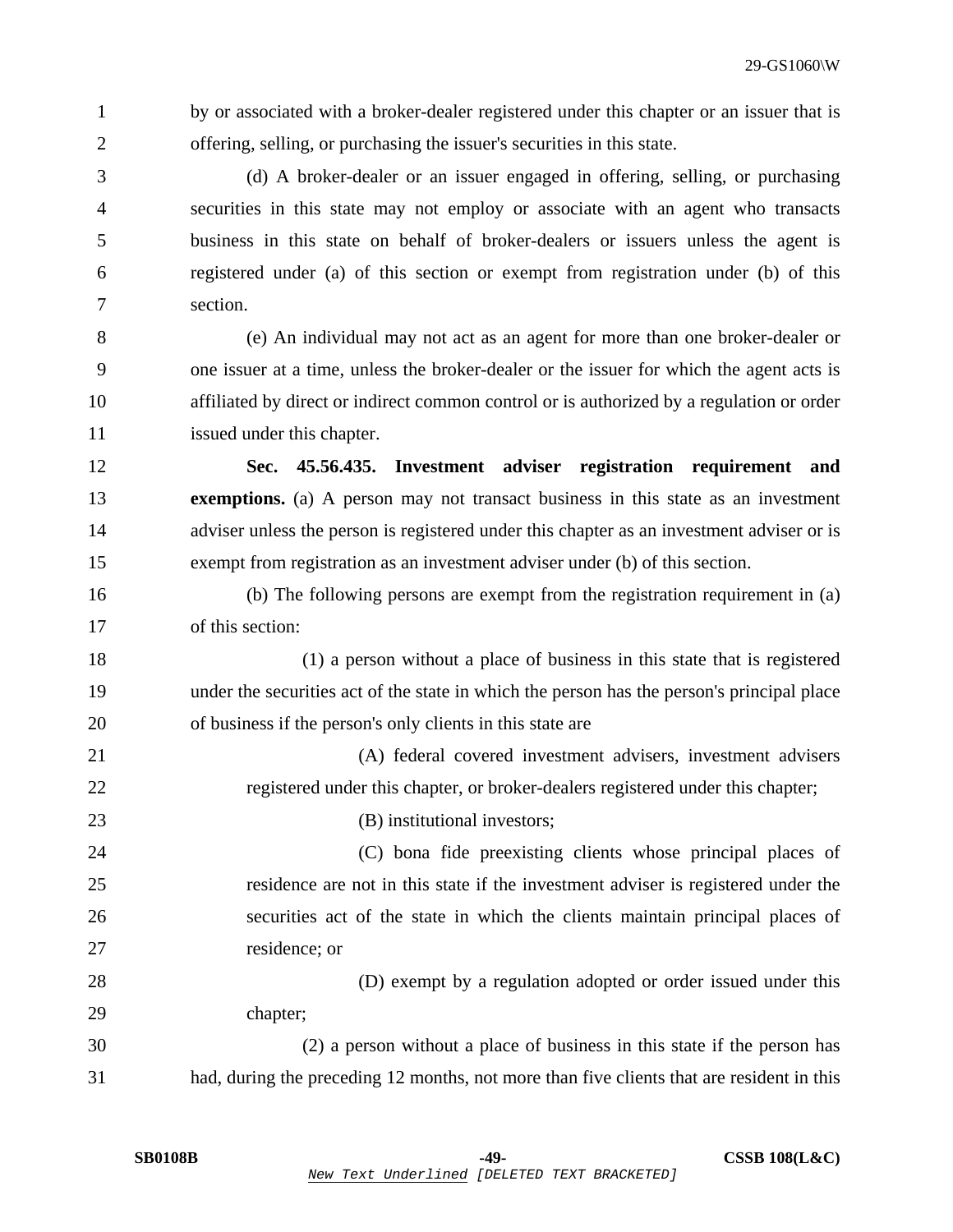29-GS1060\W

1 state in addition to those specified under (1) of this subsection; or

2 (3) any other person exempted by a regulation adopted or order issued 3 under this chapter.

4 (c) An investment adviser may not, directly or indirectly, employ or associate 5 with an individual to engage in an activity related to investment advice in this state if 6 the registration of the individual is suspended or revoked or the individual is barred 7 from employment or association with an investment adviser, federal covered 8 investment adviser, or broker-dealer by an order under this chapter, the Securities and 9 Exchange Commission, or a self-regulatory organization, unless the investment 10 adviser did not know and, in the exercise of reasonable care, could not have known of 11 the suspension, revocation, or bar. Upon request from the investment adviser and for 12 good cause, the administrator may by order, waive, in whole or in part, the application 13 of the prohibitions of this subsection to the investment adviser.

14 (d) An investment adviser may not employ or associate with an individual 15 required to be registered under this chapter as an investment adviser representative 16 who transacts business in this state on behalf of the investment adviser unless the 17 individual is registered under AS 45.56.440(a) or is exempt from registration under 18 AS 45.56.440(b).

19 **Sec. 45.56.440. Investment adviser representative registration requirement**  20 **and exemptions.** (a) An individual may not transact business in this state as an 21 investment adviser representative unless the individual is registered under this chapter 22 as an investment adviser representative or is exempt from registration as an investment 23 adviser representative under (b) of this section.

24 (b) The following individuals are exempt from the registration requirement of 25 (a) of this section:

26 (1) an individual who is employed by or associated with an investment 27 adviser that is exempt from registration under AS 45.56.435(b) or a federal covered 28 investment adviser that is excluded from the notice filing requirements of 29 AS 45.56.445; and

30 (2) any other individual exempted by a regulation adopted or order 31 issued under this chapter.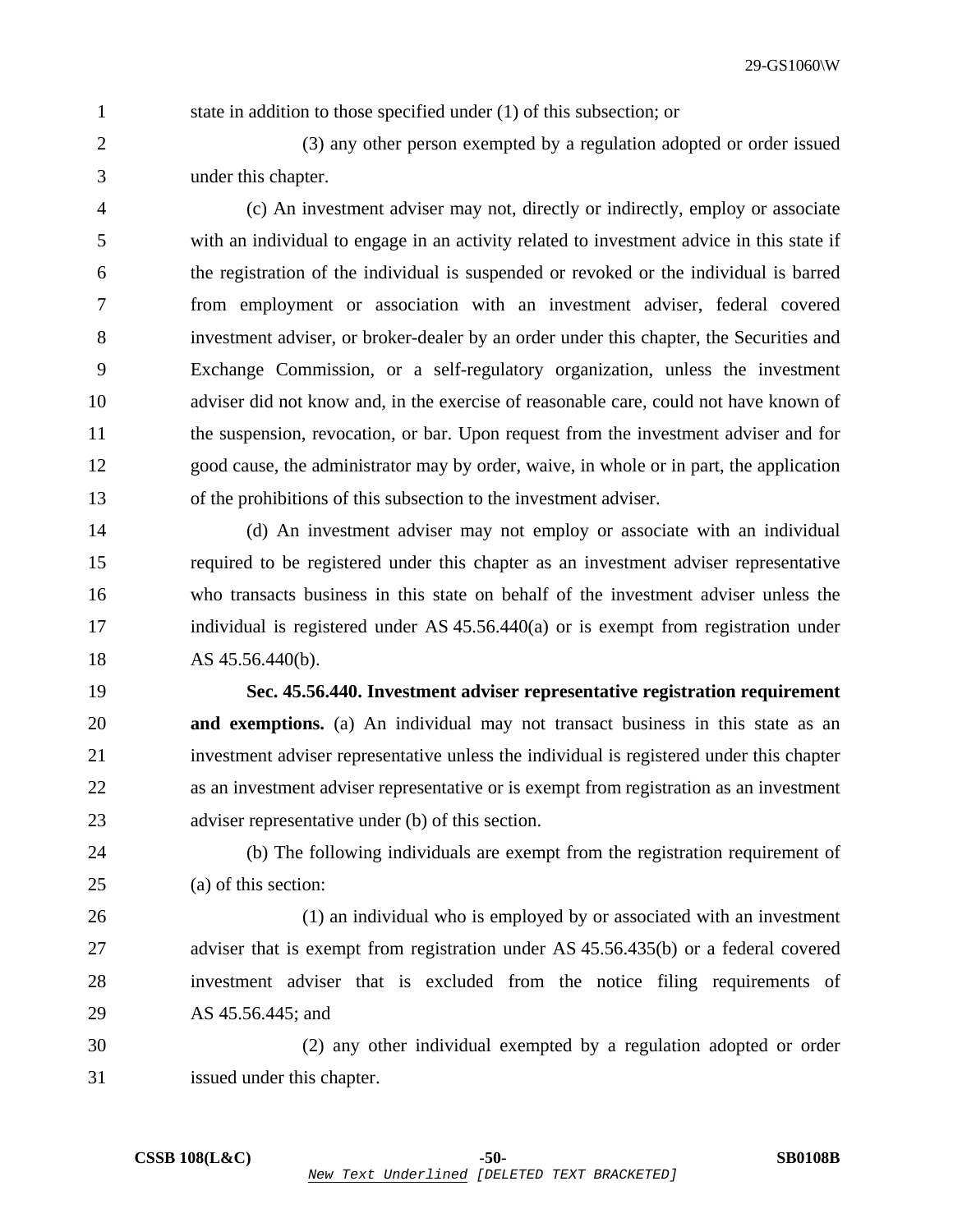1 (c) The registration of an investment adviser representative is not effective 2 while the investment adviser representative is not employed by or associated with an 3 investment adviser registered under this chapter or a federal covered investment 4 adviser that has made or is required to make a notice filing under AS 45.56.445.

5 (d) An individual may transact business as an investment adviser 6 representative for more than one investment adviser or federal covered investment 7 adviser unless a regulation adopted or order issued under this chapter prohibits or 8 limits an individual from acting as an investment adviser representative for more than 9 one investment adviser or federal covered investment adviser.

10 (e) An individual acting as an investment adviser representative may not, 11 directly or indirectly, conduct business in this state on behalf of an investment adviser 12 or a federal covered investment adviser if the registration of the individual as an 13 investment adviser representative is suspended or revoked or the individual is barred 14 from employment or association with an investment adviser or a federal covered 15 investment adviser by an order under this chapter, the Securities and Exchange 16 Commission, or a self-regulatory organization. Upon request from a federal covered 17 investment adviser and for good cause, the administrator may by order, waive, in 18 whole or in part, the application of the requirements of this subsection to the federal 19 covered investment adviser.

20 (f) An investment adviser registered under this chapter, a federal covered 21 investment adviser that has filed a notice under AS 45.56.445, or a broker-dealer 22 registered under this chapter is not required to employ or associate with an individual 23 as an investment adviser representative if the only compensation paid to the individual 24 for a referral of investment advisory clients is paid to an investment adviser registered 25 under this chapter, a federal covered investment adviser who has filed a notice under 26 AS 45.56.445, or a broker-dealer registered under this chapter with which the 27 individual is employed or associated as an investment adviser representative.

28 **Sec. 45.56.445. Federal covered investment adviser notice filing**  29 **requirement.** (a) Except with respect to a federal covered investment adviser 30 described in (b) of this section, a federal covered investment adviser may not transact 31 business in this state as a federal covered investment adviser unless the federal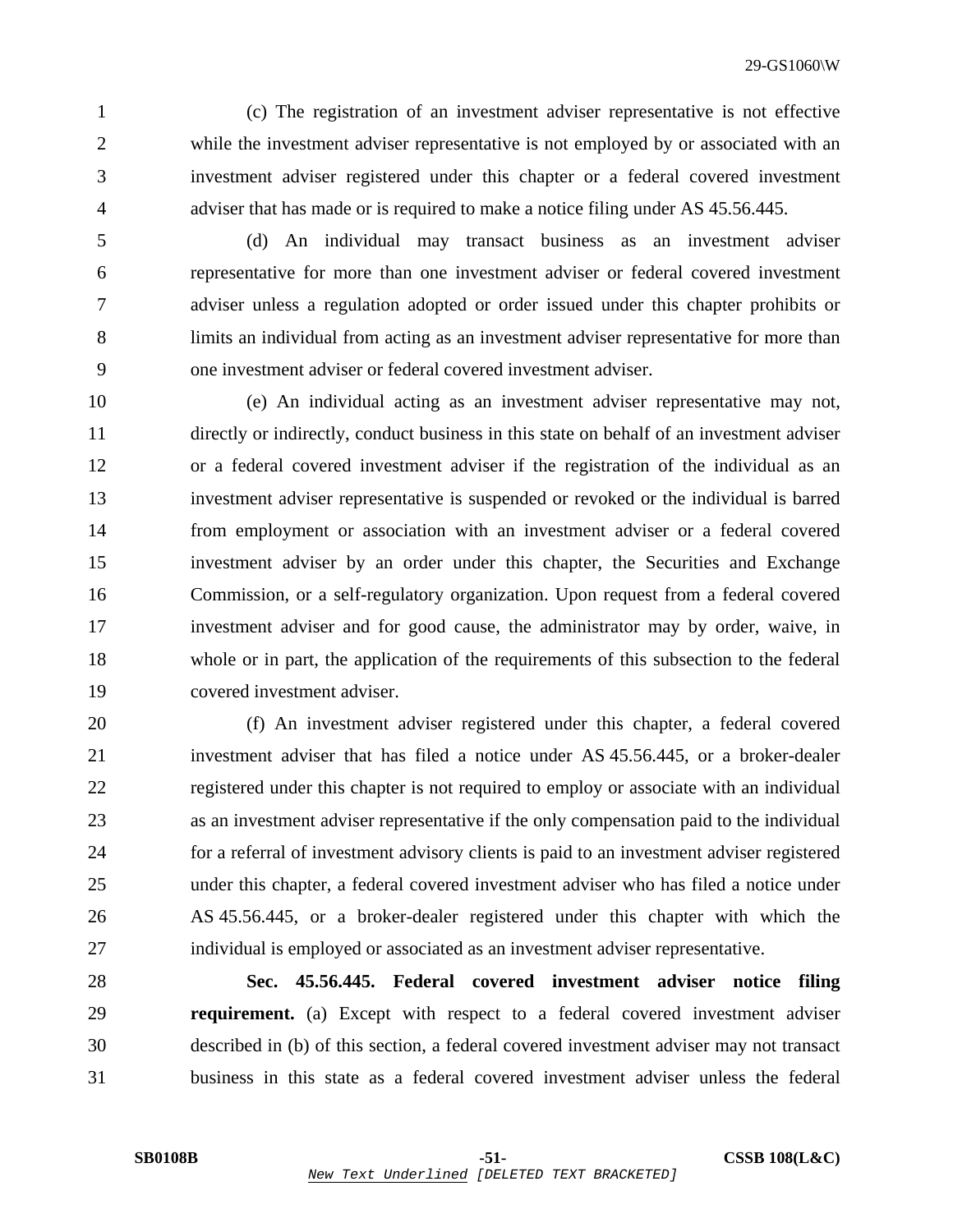| 1              | covered investment adviser complies with (c) of this section.                              |
|----------------|--------------------------------------------------------------------------------------------|
| $\overline{2}$ | (b) The following federal covered investment advisers are not required to                  |
| 3              | comply with (c) of this section:                                                           |
| $\overline{4}$ | (1) a federal covered investment adviser without a place of business in                    |
| 5              | this state if the only clients of the federal covered investment adviser in this state are |
| 6              | (A) federal covered investment advisers, investment advisers                               |
| 7              | registered under this chapter, and broker-dealers registered under this chapter;           |
| 8              | (B) institutional investors;                                                               |
| 9              | (C) bona fide preexisting clients whose principal places of                                |
| 10             | residence are not in this state; or                                                        |
| 11             | (D) other clients specified by a regulation adopted or order                               |
| 12             | issued under this chapter;                                                                 |
| 13             | (2) a federal covered investment adviser without a place of business in                    |
| 14             | this state if the person has had, during the preceding 12 months, not more than five       |
| 15             | clients that are resident in this state in addition to those specified under (1) of this   |
| 16             | subsection; and                                                                            |
| 17             | (3) any other person excluded by a regulation adopted or order issued                      |
| 18             | under this chapter.                                                                        |
| 19             | (c) A person acting as a federal covered investment adviser not excluded under             |
| 20             | (b) of this section shall file a notice, a consent to service of process complying with    |
| 21             | AS 45.56.630, and the records that have been filed with the Securities and Exchange        |
| 22             | Commission under 15 U.S.C. 80b-1 - 80b-21 (Investment Advisers Act of 1940) as             |
| 23             | required by a regulation adopted or order issued under this chapter and shall pay the      |
| 24             | fees specified by regulation adopted under AS 45.56.470.                                   |
| 25             | (d) The notice under (c) of this section becomes effective upon filing.                    |
| 26             | Sec. 45.56.450. Registration by broker-dealer, agent, investment adviser,                  |
| 27             | and investment adviser representative. (a) A person shall register as a broker-dealer,     |
| 28             | agent, investment adviser, or investment adviser representative by filing an application   |
| 29             | and a consent to service of process complying with AS 45.56.630 and by paying the          |
| 30             | fee specified in AS 45.56.470 and any reasonable fees charged by the designee of the       |
| 31             | administrator for processing the filing. The application must contain                      |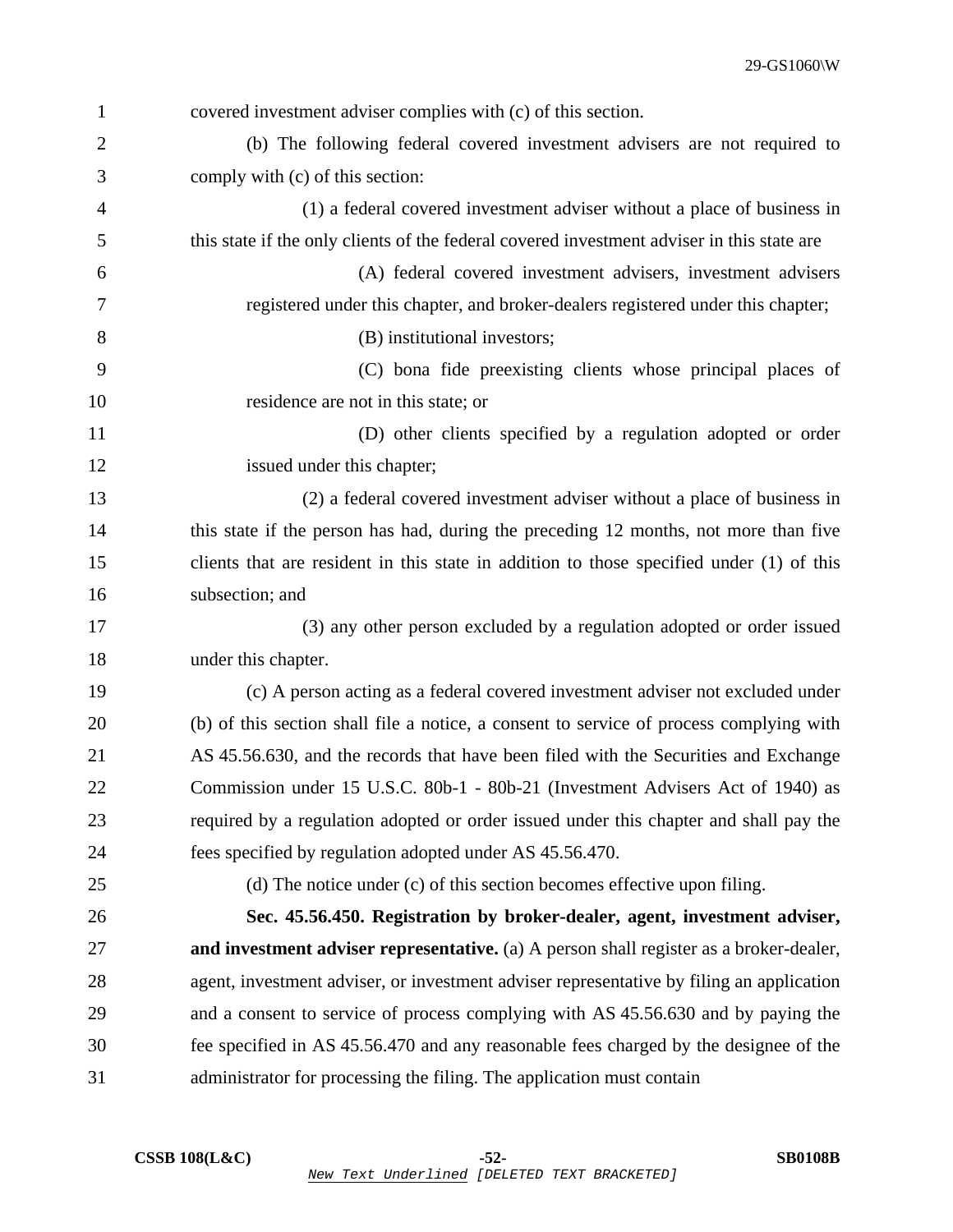1 (1) the information or record required for the filing of a uniform 2 application; and

3 (2) upon request by the administrator, any other financial or other 4 information or record that the administrator determines is appropriate.

5 (b) If the information or record contained in an application filed under (a) of 6 this section is or becomes inaccurate or incomplete in a material respect, the registrant 7 shall promptly file a correcting amendment.

8 (c) If an order is not in effect, and a proceeding is not pending under 9 AS 45.56.480, and the administrator has not initiated an investigation, registration 10 becomes effective at noon on the 45th day after a completed application is filed, unless 11 the registration is denied. A regulation adopted or order issued under this chapter may 12 set an earlier effective date or may defer the effective date until noon on the 45th day 13 after the filing of any amendment completing the application.

14 (d) A registration is effective until midnight on December 31 of the year for 15 which the application for registration is filed. Unless an order is in effect under 16 AS 45.56.480, a registration may be automatically renewed each year by filing the 17 records required by a regulation adopted or order issued under this chapter, by paying 18 the fee specified in AS 45.56.470, and by paying costs charged by the designee of the 19 administrator for processing the filings.

20 (e) A regulation adopted or order issued under this chapter may impose other 21 conditions, not inconsistent with 15 U.S.C. 77b, 77c, 77e, 77f, 77r, 77z-3, 77ddd, 78b 22 - 78d, 78g, 78h, 78n, 78o, 78q, 78bb, 78ee, 78kk, 78mm, 80a-2, 80a-3, 80a-6, 80a-12, 23 80a-24, 80a-26, 80a-27, 80a-29, 80a-30, 80a-34, 80a-51, 80a-54, 80a-60, 80a-63, 80b-24 2, 80b-3a, 80b-5, 80b-10, 80b-18a, and 80b-20, and 29 U.S.C. 1002 (National 25 Securities Markets Improvement Act of 1996). An order issued under this chapter may 26 waive, in whole or in part, specific requirements in connection with registration that 27 are in the public interest and for the protection of investors.

28 **Sec. 45.56.455. Succession and change in registration of broker-dealer or**  29 **investment adviser.** (a) A broker-dealer or investment adviser may succeed to the 30 current registration of another broker-dealer or investment adviser or a notice filing of 31 a federal covered investment adviser, and a federal covered investment adviser may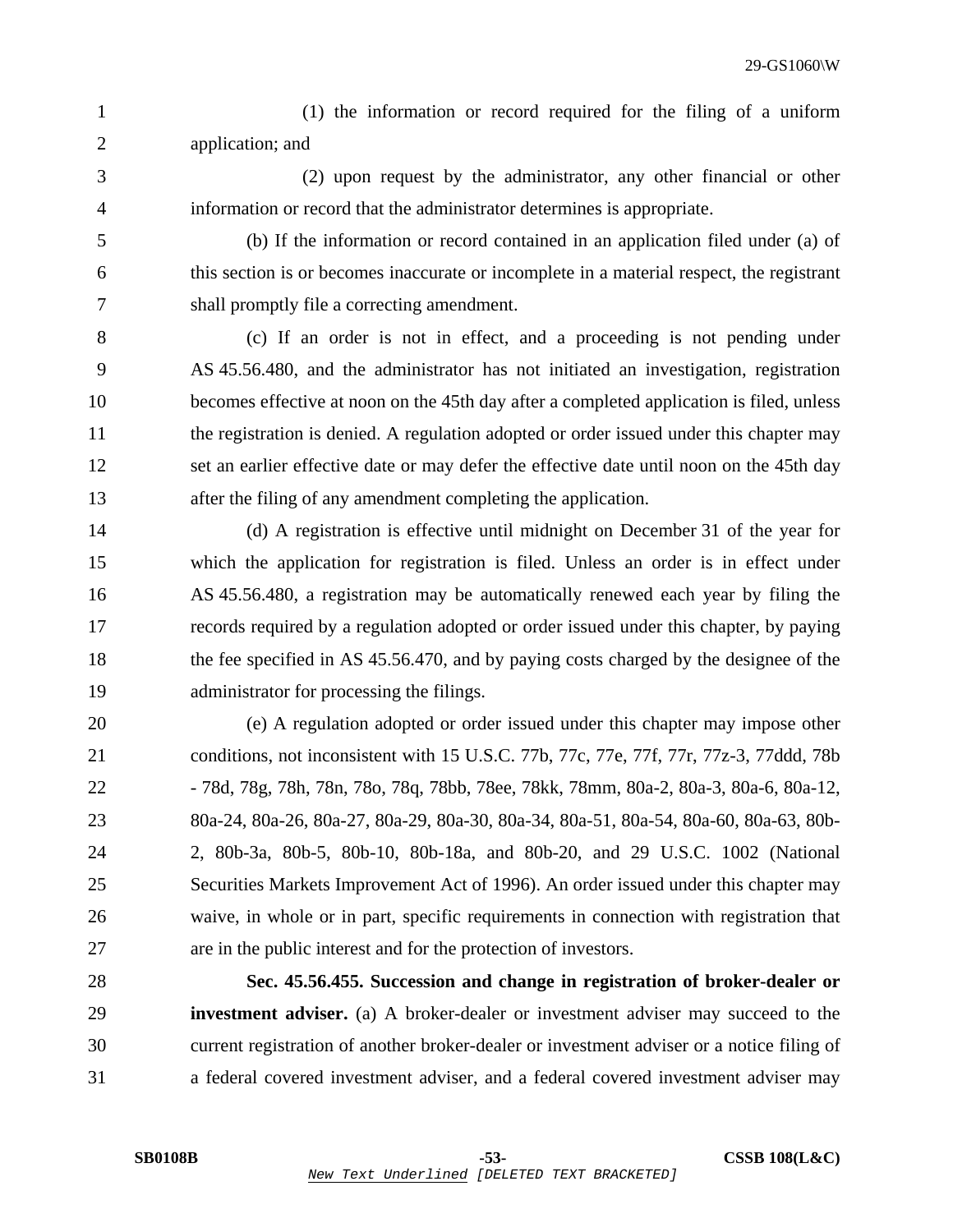1 succeed to the current registration of an investment adviser or notice filing of another 2 federal covered investment adviser, by filing as a successor an application for 3 registration under AS 45.56.405 or 45.56.435 or a notice under AS 45.56.445 for the 4 unexpired portion of the current registration or notice filing.

5 (b) A broker-dealer or investment adviser that changes its form of organization 6 or state of incorporation or organization may continue its registration by filing an 7 amendment to its registration if the change does not involve a material change in its 8 financial condition or management. The amendment becomes effective when filed or 9 on a date designated by the registrant in its filing. The new organization is a successor 10 to the original registrant for the purposes of this chapter. If there is a material change 11 in financial condition or management, the broker-dealer or investment adviser shall 12 file a new application for registration. A predecessor registered under this chapter shall 13 stop conducting its securities business other than winding down transactions and shall 14 file for withdrawal of broker-dealer or investment adviser registration within 45 days 15 after filing its amendment to effect succession.

16 (c) A broker-dealer or investment adviser that changes its name may continue 17 its registration by filing an amendment to its registration. The amendment becomes 18 effective when filed or on a date designated by the registrant.

19 (d) A change of control of a broker-dealer or investment adviser may be made 20 in accordance with a regulation adopted or order issued under this chapter.

21 **Sec. 45.56.460. Termination of employment or association of agent and**  22 **investment adviser representative and transfer of employment or association.** (a) 23 If an agent registered under this chapter terminates employment by or association with 24 a broker-dealer or issuer, or if an investment adviser representative registered under 25 this chapter terminates employment by or association with an investment adviser or 26 federal covered investment adviser, or if either registrant terminates activities that 27 require registration as an agent or investment adviser representative, the broker-dealer, 28 issuer, investment adviser, or federal covered investment adviser shall promptly file a 29 notice of termination. The registrant may file the notice of termination if the registrant 30 learns that the broker-dealer, issuer, investment adviser, or federal covered investment 31 adviser has not filed the notice.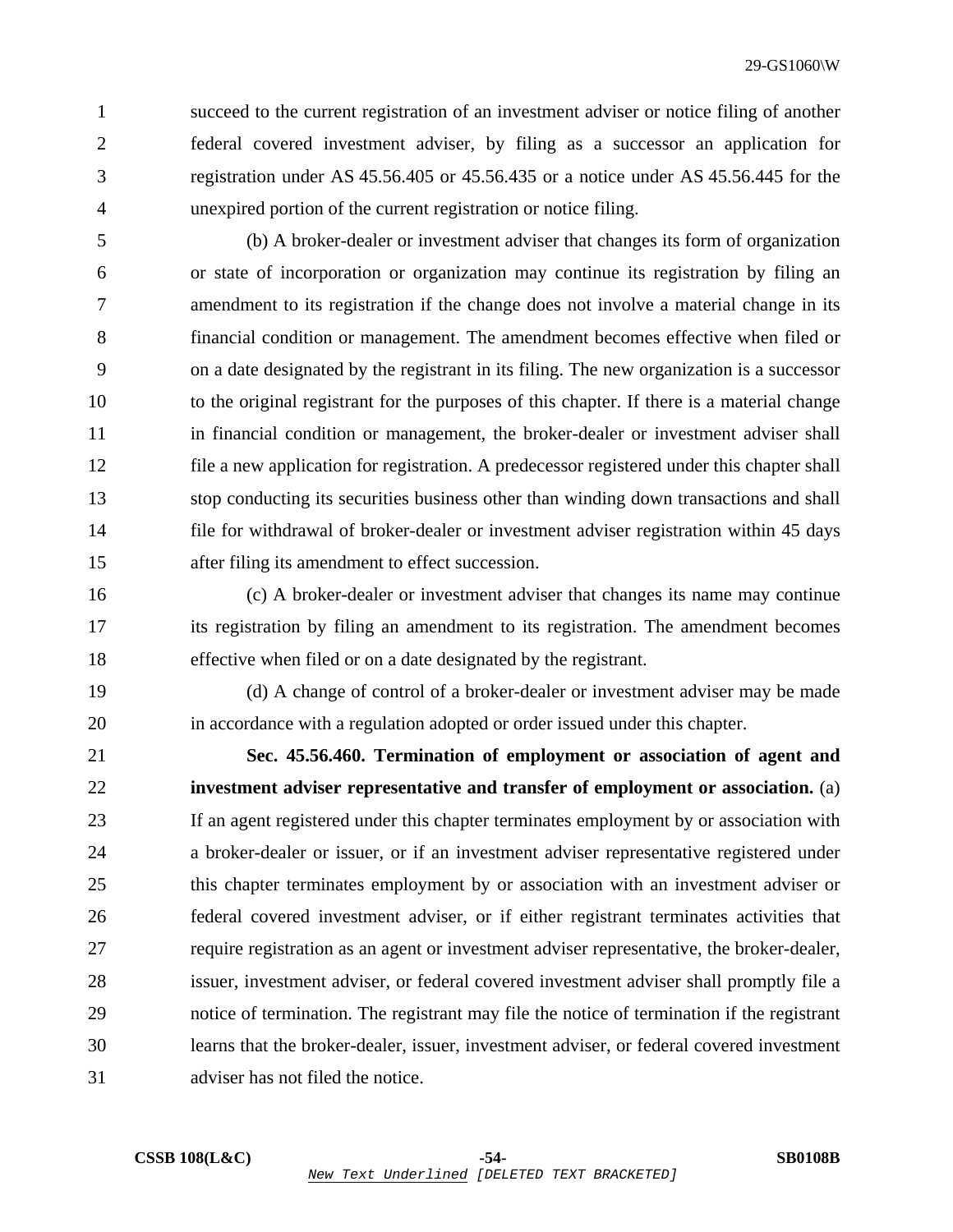1 (b) If an agent registered under this chapter terminates employment by or 2 association with a broker-dealer registered under this chapter and begins employment 3 by or association with another broker-dealer registered under this chapter, or if an 4 investment adviser representative registered under this chapter terminates employment 5 by or association with an investment adviser registered under this chapter or a federal 6 covered investment adviser that has filed a notice under AS 45.56.445 and begins 7 employment by or association with another investment adviser registered under this 8 chapter or a federal covered investment adviser that has filed a notice under 9 AS 45.56.445, then, within 30 days after the termination, upon the filing by or on 10 behalf of the registrant of an application for registration that complies with the 11 requirement of AS 45.56.450(a) and payment of the filing fee required under 12 AS 45.56.470, the registration of the agent or investment adviser representative is

13 (1) immediately effective as of the date of the completed filing, if the 14 agent's record or successor record in the Central Registration Depository operated by 15 the Financial Industry Regulatory Authority or the investment adviser representative's 16 record or successor record in the Investment Adviser Registration Depository operated 17 by the Financial Industry Regulatory Authority does not contain a new or amended 18 disciplinary disclosure within the previous 12 months; or

19 (2) temporarily effective as of the date of the completed filing, if the 20 agent's record or successor record in the Central Registration Depository operated by 21 the Financial Industry Regulatory Authority or the investment adviser representative's 22 record or successor record in the Investment Adviser Registration Depository operated 23 by the Financial Industry Regulatory Authority contains a new or amended 24 disciplinary disclosure within the preceding 12 months.

25 (c) The administrator may withdraw a temporary registration if there are or 26 were grounds for discipline as specified in AS 45.56.480 and the administrator does so 27 within 30 days after the filing of the application. If the administrator does not 28 withdraw the temporary registration within the 30-day period, registration becomes 29 automatically effective on the 31st day after filing.

30 (d) The administrator may prevent the effectiveness of a transfer of an agent or 31 investment adviser representative under (b)(1) or (2) of this section based on the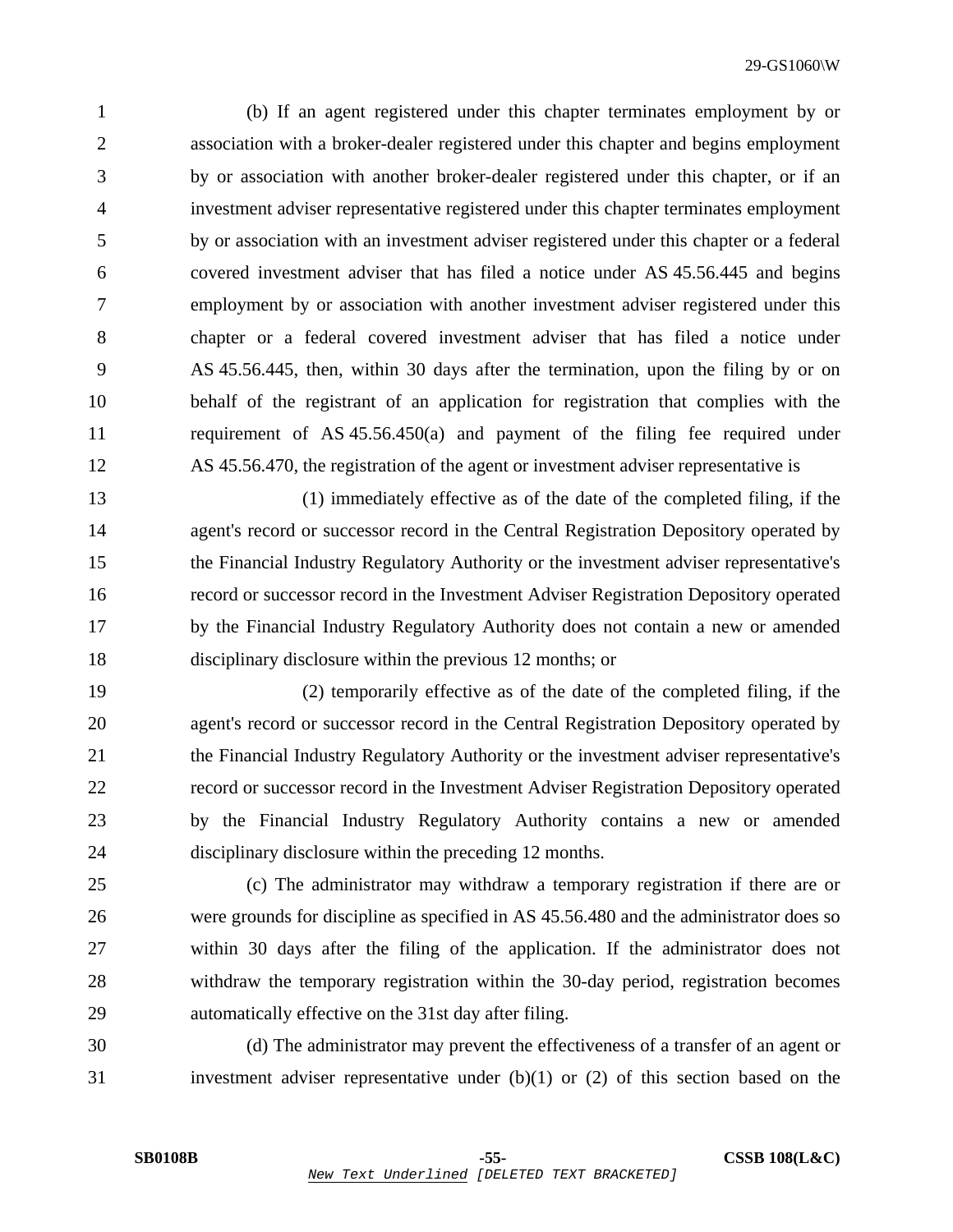1 public interest and the protection of investors.

2 (e) If the administrator determines that a registrant or applicant for registration 3 is no longer in existence, has ceased to act as a broker-dealer, agent, investment 4 adviser, or investment adviser representative, is the subject of an adjudication of 5 incapacity, is subject to the control of a committee, conservator, or guardian, or cannot 6 reasonably be located, a regulation adopted or order issued under this chapter may 7 require that the registration be cancelled or terminated or the application be denied. 8 The administrator may reinstate a cancelled or terminated registration, with or without 9 hearing, and may make the registration retroactive.

10 **Sec. 45.56.465. Withdrawal of registration of broker-dealer, agent,**  11 **investment adviser, and investment adviser representative.** Withdrawal of 12 registration by a broker-dealer, agent, investment adviser, or investment adviser 13 representative becomes effective 60 days after the filing of the application to withdraw 14 or within any shorter period as provided by a regulation adopted or order issued under 15 this chapter unless a revocation or suspension proceeding is pending when the 16 application is filed. If a proceeding is pending, withdrawal becomes effective when 17 and upon the conditions required by a regulation adopted or order issued under this 18 chapter. The administrator may institute a revocation or suspension proceeding under 19 AS 45.56.480 within one year after the withdrawal became effective automatically and 20 issue a revocation or suspension order as of the last date on which registration was 21 effective if a proceeding is not pending.

22 **Sec. 45.56.470. Filing fees.** (a) The administrator shall establish fees by 23 regulation for

24 (1) an initial filing of an application as a broker-dealer and renewal of 25 an application by a broker-dealer for registration;

26 (2) an application for registration as an agent and renewal of 27 registration as an agent;

28 (3) an application for registration as an investment adviser and renewal 29 of registration as an investment adviser;

30 (4) an application for registration as an investment adviser 31 representative, a renewal of registration as an investment adviser representative, and a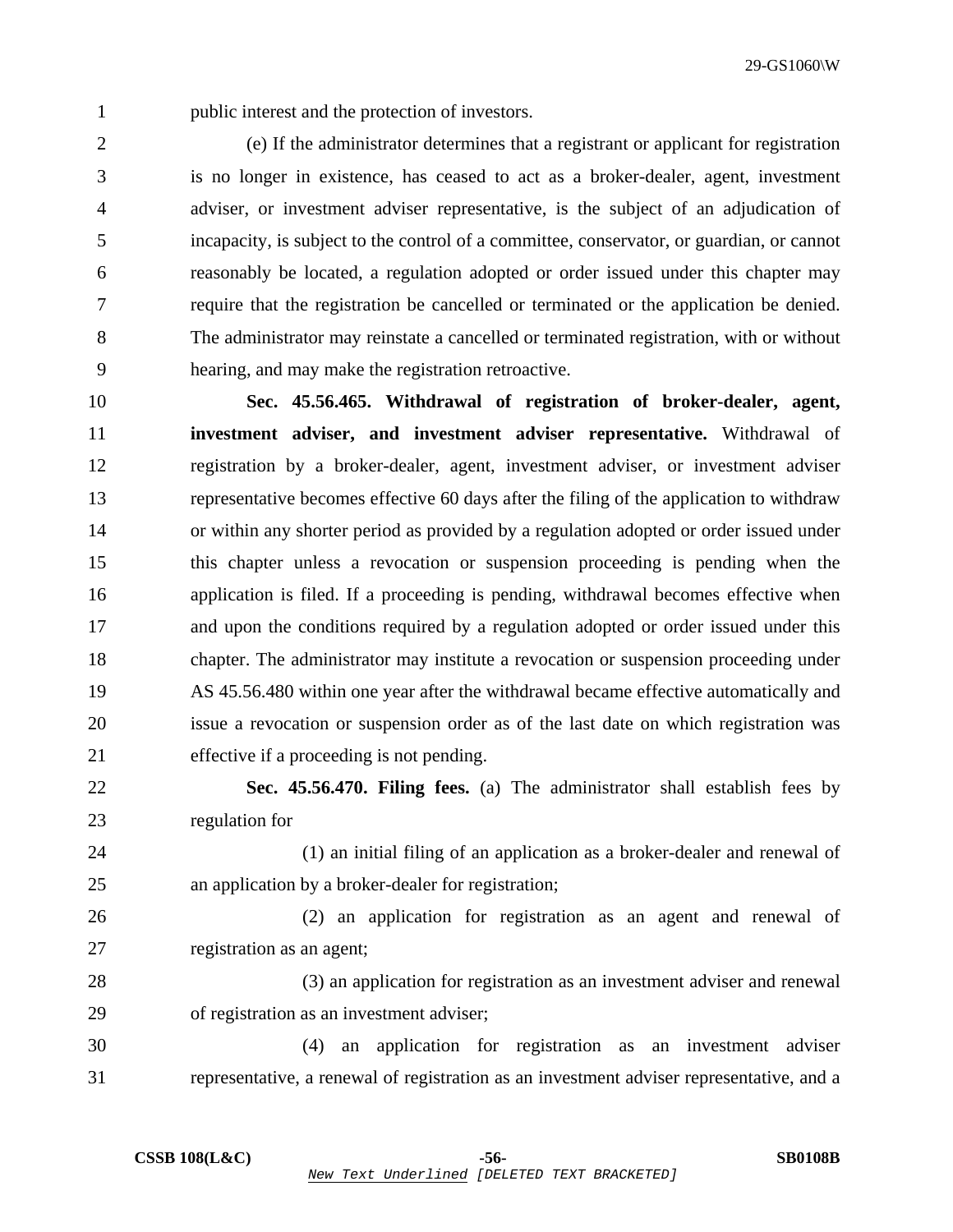1 change of registration as an investment adviser representative; and 2 (5) an initial fee and annual notice fee for a federal covered investment 3 adviser required to file a notice under AS 45.56.445. 4 (b) A person required to pay a filing or notice fee under this section may 5 transmit the fee through or to a designee as provided by a regulation adopted or order 6 issued under this chapter. 7 **Sec. 45.56.475. Post registration requirements.** (a) Subject to 15 U.S.C. 8 78o(i) or 80b-18a, a regulation adopted or order issued under this chapter may 9 establish minimum financial requirements for broker-dealers registered or required to 10 be registered under this chapter and investment advisers registered or required to be 11 registered under this chapter. 12 (b) Subject to 15 U.S.C. 78o(i) or 80b-18a, a broker-dealer registered or 13 required to be registered under this chapter and an investment adviser registered or 14 required to be registered under this chapter shall file the financial reports required by a 15 regulation adopted or order issued under this chapter. If the information contained in a 16 record filed under this subsection is or becomes inaccurate or incomplete in a material 17 respect, the registrant shall promptly file a correcting amendment. 18 (c) Subject to 15 U.S.C. 78o(i) or 80b-18a, 19 (1) a broker-dealer registered or required to be registered under this 20 chapter and an investment adviser registered or required to be registered under this 21 chapter shall make and maintain the accounts, correspondence, memoranda, papers, 22 books, and other records required by a regulation adopted or order issued under this 23 chapter; 24 (2) broker-dealer records required to be maintained under (1) of this 25 subsection may be maintained in any form of data storage acceptable under 15 U.S.C.  $26$  78 $q(a)$  if they are readily accessible to the administrator; and 27 (3) investment adviser records required to be maintained under (1) of 28 this subsection may be maintained in any form of data storage required by a regulation 29 adopted or order issued under this chapter. 30 (d) The records of a broker-dealer registered or required to be registered under 31 this chapter and of an investment adviser registered or required to be registered under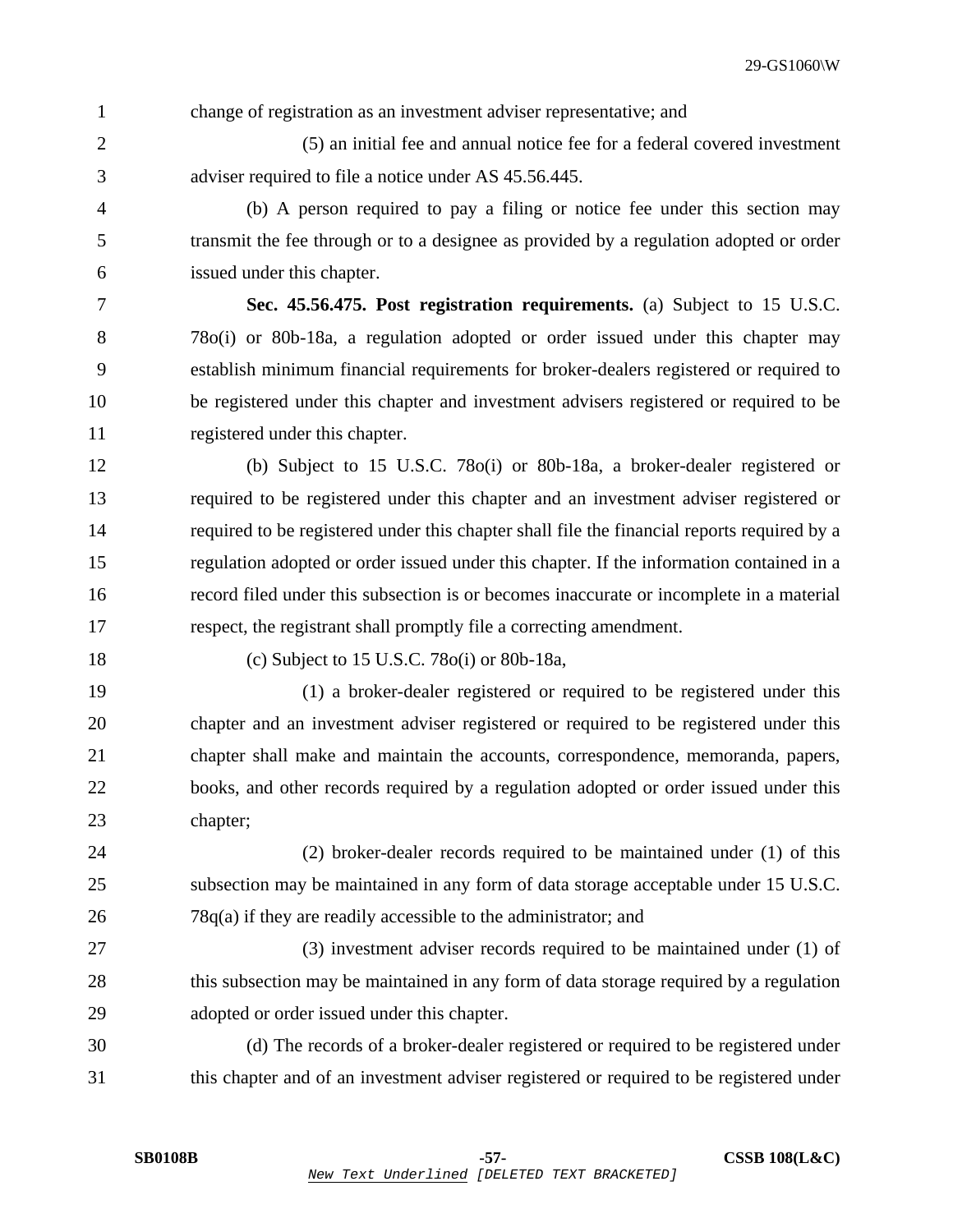1 this chapter are subject to the reasonable periodic, special, or other audits or 2 inspections by a representative of the administrator, in or outside this state, that the 3 administrator considers necessary or appropriate in the public interest and for the 4 protection of investors. An audit or inspection may be made at any time and without 5 prior notice. The administrator may copy and remove for audit or inspection copies of 6 all records the administrator reasonably considers necessary or appropriate to conduct 7 the audit or inspection. The administrator may assess a reasonable charge for 8 conducting an audit or inspection under this subsection.

9 (e) Subject to 15 U.S.C. 78o(i) or 80b-18a, a regulation adopted or order issued 10 under this chapter may require a broker-dealer or investment adviser that has custody 11 of or discretionary authority over funds or securities of a customer or client to obtain 12 insurance or post a bond or other satisfactory form of security in an amount 13 established by a regulation adopted under this chapter. The administrator may 14 determine the requirements of the insurance, bond, or other satisfactory form of 15 security. Insurance or a bond or other satisfactory form of security may not be required 16 of a broker-dealer registered under this chapter whose net capital exceeds, or of an 17 investment adviser registered under this chapter whose minimum financial 18 requirements exceed, the amounts required by a regulation adopted or order issued 19 under this chapter. The insurance, bond, or other satisfactory form of security must 20 permit an action by a person to enforce any liability on the insurance, bond, or other 21 satisfactory form of security if instituted within the time limitations in 22 AS 45.56.660(j)(2).

23 (f) Subject to 15 U.S.C. 78o(i) or 80b-18a, an agent may not have custody of 24 funds or securities of a customer except under the supervision of a broker-dealer, and 25 an investment adviser representative may not have custody of funds or securities of a 26 client except under the supervision of an investment adviser or a federal covered 27 investment adviser. A regulation adopted or order issued under this chapter may 28 prohibit, limit, or impose conditions on a broker-dealer regarding custody of funds or 29 securities of a customer and on an investment adviser regarding custody of securities 30 or funds of a client.

31 (g) With respect to an investment adviser registered or required to be registered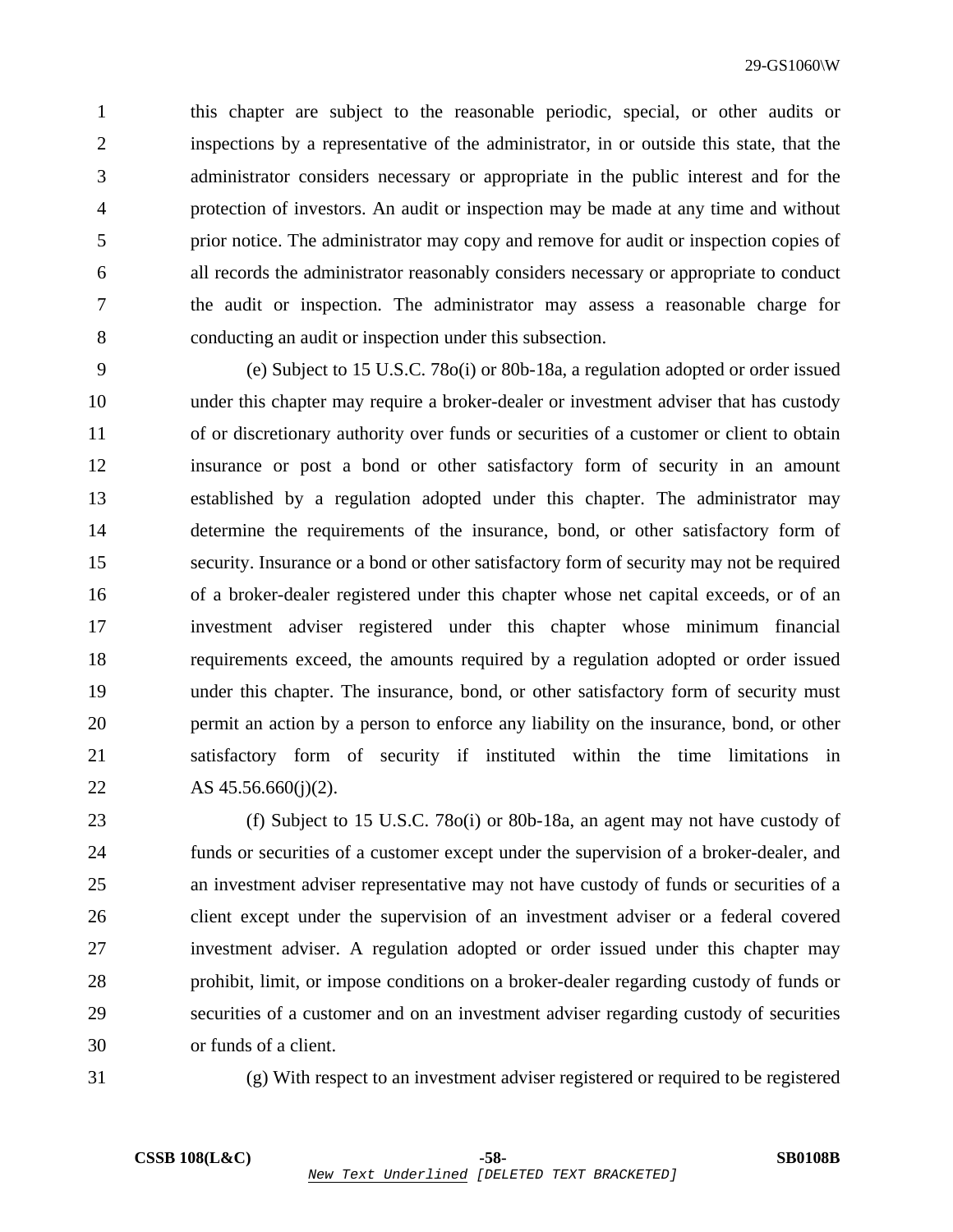1 under this chapter, a regulation adopted or order issued under this chapter may require 2 that information or other records be furnished or disseminated to clients or prospective 3 clients in this state as necessary or appropriate in the public interest and for the 4 protection of investors and advisory clients.

5 (h) A regulation adopted or order issued under this chapter may require an 6 individual registered under AS 45.56.430 or 45.56.440 to participate in a continuing 7 education program approved by the Securities and Exchange Commission and 8 administered by a self-regulatory organization, or, in the absence of a continuing 9 education program, a regulation adopted or order issued under this chapter may 10 require continuing education for an individual registered under AS 45.56.440.

11 **Sec. 45.56.480. Denial, revocation, suspension, withdrawal, restriction,**  12 **condition, or limitation of registration.** (a) If the administrator finds that the order is 13 in the public interest and (d) of this section authorizes the action, an order issued under 14 this chapter may deny an application, or may condition or limit registration of an 15 applicant to be a broker-dealer, agent, investment adviser, or investment adviser 16 representative, and, if the applicant is a broker-dealer or investment adviser, of a 17 partner, officer, director, or person having a similar status or performing similar 18 functions, or a person directly or indirectly in control, of the broker-dealer or 19 investment adviser.

20 (b) If the administrator finds that the order is in the public interest and (d) of 21 this section authorizes the action, an order issued under this chapter may revoke, 22 suspend, condition, or limit the registration of a registrant, and, if the registrant is a 23 broker-dealer or investment adviser, of a partner, officer, director, or person having a 24 similar status or performing similar functions, or a person directly or indirectly in 25 control, of the broker-dealer or investment adviser. However, the administrator may 26 not

27 (1) institute a revocation or suspension proceeding under this 28 subsection based on an order issued under a law of another state that is reported to the 29 administrator or a designee of the administrator more than three years after the date of 30 the order on which it is based; or

31 (2) under  $(d)(5)(A)$  and  $(B)$  of this section, issue an order based on an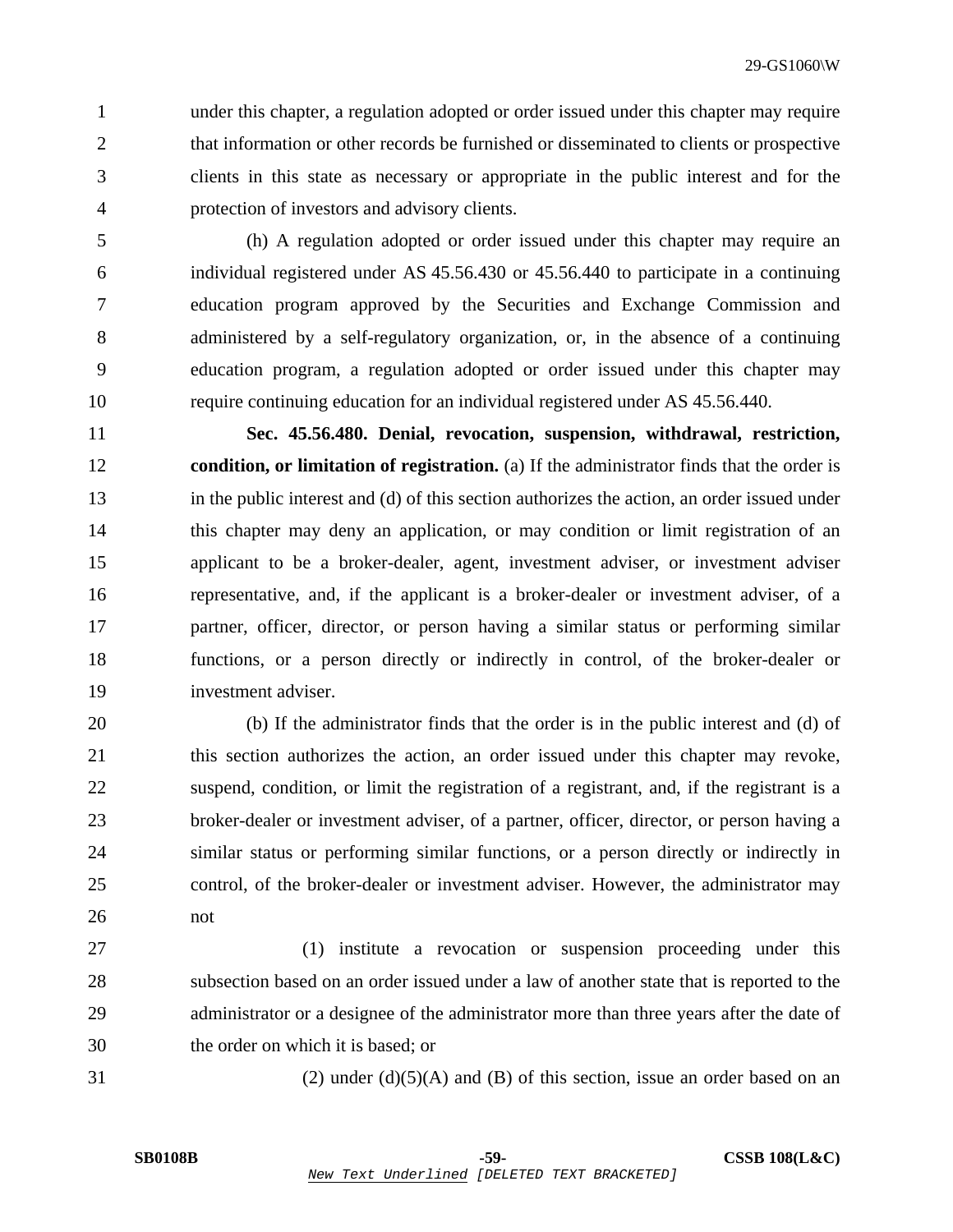1 order issued under the securities act of another state unless the other order was based 2 on conduct for which (d) of this section would authorize the action had the conduct 3 occurred in this state.

4 (c) If the administrator finds that the order is in the public interest and  $(d)(1)$ .  $5$  (6),  $(8)$  -  $(10)$ ,  $(12)$ , or  $(13)$  of this section authorize the action, an order under this 6 chapter may censure, impose a bar, or impose a civil penalty of not more than 7 \$100,000 for a single violation on a registrant and, if the registrant is a broker-dealer 8 or investment adviser, on a partner, officer, director, or person having a similar status 9 or performing similar functions, or on a person directly or indirectly in control of the 10 broker-dealer or investment adviser.

11 (d) A person may be disciplined under (a) - (c) of this section if the person

12 (1) has filed, within the previous 10 years under this chapter or former 13 AS 45.55, an application for registration in this state that, as of the effective date of 14 registration or as of any date after filing in the case of an order denying effectiveness, 15 was incomplete in any material respect or contained a statement that, in light of the 16 circumstances under which it was made, was false or misleading with respect to a 17 material fact;

18 (2) wilfully violated or wilfully failed to comply with this chapter or 19 former AS 45.55 or a regulation adopted or order issued under this chapter or former 20 AS 45.55 within the previous 10 years;

21 (3) has been convicted of a felony or within the previous 10 years has 22 been convicted of a misdemeanor involving a security, a commodity future or option 23 contract, or an aspect of a business involving securities, commodities, investments, 24 franchises, insurance, banking, or finance;

25 (4) is enjoined or restrained by a court of competent jurisdiction in an 26 action instituted by the administrator under this chapter or former AS 45.55, by a state, 27 by the Securities and Exchange Commission, or by the United States from engaging in 28 or continuing an act, practice, or course of business involving an aspect of a business 29 involving securities, commodities, investments, franchises, insurance, banking, or 30 finance;

31 (5) is the subject of an order issued after notice and opportunity for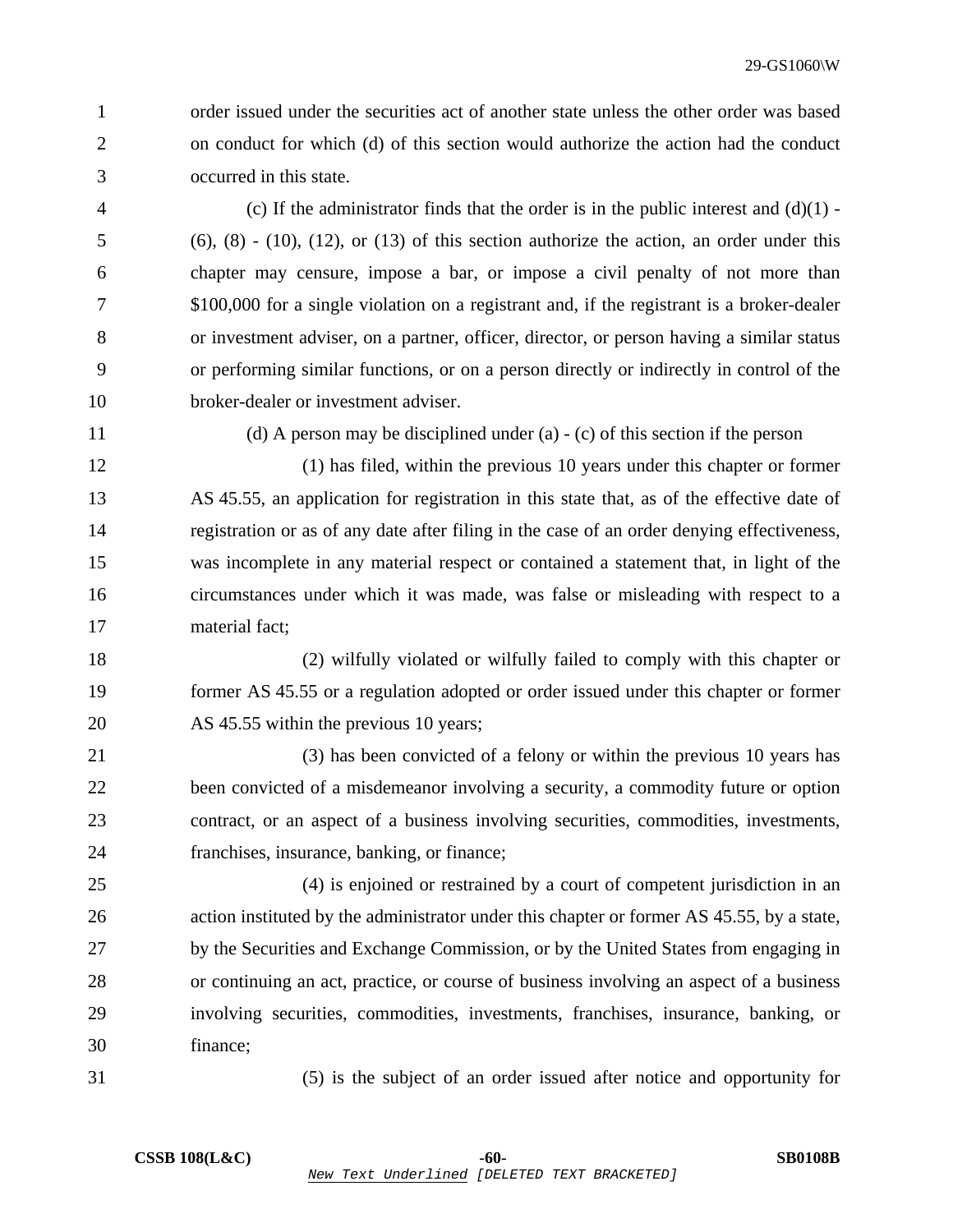| $\mathbf{1}$   | hearing by                                                                                 |
|----------------|--------------------------------------------------------------------------------------------|
| $\overline{2}$ | (A) the securities or other financial services regulator of a state                        |
| 3              | or the Securities and Exchange Commission or other federal agency denying,                 |
| 4              | revoking, barring, or suspending registration as a broker-dealer, agent,                   |
| 5              | investment adviser, federal covered investment adviser, or investment adviser              |
| 6              | representative;                                                                            |
| 7              | (B) the securities regulator of a state or the Securities and                              |
| 8              | Exchange Commission against a broker-dealer, agent, investment adviser,                    |
| 9              | investment adviser representative, or federal covered investment adviser;                  |
| 10             | (C) the Securities and Exchange Commission or a self-                                      |
| 11             | regulatory organization suspending or expelling the registrant from                        |
| 12             | membership in the self-regulatory organization;                                            |
| 13             | (D) a court adjudicating a United States Postal Service fraud                              |
| 14             | order;                                                                                     |
| 15             | (E) the insurance regulator of a state denying, suspending, or                             |
| 16             | revoking registration as an insurance agent; or                                            |
| 17             | (F) a depository institution or financial services regulator                               |
| 18             | suspending or barring the person from the depository institution or other                  |
| 19             | financial services business;                                                               |
| 20             | (6) is the subject of an adjudication or determination, after notice and                   |
| 21             | opportunity for hearing, by the Securities and Exchange Commission, the Commodity          |
| 22             | Futures Trading Commission, the Federal Trade Commission, a federal depository             |
| 23             | institution regulator, or a depository institution, insurance, or other financial services |
| 24             | regulator of a state that the person wilfully violated 15 U.S.C. 77a - 77aa (Securities    |
| 25             | Act of 1933), 15 U.S.C. 78a - 78pp (Securities Exchange Act of 1934), 15 U.S.C. 80b-       |
| 26             | 1 - 80b-21 (Investment Advisers Act of 1940), 15 U.S.C. 80a-1 - 80a-64 (Investment         |
| 27             | Company Act of 1940), or 7 U.S.C. 1 - 27 (Commodity Exchange Act), the securities          |
| 28             | or commodities law of a state, or a federal or state law under which a business            |
| 29             | involving investments, franchises, insurance, banking, or finance is regulated;            |
| 30             | (7) is insolvent, either because the person's liabilities exceed the                       |
| 31             | person's assets or because the person cannot meet the person's obligations as they         |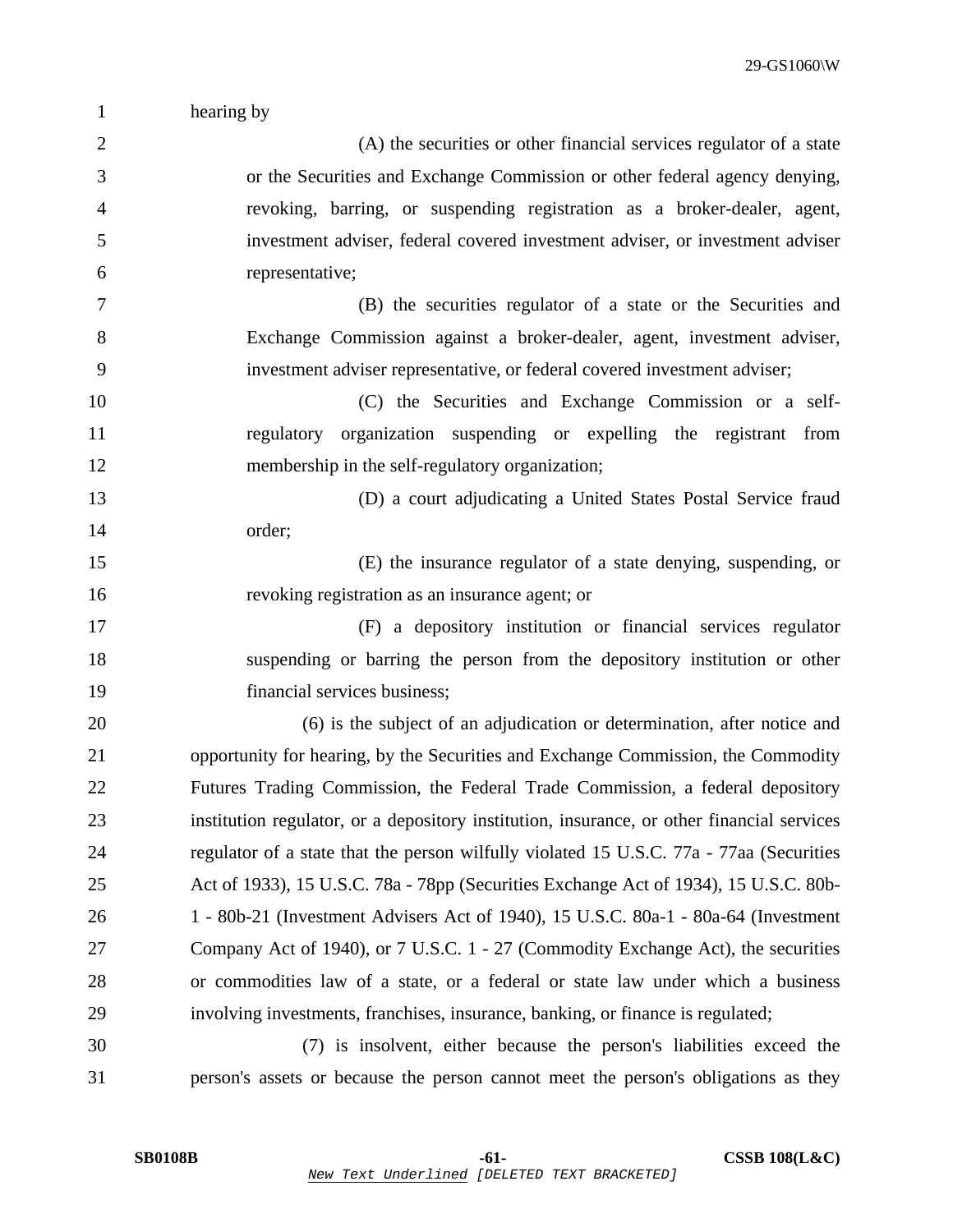1 mature, but the administrator may not enter an order against an applicant or registrant 2 under this paragraph without a finding of insolvency as to the applicant or registrant; 3 (8) refuses to allow or otherwise impedes the administrator from 4 conducting an audit or inspection under AS 45.56.475(d) or refuses access to a 5 registrant's office to conduct an audit or inspection under AS 45.56.475(d); 6 (9) has failed to reasonably supervise an agent, investment adviser 7 representative, or other individual, if the agent, investment adviser representative, or 8 other individual was subject to the person's supervision and committed a violation of 9 this chapter or former AS 45.55 or a regulation adopted or order issued under this 10 chapter or former AS 45.55; 11 (10) has not paid the proper filing fee within 30 days after having been 12 notified by the administrator of a deficiency, but the administrator shall vacate an 13 order under this paragraph when the deficiency is corrected; 14 (11) after notice and opportunity for a hearing, has been found 15 (A) by a court of competent jurisdiction to have wilfully 16 violated the laws of a foreign jurisdiction under which the business of 17 securities, commodities, investment, franchises, insurance, banking, or finance 18 is regulated; 19 (B) to have been the subject of an order of a securities regulator 20 of a foreign jurisdiction denying, revoking, or suspending the right to engage 21 in the business of securities as a broker-dealer, agent, investment adviser, 22 investment adviser representative, or similar person; or 23 (C) to have been suspended or expelled from membership by or 24 participation in a securities exchange or securities association operating under 25 the securities laws of a foreign jurisdiction; 26 (12) is the subject of a cease and desist order issued by the Securities 27 and Exchange Commission or issued under the securities, commodities, investment, 28 franchise, banking, finance, or insurance laws of a state; 29 (13) has engaged in dishonest or unethical practices in the securities, 30 commodities, investment, franchise, banking, finance, or insurance business; 31 (14) is not qualified based on factors that may include training,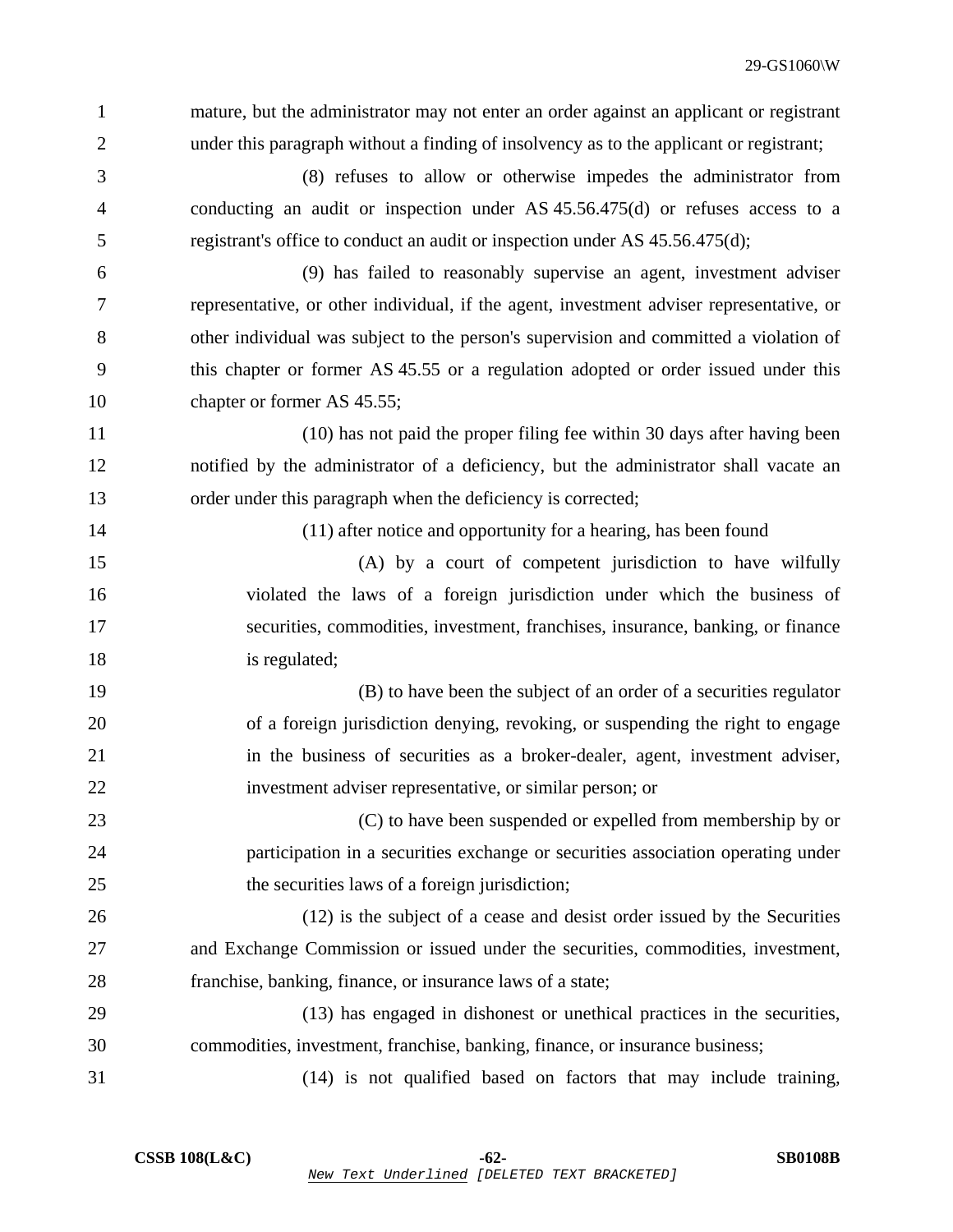1 experience, and knowledge of the securities business; however, in the case of an 2 application by an agent for a broker-dealer that is a member of a self-regulatory 3 organization or by an individual for registration as an investment adviser 4 representative, a denial order may not be based on this paragraph if the individual has 5 successfully completed all examinations required by (e) of this section; the 6 administrator may require an applicant for registration under AS 45.56.430 or 7 45.56.440 who has not been registered in a state within the two years preceding the 8 filing of an application in this state to complete successfully an examination; or

9 (15) is a person whose license renewal is denied under AS 14.43.148 or 10 whose license issuance or renewal is denied under AS 25.27.244.

11 (e) A regulation adopted or order issued under this chapter may require that an 12 examination, including an examination developed or approved by an organization of 13 securities regulators, be successfully completed by a class of individuals or all 14 individuals. An order issued under this chapter may waive, in whole or in part, an 15 examination as to an individual and a regulation adopted under this chapter may 16 waive, in whole or in part, an examination as to a class of individuals if the 17 administrator determines that the examination is not necessary or appropriate in the 18 public interest and for the protection of investors.

19 (f) The administrator may suspend or deny an application summarily; restrict, 20 condition, limit, or suspend a registration; or censure, bar, or impose a civil penalty on 21 a registrant before final determination of an administrative proceeding. Upon the 22 issuance of an order, the administrator shall promptly notify each person subject to the 23 order that the order has been issued, the reasons for the action, and that, within 15 days 24 after the receipt of a request in a record from the person, the matter will be scheduled 25 for a hearing. If a hearing is not requested and none is ordered by the administrator 26 within 30 days after the date of service of the order, the order becomes final by 27 operation of law. If a hearing is requested or ordered, the administrator, after notice of 28 and opportunity for hearing to each person subject to the order, may modify or vacate 29 the order or extend the order until final determination.

30 (g) An order may not be issued under this section, except under (f) of this 31 section, without appropriate notice to the applicant or registrant, and an opportunity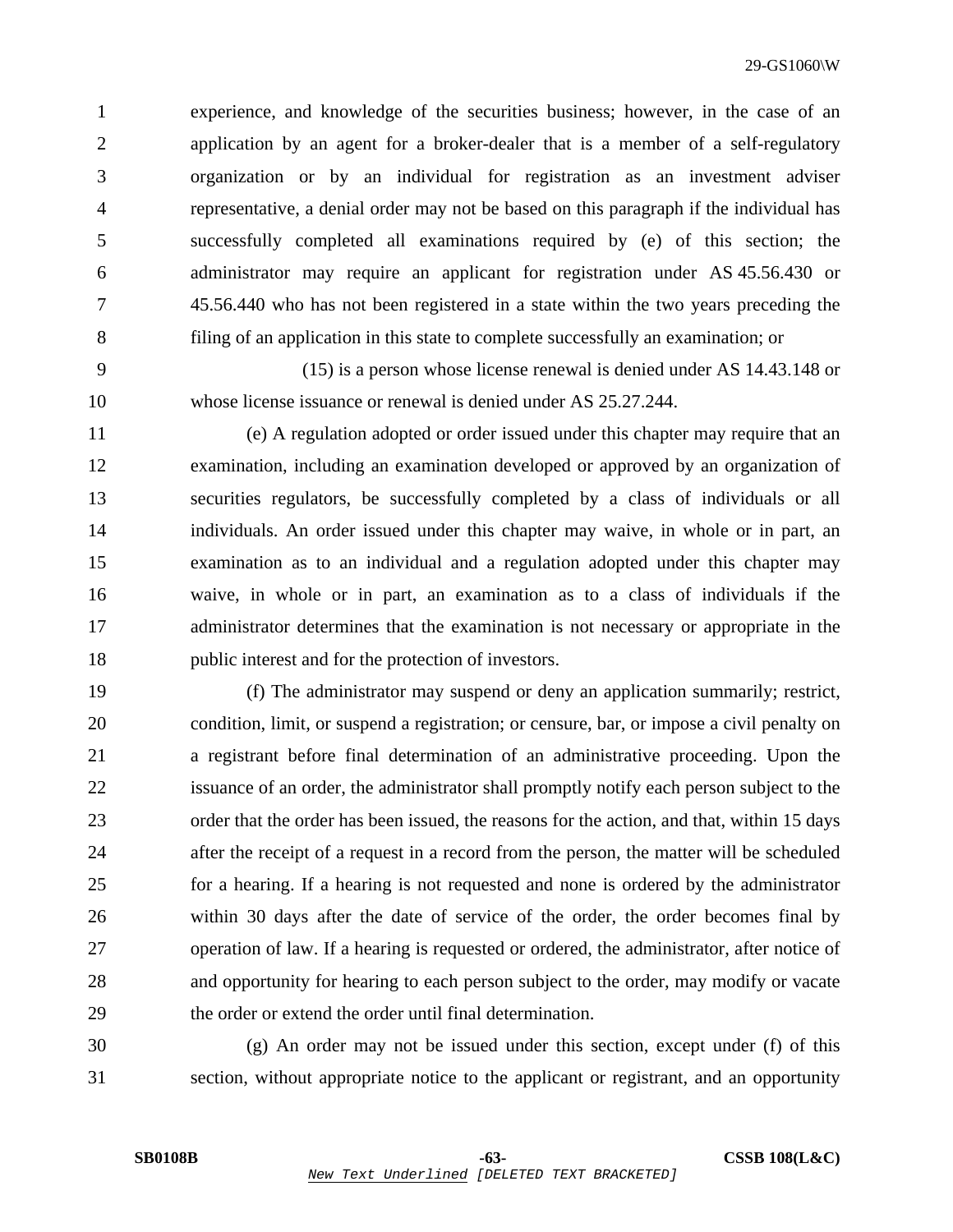1 for hearing under AS  $45.56.650(c)$ . 2 (h) A person that controls, directly or indirectly, a person not in compliance 3 with this section may be disciplined by order of the administrator under (a) - (c) of this 4 section to the same extent as the noncomplying person, unless the controlling person 5 did not know, and in the exercise of reasonable care could not have known, of the 6 existence of conduct that is a ground for discipline under this section. 7 (i) The administrator may not institute a proceeding under (a) - (c) of this 8 section based solely on material facts actually known by the administrator unless an 9 investigation or the proceeding is instituted within one year after the administrator 10 actually acquires knowledge of the material facts. 11 **Article 5. Fraud and Liabilities.**  12 **Sec. 45.56.505. General fraud.** A person may not, in connection with the 13 offer, sale, or purchase of a security, directly or indirectly, 14 (1) employ a device, scheme, or artifice to defraud; 15 (2) make an untrue statement of a material fact or omit to state a 16 material fact necessary to make the statements made, in light of the circumstances 17 under which they were made, not misleading; or 18 (3) engage in an act, practice, or course of business that operates or 19 would operate as a fraud or deceit on another person. 20 **Sec. 45.56.510. Prohibited conduct in providing investment advice.** (a) A 21 person that advises others for compensation, either directly or indirectly or through 22 publications or writings, as to the value of securities or the advisability of investing in, 23 purchasing, or selling securities or that, for compensation and as part of a regular 24 business, issues or adopts analyses or reports relating to securities may not 25 (1) employ a device, scheme, or artifice to defraud another person; or 26 (2) engage in an act, practice, or course of business that operates or 27 would operate as a fraud or deceit on another person. 28 (b) A regulation adopted under this chapter may define an act, practice, or 29 course of business of an investment adviser or an investment adviser representative, 30 other than a supervised person of a federal covered investment adviser, as fraudulent, 31 deceptive, or manipulative and may prescribe means reasonably designed to prevent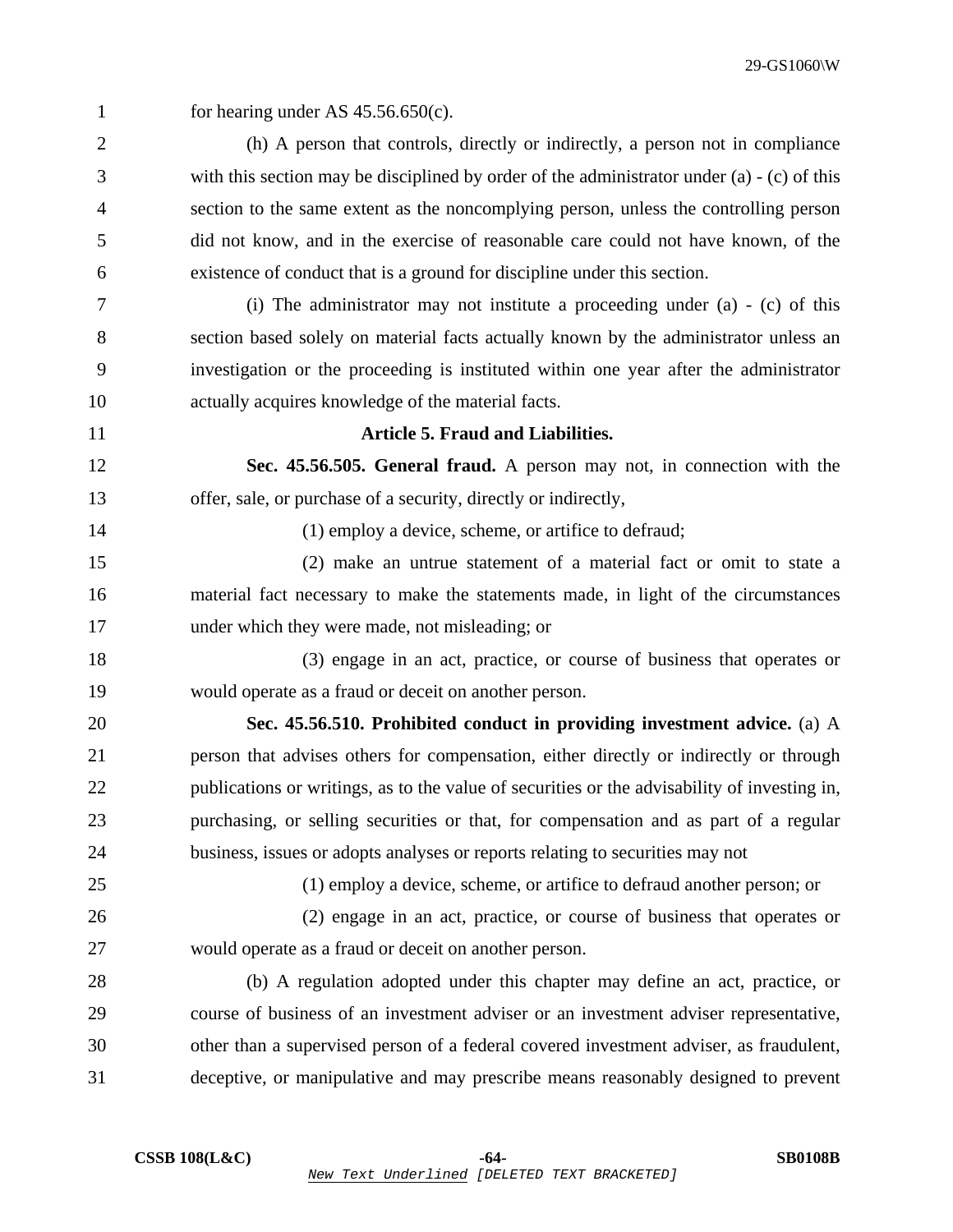- 1 investment advisers and investment adviser representatives, other than supervised 2 persons of a federal covered investment adviser, from engaging in acts, practices, and 3 courses of business defined as fraudulent, deceptive, or manipulative.
- 4 (c) A regulation adopted under this chapter may specify the contents of an 5 investment advisory contract entered into, extended, or renewed by an investment 6 adviser.
- 7 **Sec. 45.56.520. Misleading filings.** A person may not, in a document filed 8 with the administrator or in a proceeding under this chapter, make or cause to be made 9 an untrue statement of a material fact or omit to state a material fact necessary in order 10 to make the statements made, in the light of the circumstances under which they are 11 made, not misleading.
- 12 **Sec. 45.56.530. Misrepresentations concerning registration or exemption.**  13 The filing of an application for registration, a registration statement, a notice filing 14 under this chapter, the registration of a person, the notice filing by a person, or the 15 registration of a security under this chapter does not constitute a finding by the 16 administrator that a record filed under this chapter is true, complete, and not 17 misleading. The filing or registration or the availability of an exemption, exception, 18 preemption, or exclusion for a security or a transaction does not mean that the 19 administrator has passed on the merits or qualifications of, or recommended or given 20 approval to, a person, security, or transaction. A person may not make, or cause to be 21 made, to a purchaser, customer, client, or prospective customer or client a 22 representation inconsistent with this section.
- 23 **Sec. 45.56.540. Evidentiary burden.** (a) In a civil action or administrative 24 proceeding under this chapter, a person claiming an exemption, exception, 25 preemption, or exclusion has the burden to prove the applicability of the claim.
- 26 (b) In a criminal proceeding under this chapter, a person claiming an 27 exemption, exception, preemption, or exclusion has the burden of going forward with 28 evidence of the claim.
- 29 **Sec. 45.56.550. Filing of sales and advertising literature.** (a) Except as 30 otherwise provided in (b) of this section, a regulation adopted or order issued under 31 this chapter may require the filing of a prospectus, pamphlet, circular, form letter,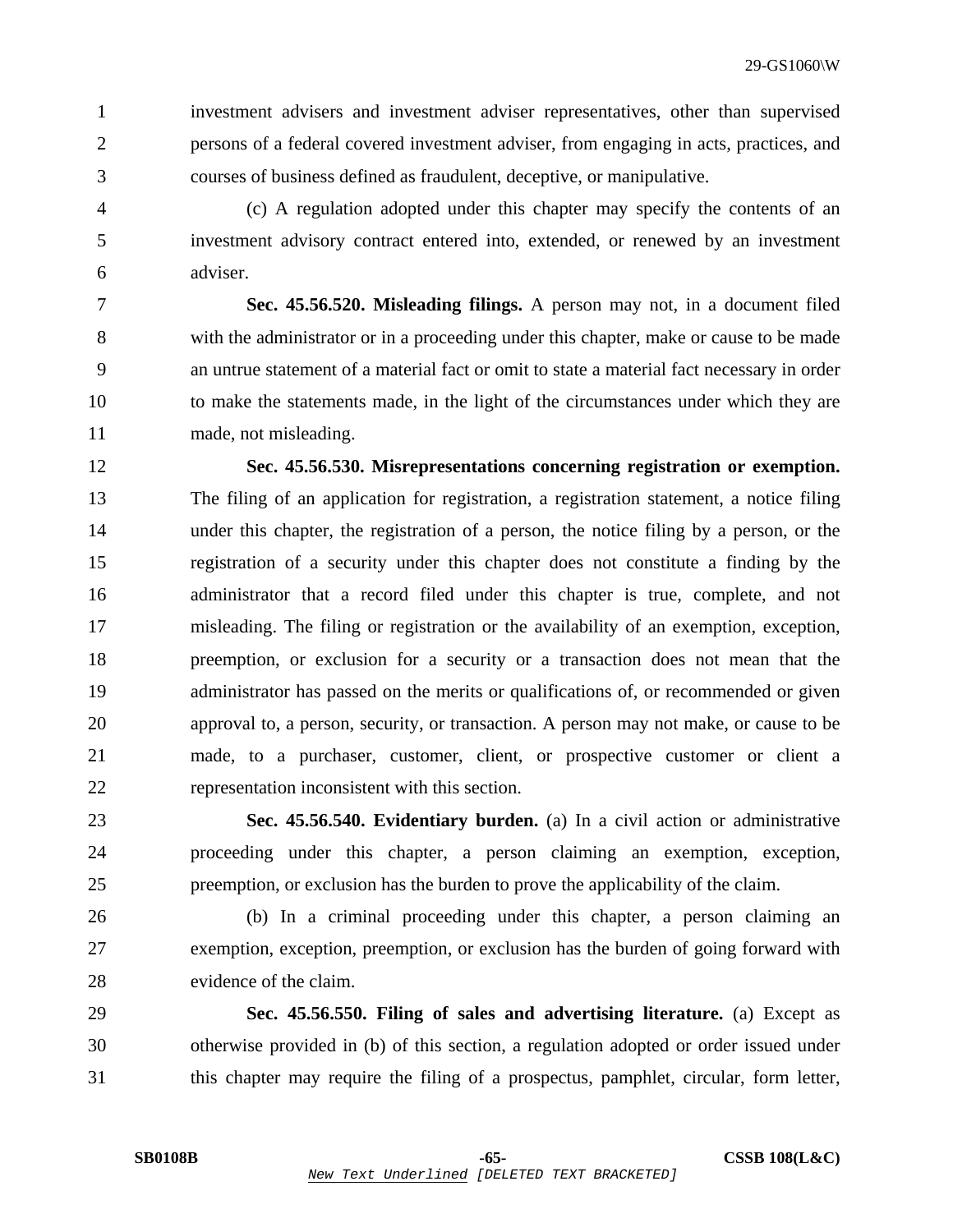1 advertisement, sales literature, or other advertising record relating to a security or 2 investment advice, addressed or intended for distribution to prospective investors, 3 including clients or prospective clients of a person registered or required to be 4 registered as an investment adviser under this chapter.

5 (b) This section does not apply to sales and advertising literature specified in 6 (a) of this section that relates to a federal covered security, a federal covered 7 investment adviser, or a security or transaction exempted by AS 45.56.205, 45.56.210, 8 or 45.56.230, except as required under AS 45.56.205(7).

9 (c) The administrator may by regulation or order prohibit the publication, 10 circulation, or use of any advertising considered false or misleading.

11 **Sec. 45.56.560. Qualified immunity.** A broker-dealer, agent, investment 12 adviser, federal covered investment adviser, or investment adviser representative is not 13 liable to another broker-dealer, agent, investment adviser, federal covered investment 14 adviser, or investment adviser representative for defamation relating to a statement 15 that is contained in a record required by the administrator, a designee of the 16 administrator, the Securities and Exchange Commission, or a self-regulatory 17 organization, unless the person knew, or should have known at the time the statement 18 was made, that it was false in a material respect or the person acted in reckless 19 disregard of the statement's truth or falsity.

## 20 **Article 6. Administration and Judicial Review.**

21 **Sec. 45.56.605. Administration.** (a) The department shall administer this 22 chapter.

23 (b) The administrator or an officer, employee, or designee of the administrator 24 may not use for personal benefit or the benefit of others records or other information 25 obtained by or filed with the administrator that is not public under AS 45.56.615(b). 26 This chapter does not authorize the administrator or an officer, employee, or designee 27 of the administrator to disclose the record or information, except in accordance with 28 AS 45.56.615(c), 45.56.620, or 45.56.645.

- 29 (c) This chapter does not create or diminish a privilege or exemption that exists 30 at common law, by statute or regulation, or otherwise.
- 

31 (d) The administrator may develop and implement investor education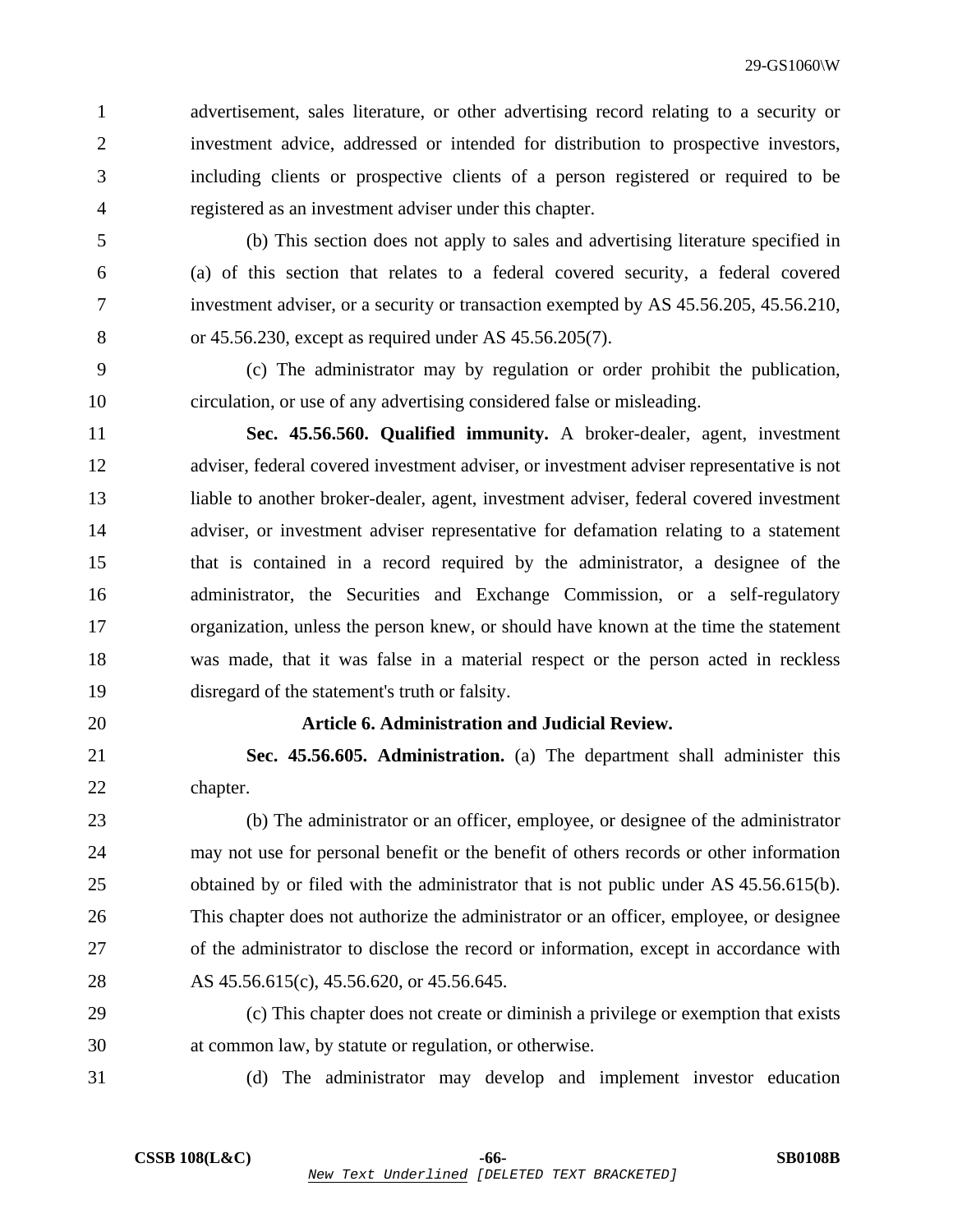1 initiatives to inform the public about investing in securities, with particular emphasis 2 on the prevention and detection of securities fraud. In developing and implementing 3 these initiatives, the administrator may collaborate with public and nonprofit 4 organizations with an interest in investor education. The administrator may accept a 5 grant or donation from a person that is not affiliated with the securities industry or 6 from a nonprofit organization, regardless of whether the organization is affiliated with 7 the securities industry, to develop and implement investor education initiatives. This 8 subsection does not authorize the administrator to require participation or monetary 9 contributions of a registrant in an investor education program.

10 **Sec. 45.56.610. Administrative files and opinions.** (a) The administrator shall 11 maintain, or designate a person to maintain, a register of applications for registration 12 of securities; registration statements; notice filings; applications for registration of 13 broker-dealers, agents, investment advisors, and investment adviser representatives; 14 notice filings by federal covered investment advisors that are or have been effective 15 under this chapter or former AS 45.55; notices of claims of exemption from 16 registration or notice filing requirements contained in a record; orders issued under 17 this chapter or former AS 45.55; and interpretative opinions or no-action 18 determinations issued under this chapter. The register must be kept according to the 19 existing retention schedule mandated by the department.

20 (b) The administrator shall make all regulations, forms, interpretative opinions, 21 and orders available to the public.

22 (c) The administrator shall furnish a copy of a record that is a public record or 23 a certification that the public record does not exist to a person upon request. A copy of 24 the record certified or a certificate by the administrator of a record's nonexistence is 25 prima facie evidence of a record or its nonexistence.

26 **Sec. 45.56.615. Public records; confidentiality.** (a) Except as otherwise 27 provided in (b) of this section, records obtained by the administrator or filed under this 28 chapter, including a record contained in or filed with a registration statement, 29 application, notice filing, or report are public records and are available for public 30 examination under AS 40.25.100 - 40.25.295 (Alaska Public Records Act).

31 (b) The following records are not public records under AS 40.25.100 -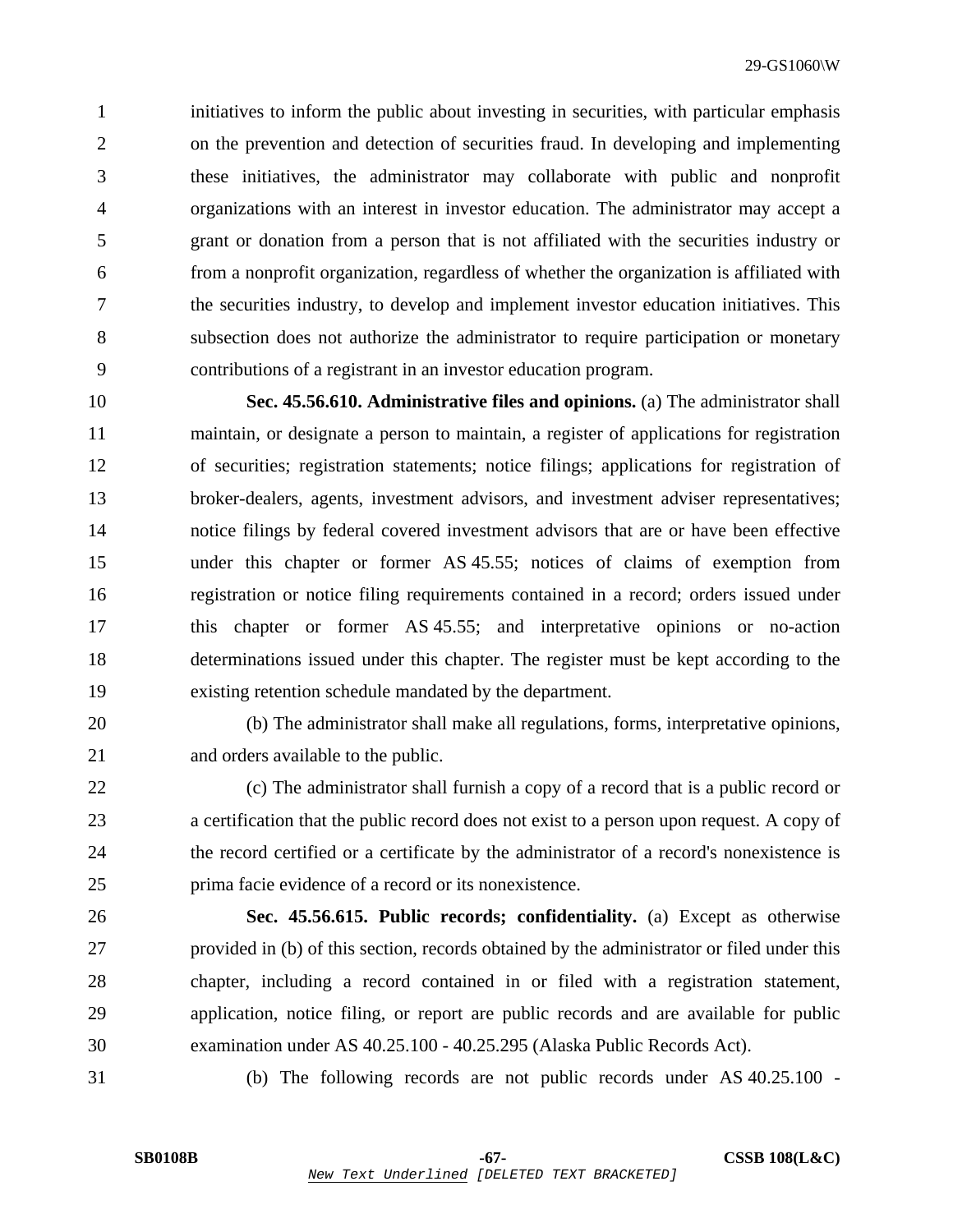1 40.25.295 (Alaska Public Records Act) and are not available for public examination 2 under (a) of this section:

3 (1) a record obtained by the administrator in connection with an audit, 4 examination or inspection under AS 45.56.475(d) or an investigation under 5 AS 45.56.645;

6 (2) a part of a record filed in connection with a registration statement 7 under AS 45.56.105 and 45.56.305 - 45.56.320 or a record under AS 45.56.475(d) that 8 contains trade secrets or confidential information if the person filing the registration 9 statement or report has asserted a claim of confidentiality or privilege that is 10 authorized by law;

11 (3) a record that is not required to be provided to the administrator or 12 filed under this chapter and is provided to the administrator only on the condition that 13 the record may not be subject to public examination or disclosure;

14 (4) a nonpublic record received from a person specified in 15 AS 45.56.620(a); and

16 (5) a social security number, residential address unless used as a 17 business address, and residential telephone number unless used as a business 18 telephone number, contained in a record that is filed.

19 (c) If disclosure is for the purpose of a civil, administrative, or criminal 20 investigation, action, or proceeding or to a person specified in AS 45.56.620(a), the 21 administrator may disclose a record obtained in connection with an audit or inspection 22 under AS 45.56.475(d) or a record obtained in connection with an investigation under 23 AS 45.56.645.

24 **Sec. 45.56.620. Uniformity and cooperation with other agencies.** (a) The 25 administrator may cooperate, coordinate, consult, and, subject to AS 45.56.615, share 26 records and information with the securities regulator of another state, Canada, a 27 Canadian province or territory, a foreign jurisdiction, the Securities and Exchange 28 Commission, the United States Department of Justice, the Commodity Futures 29 Trading Commission, the Federal Trade Commission, the Securities Investor 30 Protection Corporation, a self-regulatory organization, a national or international 31 organization of securities regulators, a federal or state banking and insurance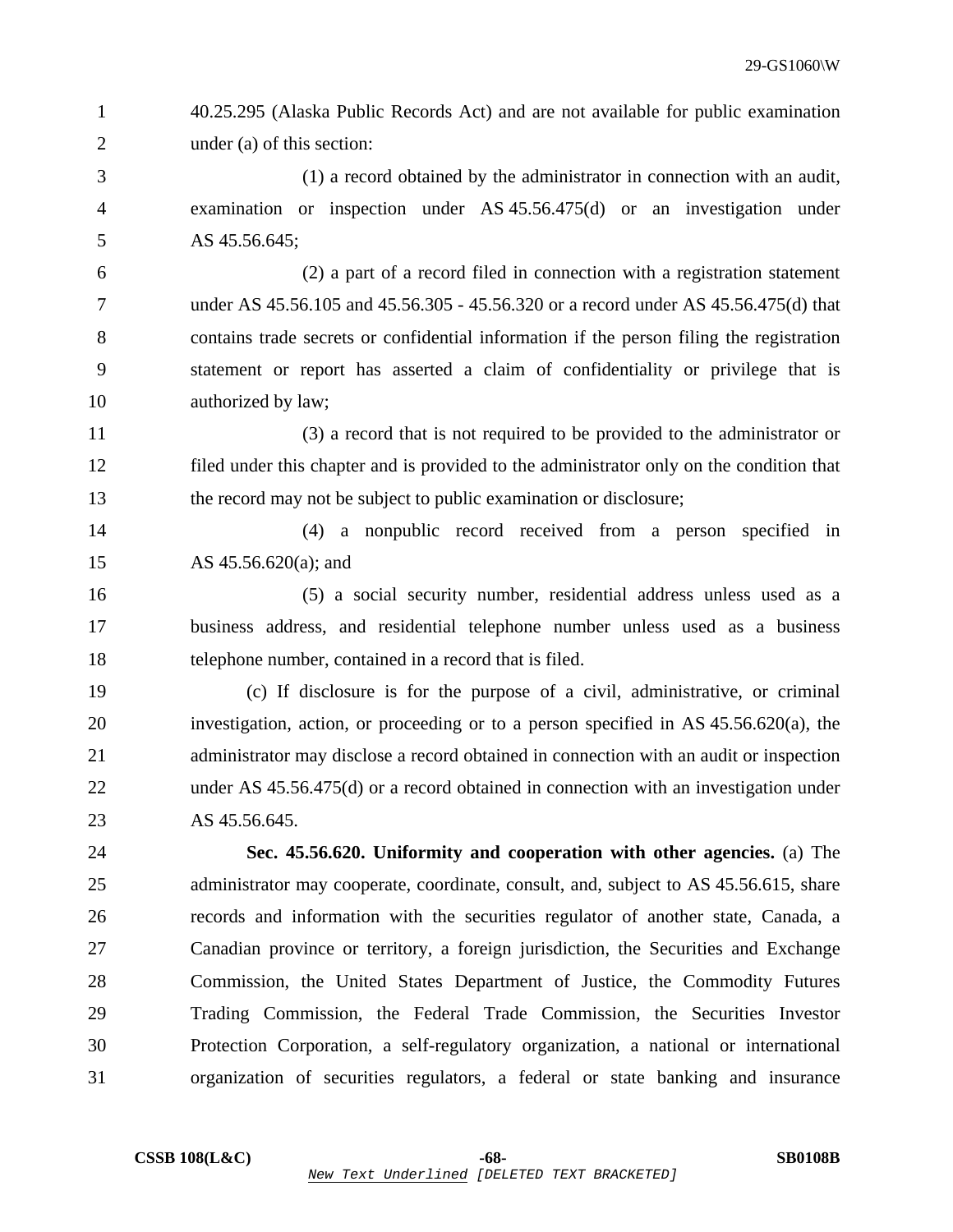1 regulator, and a governmental law enforcement agency to bring about greater 2 uniformity in securities matters among the federal government, self-regulatory 3 organizations, states, and foreign governments.

4 (b) In cooperating, coordinating, consulting, and sharing records and 5 information under this section and in acting by regulation, order, or waiver under this 6 chapter, the administrator may take into consideration in carrying out the public 7 interest the following general policies:

8 (1) maximizing effectiveness of regulation for the protection of 9 investors;

10 (2) maximizing uniformity in federal and state regulatory standards; 11 and

12 (3) minimizing burdens on the business of capital formation, without 13 adversely affecting essentials of investor protection.

14 (c) The cooperation, coordination, consultation, and sharing of records and 15 information authorized by this section includes

16 (1) establishing or employing one or more designees as a central 17 depository for registration and notice filings under this chapter and for records 18 required or allowed to be maintained under this chapter;

| 19 | (2) developing and maintaining uniform forms;                             |
|----|---------------------------------------------------------------------------|
| 20 | (3) conducting a joint examination or investigation;                      |
| 21 | (4) holding a joint administrative hearing;                               |
| 22 | instituting and prosecuting a joint civil or administrative<br>(5)        |
| 23 | proceeding;                                                               |
| 24 | (6) sharing and exchanging personnel;                                     |
| 25 | $(7)$ coordinating registrations under AS 45.56.105 and 45.56.405 -       |
| 26 | 45.56.440 and exemptions under AS 45.56.230;                              |
| 27 | (8) sharing and exchanging records, subject to AS 45.56.615;              |
| 28 | (9) formulating regulations, statements of policy, guidelines, forms, and |
| 29 | interpretative opinions and releases;                                     |
| 30 | (10) formulating common systems and procedures;                           |

31 (11) notifying the public of proposed regulations, forms, statements of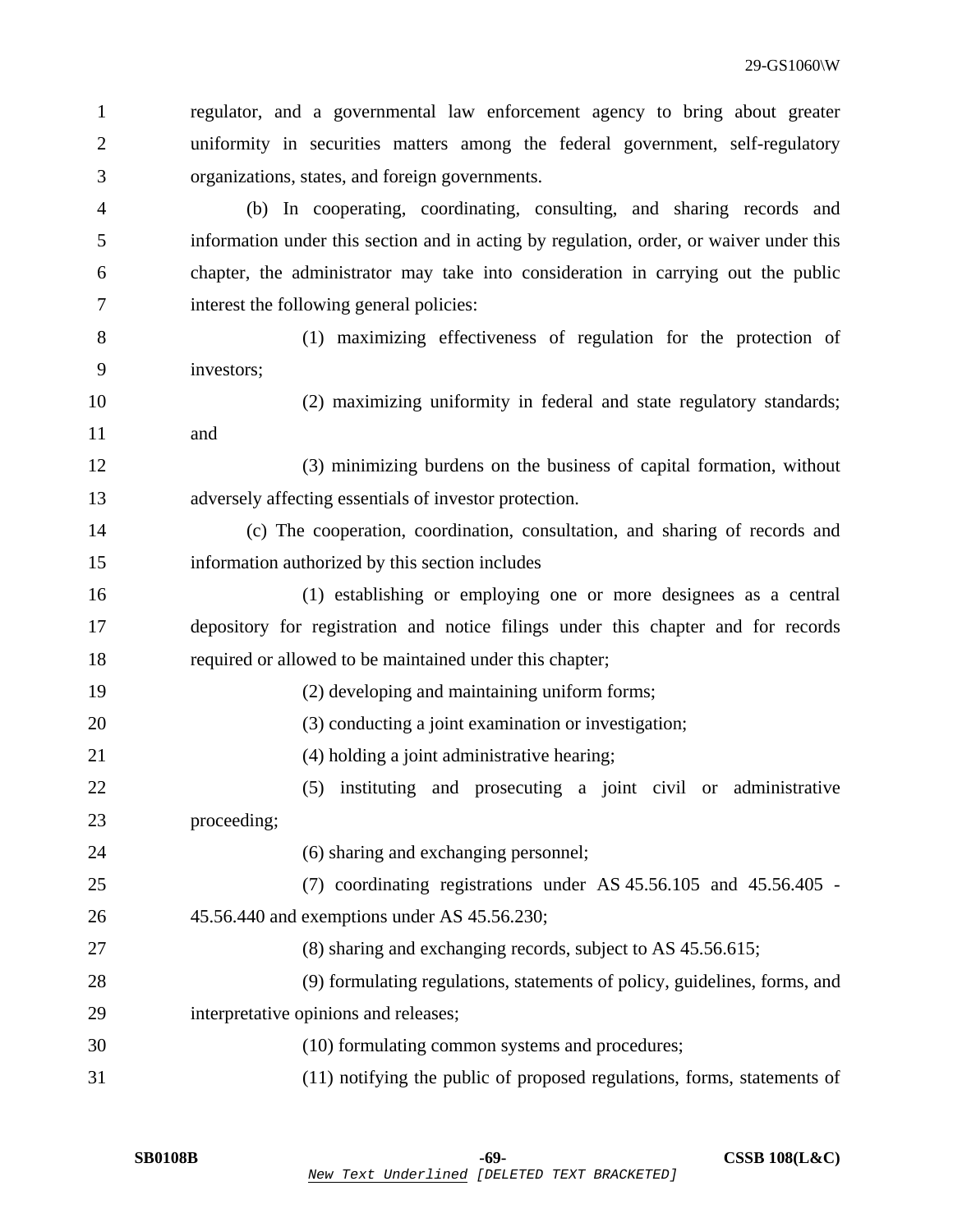29-GS1060\W

1 policy, and guidelines;

2 (12) attending conferences and other meetings among securities 3 regulators, that may include representatives of governmental and private sector 4 organizations involved in capital formation, considered necessary or appropriate to 5 promote or achieve uniformity; and

6 (13) developing and maintaining a uniform exemption from registration 7 for small issuers and taking other steps to reduce the burden of raising investment 8 capital by small businesses.

9 **Sec. 45.56.625. Securities investor education and training fund.** The 10 securities investor education and training fund is created as a special fund in the 11 general fund to provide funds for the purposes specified in 45.56.605(d). The 12 legislature may appropriate 33 percent of the money received by this state from civil 13 penalties under this chapter into the fund for securities investor education and training. 14 Nothing in this section exempts money deposited into the fund from the requirements 15 of AS 37.07 (Executive Budget Act) or dedicates money for a specific purpose.

16 **Sec. 45.56.630. Service of process.** (a) A consent to service of process 17 complying with this section required by this chapter shall be signed and filed in the 18 form required by a regulation adopted or order issued under this chapter. A consent 19 appointing the administrator the person's agent for service of process in a noncriminal 20 action or proceeding against the person or the person's successor or personal 21 representative under this chapter or a regulation adopted or order issued under this 22 chapter after the consent is filed has the same force and validity as if the service were 23 made personally on the person filing the consent. A person that has filed a consent 24 under this subsection in connection with a previous application for registration or 25 notice filing need not file an additional consent.

26 (b) If a person, including a nonresident of this state, engages in an act, practice, 27 or course of business prohibited or made actionable by this chapter or a regulation 28 adopted or order issued under this chapter and the person has not filed a consent to 29 service of process under (a) of this section, the act, practice, or course of business 30 constitutes the appointment of the administrator as the person's agent for service of 31 process in a noncriminal action or proceeding against the person or the person's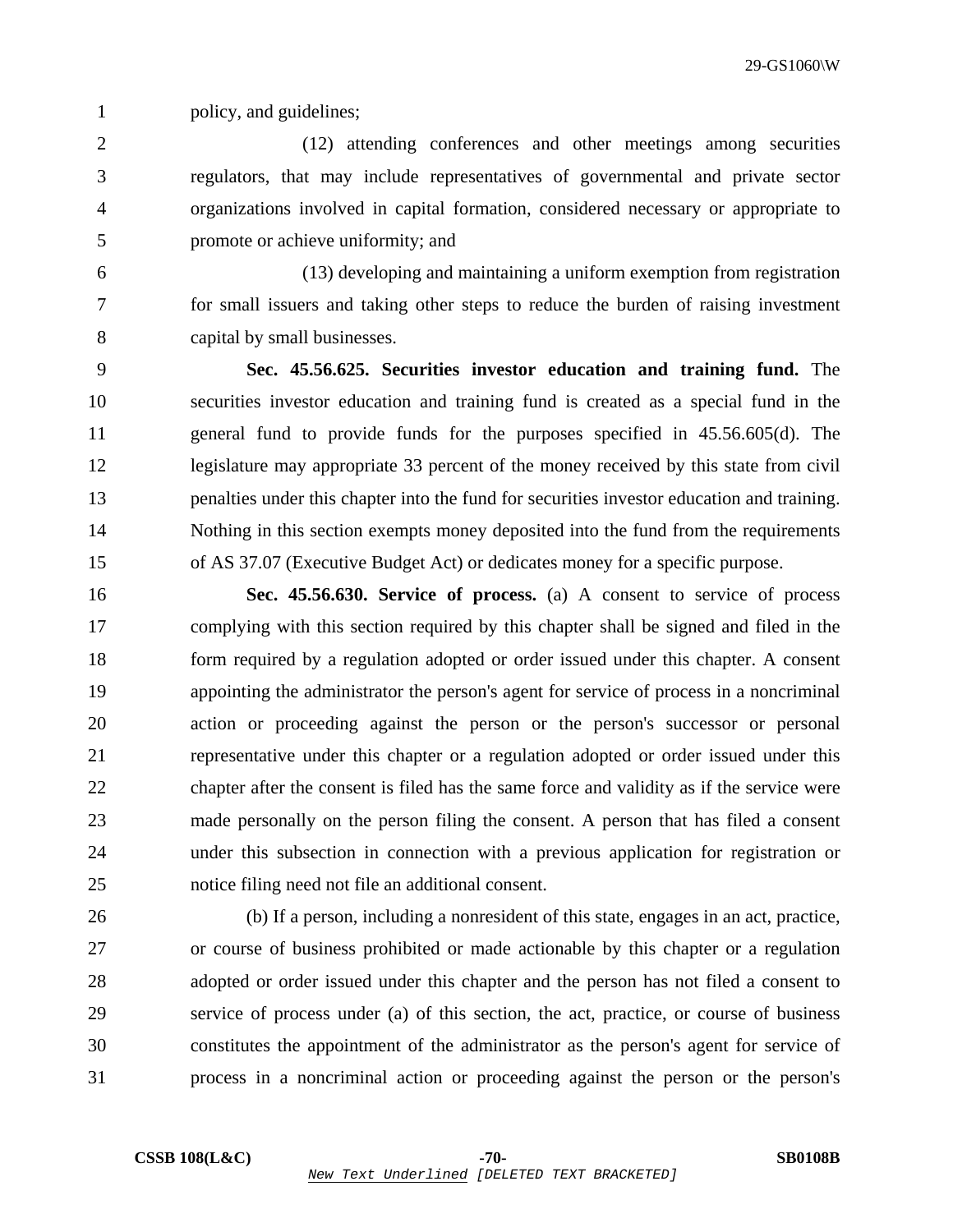| $\mathbf{1}$   | successor or personal representative.                                                      |
|----------------|--------------------------------------------------------------------------------------------|
| $\overline{2}$ | (c) Service under (a) or (b) of this section may be made by providing a copy of            |
| 3              | the process to the office of the administrator, but the service is not effective unless    |
| $\overline{4}$ | (1) the plaintiff, which may be the administrator, promptly sends notice                   |
| 5              | of the service and a copy of the process, return receipt requested, to the defendant or    |
| 6              | respondent at the address set out in the consent to service of process or, if a consent to |
| 7              | service of process has not been filed, at the last known address, or takes other           |
| 8              | reasonable steps to give notice; and                                                       |
| 9              | (2) the plaintiff files an affidavit of compliance with this subsection in                 |
| 10             | the action or proceeding on or before the return day of the process, if any, or within     |
| 11             | the time that the court, or the administrator in a proceeding before the administrator,    |
| 12             | allows.                                                                                    |
| 13             | (d) Service under (c) of this section may be used in a proceeding before the               |
| 14             | administrator or by the administrator in a civil action in which the administrator is the  |
| 15             | moving party.                                                                              |
| 16             | (e) If process is served under (c) of this section, the court, or the administrator        |
| 17             | in a proceeding before the administrator, shall order continuances as are necessary or     |
| 18             | appropriate to afford the defendant or respondent reasonable opportunity to defend.        |
| 19             | Sec. 45.56.635. Applicability of the chapter. (a) Unless the persons are                   |
| 20             | exempt elsewhere in this chapter, this chapter applies to persons who buy or offer to      |
| 21             | buy when an offer to                                                                       |
| 22             | $(1)$ buy is made in this state; or                                                        |
| 23             | (2) sell is made and accepted in this state.                                               |
| 24             | (b) Unless the person is exempt elsewhere in this chapter, this chapter applies            |
| 25             | to a person who sells or offers to sell when an offer to                                   |
| 26             | $(1)$ sell is made in this state; or                                                       |
| 27             | (2) buy is made and accepted in this state.                                                |
| 28             | (c) For the purpose of this section, an offer to sell or to buy is made in this            |
| 29             | state, whether or not either party is then present in this state, when the offer           |
| 30             | (1) originates from this state;                                                            |
| 31             | (2) is directed by the offeror to this state and received at the place to                  |
|                |                                                                                            |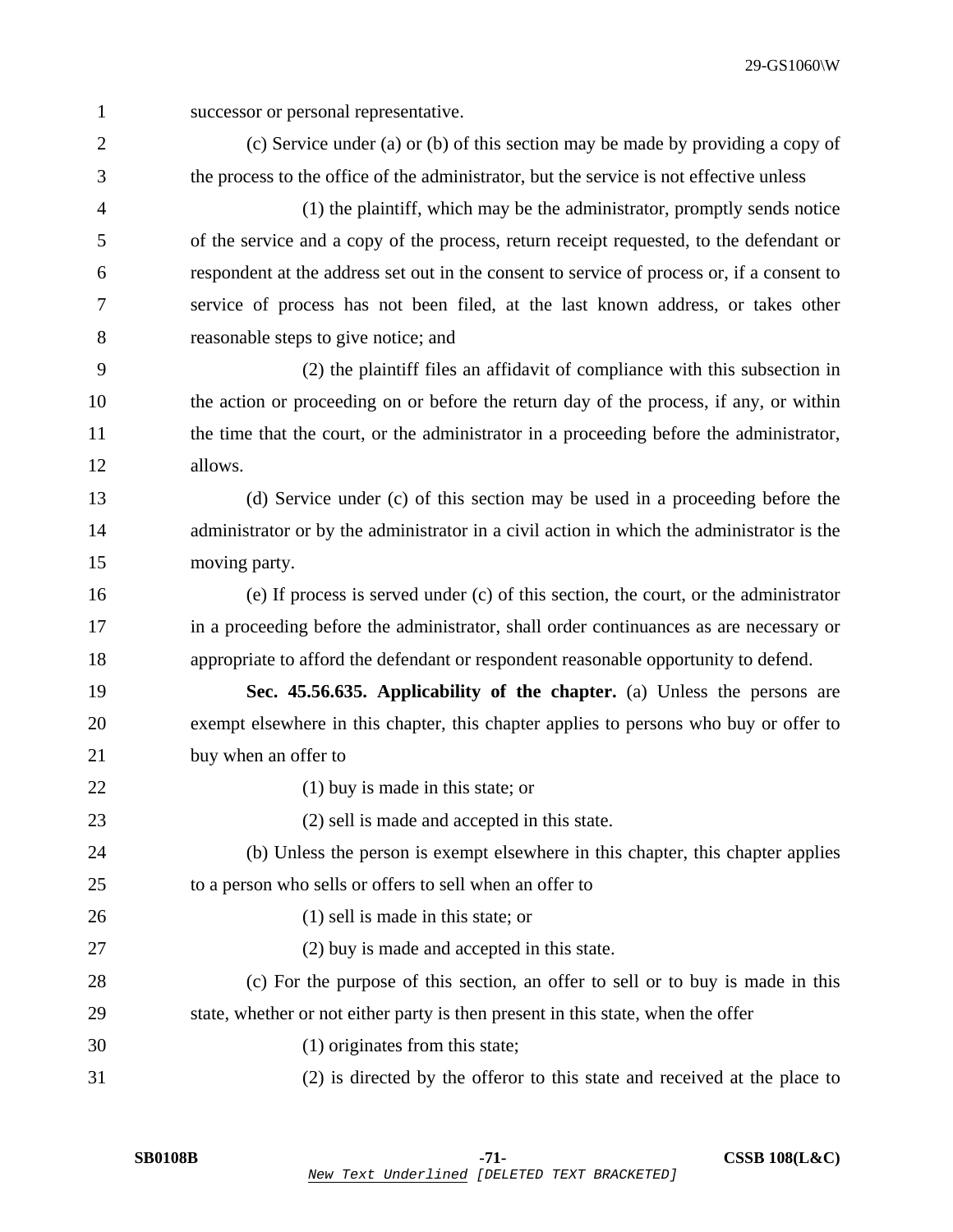1 which it is directed or at a post office in this state in the case of a mailed offer;

2 (3) is for an interest or participation in an oil, gas, or mining right, title, 3 or lease on land in this state, including submerged land, regardless of where the offer 4 is made;

5 (4) is for an interest or participation in payments out of production 6 under an oil, gas, or mining right, title, or lease on land in this state, including 7 submerged land, regardless of where the offer is made;

8 (5) is for an interest or participation in real property located in this 9 state, or in a corporation, a partnership, a limited liability company, a limited 10 partnership, a limited liability partnership, an association, or a joint-stock company; 11 jurisdiction under this paragraph may be exercised only when the exercise is 12 consistent with the constitution of this state or of the United States.

13 (d) For the purpose of this section, an offer to buy or to sell is accepted in this 14 state when acceptance is communicated to the offeror in this state and has not 15 previously been communicated to the offeror, orally or in writing, outside this state. 16 Acceptance is communicated to the offeror in this state, whether or not either party is 17 then present in this state, when the offeree directs the acceptance to the offeror in this 18 state reasonably believing the offeror to be in this state and the acceptance is received 19 at the place to which it is directed or, in the case of a mailed acceptance, at a post 20 office in this state.

21 (e) This chapter applies to investment advisers, federal covered advisers, and 22 investment adviser representatives when any act instrumental in effecting prohibited 23 conduct is done in this state, regardless of whether either party is then present in this 24 state.

25 (f) In addition to the requirements applicable to a variable annuity transaction 26 under AS 21, a variable annuity transaction between an investor and a broker-dealer, 27 agent, investment adviser, investment advisor representative, or federal covered 28 investment advisor is subject to the applicable requirements under this chapter.

29 **Sec. 45.56.640. Regulations, forms, orders, interpretative opinions, and**  30 **hearings.** (a) The administrator may

31 (1) issue forms and orders; after notice and comment, adopt and amend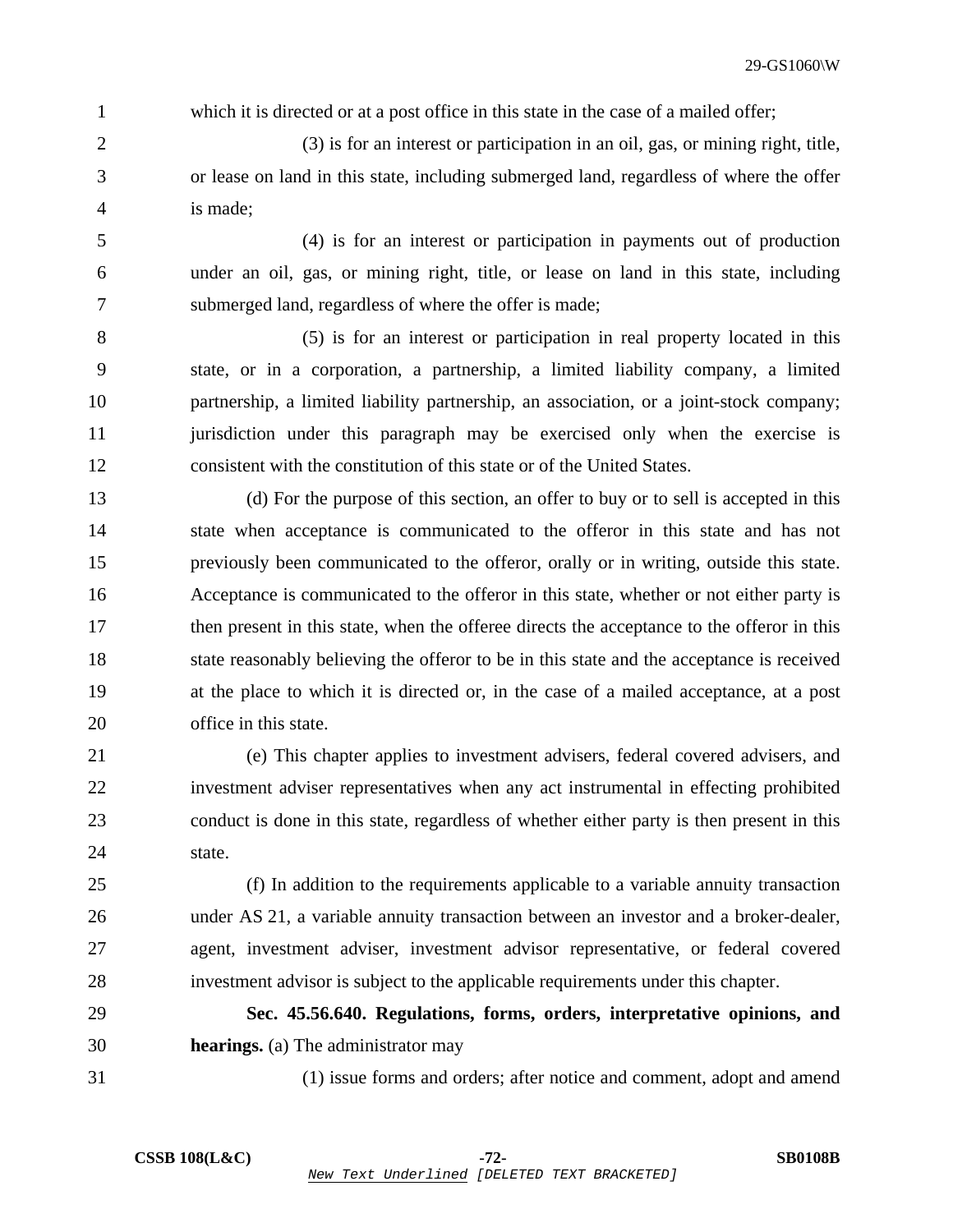1 regulations necessary or appropriate to carry out this chapter; and repeal regulations, 2 including regulations and forms governing registration statements, applications, notice 3 filings, reports, and other records;

4 (2) by regulation, define terms, whether or not used in this chapter, but 5 those definitions may not be inconsistent with this chapter; and

6 (3) by regulation, classify securities, persons, and transactions and 7 adopt different requirements for different classes.

8 (b) Under this chapter, a regulation or form may not be adopted or amended, or 9 an order issued or amended, unless the administrator finds that the regulation, form, 10 order, or amendment is necessary or appropriate in the public interest or for the 11 protection of investors and is consistent with the purposes intended by this chapter. In 12 adopting, amending, and repealing regulations and forms, AS 45.56.620 applies to 13 achieve uniformity among the states and coordination with federal laws in the form 14 and content of registration statements, applications, reports, and other records, 15 including the adoption of uniform rules, forms, and procedures.

16 (c) Subject to 15 U.S.C. 78o(i) and 80b-18a, the administrator may require that 17 a financial statement filed under this chapter be prepared in accordance with generally 18 accepted accounting principles in the United States and comply with other 19 requirements specified by regulation adopted or order issued under this chapter. A 20 regulation adopted or order issued under this chapter may establish

21 (1) subject to 15 U.S.C. 78o(i) and 80b-18a, the form and content of 22 financial statements required under this chapter;

23 (2) whether unconsolidated financial statements must be filed; and

24 (3) whether required financial statements must be audited by an 25 independent certified public accountant.

26 (d) The administrator may provide interpretative opinions or issue 27 determinations that the administrator will not institute a proceeding or an action under 28 this chapter against a specified person for engaging in a specified act, practice, or 29 course of business if the determination is consistent with this chapter. A regulation 30 adopted or order issued under this chapter may establish a reasonable charge for 31 interpretative opinions or determinations that the administrator will not institute an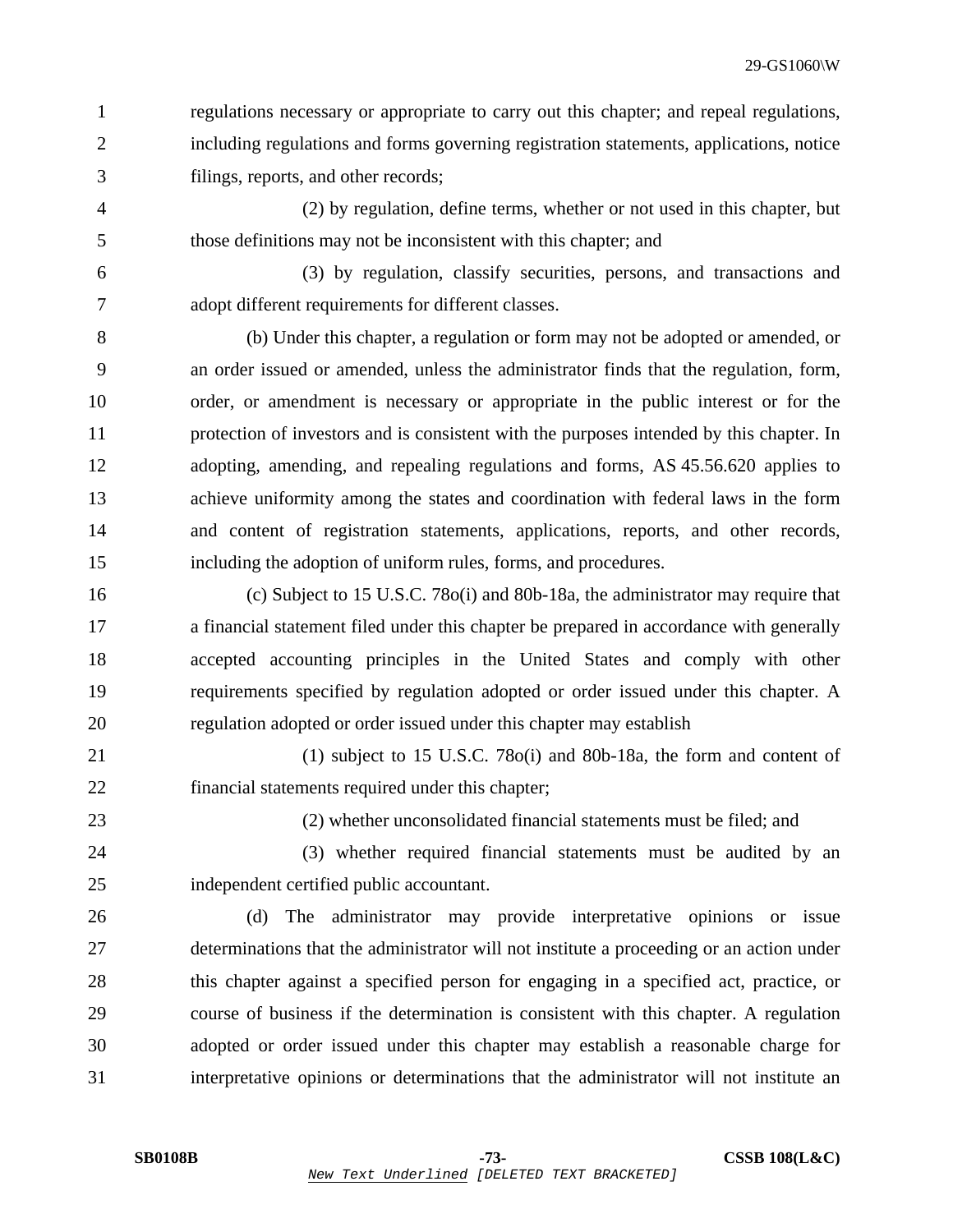1 action or a proceeding under this chapter.

2 (e) A hearing in an administrative proceeding under this chapter shall be 3 conducted in public unless the administrative law judge or the administrator for good 4 cause consistent with this chapter determines that the hearing may not be conducted in 5 public.

6 **Sec. 45.56.645. Investigations and subpoenas.** (a) The administrator may

7 (1) conduct public or private investigations in or outside of this state 8 that the administrator considers necessary or appropriate to determine whether a 9 person has violated, is violating, or is about to violate this chapter or a regulation 10 adopted or order issued under this chapter, or to aid in the enforcement of this chapter 11 or in the adoption of regulations and forms under this chapter;

12 (2) require or permit a person to testify, file a statement, or produce a 13 record, under oath or otherwise as the administrator determines, as to all the facts and 14 circumstances concerning a matter to be investigated or about which an action or 15 proceeding is to be instituted; and

16 (3) publish a record concerning an action, proceeding, or an 17 investigation under, or a violation of, this chapter or a regulation adopted or order 18 issued under this chapter if the administrator determines it is necessary or appropriate 19 in the public interest and for the protection of investors.

20 (b) For the purpose of an investigation under this chapter, the administrator or 21 the designated officer of the administrator may administer oaths and affirmations, 22 subpoena witnesses, seek compulsion of attendance, take evidence, require the filing 23 of statements, and require the production of any records that the administrator 24 considers relevant or material to the investigation.

25 (c) If a person does not appear or refuses to testify, file a statement, produce 26 records, or otherwise obey a subpoena as required by the administrator under this 27 chapter, the administrator may refer the matter to the attorney general, who may bring 28 an action in the superior court or a court of another state to enforce compliance. The 29 court may

30 (1) hold the person in contempt;

31 (2) order the person to appear before the administrator;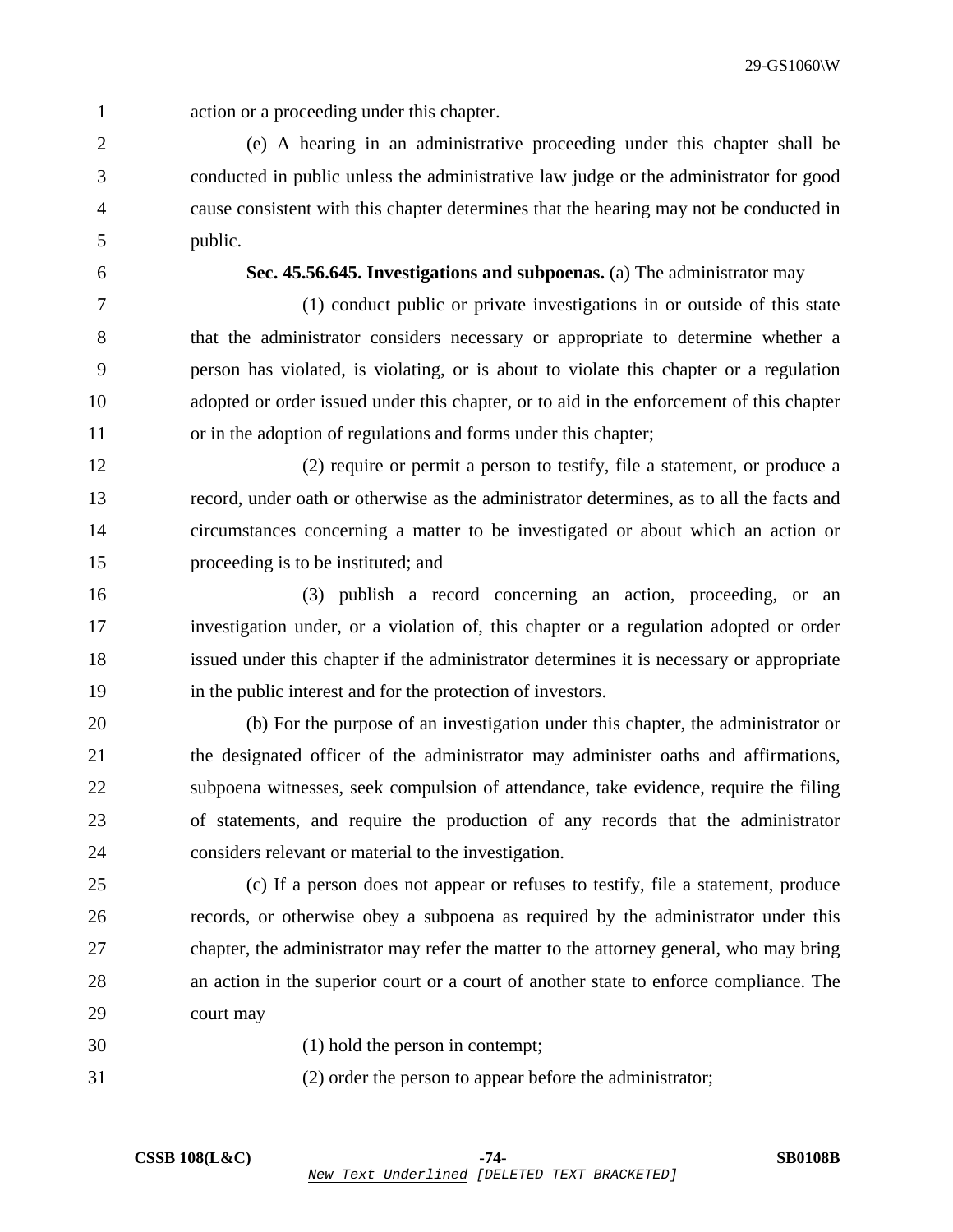1 (3) order the person to testify about the matter under investigation or in 2 question; 3 (4) order the production of records; 4 (5) grant injunctive relief, including restricting or prohibiting the offer 5 or sale of securities or the providing of investment advice; 6 (6) impose a civil penalty of not more than \$100,000 for a single 7 violation; and 8 (7) grant any other necessary or appropriate relief. 9 (d) This section does not preclude a person from applying to the superior court 10 or a court of another state for relief from a request to appear, testify, file a statement, 11 produce records, or obey a subpoena. 12 (e) A person is not excused from attending, testifying, filing a statement, 13 producing a record or other evidence, or obeying a subpoena of the administrator 14 under this chapter or in an action or proceeding instituted by the administrator under 15 this chapter on the ground that the required testimony, statement, record, or other 16 evidence, directly or indirectly, may tend to incriminate the individual or subject the 17 individual to a criminal fine, penalty, or forfeiture. If the person refuses to testify, file 18 a statement, or produce a record or other evidence based on the individual's privilege 19 against self-incrimination, the administrator may apply to the superior court to compel 20 the testimony, the filing of the statement, the production of the record, or the giving of 21 other evidence. The testimony, record, or other evidence compelled under an order of 22 the superior court may not be used, directly or indirectly, against the individual in a 23 criminal case, except in a prosecution for perjury, contempt, or otherwise failing to 24 comply with the order. 25 (f) At the request of the securities regulator of another state or a foreign 26 jurisdiction, the administrator may provide assistance if the requesting regulator states 27 that it is conducting an investigation to determine whether a person has violated, is

28 violating, or is about to violate a law or regulation of the other state or foreign 29 jurisdiction relating to securities matters that the requesting regulator administers or 30 enforces. The administrator may provide the assistance by using the authority to 31 investigate and the powers conferred by this section as the administrator determines is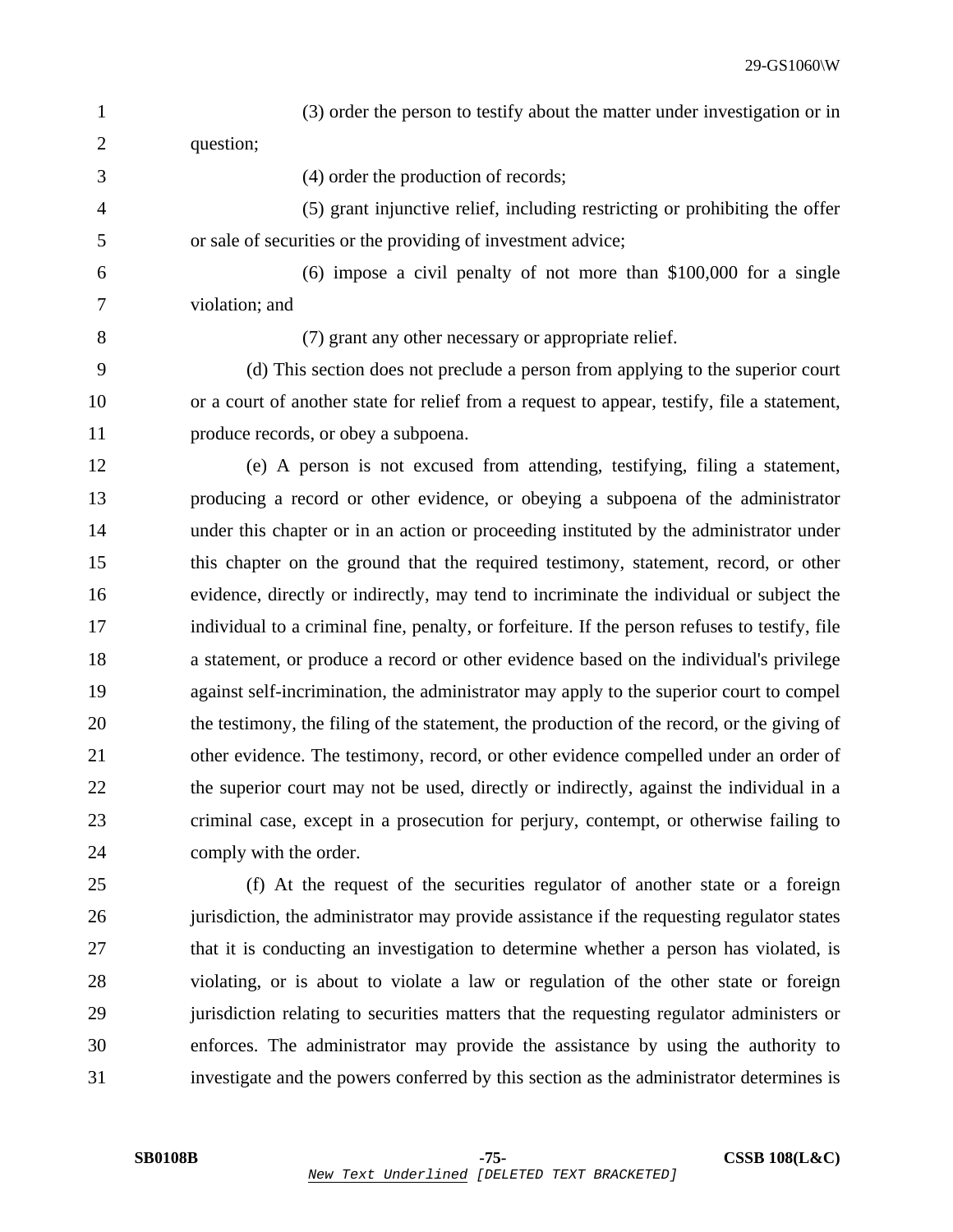1 necessary or appropriate. The assistance may be provided without regard to whether 2 the conduct described in the request would also constitute a violation of this chapter or 3 other law of this state if occurring in this state. In deciding whether to provide the 4 assistance, the administrator may consider whether the requesting regulator is 5 permitted and has agreed to provide assistance reciprocally within its state or foreign 6 jurisdiction to the administrator on securities matters when requested, whether 7 compliance with the request would violate or prejudice the public policy of this state, 8 and the availability of resources and employees of the administrator to carry out the 9 request for assistance.

10 **Sec. 45.56.650. Administrative enforcement.** (a) If the administrator 11 determines that a person has engaged, is engaging, or is about to engage in an act, 12 practice, or course of business constituting a violation of this chapter or a regulation 13 adopted or order issued under this chapter or that a person has materially aided, is 14 materially aiding, or is about to aid materially an act, practice, or course of business 15 constituting a violation of this chapter or a regulation adopted or order issued under 16 this chapter, the administrator may issue an order

17 (1) directing the person to cease and desist from engaging in the act, 18 practice, or course of business or to take other action necessary or appropriate to 19 comply with this chapter;

20 (2) denying, suspending, revoking, or conditioning the exemptions for a 21 broker-dealer under AS 45.56.405(b)(1)(D) or (F) or an investment adviser under 22 AS 45.56.435(b)(1)(C); or

23 (3) denying, suspending, conditioning, or limiting an exemption as 24 provided under AS 45.56.240.

25 (b) An order under (a) of this section is effective on the date of issuance. Upon 26 issuance of the order, the administrator shall promptly serve each person subject to the 27 order with a copy of the order and a notice that the order has been entered. The order 28 must include a statement of any civil penalty, restitution, or costs of investigation the 29 administrator will seek, a statement of the reasons for the order, and notice that, within 30 15 days after receipt of a request in a record from the person, the matter will be 31 scheduled for a hearing. If a person subject to the order does not request a hearing and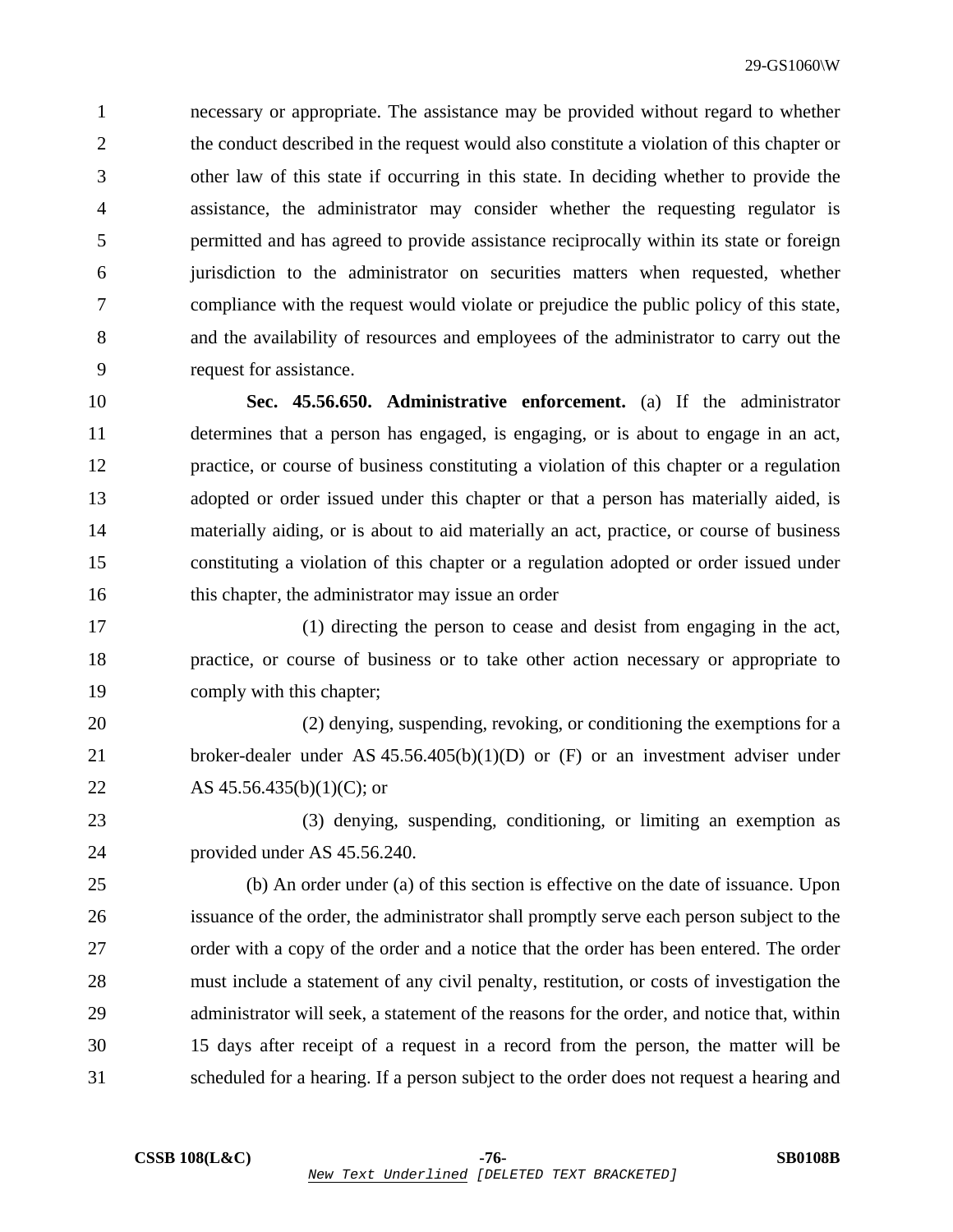1 none is ordered by the administrator within 30 days after the date of service of the 2 order, the order, including the imposition of a civil penalty, the imposition of 3 restitution, or requirement for payment of the costs of investigation sought in a 4 statement in the order, becomes final as to that person by operation of law. If a hearing 5 is requested or ordered, the administrator, after notice of and opportunity for hearing 6 provided to each person subject to the order, may modify or vacate the order or extend 7 it until final determination.

8 (c) If a hearing is requested or ordered under (b) of this section, a hearing shall 9 be conducted by the office of administrative hearings (AS 44.64.010), and 10 AS 44.64.040 - 44.64.200 apply to and govern the hearing.

11 (d) In a final order under (b) of this section, the administrator may impose a 12 civil penalty of not more than \$100,000 for a single violation, unless the violation of 13 this chapter is against an older person. In addition to a civil penalty imposed under this 14 subsection, a person or entity who engages in conduct prohibited under this chapter 15 against an older person may be liable for an additional civil penalty of treble statutory 16 damages. In determining whether to impose a supplemental civil penalty under this 17 subsection, the administrator shall consider, in addition to other appropriate factors, 18 the extent to which the following factors are present:

19 (1) whether the respondent knew that the respondent's conduct was 20 directed to an older person;

21 (2) whether the respondent's conduct caused an older person to suffer

22 (A) severe loss or encumbrance of a primary residence, 23 principal employment, or source of income; or

24 (B) substantial loss of property set aside for retirement or for 25 personal and family care and maintenance; or

26 (3) whether the respondent's conduct caused substantial loss of 27 payments received under a pension or retirement plan or a government benefits 28 program.

29 (e) In a final order under (b) of this section, the administrator may 30 (1) impose restitution to any person in interest for any money or

31 property, real or personal, that may have been acquired or transferred in violation of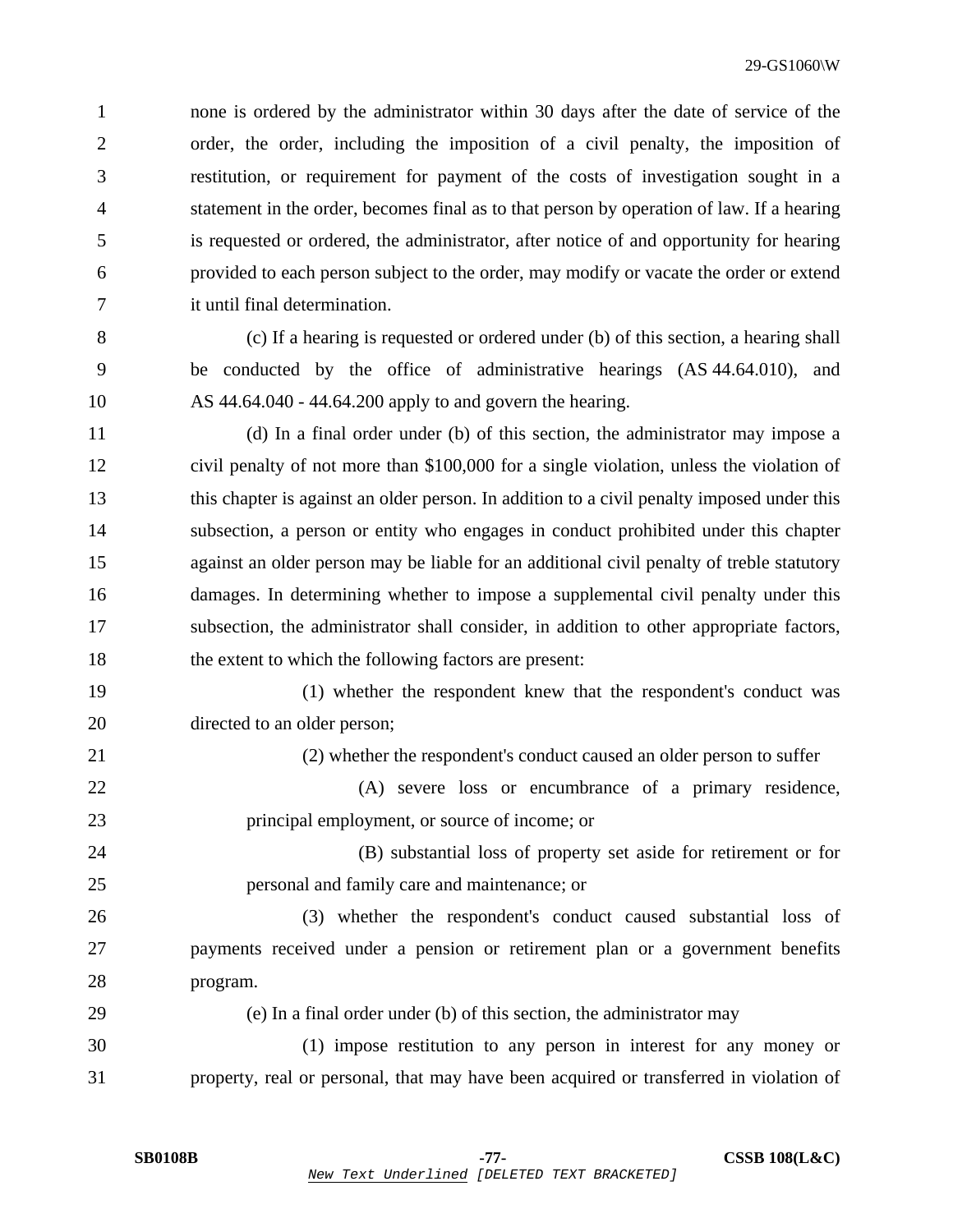- 1 this chapter;
- 

2 (2) charge the actual cost of an investigation or proceeding for a 3 violation of this chapter or a regulation adopted or order issued under this chapter; and

4 (3) deny the violator of the use of any exemptions listed under this 5 chapter.

6 (f) The administrator may petition the superior court to enter a judgment 7 against a person who is a respondent in the order for the amount of the civil penalty 8 levied against the person. Subject to AS 44.62.570, the filing of the petition for a 9 judgment does not reopen the final order to further substantive review. A judgment 10 entered under this subsection may be executed on and levied under in the manner 11 provided in AS 09.35.

12 (g) If a person does not comply with an order under this section, the 13 administrator may petition a court of competent jurisdiction to enforce the order. The 14 court may not require the administrator to post a bond in an action or proceeding under 15 this section. If the court finds, after service and opportunity for hearing, that the person 16 was not in compliance with the order, the court may adjudge the person in civil 17 contempt of the order. The court may impose a further civil penalty against the person 18 for contempt in an amount not less than \$5,000 but not greater than \$100,000 for each 19 violation and may grant any other relief the court determines is just and proper in the 20 circumstances.

21 **Sec. 45.56.655. Civil enforcement.** (a) If the administrator believes that a 22 person has engaged, is engaging, or is about to engage in an act, practice, or course of 23 business constituting a violation of this chapter or a regulation adopted or order issued 24 under this chapter, or that a person has engaged, is engaging, or is about to engage in 25 an act, practice, or course of business that materially aids a violation of this chapter or 26 a regulation adopted or order issued under this chapter, the administrator may maintain 27 an action in the superior court to enjoin the act, practice, or course of business and to 28 enforce compliance with this chapter or a regulation adopted or order issued under this 29 chapter.

30 (b) In an action under this section and on a proper showing, the court may

31 (1) issue a permanent or temporary injunction, restraining order, or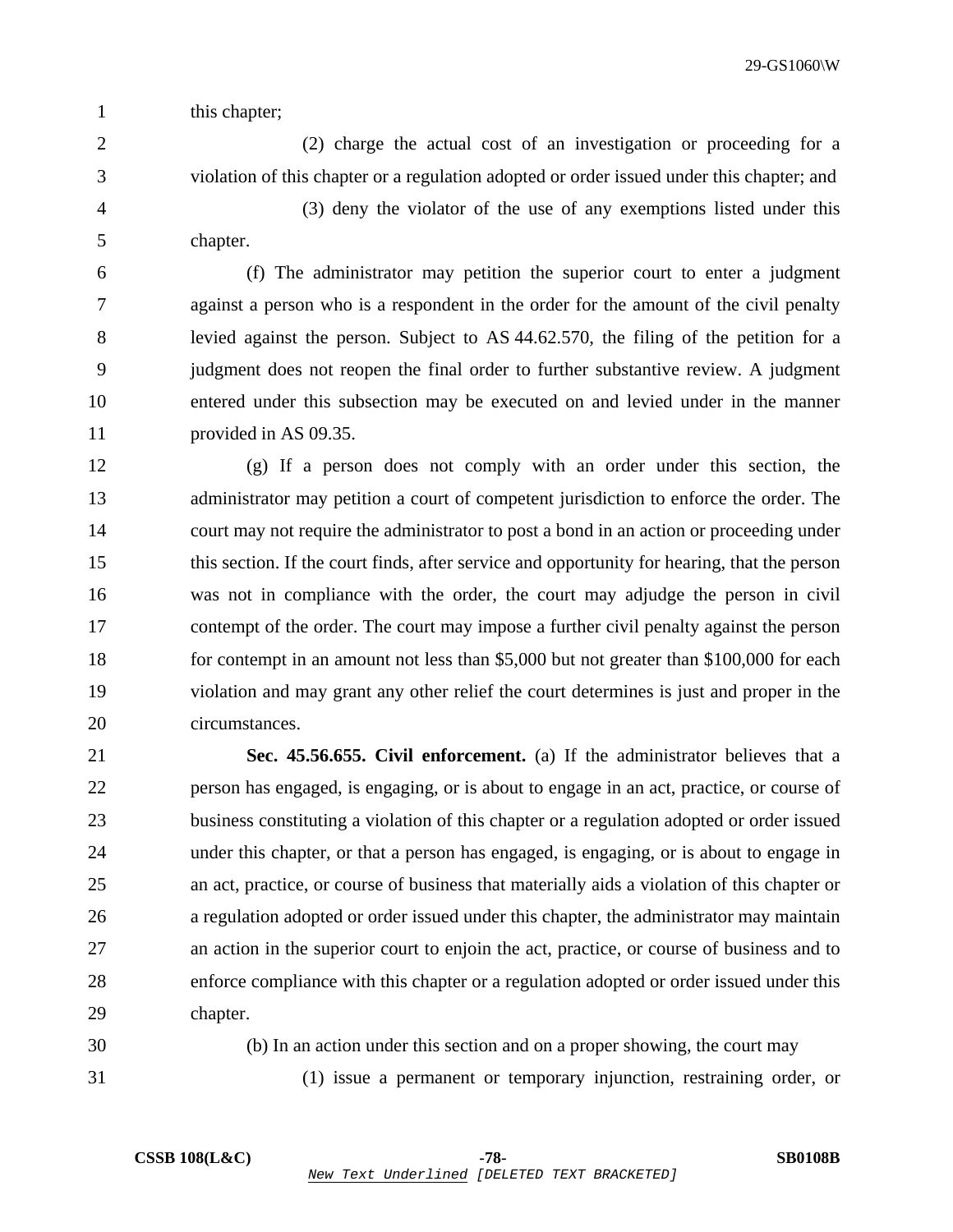| $\mathbf{1}$   | declaratory judgment;                                                              |
|----------------|------------------------------------------------------------------------------------|
| $\overline{2}$ | (2) order other appropriate or ancillary relief, which may include                 |
| 3              | (A) an asset freeze, accounting, writ of attachment, writ of                       |
| 4              | general or specific execution, and appointment of a receiver or conservator that   |
| 5              | may be the administrator for the defendant or the defendant's assets;              |
| 6              | (B) ordering the administrator to take charge and control of a                     |
| 7              | defendant's property, including investment accounts and accounts in a              |
| 8              | depository institution, rents, and profits; to collect debts; and to acquire and   |
| 9              | dispose of property;                                                               |
| 10             | (C) imposing a civil penalty of not more than \$100,000 for a                      |
| 11             | single violation, unless the violation of this chapter is against an older person; |
| 12             | in determining whether to impose a supplemental civil penalty for a violation      |
| 13             | of this chapter against an older person, the court shall consider, in addition to  |
| 14             | other appropriate factors, the extent to which the following factors are present:  |
| 15             | (i) whether the respondent knew that the respondent's                              |
| 16             | conduct was directed to an older person;                                           |
| 17             | (ii) whether the respondent's conduct caused an older                              |
| 18             | person to suffer severe loss or encumbrance of a primary residence,                |
| 19             | principal employment, or source of income; or substantial loss of                  |
| 20             | property set aside for retirement or for personal and family care and              |
| 21             | maintenance; or                                                                    |
| 22             | (iii) whether the respondent's conduct caused substantial                          |
| 23             | loss of payments received under a pension or retirement plan or a                  |
| 24             | government benefits program;                                                       |
| 25             | (D) imposing an order of rescission, or disgorgement directed to                   |
| 26             | a person that has engaged in an act, practice, or course of business constituting  |
| 27             | a violation of this chapter or former AS 45.55 or a regulation adopted or order    |
| 28             | issued under this chapter or former AS 45.55;                                      |
| 29             | (E) imposing an order of restitution to any person in interest for                 |
| 30             | any money or property, real or personal, that may have been acquired or            |
| 31             | transferred in violation of this chapter; and                                      |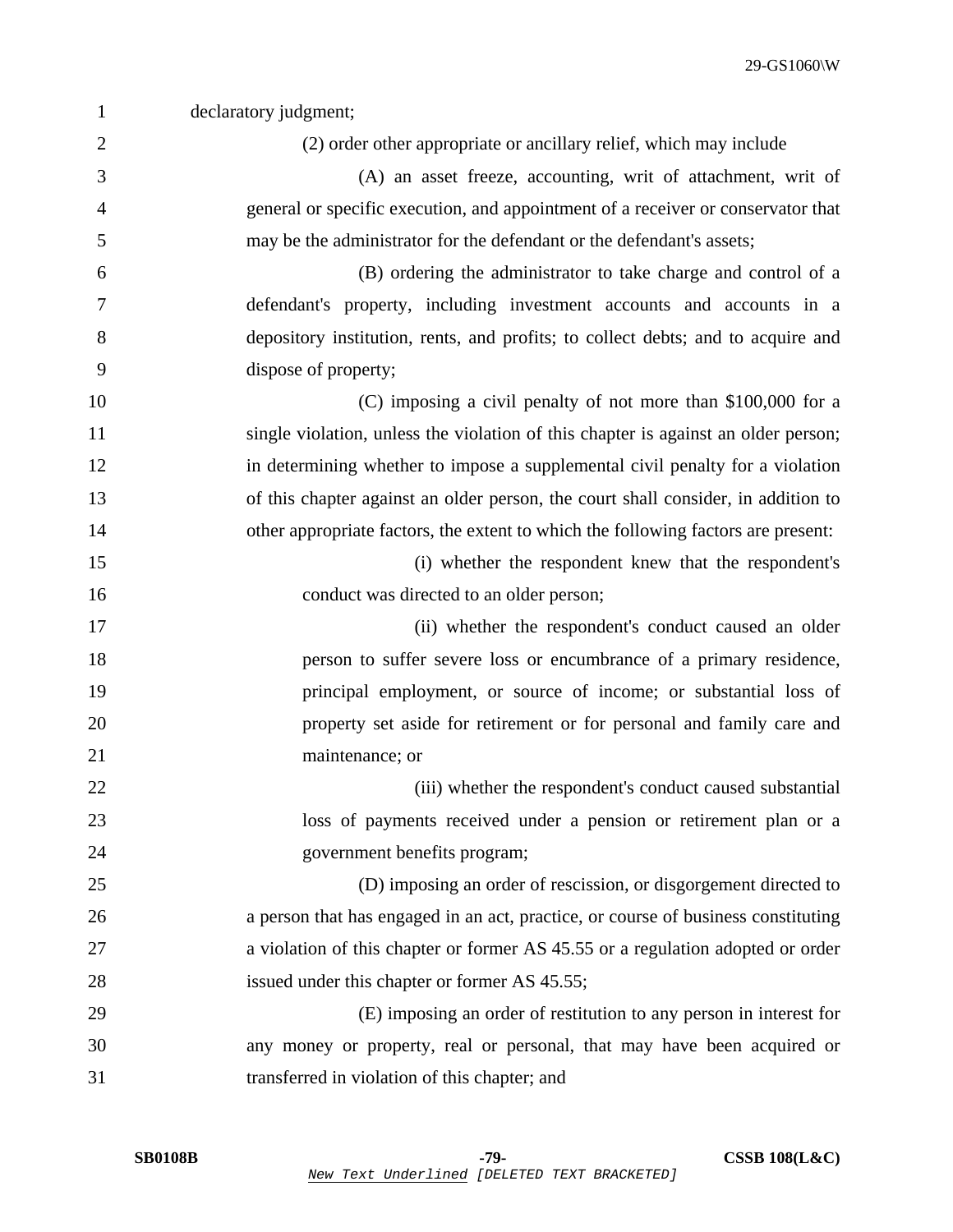1 (F) ordering the payment of prejudgment and post judgment 2 interest; or 3 (3) order other relief that the court considers appropriate. 4 (c) The administrator may not be required to post a bond in an action or 5 proceeding under this chapter. 6 (d) After an order issued by the court under (b) of this section becomes final 7 and all rights of appeal are exhausted, the administrator may petition the superior court 8 to enter a judgment against a person who is a respondent in the order for the amount of 9 the civil penalty levied against the person. Subject to AS 44.62.570, the filing of the 10 petition for a judgment does not reopen the final order to further substantive review. A 11 judgment entered under this subsection may be executed on and levied under in the 12 manner provided in AS 09.35. 13 **Sec. 45.56.660. Civil liability.** (a) Enforcement of civil liability under this 14 section is subject to P.L. 105-353 (Securities Litigation Uniform Standards Act of 15 1998). 16 (b) A person is liable to the purchaser if the person sells a security in violation 17 of AS 45.56.105, or by means of an untrue statement of a material fact or an omission 18 to state a material fact necessary to make the statement made, in light of the 19 circumstances under which it is made, not misleading, the purchaser not knowing the 20 untruth or omission and the seller not sustaining the burden of proof that the seller did 21 not know and, in the exercise of reasonable care, could not have known of the untruth 22 or omission. An action under this subsection is governed by the following: 23 (1) the purchaser may maintain an action to recover the consideration 24 paid for the security, less the amount of any income received on the security, and 25 interest at the legal rate of interest under AS 09.30.070, or eight percent a year, 26 whichever is greater, from the date of the purchase, costs, and attorney fees as 27 determined by the court, upon the tender of the security, or for actual damages as 28 provided in (3) of this subsection; 29 (2) the tender referred to in (1) of this subsection may be made any 30 time before entry of judgment; tender requires only notice in a record of ownership of 31 the security and willingness to exchange the security for the amount specified; a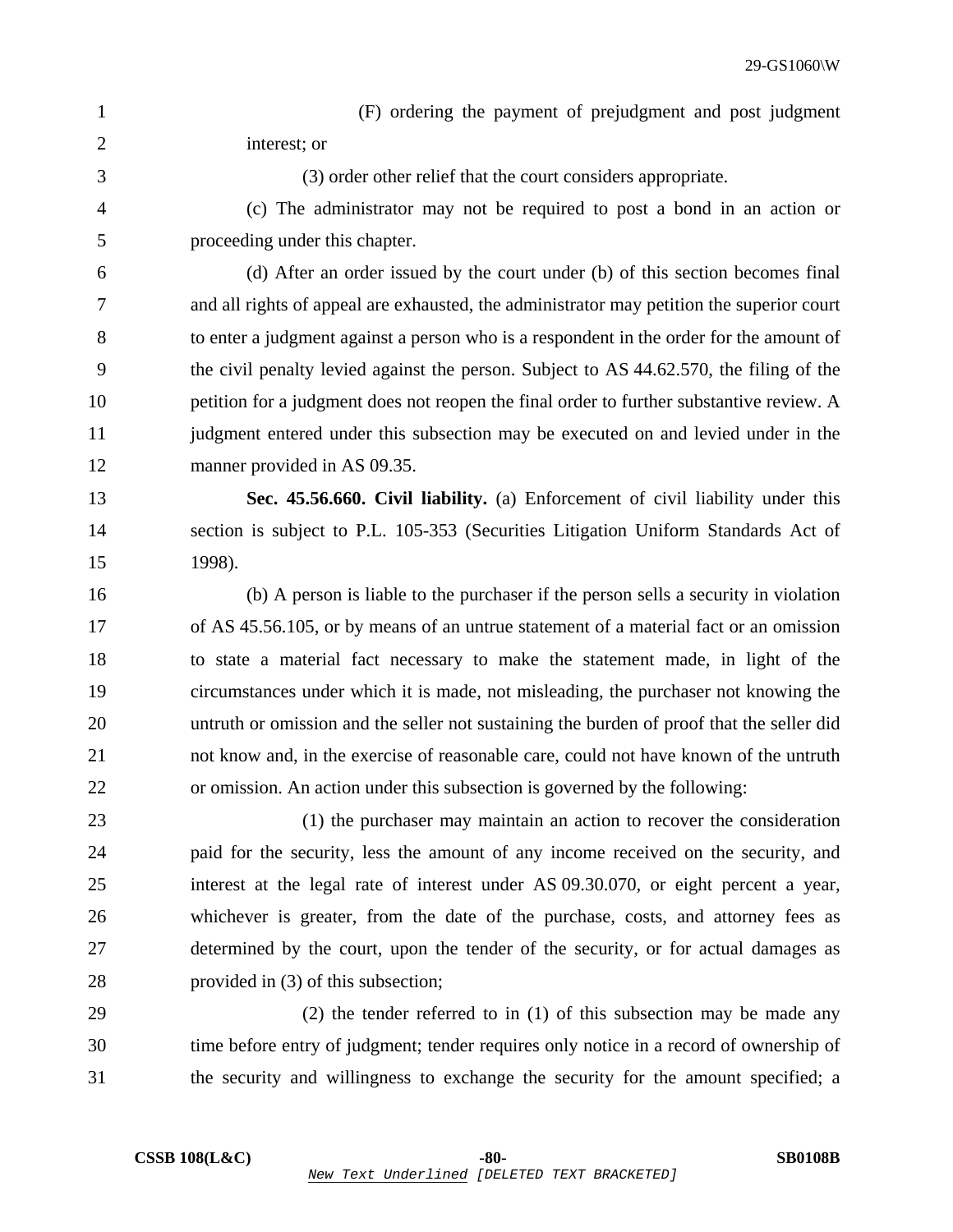1 purchaser that no longer owns the security may recover actual damages as provided in 2 (3) of this subsection;

3 (3) actual damages in an action arising under this subsection are the 4 amount that would be recoverable upon a tender less the value of the security when the 5 purchaser disposed of it, and interest at the legal rate of interest under AS 09.30.070, 6 or eight percent a year, whichever is greater, from the date of the purchase, costs, and 7 attorney fees as determined by the court.

8 (c) A person is liable to the seller if the person buys a security by means of an 9 untrue statement of a material fact or omission to state a material fact necessary to 10 make the statement made, in light of the circumstances under which it is made, not 11 misleading, the seller not knowing of the untruth or omission, and the purchaser not 12 sustaining the burden of proof that the purchaser did not know and, in the exercise of 13 reasonable care, could not have known of the untruth or omission. An action under 14 this subsection is governed by the following:

15 (1) the seller may maintain an action to recover the security and any 16 income received on the security, costs, and attorney fees as determined by the court, 17 upon the tender of the purchase price, or for actual damages as provided in (3) of this 18 subsection;

19 (2) the tender referred to in (1) of this subsection may be made any 20 time before entry of judgment; tender requires only notice in a record of the present 21 ability to pay the amount tendered and willingness to take delivery of the security for 22 the amount specified; if the purchaser no longer owns the security, the seller may 23 recover actual damages as provided in (3) of this subsection;

24 (3) actual damages in an action arising under this subsection are the 25 difference between the price at which the security was sold and the value the security 26 would have had at the time of the sale in the absence of the purchaser's conduct 27 causing liability, and interest at the legal rate of interest under AS 09.30.070, or eight 28 percent a year, whichever is greater, from the date of the sale of the security, costs, 29 and attorney fees as determined by the court.

30 (d) A person acting as a broker-dealer or agent that sells or buys a security in 31 violation of AS 45.56.405(a), 45.56.435(a), or 45.56.530 is liable to the customer. The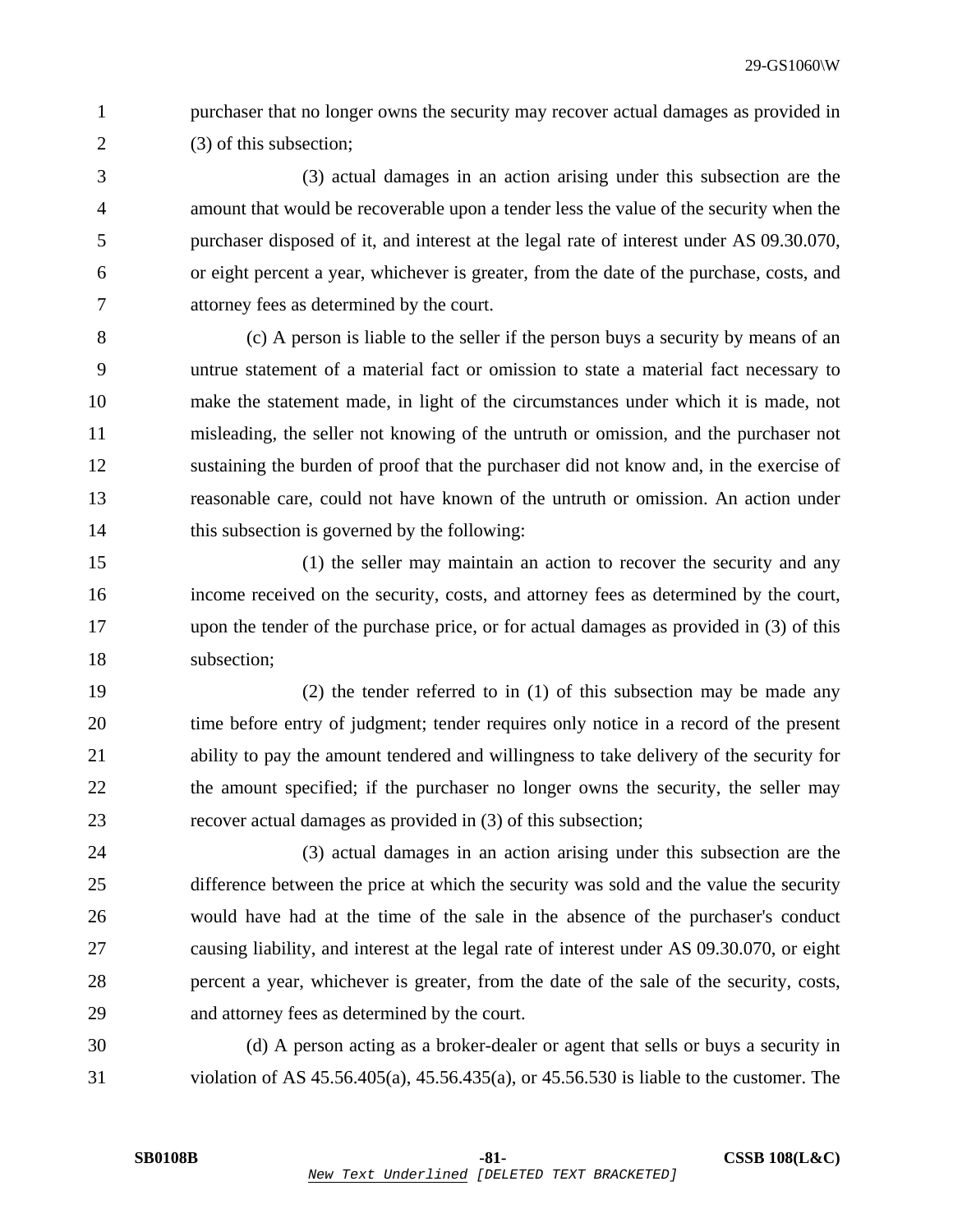1 customer, if a purchaser, may maintain an action for recovery of actual damages as 2 specified in  $(b)(1) - (3)$  of this section or, if a seller, for a remedy as specified in  $(c)(1)$  $3 \cdot (3)$  of this section.

4 (e) A person acting as an investment adviser or investment adviser 5 representative that provides investment advice for compensation in violation of 6 AS 45.56.435(a), 45.56.440(a), or 45.56.530 is liable to the client. The client may 7 maintain an action to recover the consideration paid for the advice, interest at the legal 8 rate of interest under AS 09.30.070, or eight percent a year, whichever is greater, from 9 the date of payment, costs, and attorney fees as determined by the court.

10 (f) A person that receives, directly or indirectly, any consideration for 11 providing investment advice to another person and that employs a device, scheme, or 12 artifice to defraud the other person or engages in an act, practice, or course of business 13 that operates or would operate as a fraud or deceit on the other person is liable to the 14 other person. An action under this subsection is governed by the following:

15 (1) the person defrauded may maintain an action to recover the 16 consideration paid for the advice and the amount of any actual damages caused by the 17 fraudulent conduct, interest at the legal rate of interest under AS 09.30.070, or eight 18 percent a year, whichever is greater, from the date of the fraudulent conduct, costs, 19 and reasonable attorney fees as determined by the court, less the amount of any 20 income received as a result of the fraudulent conduct;

21 (2) this subsection does not apply to a broker-dealer or its agents if the 22 investment advice provided is solely incidental to transacting business as a broker-23 dealer and special compensation is not received for the investment advice.

24 (g) The following persons are liable jointly and severally with and to the same 25 extent as persons liable under (b) - (f) of this section:

26 (1) a person that directly or indirectly controls a person liable under (b) 27 - (f) of this section, unless the controlling person sustains the burden of proof that the 28 person did not know and, in the exercise of reasonable care, could not have known of 29 the existence of conduct because of which the liability is alleged to exist;

30 (2) an individual who is a managing partner, executive officer, or 31 director of a person liable under (b) - (f) of this section, including an individual having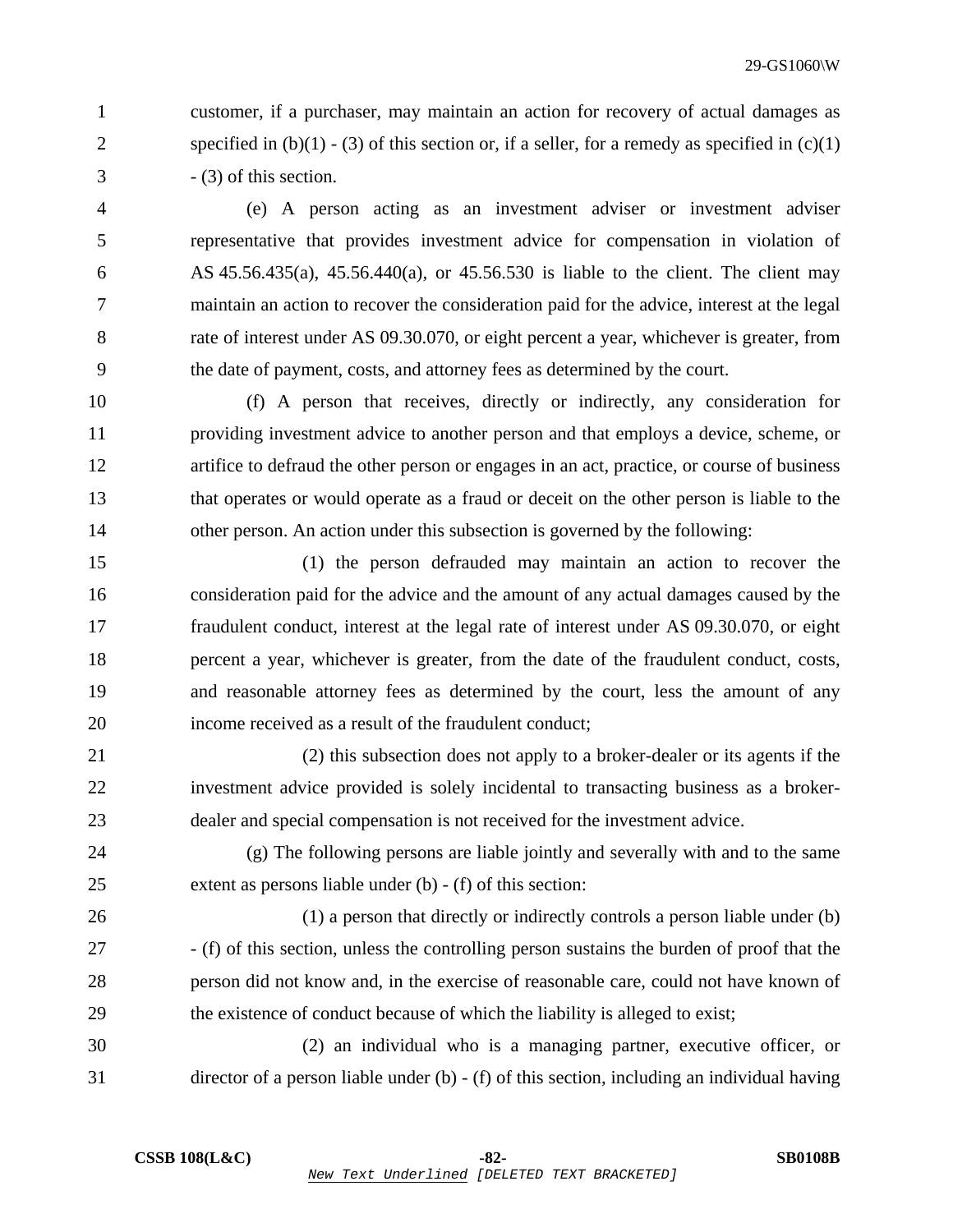1 a similar status or performing similar functions, unless the individual sustains the 2 burden of proof that the individual did not know and, in the exercise of reasonable 3 care, could not have known of the existence of conduct because of which the liability 4 is alleged to exist;

5 (3) an individual who is an employee of or associated with a person 6 liable under (b) - (f) of this section and who materially aids the conduct giving rise to 7 the liability, unless the individual sustains the burden of proof that the individual did 8 not know and, in the exercise of reasonable care, could not have known of the 9 existence of conduct because of which the liability is alleged to exist; and

10 (4) a person that is a broker-dealer, agent, investment adviser, or 11 investment adviser representative that materially aids the conduct giving rise to the 12 liability under (b) - (f) of this section, unless the person sustains the burden of proof 13 that the person did not know and, in the exercise of reasonable care, could not have 14 known of the existence of conduct because of which the liability is alleged to exist.

15 (h) A person liable under this section has a right of contribution as in cases of 16 contract against any other person liable under this section for the same conduct.

17 (i) A cause of action under this section survives the death of an individual who 18 might have been a plaintiff or defendant.

19 (j) A person may not obtain relief under (b) of this section

20 (1) for a violation of AS 45.56.105, or under (d) or (e) of this section, 21 unless the action is instituted within three years after the violation occurred; or

22 (2) other than for a violation of AS 45.56.105, or under (c) or (f) of this 23 section, unless the action is instituted within the earlier of two years after discovery of 24 the facts constituting the violation or five years after the violation.

25 (k) A person that has made, or has engaged in the performance of, a contract in 26 violation of this chapter or a regulation adopted or order issued under this chapter or 27 that has acquired a purported right under the contract with knowledge of conduct 28 because of which its making or performance was in violation of this chapter may not 29 base an action on the contract.

30 (*l*) A condition, stipulation, or provision binding a person purchasing or selling 31 a security or receiving investment advice to waive compliance with this chapter or a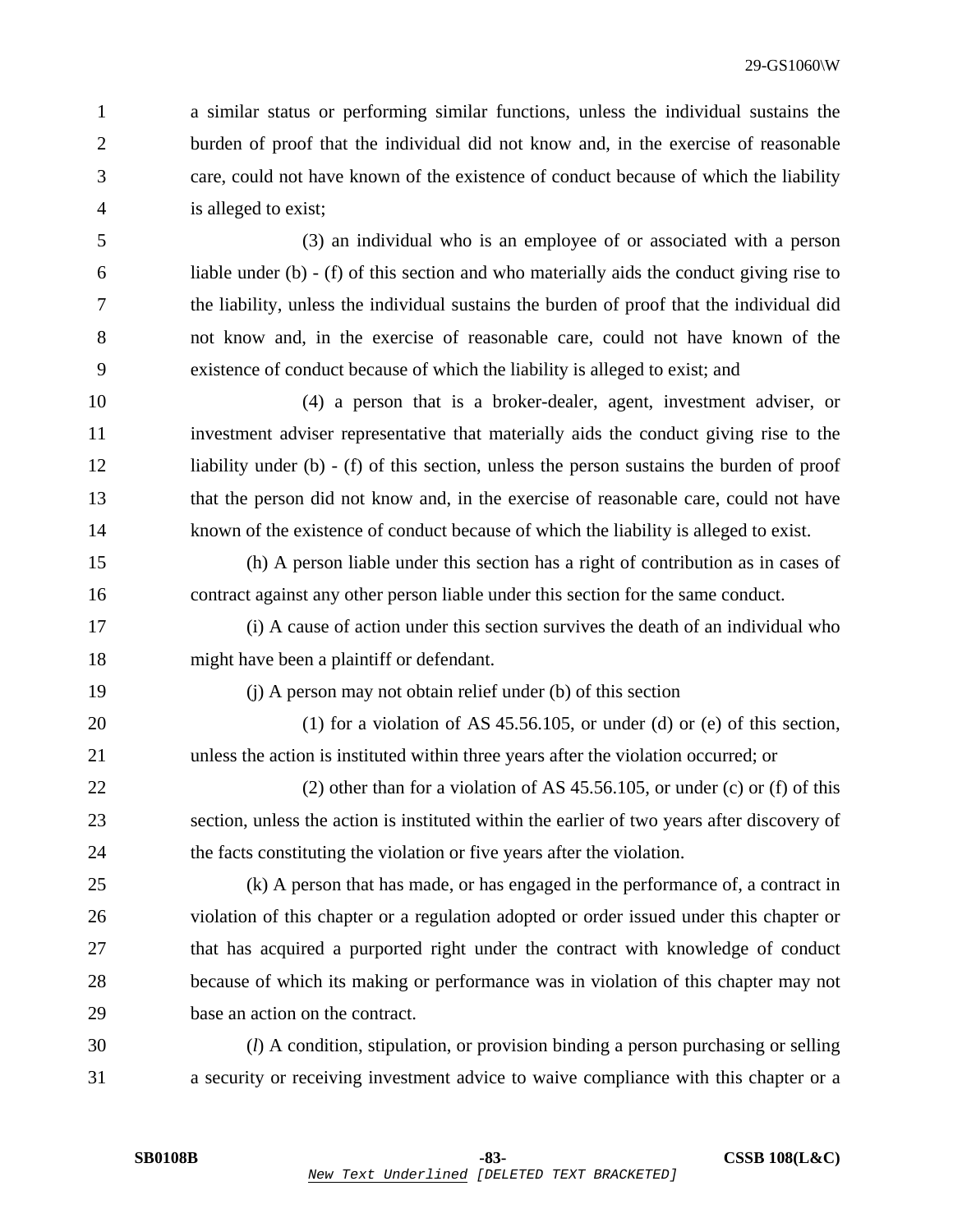1 regulation adopted or order issued under this chapter is void.

2 (m) The rights and remedies provided by this chapter are in addition to any 3 other rights or remedies that may exist, but this chapter does not create a cause of 4 action not specified in this section or AS 45.56.475(e).

5 **Sec. 45.56.665. Rescission offers.** (a) A purchaser, seller, or recipient of 6 investment advice may not maintain an action under AS 45.56.660 if

7 (1) the purchaser, seller, or recipient of investment advice receives, in a 8 record, before the action is instituted,

9 (A) an offer stating the respect in which liability under 10 AS 45.56.660 may have arisen and fairly advising the purchaser, seller, or 11 recipient of investment advice of that person's rights in connection with the 12 offer and any financial or other information necessary to correct all material 13 misrepresentations or omissions in the information that was required by this 14 chapter to be furnished to that person at the time of the purchase, sale, or 15 investment advice;

16 (B) if the basis for relief under this section may have been a 17 violation of AS 45.56.660(b), an offer to repurchase the security for cash, 18 payable on delivery of the security, equal to the consideration paid, and interest 19 at the legal rate of interest under AS 09.30.070, or eight percent a year, 20 whichever is greater, from the date of the purchase, less the amount of any 21 income received on the security, or, if the purchaser no longer owns the 22 security, an offer to pay the purchaser, upon acceptance of the offer, damages 23 in an amount that would be recoverable upon a tender, less the value of the 24 security when the purchaser disposed of it, and interest at the legal rate of 25 interest under AS 09.30.070, or eight percent a year, whichever is greater, from 26 the date of the purchase in cash equal to the damages computed in the manner 27 provided in this subparagraph;

28 (C) if the basis for relief under this section may have been a 29 violation of AS  $45.56.660(c)$ , an offer to tender the security, on payment by the 30 seller of an amount equal to the purchase price paid, less income received on 31 the security by the purchaser and interest at the legal rate of interest under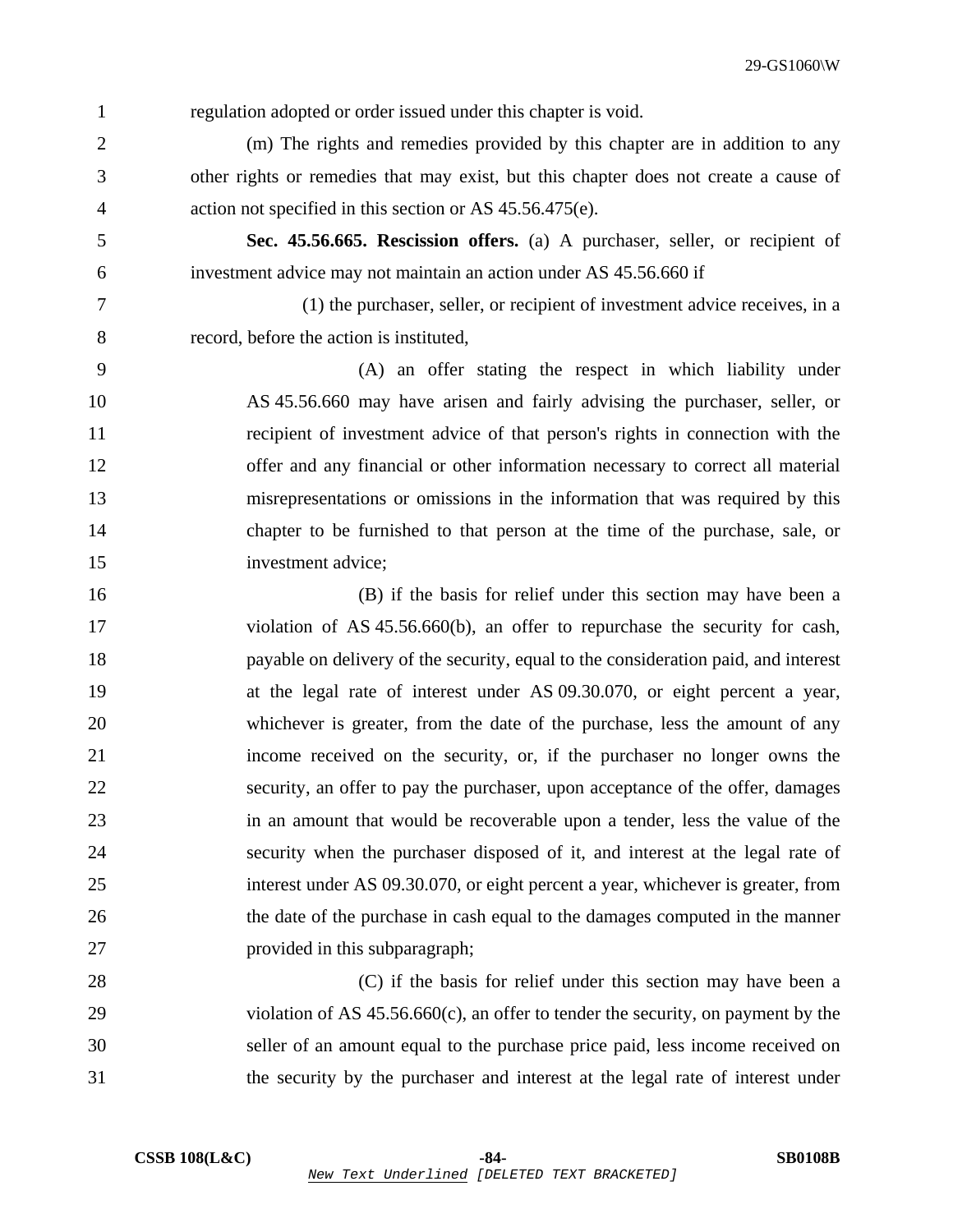| $\mathbf{1}$   | AS 09.30.070, or eight percent a year, whichever is greater, from the date of             |
|----------------|-------------------------------------------------------------------------------------------|
| $\overline{2}$ | the sale, or, if the purchaser no longer owns the security, an offer to pay the           |
| 3              | seller, upon acceptance of the offer, in cash, damages in the amount of the               |
| $\overline{4}$ | difference between the price at which the security was purchased and the value            |
| 5              | the security would have had at the time of the purchase in the absence of the             |
| 6              | purchaser's conduct that may have caused liability and interest at the legal rate         |
| 7              | of interest in AS 09.30.070, or eight percent a year, whichever is greater, from          |
| 8              | the date of the sale;                                                                     |
| 9              | (D) if the basis for relief under this section may have been a                            |
| 10             | violation of AS $45.56.660(d)$ ; and if the customer is a purchaser, an offer to          |
| 11             | pay as specified in (B) of this paragraph; or, if the customer is a seller, an offer      |
| 12             | to tender or to pay as specified in $(C)$ of this paragraph;                              |
| 13             | (E) if the basis for relief under this section may have been a                            |
| 14             | violation of AS $45.56.660(e)$ , an offer to reimburse in cash the consideration          |
| 15             | paid for the advice and interest at the legal rate of interest under AS 09.30.070,        |
| 16             | or eight percent a year, whichever is greater, from the date of payment; or               |
| 17             | (F) if the basis for relief under this section may have been a                            |
| 18             | violation of AS $45.56.660(f)$ , an offer to reimburse in cash the consideration          |
| 19             | paid for the advice, the amount of any actual damages that may have been                  |
| 20             | caused by the conduct, and interest at the legal rate of interest under                   |
| 21             | AS 09.30.070, or eight percent a year, whichever is greater, from the date of             |
| 22             | the violation causing the loss;                                                           |
| 23             | $(2)$ the offer under $(1)$ of this subsection states that it must be accepted            |
| 24             | by the purchaser, seller, or recipient of investment advice within 30 days after the date |
| 25             | of its receipt by the purchaser, seller, or recipient of investment advice or any shorter |
| 26             | period of not less than three days that the administrator, by order, specifies;           |
| 27             | (3) the offeror has the present ability to pay the amount offered or to                   |
| 28             | tender the security under (1) of this subsection;                                         |
| 29             | $(4)$ the offer under $(1)$ of this subsection is delivered to the purchaser,             |
| 30             | seller, or recipient of investment advice or sent in a manner that ensures receipt by the |
| 31             | purchaser, seller, or recipient of investment advice; and                                 |
|                |                                                                                           |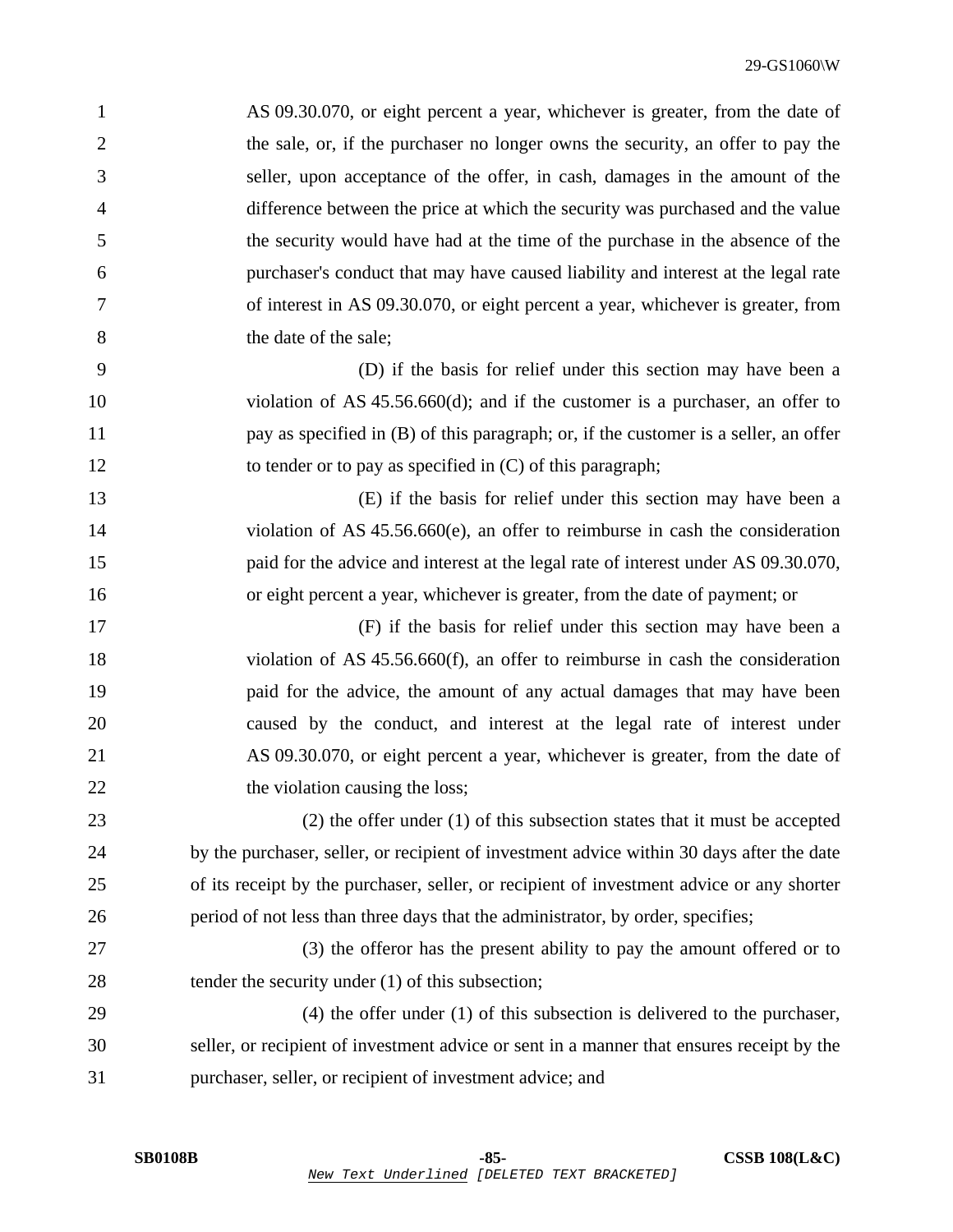1 (5) the purchaser, seller, or recipient of investment advice that accepts 2 the offer under (1) of this subsection, in a record, within the period specified under (2) 3 of this subsection, is paid in accordance with the terms of the offer.

4 (b) The offer under this section shall be filed with the administrator 10 5 business days before the offering and conform in form and content with a regulation 6 adopted under this chapter.

7 **Sec. 45.56.670. Criminal enforcement.** (a) A person who knowingly violates 8 this chapter, a regulation adopted under this chapter, or an order issued under this 9 chapter, except AS 45.56.550 or the notice filing requirements of AS 45.56.330 or 10 45.56.445, is guilty of a class C felony punishable by imprisonment under 11 AS 12.55.125 or by a fine of not more than \$100,000, or by both. A person convicted 12 of violating a regulation or order issued under this chapter may be fined, but may not 13 be imprisoned, if the person did not know of the regulation or order.

14 (b) A person who knowingly alters, destroys, shreds, mutilates, or conceals a 15 record, document, or other object, or attempts to do so, with the intent to alter or 16 impair the record, document, or object for use in an official proceeding under this 17 chapter, is guilty of a class C felony. A person convicted of violating this subsection is 18 punishable by imprisonment as provided in AS 12.55.125, by a fine of not more than 19 \$500,000, or by both.

20 (c) The attorney general, with or without a reference from the administrator, 21 may institute criminal proceedings under this chapter.

22 (d) This chapter does not limit the power of this state to punish a person for 23 conduct that constitutes a crime under other laws of this state.

24 (e) In this section, "knowingly" has the meaning given in AS 11.81.900(a).

25 **Sec. 45.56.675. Judicial review.** (a) A person may obtain judicial review by 26 the superior court of a final order issued by the administrator under this chapter by 27 filing a notice of appeal in accordance with the applicable rules of court governing 28 appeals in civil matters. The notice of appeal shall be filed within 30 days after the 29 order becomes final under AS 44.64.060.

30 (b) A regulation adopted under this chapter is subject to judicial review under 31 AS 44.62.300.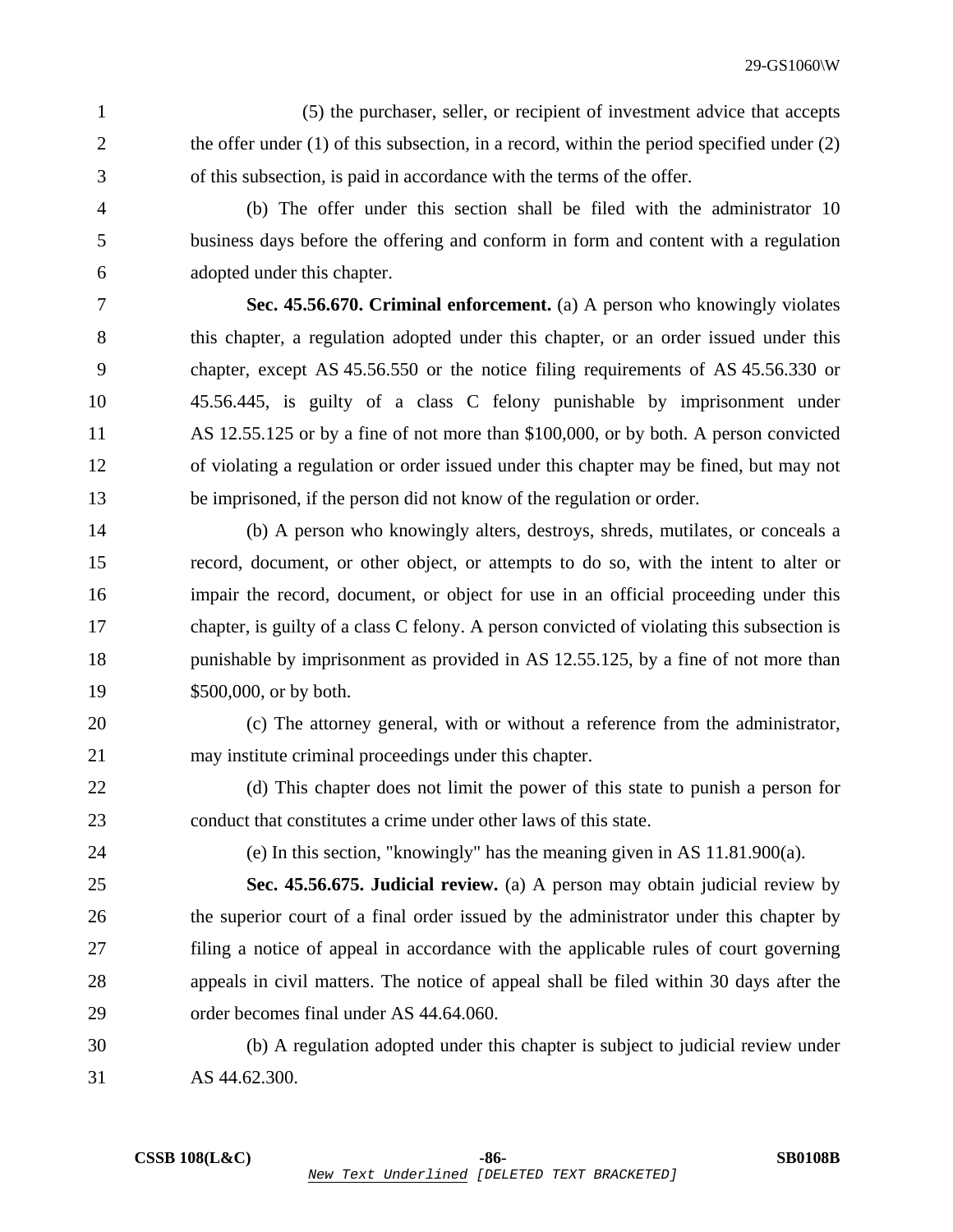## 1 **Article 7. Miscellaneous and Additional General Provisions.**

2 **Sec. 45.56.710. Reimbursement of expenses incident to examination or**  3 **investigation**. (a) The administrator may require an issuer, broker-dealer, agent, 4 investment adviser representative, federal covered adviser, or investment adviser to 5 reimburse the administrator for actual travel expenses and per diem incurred in 6 connection with an examination or investigation under this chapter.

7 (b) The administrator may by regulation or order adopt a schedule of charges 8 for annual examination and investigation of issuers, broker-dealers, agents, investment 9 adviser representatives, federal covered advisers, and investment advisers.

10 (c) If an issuer, broker-dealer, agent, investment adviser representative, federal 11 covered adviser, or investment adviser fails to pay the fees and expenses provided for 12 in this section, the fees and expenses shall be paid out of funds of the administrator in 13 the same manner as other disbursements made by the administrator. The amounts paid 14 from the funds of the administrator are a lien on all of the assets and property of the 15 issuer, broker-dealer, agent, investment adviser representative, federal covered 16 adviser, or investment adviser, and the amount may be recovered by the attorney 17 general on behalf of this state.

18 (d) Failure of the issuer, broker-dealer, agent, investment adviser 19 representative, federal covered adviser, or investment adviser to pay fees and expenses 20 under this section is a willful violation of this chapter, and the violation falls within 21 the provisions of AS 45.56.350, 45.56.440, and 45.56.615.

22 **Sec. 45.56.720. Electronic records and signatures.** This chapter modifies, 23 limits, and supersedes 15 U.S.C. 7001 - 7031 (Electronic Signatures in Global and 24 National Commerce Act), but does not modify, limit, or supersede 15 U.S.C. 7001(c) 25 or authorize electronic delivery of any of the notices described in 15 U.S.C. 7003(b). 26 This chapter authorizes the filing of records and signatures, when specified by 27 provisions of this chapter or by a regulation adopted or order issued under this chapter, 28 in a manner consistent with 15 U.S.C. 7004(a).

29 **Sec. 45.56.730. References to federal statutes.** In this chapter, a reference to 30 the following federal statutes, including a statute within a spanned reference, means 31 those statutes and the rules and regulations adopted under those statutes, as in effect on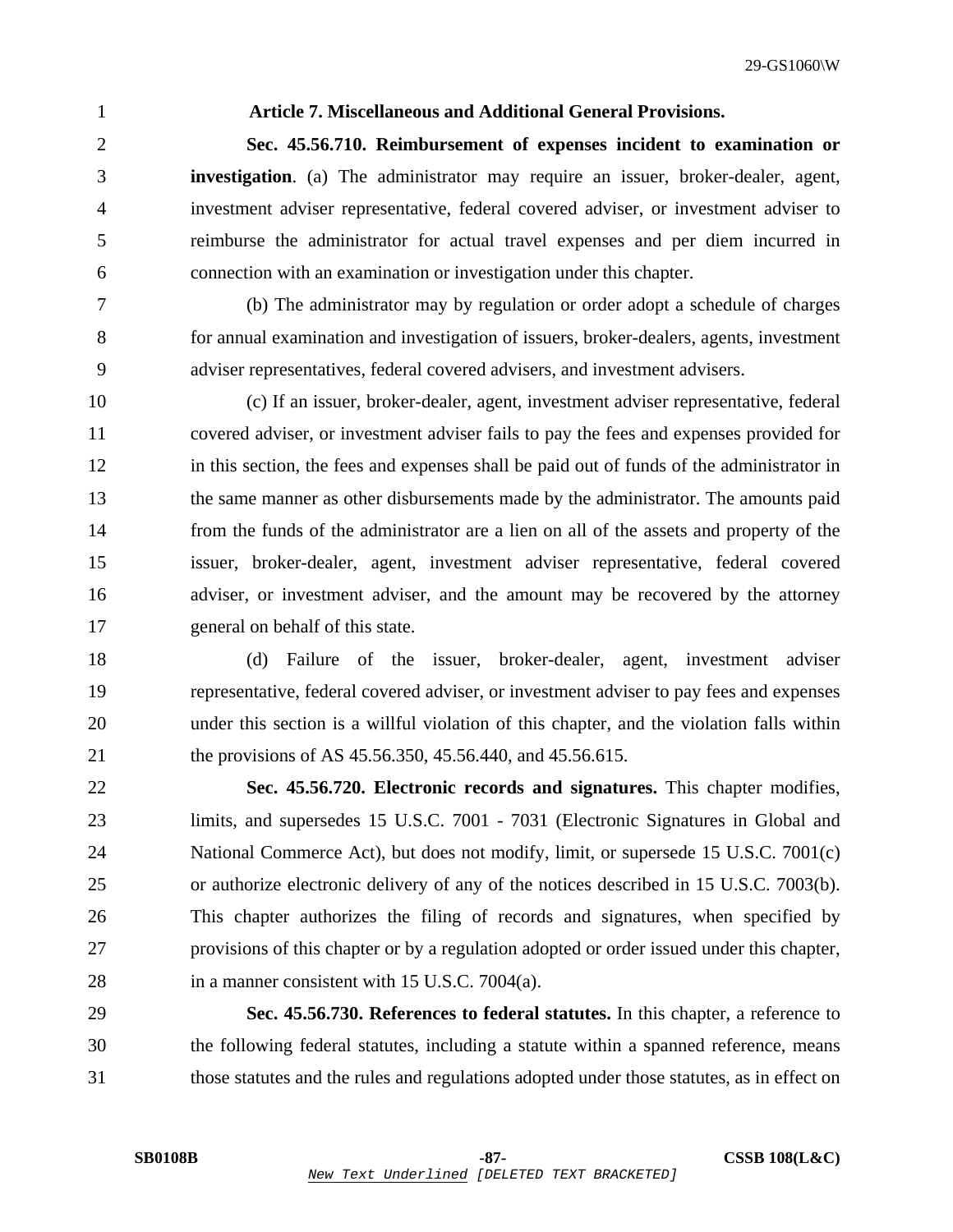| 1              | the date of enactment of this chapter, or as later amended:                                |
|----------------|--------------------------------------------------------------------------------------------|
| $\overline{2}$ | $(1)$ 7 U.S.C. 1 - 27 (Commodity Exchange Act);                                            |
| 3              | (2) 15 U.S.C. 77a - 77aa (Securities Act of 1933);                                         |
| 4              | (3) 15 U.S.C. 77b, 77k, 77m, 77p, 77r, 77v, 77z-1 - 77z-3, 77aa, 77ccc,                    |
| 5              | 77ddd, 77mmm, 77sss, 78a, 78c, 78d, 78g, 78n, 78o, 78o-4, 78o-5, 78s, 78t, 78u, 78u-       |
| 6              | 4, 78z, 78bb, 78ee, 78kk, 78ll, 80a-2, 80a-3, 80a-12, 80a-18, 80a-29, 80a-30, 80b-3,       |
| 7              | and 80b-18a (Securities Litigation Uniform Standards Act of 1998);                         |
| 8              | (4) 15 U.S.C. 78a - 78pp (Securities Exchange Act of 1934);                                |
| 9              | (5) 15 U.S.C. 80a-1 - 80a-64 (Investment Company Act of 1940);                             |
| 10             | (6) 15 U.S.C. 80b-1 - 80b-21 (Investment Advisers Act of 1940);                            |
| 11             | (7) 15 U.S.C. 661 - 697g (Small Business Investment Act of 1958);                          |
| 12             | (8) 15 U.S.C. 7001 - 7031 (Electronic Signatures in Global and                             |
| 13             | National Commerce Act);                                                                    |
| 14             | (9) 26 U.S.C. (Internal Revenue Code);                                                     |
| 15             | (10) 29 U.S.C. 1001 - 1461 (Employee Retirement Income Security Act                        |
| 16             | of 1974);                                                                                  |
| 17             | (11) 42 U.S.C. 16451 - 16481 (Energy Policy Act of 2005).                                  |
| 18             | Sec. 45.56.740. References to federal agencies. A reference in this chapter to             |
| 19             | an agency or department of the United States is also a reference to a successor agency     |
| 20             | or department.                                                                             |
| 21             | Sec. 45.56.900. Definitions. In this chapter, unless the context otherwise                 |
| 22             | requires,                                                                                  |
| 23             | (1) "administrator" means the commissioner of commerce, community,                         |
| 24             | and economic development or a designee of the commissioner;                                |
| 25             | (2) "agent" means an individual, other than a broker-dealer, who                           |
| 26             | represents a broker-dealer in effecting or attempting to effect purchases or sales of      |
| 27             | securities or represents an issuer in effecting or attempting to effect purchases or sales |
| 28             | of the issuer's securities; however, a partner, officer, or director of a broker-dealer or |
| 29             | issuer, or an individual having a similar status or performing similar functions is an     |
| 30             | agent only if the individual otherwise comes within the term; "agent" does not include     |
| 31             | an individual excluded by a regulation adopted or order issued under this chapter;         |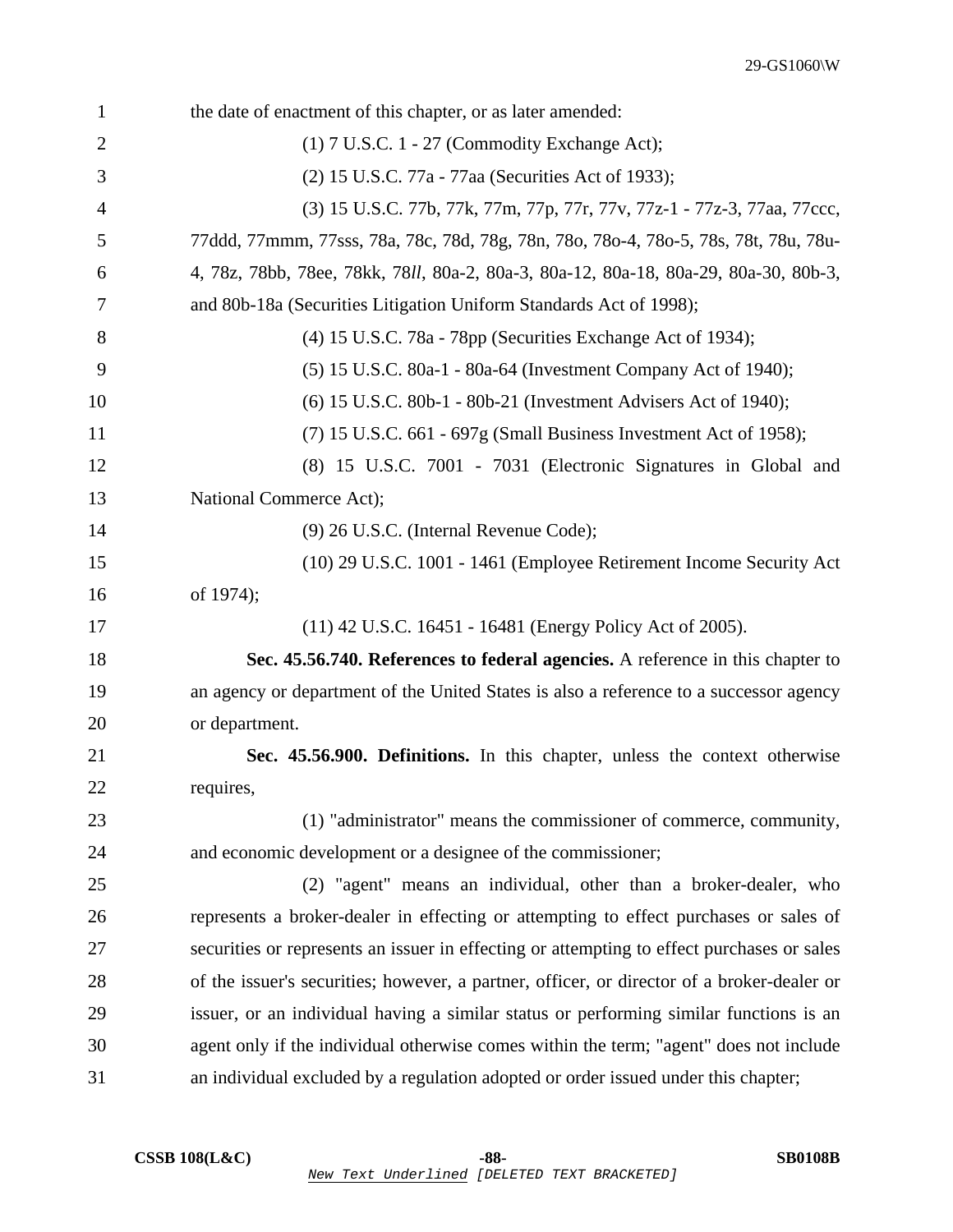| $\mathbf{1}$   | $(3)$ "bank" means                                                                         |
|----------------|--------------------------------------------------------------------------------------------|
| $\overline{2}$ | (A) a banking institution organized under the laws of the United                           |
| 3              | States;                                                                                    |
| 4              | (B) a member bank of the Federal Reserve System;                                           |
| 5              | (C) any other banking institution, whether incorporated or not,                            |
| 6              | doing business under the laws of a state or of the United States, a substantial            |
| 7              | portion of the business of which consists of receiving deposits or exercising              |
| 8              | fiduciary powers similar to those permitted to be exercised by national banks              |
| 9              | under the authority of the United States Comptroller of the Currency under 12              |
| 10             | U.S.C. 92a, that is supervised and examined by a state or federal agency                   |
| 11             | having supervision over banks, and that is not operated for the purpose of                 |
| 12             | evading this chapter; and                                                                  |
| 13             | (D) a receiver, conservator, or other liquidating agent of any                             |
| 14             | institution or firm included in $(A)$ , $(B)$ , or $(C)$ of this paragraph;                |
| 15             | (4) "broker-dealer" means a person engaged in the business of effecting                    |
| 16             | transactions in securities for the accounts of others or for the person's own account; the |
| 17             | term does not include                                                                      |
| 18             | $(A)$ an agent;                                                                            |
| 19             | (B) an issuer;                                                                             |
| 20             | (C) a bank, trust company organized or chartered under the laws                            |
| 21             | of this state, or savings institution if its activities as a broker-dealer are limited     |
| 22             | to those specified in 15 U.S.C. 78 $c(a)(4)(B)(i)$ - (vi), (viii) - (x), and (xi) if       |
| 23             | limited to unsolicited transactions, or 15 U.S.C. $78c(a)(5)(B)$ and (C), or a             |
| 24             | bank that satisfies the conditions described in 15 U.S.C. 78 $c(a)(4)$ ;                   |
| 25             | (D) an international banking institution; or                                               |
| 26             | (E) a person excluded by a regulation adopted or order issued                              |
| 27             | under this chapter;                                                                        |
| 28             | (5) "defraud" includes engaging in common law deceit;                                      |
| 29             | (6) "department" means the Department of Commerce, Community,                              |
| 30             | and Economic Development;                                                                  |
| 31             | (7) "depository institution" means                                                         |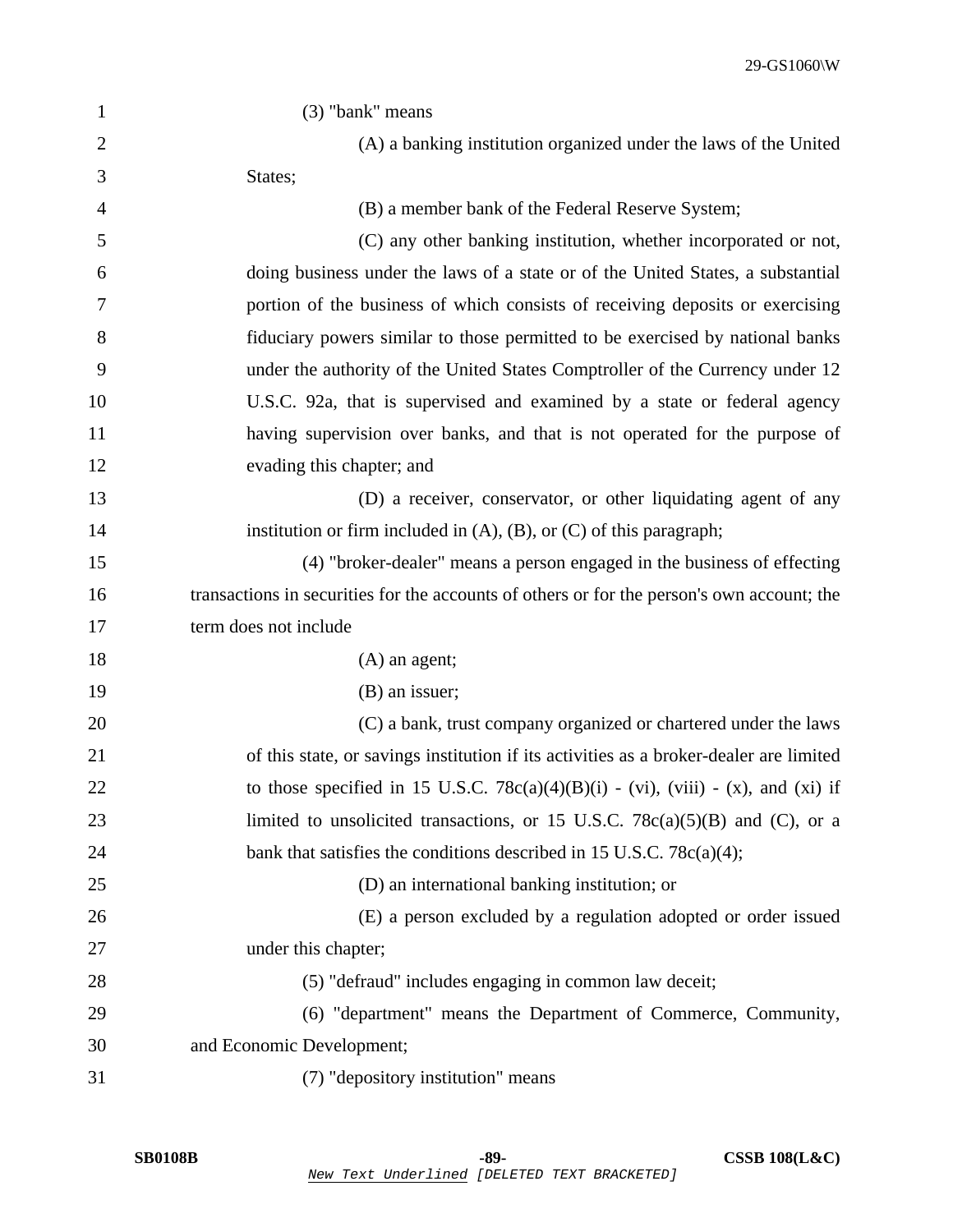| $\mathbf{1}$   | $(A)$ a bank; or                                                                 |
|----------------|----------------------------------------------------------------------------------|
| $\overline{2}$ | (B) a savings institution, trust company, credit union, or similar               |
| 3              | institution that is organized or chartered under the laws of a state or of the   |
| $\overline{4}$ | United States, authorized to receive deposits and supervised and examined by     |
| 5              | an official or agency of a state or the United States if its deposits or share   |
| 6              | accounts are insured to the maximum amount authorized by statute by the          |
| 7              | Federal Deposit Insurance Corporation, the National Credit Union Share           |
| 8              | Insurance Fund, or a successor authorized by federal law; the term does not      |
| 9              | include                                                                          |
| 10             | (i) an insurance company or other organization primarily                         |
| 11             | engaged in the business of insurance;                                            |
| 12             | (ii) a Morris Plan bank; or                                                      |
| 13             | (iii) an industrial loan company that is not an "insured                         |
| 14             | depository institution" as defined in 12 U.S.C. $1813(c)(2)$ (Federal            |
| 15             | Deposit Insurance Act), or any successor federal statute;                        |
| 16             | (8) "federal covered investment adviser" means a person registered               |
| 17             | under 15 U.S.C. 80b-1 - 80b-21 (Investment Advisers Act of 1940);                |
| 18             | (9) "federal covered security" means a security that is, or upon                 |
| 19             | completion of a transaction will be, a covered security under 15 U.S.C. $77r(b)$ |
| 20             | (Securities Act of 1933) or rules or regulations adopted under that provision;   |
| 21             | (10) "filing" means the receipt under this chapter of a record by the            |
| 22             | administrator or a designee of the administrator;                                |
| 23             | $(11)$ "former AS 45.55" means AS 45.55 as it existed immediately                |
| 24             | before July 1, 2016;                                                             |
| $25\,$         | (12) "fraud" and "deceit" include common law deceit;                             |
| 26             | (13) "guaranteed" means guaranteed as to payment of all principal and            |
| $27\,$         | all interest;                                                                    |
| 28             | (14) "institutional investor" means any of the following, whether acting         |
| 29             | for itself or for others in a fiduciary capacity:                                |
| 30             | (A) a depository institution, a trust company organized or                       |
| 31             | chartered under the laws of this state, or an international banking institution; |
|                |                                                                                  |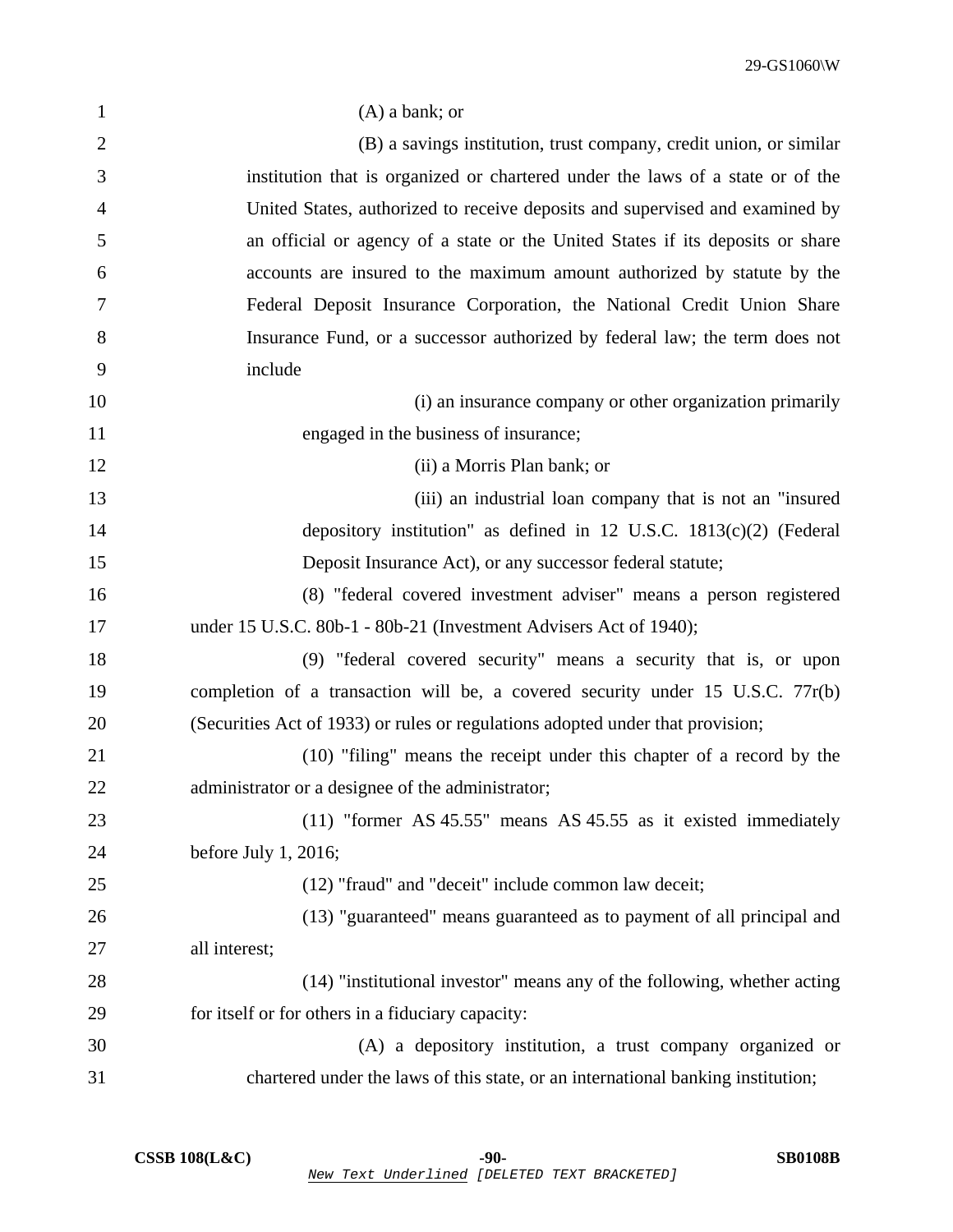| $\mathbf{1}$   | (B) an insurance company;                                                            |
|----------------|--------------------------------------------------------------------------------------|
| $\overline{2}$ | (C) a separate account of an insurance company;                                      |
| 3              | (D) an investment company as defined in 15 U.S.C. 80a-1 -                            |
| $\overline{4}$ | 80a-64 (Investment Company Act of 1940);                                             |
| 5              | (E) a broker-dealer registered under 15 U.S.C. 78a – 78pp                            |
| 6              | (Securities Exchange Act of 1934);                                                   |
| 7              | (F) an employee pension, profit-sharing, or benefit plan if the                      |
| 8              | plan has total assets in excess of \$10,000,000 or its investment decisions are      |
| 9              | made by a named fiduciary, as defined in 29 U.S.C. $1102(a)(2)$ (Employee            |
| 10             | Retirement Income Security Act of 1974), that is a broker-dealer registered          |
| 11             | under 15 U.S.C. 78a - 78pp (Securities Exchange Act of 1934), an investment          |
| 12             | adviser registered or exempt from registration under 15 U.S.C. 80b-1 - 80b-21        |
| 13             | (Investment Advisers Act of 1940), an investment adviser registered under this       |
| 14             | chapter, a depository institution, or an insurance company;                          |
| 15             | (G) a plan established and maintained by a state, a political                        |
| 16             | subdivision of a state, or an agency or instrumentality of a state or a political    |
| 17             | subdivision of a state for the benefit of its employees if the plan has total assets |
| 18             | in excess of \$10,000,000 or its investment decisions are made by a legally          |
| 19             | designated public official or by a named fiduciary, as defined in 29 U.S.C.          |
| 20             | $1102(a)(2)$ (Employee Retirement Income Security Act of 1974), that is a            |
| 21             | broker-dealer registered under 15 U.S.C. 78a - 78pp (Securities Exchange Act         |
| 22             | of 1934), an investment adviser registered or exempt from registration under         |
| 23             | 15 U.S.C. 80b-1 - 80b-21 (Investment Advisers Act of 1940), an investment            |
| 24             | adviser registered under this chapter, a depository institution, or an insurance     |
| 25             | company;                                                                             |
| 26             | (H) a trust if that trust has total assets in excess of $$10,000,000$ ,              |
| 27             | the trustee of the trust is a depository institution, and the participants in the    |
| 28             | trust are exclusively plans of the types identified in $(F)$ or $(G)$ of this        |
| 29             | paragraph, regardless of the size of their assets, except a trust that includes as   |
| 30             | participants self-directed individual retirement accounts or similar self-directed   |
| 31             | plans;                                                                               |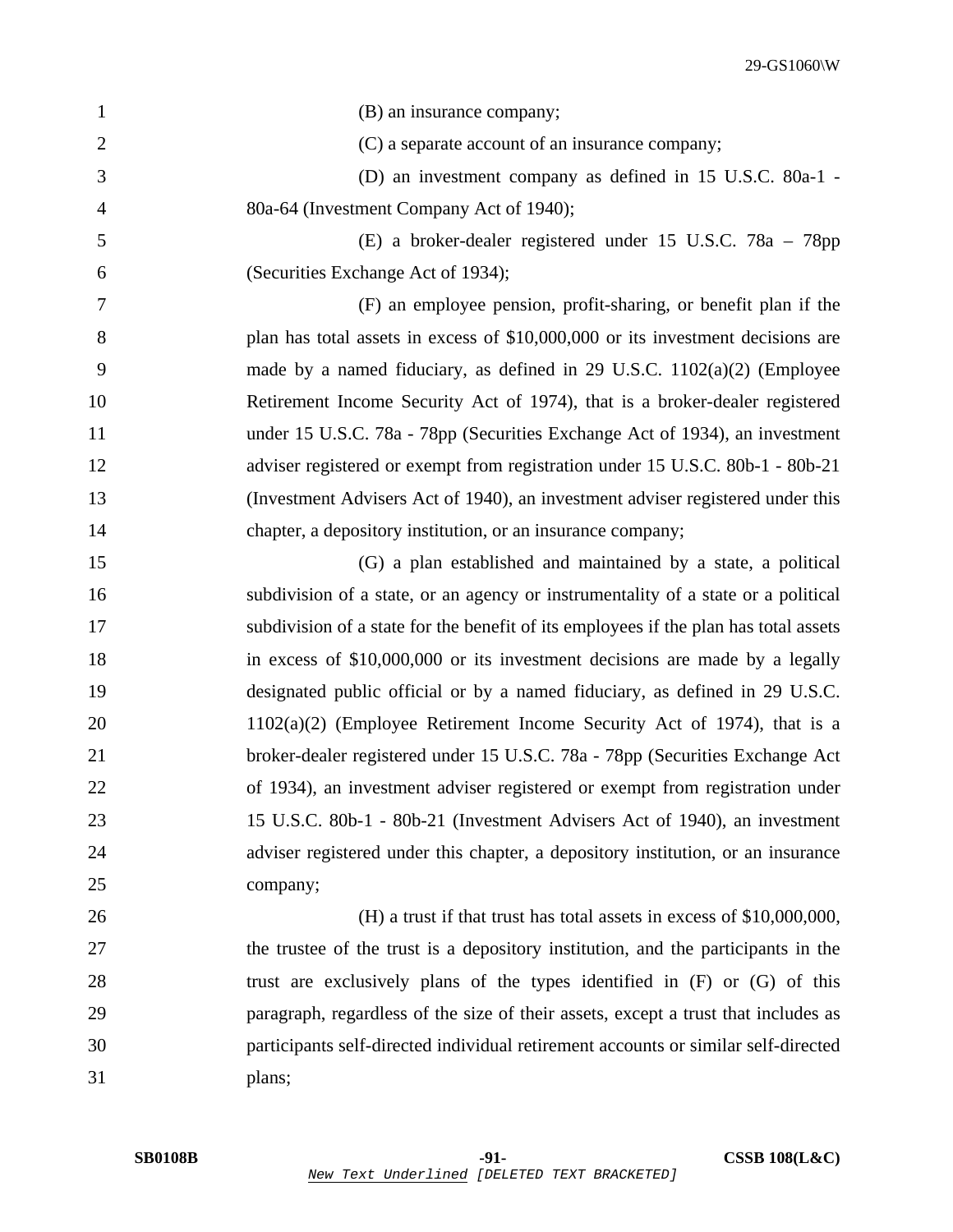| $\mathbf{1}$   | (I) an organization described in 26 U.S.C. $501(c)(3)$ (Internal                     |
|----------------|--------------------------------------------------------------------------------------|
| $\overline{2}$ | Revenue Code), corporation, Massachusetts trust or similar business trust,           |
| 3              | limited liability company, or partnership, not formed for the specific purpose       |
| $\overline{4}$ | of acquiring the securities offered, with total assets in excess of \$10,000,000;    |
| 5              | (J) a small business investment company licensed by the United                       |
| 6              | States Small Business Administration under 15 U.S.C. 681(c) (Small Business          |
| 7              | Investment Act of 1958) with total assets in excess of \$10,000,000;                 |
| 8              | (K) a private business development company as defined in 15                          |
| 9              | U.S.C. 80b-2( $a)(22)$ ) (Investment Advisers Act of 1940) with total assets in      |
| 10             | excess of \$10,000,000;                                                              |
| 11             | (L) a federal covered investment adviser acting for its own                          |
| 12             | account;                                                                             |
| 13             | (M) a qualified institutional buyer, as defined in 17 C.F.R.                         |
| 14             | 230.144A, other than 17 C.F.R. 230.144A(a)(1)(i)(H), adopted under 15                |
| 15             | U.S.C. 77a - 77aa (Securities Act of 1933);                                          |
| 16             | (N) a major United States institutional investor, as defined in 17                   |
| 17             | C.F.R. 240.15a-6(b)(4)(i), adopted under 15 U.S.C. 78a - 78pp (Securities            |
| 18             | Exchange Act of 1934);                                                               |
| 19             | (O) any other person, other than an individual, of institutional                     |
| 20             | character with total assets in excess of \$10,000,000 not organized for the          |
| 21             | specific purpose of evading this chapter; or                                         |
| 22             | (P) any other person specified by regulation adopted or order                        |
| 23             | issued under this chapter;                                                           |
| 24             | (15) "insurance company" means a company organized as an insurance                   |
| 25             | company whose primary business is writing insurance or reinsuring risks underwritten |
| 26             | by insurance companies and that is subject to supervision by the insurance           |
| 27             | commissioner or a similar official or agency of a state;                             |
| 28             | (16) "insured" means insured as to payment of all principal and all                  |
| 29             | interest;                                                                            |
| 30             | (17) "international banking institution" means an international financial            |
| 31             | institution of which the United States is a member and whose securities are exempt   |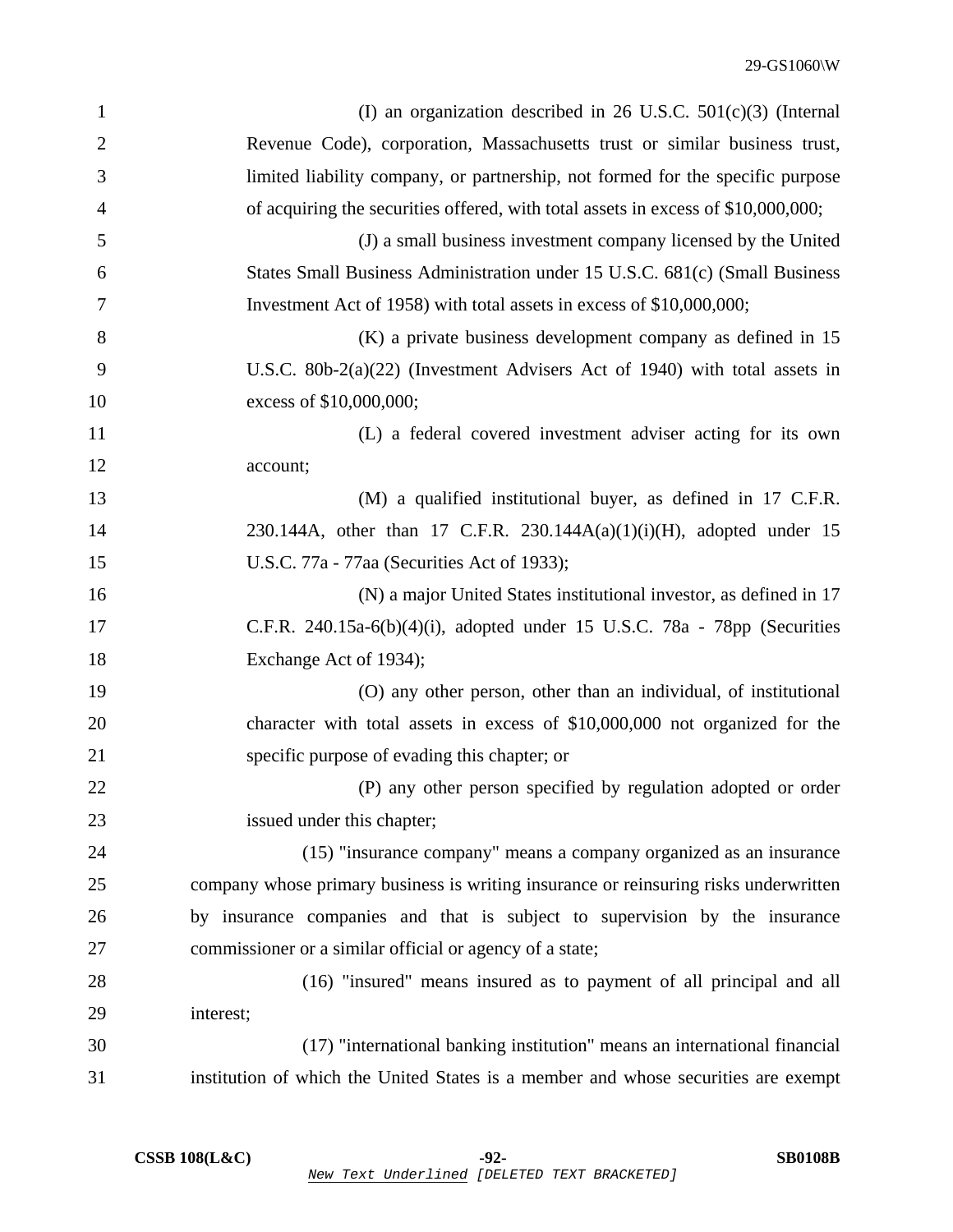| 1              | from registration under 15 U.S.C. 77a - 77aa (Securities Act of 1933);                      |
|----------------|---------------------------------------------------------------------------------------------|
| $\overline{2}$ | (18) "investment adviser" means a person that, for compensation,                            |
| 3              | engages in the business of advising others, either directly or through publications or      |
| $\overline{4}$ | writings, as to the value of securities or the advisability of investing in, purchasing, or |
| 5              | selling securities or that, for compensation and as a part of a regular business, issues or |
| 6              | produces analyses or reports concerning securities; the term includes a financial           |
| $\tau$         | planner or other person that, as an integral component of other financially related         |
| 8              | services, provides investment advice to others for compensation as part of a business       |
| 9              | or that holds itself out as providing investment advice to others for compensation; the     |
| 10             | term does not include                                                                       |
| 11             | (A) an investment adviser representative;                                                   |
| 12             | a lawyer, accountant, engineer, or teacher whose<br>(B)                                     |
| 13             | performance of investment advice is solely incidental to the practice of the                |
| 14             | person's profession;                                                                        |
| 15             | (C) a broker-dealer or its agents whose performance of                                      |
| 16             | investment advice is solely incidental to the conduct of business as a broker-              |
| 17             | dealer and that does not receive special compensation for the investment                    |
| 18             | advice;                                                                                     |
| 19             | (D) a publisher of a bona fide newspaper, news magazine, or                                 |
| 20             | business or financial publication of general and regular circulation;                       |
| 21             | (E) a federal covered investment adviser;                                                   |
| 22             | (F) a bank, a trust company organized or chartered under the                                |
| 23             | laws of this state, or a savings institution;                                               |
| 24             | (G) any other person that is excluded by 15 U.S.C. 80b-1 - 80b-                             |
| 25             | 21 (Investment Advisers Act of 1940) from the definition of investment                      |
| 26             | adviser; or                                                                                 |
| 27             | (H) any other person excluded by a regulation adopted or order                              |
| 28             | issued under this chapter;                                                                  |
| 29             | (19) "investment adviser representative" means an individual employed                       |
| 30             | by or associated with an investment adviser or federal covered investment adviser and       |
| 31             | who makes any recommendations or otherwise gives investment advice regarding                |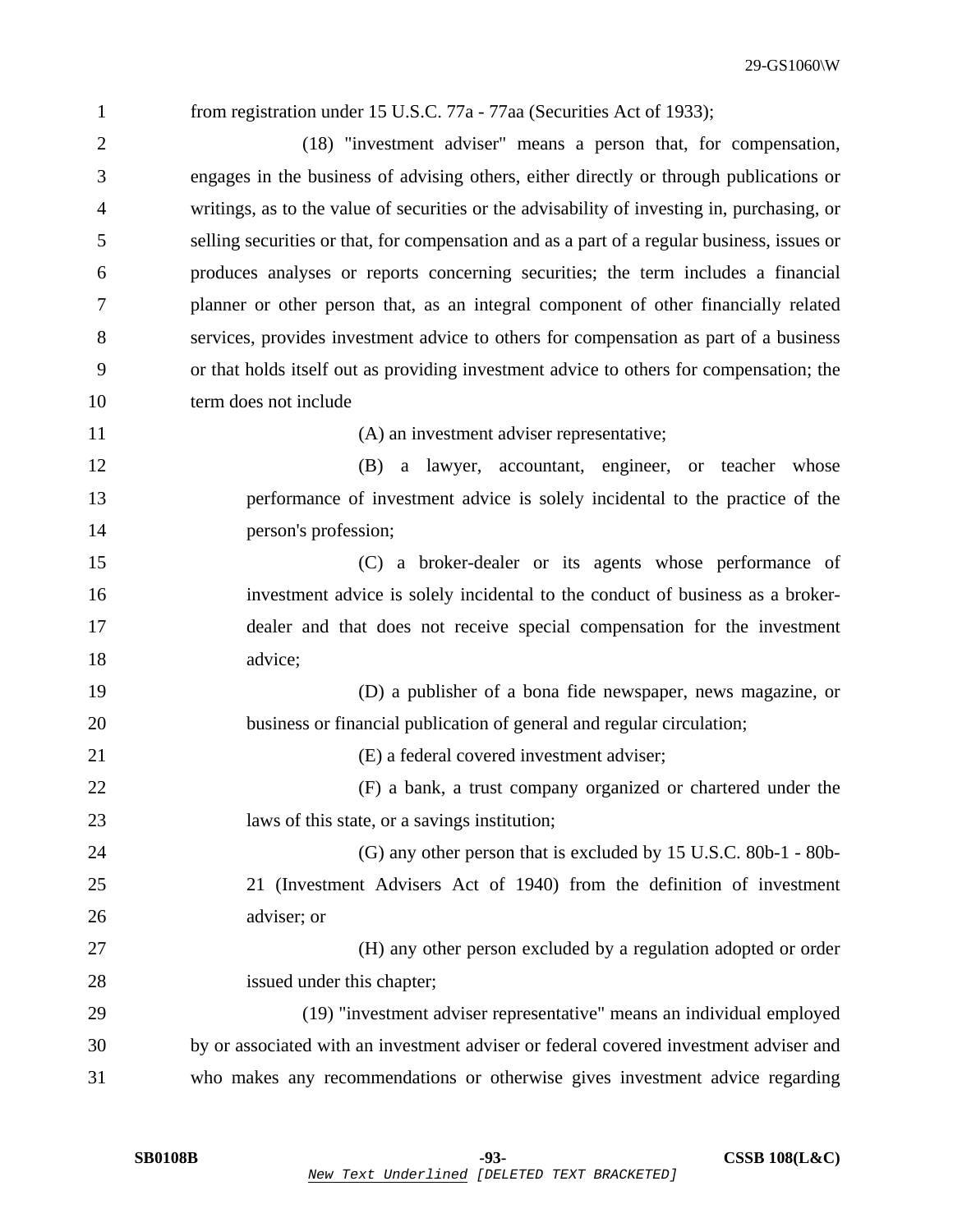| $\mathbf{1}$   | or portfolios of clients,<br>determines<br>which<br>securities,<br>accounts<br>manages  |
|----------------|-----------------------------------------------------------------------------------------|
| $\overline{2}$ | recommendation or advice regarding securities should be given, provides investment      |
| 3              | advice or offers to provide investment advice, receives compensation to solicit, offer, |
| 4              | or negotiate for the sale of or for selling investment advice, or supervises employees  |
| 5              | who perform any of the foregoing; the term does not include an individual who           |
| 6              | (A) performs only clerical or ministerial acts;                                         |
| 7              | (B) is an agent whose performance of investment advice is                               |
| 8              | solely incidental to the individual's acting as an agent and who does not receive       |
| 9              | special compensation for investment advisory services;                                  |
| 10             | (C) is employed by or associated with a federal covered                                 |
| 11             | investment adviser, unless the individual has a place of business in this state, as     |
| 12             | that term is defined by rule adopted under 15 U.S.C. 80b-3a (Investment                 |
| 13             | Advisers Act of 1940) and is                                                            |
| 14             | (i) an investment adviser representative, as that term is                               |
| 15             | defined by rule adopted under 15 U.S.C. 80b-3a (Investment Advisers                     |
| 16             | Act of 1940); or                                                                        |
| 17             | (ii) not a supervised person, as that term is defined in 15                             |
| 18             | U.S.C. 80b-2(a) $(25)$ (Investment Advisers Act of 1940); or                            |
| 19             | (D) is excluded by a regulation adopted or order issued under                           |
| 20             | this chapter;                                                                           |
| 21             | (20) "issuer" means a person that issues or proposes to issue a security,               |
| 22             | subject to the following:                                                               |
| 23             | (A) the issuer of a voting trust certificate, collateral trust                          |
| 24             | certificate, certificate of deposit for a security, or share in an investment           |
| 25             | company without a board of directors or individuals performing similar                  |
| 26             | functions is the person performing the acts and assuming the duties of                  |
| 27             | depositor or manager under the trust or other agreement or instrument under             |
| 28             | which the security is issued;                                                           |
| 29             | (B) the issuer of an equipment trust certificate or similar                             |
| 30             | security serving the same purpose is the person by which the property is or will        |
| 31             | be used or to which the property or equipment is or will be leased or                   |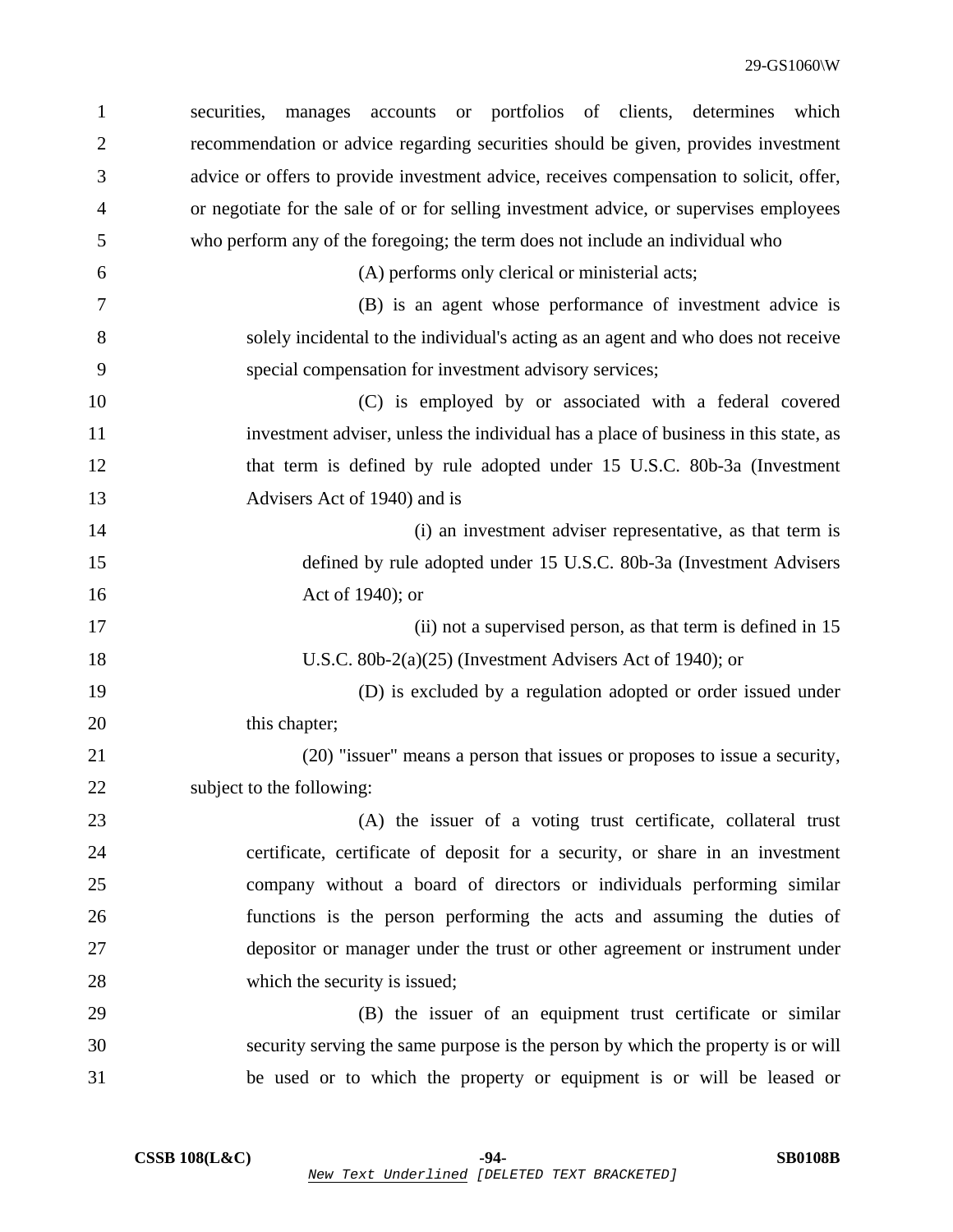| 1              | conditionally sold or that is otherwise contractually responsible for ensuring             |
|----------------|--------------------------------------------------------------------------------------------|
| $\overline{2}$ | payment of the certificate;                                                                |
| 3              | (C) the issuer of a fractional undivided interest in an oil, gas, or                       |
| $\overline{4}$ | other mineral lease or in payments out of production under a lease, right, or              |
| 5              | royalty is the owner of an interest in the lease or in payments out of production          |
| 6              | under a lease, right, or royalty, whether whole or fractional, that creates                |
| 7              | fractional interests for the purpose of sale;                                              |
| 8              | (21) "nonissuer transaction" or "nonissuer distribution" means a                           |
| 9              | transaction or distribution not directly or indirectly for the benefit of the issuer;      |
| 10             | (22) "offer to purchase" includes an attempt or offer to obtain, or                        |
| 11             | solicitation of an offer to sell, a security or interest in a security for value; the term |
| 12             | does not include a tender offer that is subject to 15 U.S.C. 78n(d) (Securities Exchange   |
| 13             | Act of 1934);                                                                              |
| 14             | (23) "older person" means a natural person who is 60 years of age or                       |
| 15             | older;                                                                                     |
| 16             | (24) "person" means an individual, a corporation, a partnership, a                         |
| 17             | limited liability company, a limited partnership, a limited liability partnership, an      |
| 18             | association, a joint-stock company, a trust in which the interests of the beneficiaries    |
| 19             | are evidenced by a security, an unincorporated organization, a government, or a            |
| 20             | political subdivision of a government;                                                     |
| 21             | (25) "place of business" of a broker-dealer, an investment adviser, or a                   |
| 22             | federal covered investment adviser means                                                   |
| 23             | (A) an office at which the broker-dealer, investment adviser, or                           |
| 24             | federal covered investment adviser regularly provides brokerage or investment              |
| 25             | advice or solicits, meets with, or otherwise communicates with customers or                |
| 26             | clients; or                                                                                |
| 27             | (B) any other location that is held out to the general public as a                         |
| 28             | location at which the broker-dealer, investment adviser, or federal covered                |
| 29             | investment adviser provides brokerage or investment advice or solicits, meets              |
| 30             | with, or otherwise communicates with customers or clients;                                 |
| 31             | (26) "price amendment" means the amendment to a registration                               |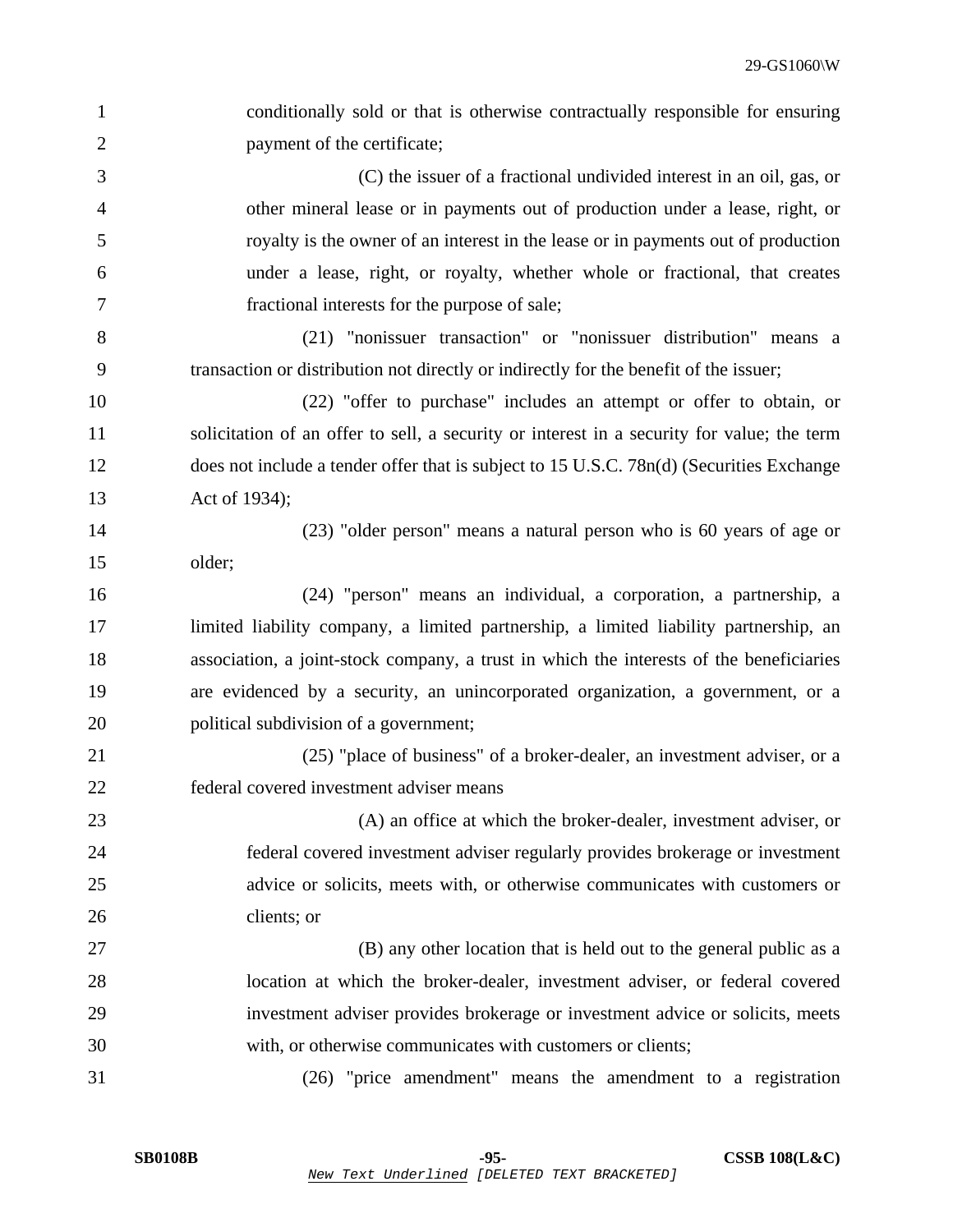1 statement filed under 15 U.S.C. 77a - 77aa (Securities Act of 1933) or, if an 2 amendment is not filed, the prospectus or prospectus supplement filed under 15 U.S.C. 3 77a - 77aa (Securities Act of 1933) that includes a statement of the offering price, 4 underwriting and selling discounts or commissions, amount of proceeds, conversion 5 rates, call prices, and other matters dependent on the offering price;

6 (27) "principal place of business" of a broker-dealer or an investment 7 adviser means the executive office of the broker-dealer or investment adviser from 8 which the officers, partners, or managers of the broker-dealer or investment adviser 9 direct, control, and coordinate the activities of the broker-dealer or investment adviser;

10 (28) "record," except in the phrases "of record," "official record," and 11 "public record," means information that is inscribed on a tangible medium or that is 12 stored in an electronic or other medium and is retrievable in perceivable form;

13 (29) "sale" includes every contract of sale, contract to sell, or 14 disposition of a security or interest in a security for value, and "offer to sell" includes 15 every attempt or offer to dispose of, or solicitation of an offer to purchase, a security 16 or interest in a security for value; both terms include

17 (A) a security given or delivered with, or as a bonus because of, 18 a purchase of securities or any other thing constituting part of the subject of the 19 purchase and having been offered and sold for value;

20 (B) a gift of assessable stock involving an offer and sale; and

21 (C) a sale or offer of a warrant or right to purchase or subscribe 22 to another security of the same or another issuer and a sale or offer of a 23 security that gives the holder a present or future right or privilege to convert 24 the security into another security of the same or another issuer, including an 25 offer of the other security;

26 (30) "Securities and Exchange Commission" means the United States 27 Securities and Exchange Commission;

28 (31) "securities business" means a business that provides the services 29 provided by

30 (A) investment advisers, federal covered investment advisers, or 31 investment adviser representatives; or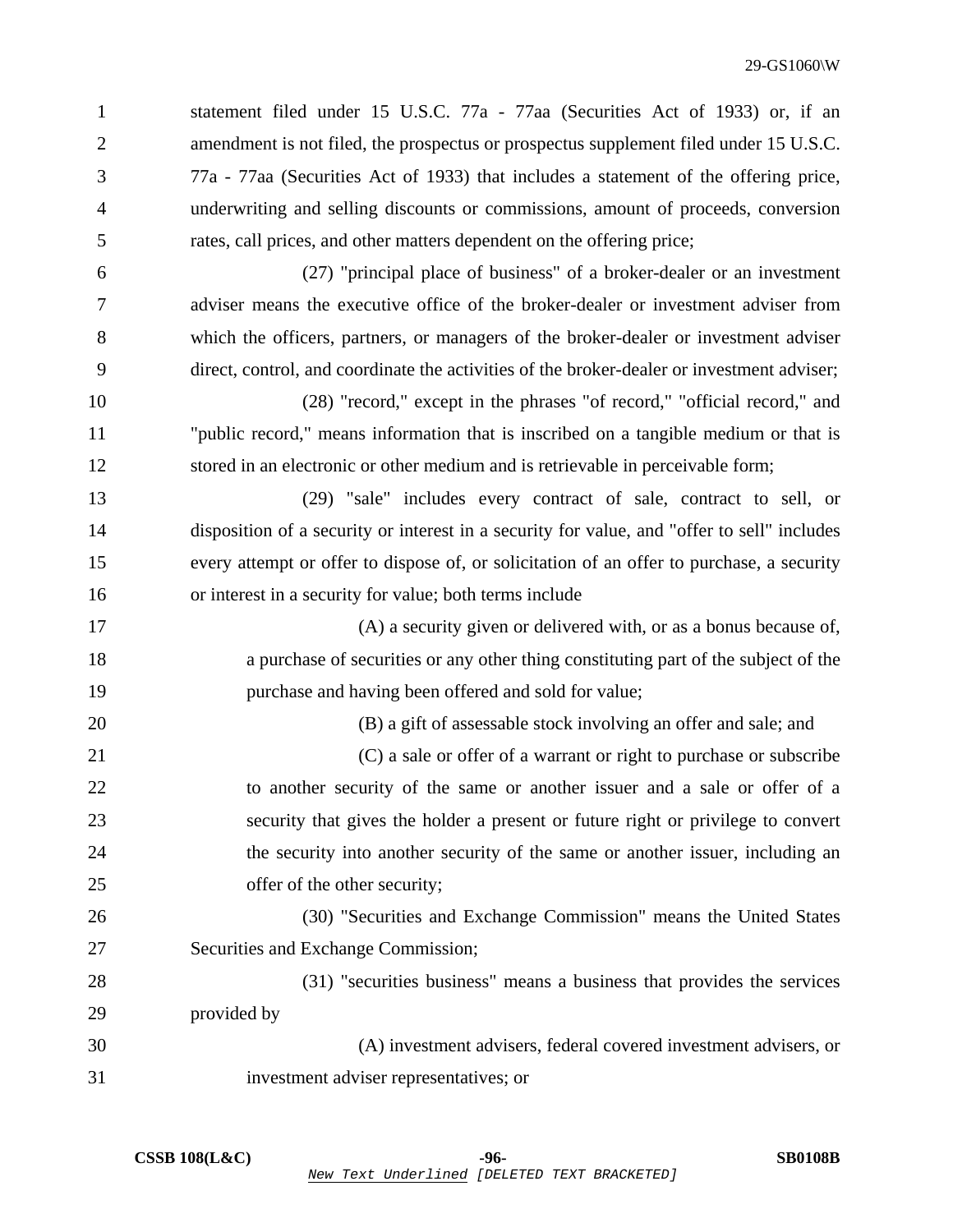1 (B) broker-dealers, issuers, or agents of broker-dealers or 2 issuers;

3 (32) "security" means a note; stock; treasury stock; security future; 4 bond; debenture; evidence of indebtedness; certificate of interest or participation in a 5 profit-sharing agreement; collateral trust certificate; preorganization certificate or 6 subscription; transferable share; investment contract; voting trust certificate; certificate 7 of deposit for a security; viatical settlement; fractional undivided interest in oil, gas, or 8 other mineral rights; put, call, straddle, option, or privilege on a security, certificate of 9 deposit, or group or index of securities, including an interest in or based on the value 10 of a put, call, straddle, option, or privilege on a security, certificate of deposit, or 11 group or index of securities; put, call, straddle, option, or privilege entered into on a 12 national securities exchange relating to foreign currency; or, in general, an interest or 13 instrument commonly known as a "security"; or a certificate of interest or participation 14 in, temporary or interim certificate for, receipt for, guarantee of, or warrant or right to 15 subscribe to or purchase any of the foregoing; the term 16 (A) includes both a certificated and an uncertificated security; 17 (B) does not include a participation agreement entered under 18 AS 14.40.802 or an insurance or endowment policy subject to AS 21; 19 (C) does not include an interest in a contributory or 20 noncontributory pension or welfare plan subject to 29 U.S.C. 1001 - 1461 21 (Employee Retirement Income Security Act of 1974); 22 (D) includes an investment in a common enterprise with the 23 expectation of profits to be derived primarily from the efforts of a person other 24 than the investor; in this subparagraph, "common enterprise" means an

25 enterprise in which the fortunes of the investor are interwoven with those of 26 the person offering the investment, a third party, or other investors; 27 (E) includes as an investment contract, among other contracts,

28 an interest in a limited partnership and a limited liability company, and an 29 investment in a viatical settlement or similar agreement; and

30 (F) includes a viatical settlement interest;

31 (33) "self-regulatory organization" means a national securities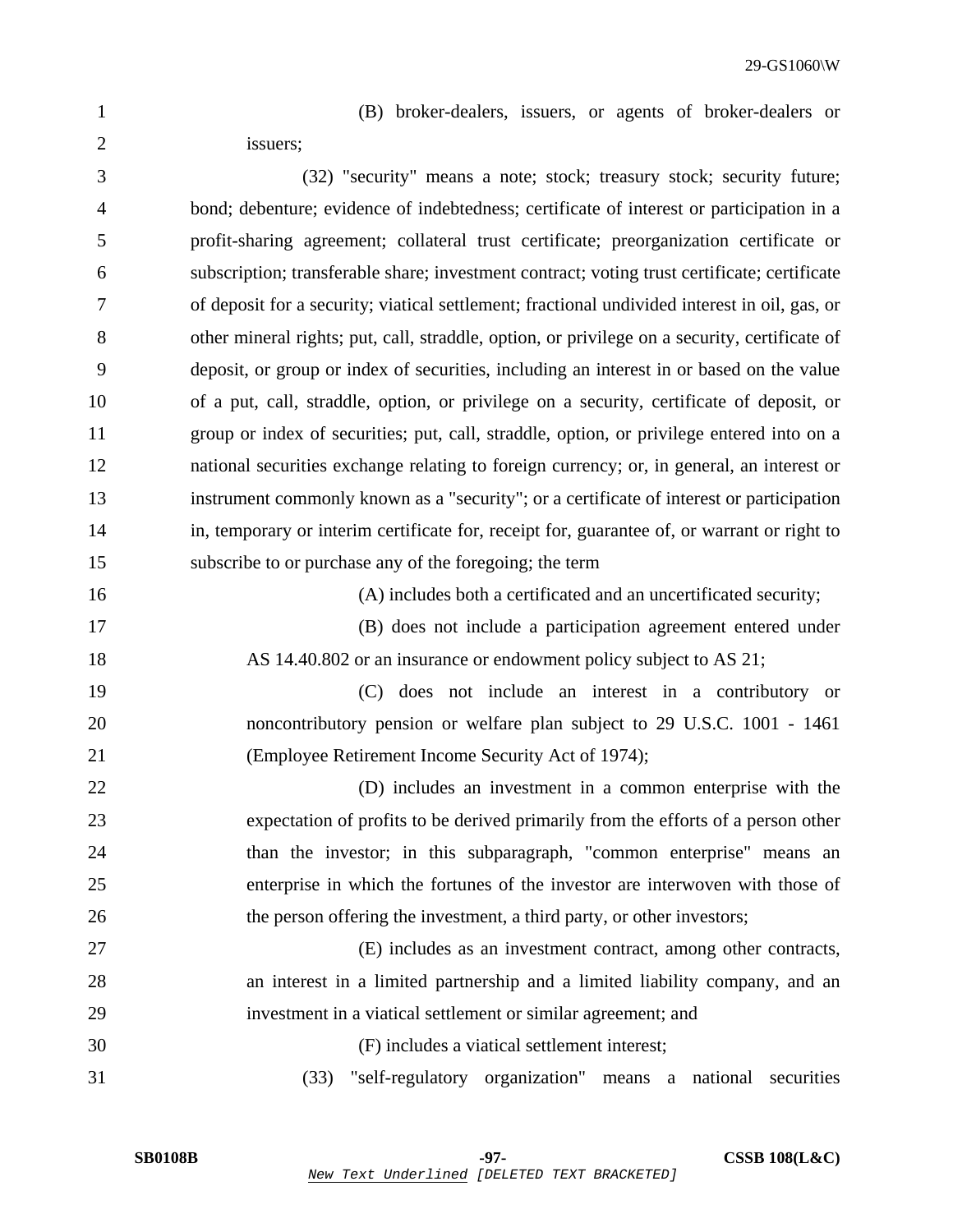| $\mathbf{1}$   | exchange registered under 15 U.S.C. 78a - 78pp (Securities Exchange Act of 1934), a                   |
|----------------|-------------------------------------------------------------------------------------------------------|
| $\overline{2}$ | national securities association of broker-dealers registered under 15 U.S.C. 78a - 78pp               |
| 3              | (Securities Exchange Act of 1934), a clearing agency registered under 15 U.S.C. 78a -                 |
| $\overline{4}$ | 78pp (Securities Exchange Act of 1934), or the Municipal Securities Rulemaking                        |
| 5              | Board established under 15 U.S.C. 78o-4 (Securities Exchange Act of 1934);                            |
| 6              | (34) "sign" means, with present intent to authenticate or adopt a record,                             |
| $\overline{7}$ | (A) to execute or adopt a tangible symbol; or                                                         |
| 8              | (B) to attach or logically associate with the record an electronic                                    |
| 9              | symbol, sound, or process;                                                                            |
| 10             | (35) "state" means a state of the United States, the District of                                      |
| 11             | Columbia, Puerto Rico, the United States Virgin Islands, or any territory or insular                  |
| 12             | possession subject to the jurisdiction of the United States.                                          |
| 13             | Sec. 45.56.995. Short title. This chapter may be cited as the Alaska Securities                       |
| 14             | Act.                                                                                                  |
| 15             | * Sec. 26. AS $45.63.080(a)$ is amended to read:                                                      |
| 16             | (a) AS 45.63.010, 45.63.015, 45.63.020, and AS 45.63.030(c) and (d) do not                            |
| 17             | apply to a sale or attempted sale                                                                     |
| 18             | (1) of a security regulated under $\Delta S$ 45.56 [AS 45.55] or a security that                      |
| 19             | is exempted by $\overline{AS}\,45.56.205$ [AS 45.55.900] from regulation under $\overline{AS}\,45.56$ |
| 20             | [AS $45.55$ ];                                                                                        |
| 21             | (2) by a person registered with the United States Securities and                                      |
| 22             | Exchange Commission when acting within the scope of the person's Securities and                       |
| 23             | <b>Exchange Commission license;</b>                                                                   |
| 24             | (3) by an issuer, or a subsidiary of an issuer, of a class of securities that                         |
| 25             | is                                                                                                    |
| 26             | (A) subject to <b>15 U.S.C. 78a - 78pp</b> [15 U.S.C. 78a - 78lll]                                    |
| 27             | (Securities Exchange Act of 1934); and                                                                |
| 28             | (B) either registered under 15 U.S.C. 78a - 78pp [15 U.S.C. 78a                                       |
| 29             | - 78III] (Securities Exchange Act of 1934) or exempt from registration under                          |
| 30             | 15 U.S.C. 78l(g)(2)(A) - (C) or (E) - (H);                                                            |
| 31             | (4) by a real estate broker, associate real estate broker, or real estate                             |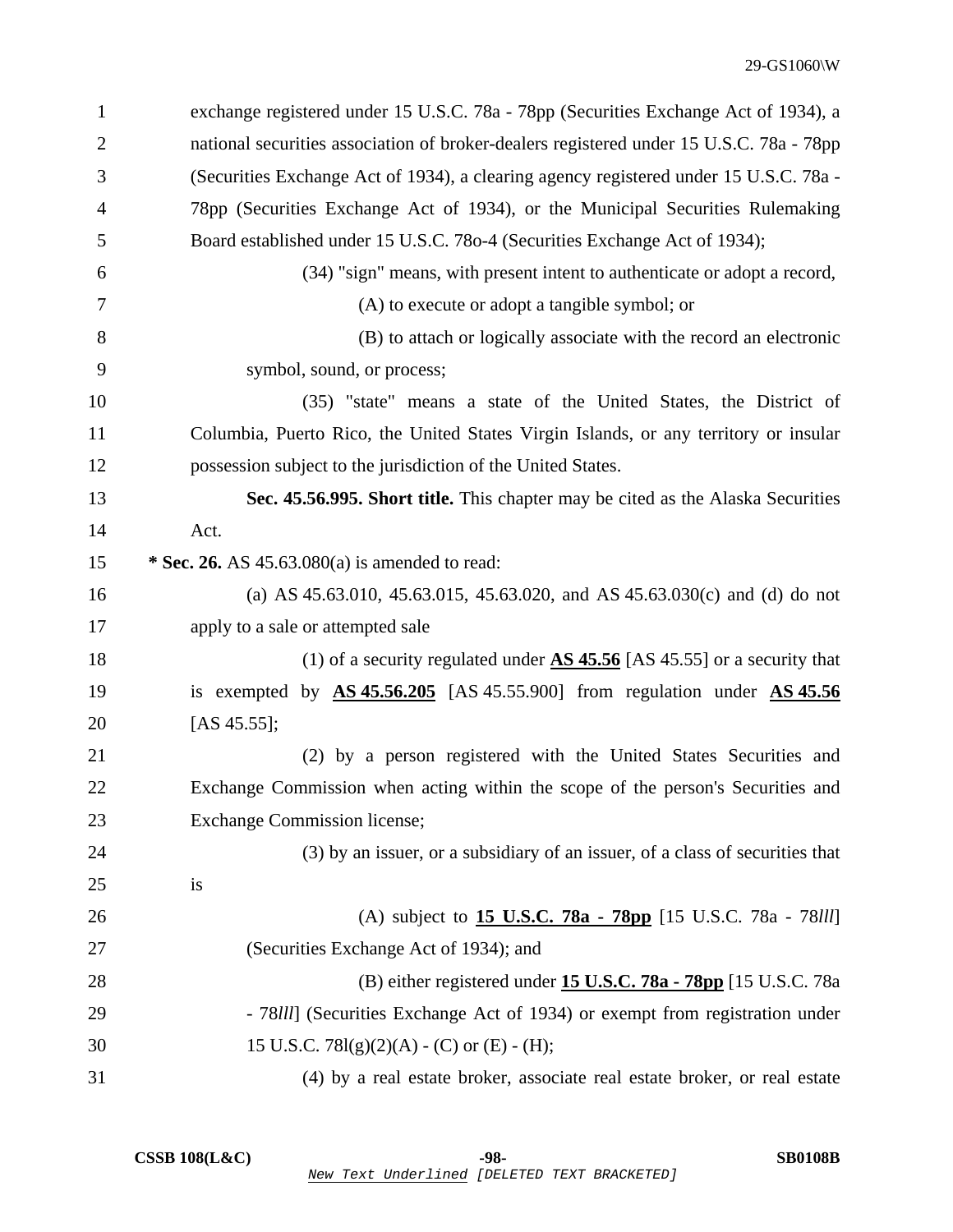| $\mathbf{1}$ | salesperson licensed under AS 08.88 and acting in a capacity covered by the license;       |
|--------------|--------------------------------------------------------------------------------------------|
| $\mathbf{2}$ | (5) by a person who has a certificate of registration under AS 08.18 to                    |
| 3            | operate as a contractor and is acting in a capacity covered by the certificate of          |
| 4            | registration;                                                                              |
| 5            | (6) by an embalmer or funeral director licensed under AS 08.42 and                         |
| 6            | acting in a capacity covered by the license;                                               |
| 7            | (7) by an insurance agent, general agent, broker, solicitor, or adjuster                   |
| 8            | licensed under AS 21.27 and acting in a capacity covered by the license;                   |
| 9            | (8) by a person who is primarily soliciting the sale of a subscription to,                 |
| 10           | or advertising in, a newspaper of general circulation;                                     |
| 11           | (9) by a charitable organization or paid solicitor if the organization or                  |
| 12           | solicitor is registered to make charitable solicitations under AS 45.68 and is acting in a |
| 13           | capacity that is covered by the registration;                                              |
| 14           | (10) by a person who is primarily soliciting the sale of a sound                           |
| 15           | recording or book                                                                          |
| 16           | $(A)$ if the person                                                                        |
| 17           | (i) has no minimum purchase requirements;                                                  |
| 18           | (ii) provides written notice of the buyer's right to cancel                                |
| 19           | at any time; and                                                                           |
| 20           | (iii) allows the buyer to return the sound recording or                                    |
| 21           | book and obtain a full refund; or                                                          |
| 22           | (B) through a membership in a book or record club                                          |
| 23           | (i) where the club provides the buyer with a form that                                     |
| 24           | the buyer may use to instruct the club not to ship the offered                             |
| 25           | merchandise; and                                                                           |
| 26           | (ii) that is regulated by the Federal Trade Commission as                                  |
| 27           | a negative option plan under 16 C.F.R. Part 425;                                           |
| 28           | (11) by a publisher, or a publisher's agent operating under a written                      |
| 29           | agreement between a publisher and the agent, who is soliciting the sale of a publisher's   |
| 30           | magazine if                                                                                |
| 31           | (A) the buyer has the right to review the magazine and cancel                              |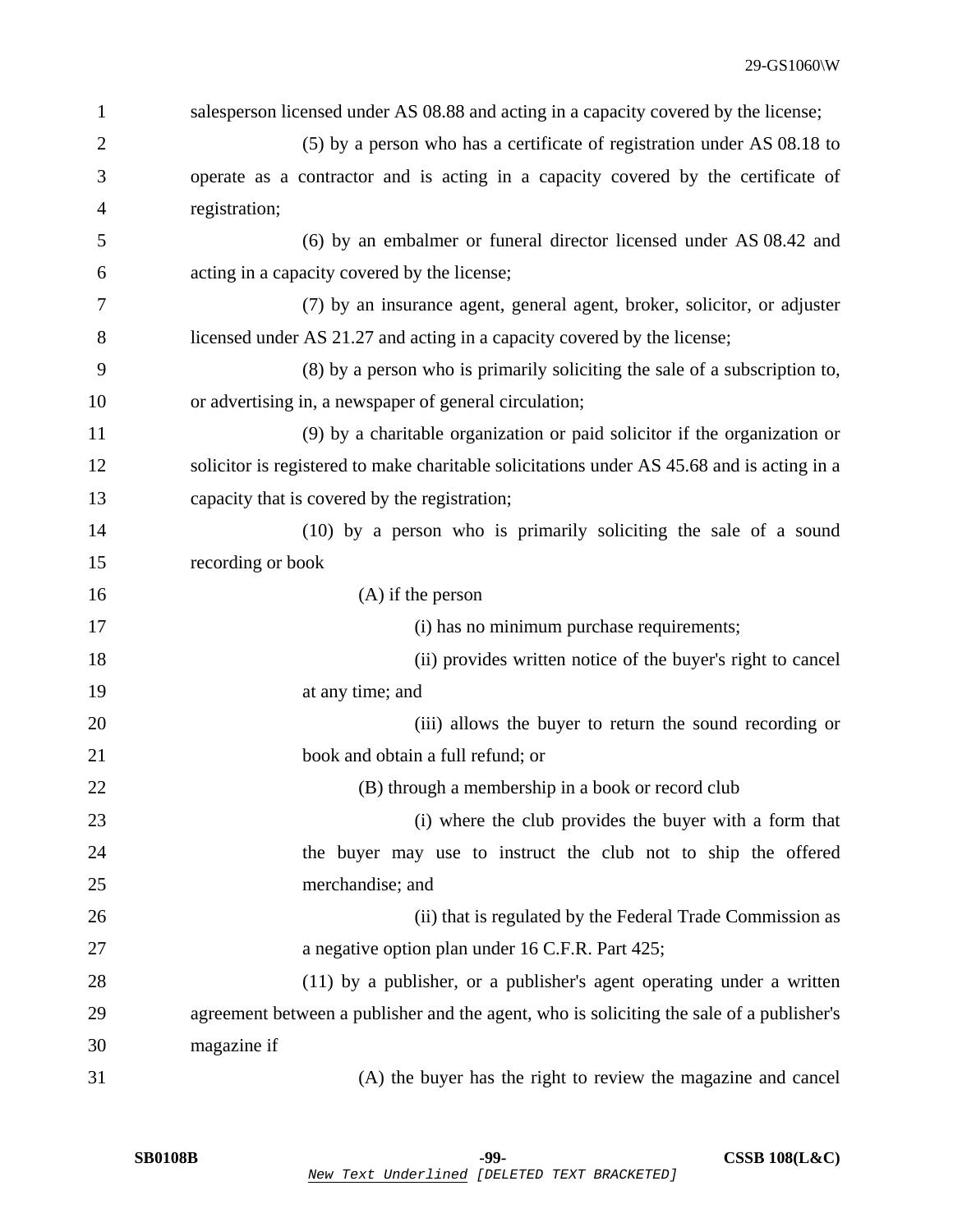| $\mathbf{1}$   | the subscription for the magazine within seven days after receipt of the                  |
|----------------|-------------------------------------------------------------------------------------------|
| $\overline{2}$ | magazine or at the time the invoice is received by the buyer, whichever is later;         |
| 3              | a cancellation request is timely if the request is mailed, properly addressed and         |
| $\overline{4}$ | postmarked, postage prepaid, within seven days after receipt of the magazine;             |
| 5              | (B) the right of cancellation and refund is fully disclosed in                            |
| 6              | writing to the buyer before or at the time the initial invoice is received by the         |
| 7              | buyer;                                                                                    |
| 8              | (12) of services provided by a cable television system operating under a                  |
| 9              | franchise issued by a municipality;                                                       |
| 10             | (13) by a person who is soliciting for a business, or for an affiliate of a               |
| 11             | business, that is regulated by the Regulatory Commission of Alaska;                       |
| 12             | (14) by a person whose solicitation is solely for telephone answering                     |
| 13             | services provided by the person or the person's employer;                                 |
| 14             | (15) of property from a mail order catalog that is published on a                         |
| 15             | regular, periodic basis and that describes or pictures the items for sale and prominently |
| 16             | provides the specific price of each item;                                                 |
| 17             | (16) by a supervised financial institution or the parent, subsidiary, or                  |
| 18             | affiliate of a supervised financial institution; in this paragraph, "supervised financial |
| 19             | institution" means a commercial bank, savings bank, mutual savings bank, trust            |
| 20             | company, savings and loan association, credit union, industrial loan company,             |
| 21             | personal property broker, consumer finance lender, commercial finance lender, or          |
| 22             | other financial institution if the financial institution is subject to regulation by this |
| 23             | state or the United States;                                                               |
| 24             | (17) by an insurer or the parent, subsidiary, or affiliate of an insurer;                 |
| 25             | (18) by a person who solicits a sale by a contact by telephonic means                     |
| 26             | without intending to complete the sales presentation during the contact, who does not     |
| 27             | complete the sales presentation during the contact, and who only completes the sales      |
| 28             | presentation at a later meeting in person, unless at the later meeting the solicitor      |
| 29             | attempts to collect payment for property or services delivered before the later meeting;  |
| 30             | (19) of an item of personal property, including a food product, that is                   |
| 31             | made by hand by an individual, if the sale or attempted sale of the item is made by the   |
|                |                                                                                           |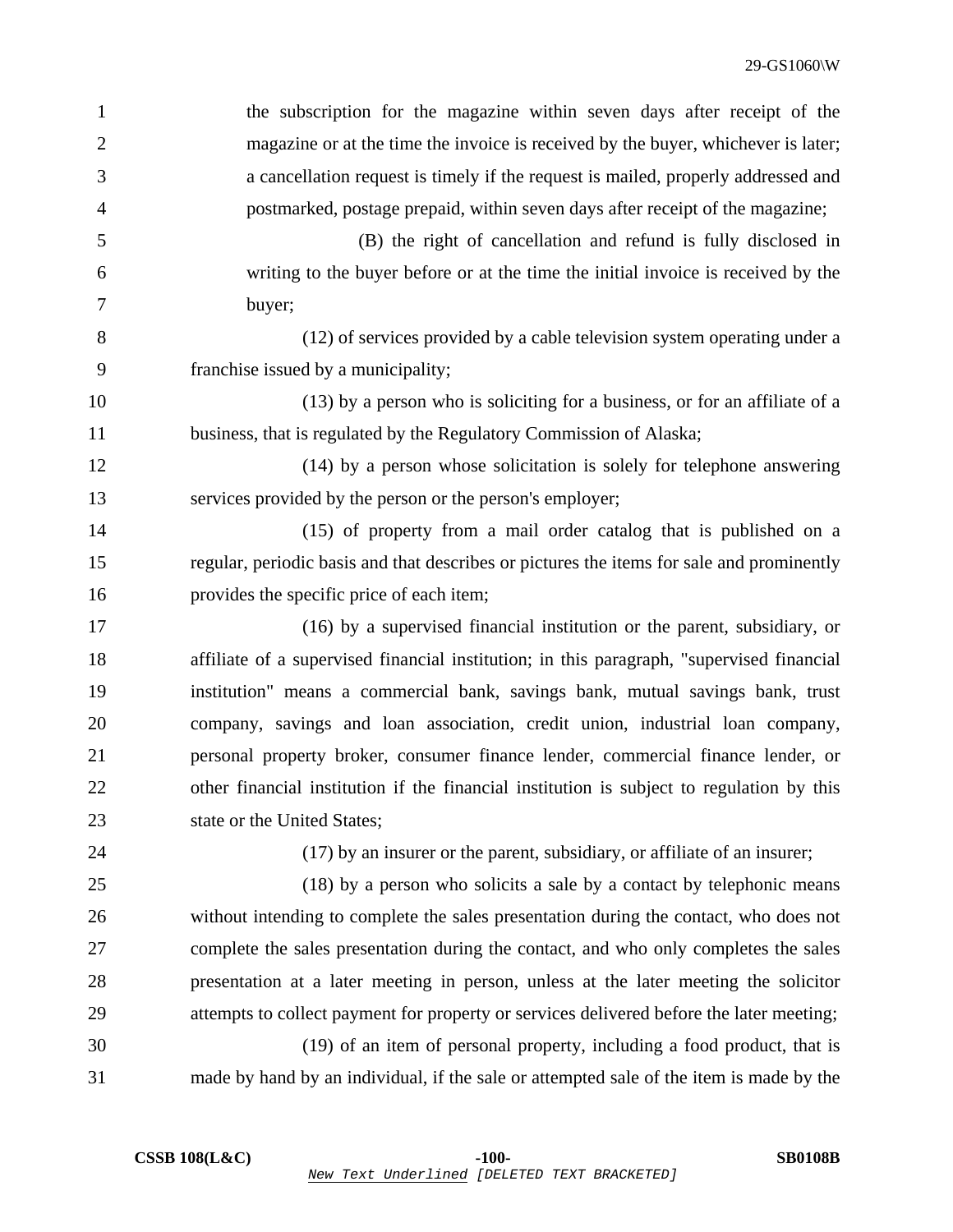1 individual who made the item; in this paragraph, "made by hand" includes the use of 2 ordinary household devices if the majority of the value of the item is added by the 3 labor of the individual. 4 **\* Sec. 27.** AS 45.66.220 is amended to read: 5 **Sec. 45.66.220. Exemptions.** This chapter does not apply to a sale of or an 6 offer to sell 7 (1) a business opportunity if the total amount of the payments to be 8 made by the buyer under the contract is less than \$250; 9 (2) a franchise under **16 C.F.R. Part 436** [16 C.F.R. 436]; 10 (3) an ongoing business operated by the seller that is to be sold in its 11 entirety; 12 (4) a business opportunity to an ongoing business if the seller will 13 provide products, equipment, supplies, or services that are to be sold by the buyer in 14 connection with the buyer's ongoing business; 15 (5) sales demonstration equipment, materials, or samples for use in 16 sales demonstrations and not for resale, or product inventory sold to the buyer at a 17 bona fide wholesale price; 18 (6) a business opportunity by an executor, an administrator, a marshal, 19 a receiver, a trustee in bankruptcy, or a guardian or conservator, or under a judicial 20 sale; 21 (7) a security registered under **AS 45.56** [AS 45.55] or a security that is 22 exempted by **AS 45.56.205** [AS 45.55.900] from registration under **AS 45.56** 23 [AS 45.55]; 24 (8) a business opportunity if the sale or offer is made by a person 25 registered with the United States Securities and Exchange Commission when acting 26 within the scope of the person's Securities and Exchange Commission license or by a 27 person registered by the state under **AS 45.56** [AS 45.55] when acting within the 28 scope of registration; 29 (9) a business opportunity by an issuer or a subsidiary of an issuer of a 30 class of securities that is 31 (A) subject to **15 U.S.C. 78a - 78pp** [15 U.S.C. 78a - 78*lll*]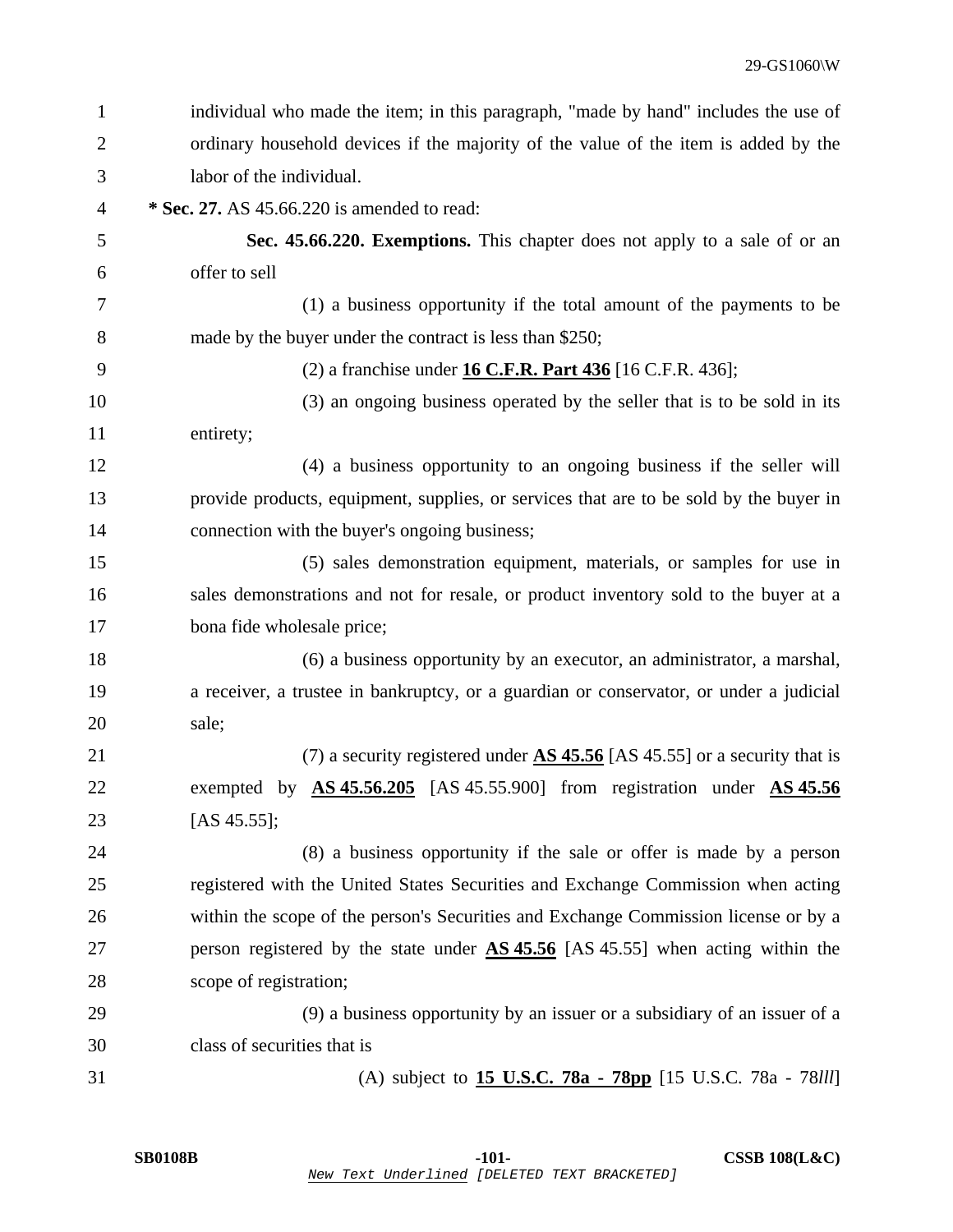| $\mathbf{1}$   | (Securities Exchange Act of 1934); and                                                             |
|----------------|----------------------------------------------------------------------------------------------------|
| $\overline{2}$ | (B) registered under 15 U.S.C. 78a - 78pp [15 U.S.C. 78a -                                         |
| 3              | 78 <i>III</i> ] (Securities Exchange Act of 1934) unless exempt from registration under            |
| $\overline{4}$ | 15 U.S.C. 78l(g)(2)(A) - (C) or (E) - (H);                                                         |
| 5              | $(10)$ a business opportunity in which the buyer is                                                |
| 6              | (A) a bank, savings and loan association, trust company,                                           |
| 7              | insurance company, credit union, or investment company under 15 U.S.C. 80a-                        |
| 8              | 1 - 80a-64 (Investment Company Act of 1940), pension or profit sharing trust,                      |
| 9              | or other financial institution or institutional buyer; or                                          |
| 10             | (B) a broker-dealer registered under $\Delta S$ 45.56.405 [AS 45.55];                              |
| 11             | (11) a business opportunity that involves a marketing plan made in                                 |
| 12             | conjunction with the registration of a trademark or service mark under 15 U.S.C. 1051              |
| 13             | - 1127 (Trademark Act of 1946) if the seller has a minimum net worth of \$1,000,000                |
| 14             | as determined on the basis of the seller's most recent audited financial statement                 |
| 15             | prepared within 13 months of the first offer to sell in this state; net worth may be               |
| 16             | determined on a consolidated basis if one person owns at least 80 percent of the seller            |
| 17             | and that one person expressly guarantees the obligations of the seller that arise under            |
| 18             | the sale or offer claimed to be exempt under this paragraph; or                                    |
| 19             | (12) a business opportunity in which either the seller or the buyer is                             |
| 20             | licensed as a real estate broker, associate real estate broker, or real estate salesperson         |
| 21             | under AS 08.88 and the sale or offer is regulated by AS 08.88.                                     |
| 22             | <b>* Sec. 28.</b> AS $45.66.900(11)$ is amended to read:                                           |
| 23             | $(11)$ "securities or investment laws" means AS 45.56 [AS 45.55]                                   |
| 24             | (Alaska Securities Act) or a substantially similar statute of another jurisdiction, 15             |
| 25             | <b>U.S.C. 77a - 77aa</b> [15 U.S.C. 77a - 77bbbb] (Securities Exchange Act of 1933), 15            |
| 26             | <b>U.S.C. 78a - 78pp</b> [15 U.S.C. 78a - 78 <i>lll</i> ] (Securities Exchange Act of 1934), or 15 |
| 27             | U.S.C. 80a-1 - 80b-21 (Investment Company Act of 1940/Investment Advisers Act of                   |
| 28             | $1940$ ;                                                                                           |
| 29             | <b>* Sec. 29.</b> AS 45.55.010, 45.55.020, 45.55.023, 45.55.025, 45.55.027, 45.55.028, 45.55.030,  |
| 30             | 45.55.035, 45.55.040, 45.55.050, 45.55.060, 45.55.070, 45.55.075, 45.55.080, 45.55.090,            |
| 31             | 45.55.100, 45.55.110, 45.55.120, 45.55.150, 45.55.155, 45.55.170, 45.55.900, 45.55.905(c),         |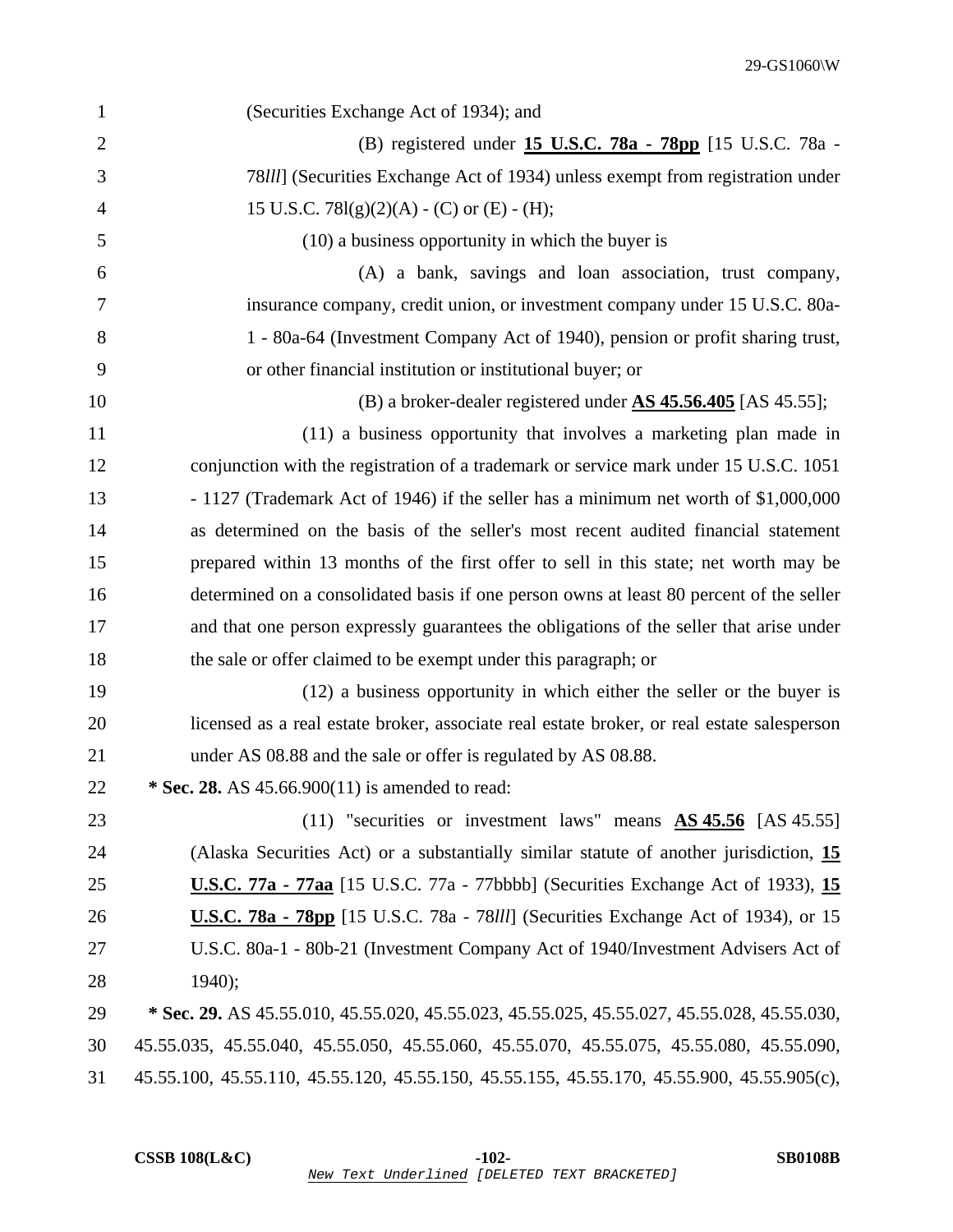1 45.55.915, 45.55.930, 45.55.935(b), 45.55.960, 45.55.970, 45.55.980, 45.55.990, and 2 45.55.995 are repealed.

3 **\* Sec. 30.** The uncodified law of the State of Alaska is amended by adding a new section to 4 read:

5 INDIRECT COURT RULE AMENDMENTS. (a) The provisions of AS 45.56.630(c) 6 - (e), enacted by sec. 25 of this Act, have the effect of changing Rules 4 and 5, Alaska Rules 7 of Civil Procedure, by allowing service on the administrator in certain cases.

8 (b) The provisions of AS 45.56.650(f), enacted by sec. 25 of this Act, have the effect 9 of changing Rule 54, Alaska Rules of Civil Procedure, by expanding the definition of 10 judgments to include final judgments of the administrator issued under AS 45.56.650, enacted 11 by sec. 25 of this Act.

12 (c) The provisions of AS  $45.56.650(g)$ , enacted by sec. 25 of this Act, have the effect 13 of changing Rule 90, Alaska Rules of Civil Procedure, by changing the contempt procedure in 14 certain cases.

15 (d) The provisions of AS 45.56.655(c), enacted by sec. 25 of this Act, have the effect 16 of changing Rule 65, Alaska Rules of Civil Procedure, by changing the procedure for 17 injunctions in certain cases by prohibiting requiring the administrator to post a bond.

18 (e) The provisions of AS 45.56.675(a), enacted by sec. 25 of this Act, have the effect 19 of changing Rule 602, Alaska Rules of Appellate Procedure, by changing the time for filing a 20 notice of appeal.

21 **\* Sec. 31.** The uncodified law of the State of Alaska is amended by adding a new section to 22 read:

23 TRANSITION: REGULATIONS. The Department of Commerce, Community, and 24 Economic Development may adopt regulations necessary to implement AS 45.56, enacted by 25 sec. 25 of this Act. The regulations take effect under AS 44.62 (Administrative Procedure 26 Act), but not before the effective date of this Act.

27 **\* Sec. 32.** The uncodified law of the State of Alaska is amended by adding a new section to 28 read:

29 TRANSITION: APPLICATION OF ACT TO EXISTING PROCEEDINGS AND 30 EXISTING RIGHTS AND DUTIES. (a) Former AS 45.55 exclusively governs all actions or 31 proceedings that are pending on the effective date of sec. 25 of this Act or that may be